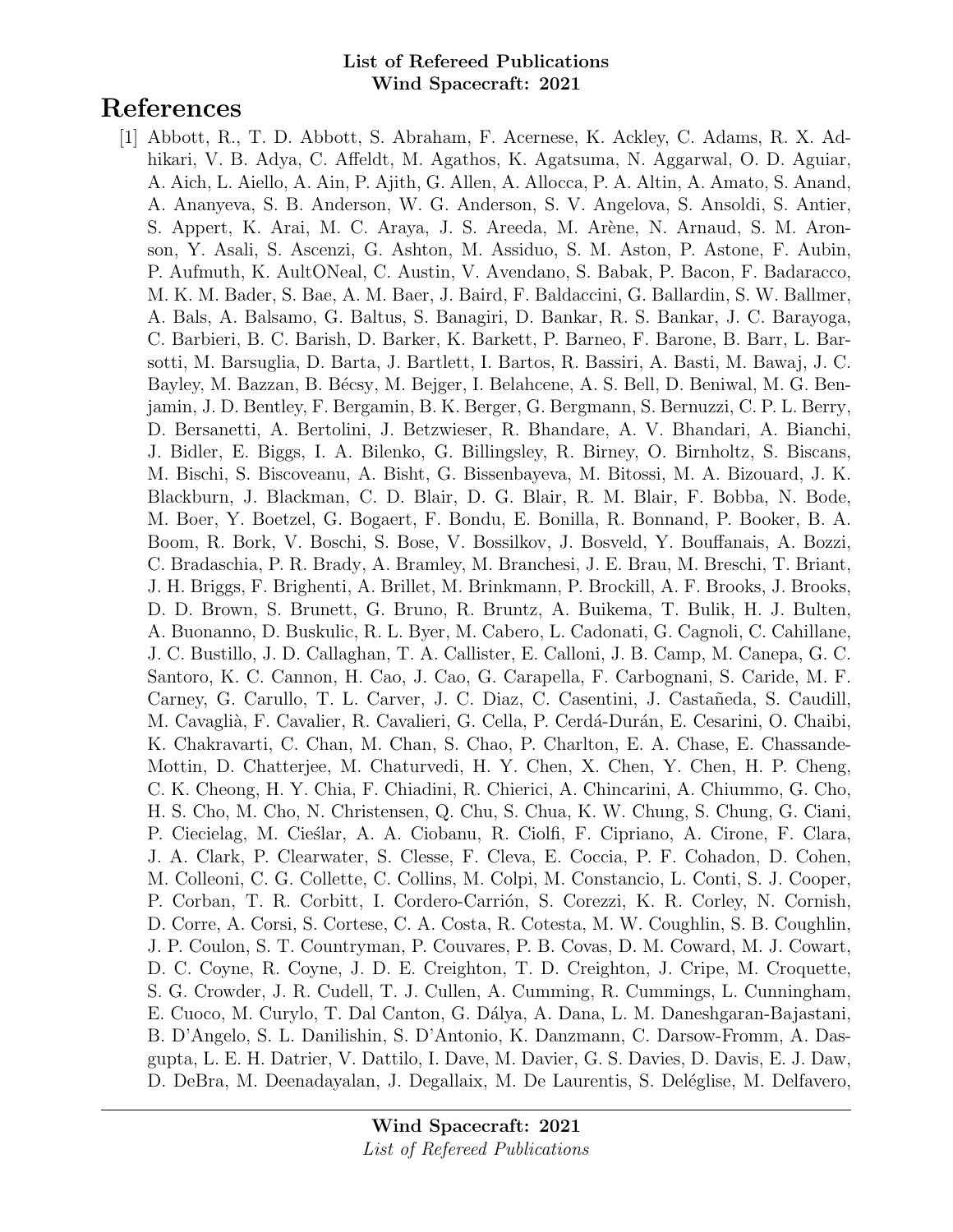N. De Lillo, W. Del Pozzo, L. M. DeMarchi, V. D'Emilio, N. Demos, T. Dent, R. De Pietri, R. De Rosa, C. De Rossi, R. DeSalvo, O. de Varona, S. Dhurandhar, M. C. Díaz, M. Diaz-Ortiz, T. Dietrich, L. Di Fiore, C. Di Fronzo, C. Di Giorgio, F. Di Giovanni, M. Di Giovanni, T. Di Girolamo, A. Di Lieto, B. Ding, S. Di Pace, I. Di Palma, F. Di Renzo, A. K. Divakarla, A. Dmitriev, Z. Doctor, F. Donovan, K. L. Dooley, S. Doravari, I. Dorrington, T. P. Downes, M. Drago, J. C. Driggers, Z. Du, J. G. Ducoin, P. Dupej, O. Durante, D. D'Urso, S. E. Dwyer, P. J. Easter, G. Eddolls, B. Edelman, T. B. Edo, O. Edy, A. Effler, P. Ehrens, J. Eichholz, S. S. Eikenberry, M. Eisenmann, R. A. Eisenstein, A. Ejlli, L. Errico, R. C. Essick, H. Estelles, D. Estevez, Z. B. Etienne, T. Etzel, M. Evans, T. M. Evans, B. E. Ewing, V. Fafone, S. Fairhurst, X. Fan, S. Farinon, B. Farr, W. M. Farr, E. J. Fauchon-Jones, M. Favata, M. Fays, M. Fazio, J. Feicht, M. M. Fejer, F. Feng, E. Fenyvesi, D. L. Ferguson, A. Fernandez-Galiana, I. Ferrante, E. C. Ferreira, T. A. Ferreira, F. Fidecaro, I. Fiori, D. Fiorucci, M. Fishbach, R. P. Fisher, R. Fittipaldi, M. Fitz-Axen, V. Fiumara, R. Flaminio, E. Floden, E. Flynn, H. Fong, J. A. Font, P. W. F. Forsyth, J. D. Fournier, S. Frasca, F. Frasconi, Z. Frei, A. Freise, R. Frey, V. Frey, P. Fritschel, V. V. Frolov, G. Fronz`e, P. Fulda, M. Fyffe, H. A. Gabbard, B. U. Gadre, S. M. Gaebel, J. R. Gair, S. Galaudage, D. Ganapathy, S. G. Gaonkar, C. García-Quirós, F. Garufi, B. Gateley, S. Gaudio, V. Gayathri, G. Gemme, E. Genin, A. Gennai, D. George, J. George, L. Gergely, S. Ghonge, A. Ghosh, A. Ghosh, S. Ghosh, B. Giacomazzo, J. A. Giaime, K. D. Giardina, D. R. Gibson, C. Gier, K. Gill, J. Glanzer, J. Gniesmer, P. Godwin, E. Goetz, R. Goetz, N. Gohlke, B. Goncharov, G. González, A. Gopakumar, S. E. Gossan, M. Gosselin, R. Gouaty, B. Grace, A. Grado, M. Granata, A. Grant, S. Gras, P. Grassia, C. Gray, R. Gray, G. Greco, A. C. Green, R. Green, E. M. Gretarsson, H. L. Griggs, G. Grignani, A. Grimaldi, S. J. Grimm, H. Grote, S. Grunewald, P. Gruning, G. M. Guidi, A. R. Guimaraes, G. Guixé, H. K. Gulati, Y. Guo, A. Gupta, A. Gupta, P. Gupta, E. K. Gustafson, R. Gustafson, L. Haegel, O. Halim, E. D. Hall, E. Z. Hamilton, G. Hammond, M. Haney, M. M. Hanke, J. Hanks, C. Hanna, M. D. Hannam, O. A. Hannuksela, T. J. Hansen, J. Hanson, T. Harder, T. Hardwick, K. Haris, J. Harms, G. M. Harry, I. W. Harry, R. K. Hasskew, C. J. Haster, K. Haughian, F. J. Hayes, J. Healy, A. Heidmann, M. C. Heintze, J. Heinze, H. Heitmann, F. Hellman, P. Hello, G. Hemming, M. Hendry, I. S. Heng, E. Hennes, J. Hennig, M. Heurs, S. Hild, T. Hinderer, S. Y. Hoback, S. Hochheim, E. Hofgard, D. Hofman, A. M. Holgado, N. A. Holland, K. Holt, D. E. Holz, P. Hopkins, C. Horst, J. Hough, E. J. Howell, C. G. Hoy, Y. Huang, M. T. Hübner, E. A. Huerta, D. Huet, B. Hughey, V. Hui, S. Husa, S. H. Huttner, R. Huxford, T. Huynh-Dinh, B. Idzkowski, A. Iess, H. Inchauspe, C. Ingram, G. Intini, J. M. Isac, M. Isi, B. R. Iyer, T. Jacqmin, S. J. Jadhav, S. P. Jadhav, A. L. James, K. Jani, N. N. Janthalur, P. Jaranowski, D. Jariwala, R. Jaume, A. C. Jenkins, J. Jiang, G. R. Johns, A. W. Jones, D. I. Jones, J. D. Jones, P. Jones, R. Jones, R. J. G. Jonker, L. Ju, J. Junker, C. V. Kalaghatgi, V. Kalogera, B. Kamai, S. Kandhasamy, G. Kang, J. B. Kanner, S. J. Kapadia, S. Karki, R. Kashyap, M. Kasprzack, W. Kastaun, S. Katsanevas, E. Katsavounidis, W. Katzman, S. Kaufer, K. Kawabe, F. Kéfélian, D. Keitel, A. Keivani, R. Kennedy, J. S. Key, S. Khadka, F. Y. Khalili, I. Khan, S. Khan, Z. A. Khan, E. A. Khazanov, N. Khetan, M. Khursheed, N. Kijbunchoo, C. Kim, G. J. Kim, J. C. Kim, K. Kim, W. Kim, W. S. Kim, Y. M. Kim, C. Kimball, P. J. King, M. Kinley-Hanlon, R. Kirchhoff, J. S. Kissel, L. Kleybolte, S. Klimenko, T. D. Knowles, E. Knyazev, P. Koch, S. M. Koehlenbeck,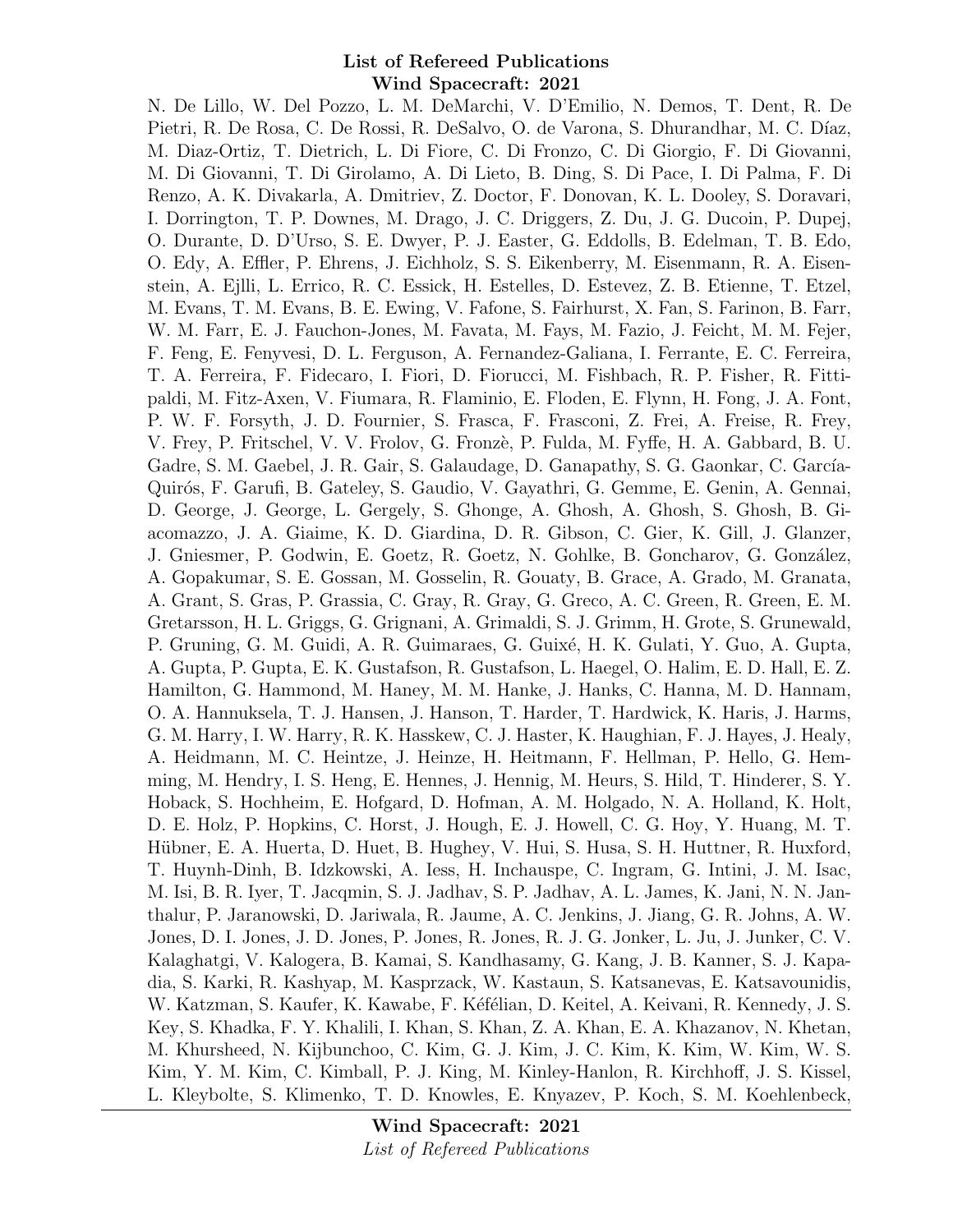G. Koekoek, S. Koley, V. Kondrashov, A. Kontos, N. Koper, M. Korobko, W. Z. Korth, M. Kovalam, D. B. Kozak, V. Kringel, N. V. Krishnendu, A. Królak, N. Krupinski, G. Kuehn, A. Kumar, P. Kumar, R. Kumar, R. Kumar, S. Kumar, L. Kuo, A. Kutynia, B. D. Lackey, D. Laghi, E. Lalande, T. L. Lam, A. Lamberts, M. Landry, B. B. Lane, R. N. Lang, J. Lange, B. Lantz, R. K. Lanza, I. La Rosa, A. Lartaux-Vollard, P. D. Lasky, M. Laxen, A. Lazzarini, C. Lazzaro, P. Leaci, S. Leavey, Y. K. Lecoeuche, C. H. Lee, H. M. Lee, H. W. Lee, J. Lee, K. Lee, J. Lehmann, N. Leroy, N. Letendre, Y. Levin, A. K. Y. Li, J. Li, K. li, T. G. F. Li, X. Li, F. Linde, S. D. Linker, J. N. Linley, T. B. Littenberg, J. Liu, X. Liu, M. Llorens-Monteagudo, R. K. L. Lo, A. Lockwood, L. T. London, A. Longo, M. Lorenzini, V. Loriette, M. Lormand, G. Losurdo, J. D. Lough, C. O. Lousto, G. Lovelace, H. Lück, D. Lumaca, A. P. Lundgren, Y. Ma, R. Macas, S. Macfoy, M. MacInnis, D. M. Macleod, I. A. O. MacMillan, A. Macquet, I. Magaña Hernandez, F. Magaña-Sandoval, R. M. Magee, E. Majorana, I. Maksimovic, A. Malik, N. Man, V. Mandic, V. Mangano, G. L. Mansell, M. Manske, M. Mantovani, M. Mapelli, F. Marchesoni, F. Marion, S. M´arka, Z. M´arka, C. Markakis, A. S. Markosyan, A. Markowitz, E. Maros, A. Marquina, S. Marsat, F. Martelli, I. W. Martin, R. M. Martin, V. Martinez, D. V. Martynov, H. Masalehdan, K. Mason, E. Massera, A. Masserot, T. J. Massinger, M. Masso-Reid, S. Mastrogiovanni, A. Matas, F. Matichard, N. Mavalvala, E. Maynard, J. J. Mc-Cann, R. McCarthy, D. E. McClelland, S. McCormick, L. McCuller, S. C. McGuire, C. McIsaac, J. McIver, D. J. McManus, T. McRae, S. T. McWilliams, D. Meacher, G. D. Meadors, M. Mehmet, A. K. Mehta, E. M. Villa, A. Melatos, G. Mendell, R. A. Mercer, L. Mereni, K. Merfeld, E. L. Merilh, J. D. Merritt, M. Merzougui, S. Meshkov, C. Messenger, C. Messick, R. Metzdorff, P. M. Meyers, F. Meylahn, A. Mhaske, A. Miani, H. Miao, I. Michaloliakos, C. Michel, H. Middleton, L. Milano, A. L. Miller, M. Millhouse, J. C. Mills, E. Milotti, M. C. Milovich-Goff, O. Minazzoli, Y. Minenkov, A. Mishkin, C. Mishra, T. Mistry, S. Mitra, V. P. Mitrofanov, G. Mitselmakher, R. Mittleman, G. Mo, K. Mogushi, S. R. P. Mohapatra, S. R. Mohite, M. Molina-Ruiz, M. Mondin, M. Montani, C. J. Moore, D. Moraru, F. Morawski, G. Moreno, S. Morisaki, B. Mours, C. M. Mow-Lowry, S. Mozzon, F. Muciaccia, A. Mukherjee, D. Mukherjee, S. Mukherjee, S. Mukherjee, N. Mukund, A. Mullavey, J. Munch, E. A. Mu˜niz, P. G. Murray, A. Nagar, I. Nardecchia, L. Naticchioni, R. K. Nayak, B. F. Neil, J. Neilson, G. Nelemans, T. J. N. Nelson, M. Nery, A. Neunzert, K. Y. Ng, S. Ng, C. Nguyen, P. Nguyen, D. Nichols, S. A. Nichols, S. Nissanke, F. Nocera, M. Noh, C. North, D. Nothard, L. K. Nuttall, J. Oberling, B. D. O'Brien, G. Oganesyan, G. H. Ogin, J. J. Oh, S. H. Oh, F. Ohme, H. Ohta, M. A. Okada, M. Oliver, C. Olivetto, P. Oppermann, R. J. Oram, B. O'Reilly, R. G. Ormiston, N. Ormsby, L. F. Ortega, R. O'Shaughnessy, S. Ossokine, C. Osthelder, D. J. Ottaway, H. Overmier, B. J. Owen, A. E. Pace, G. Pagano, M. A. Page, G. Pagliaroli, A. Pai, S. A. Pai, J. R. Palamos, O. Palashov, C. Palomba, H. Pan, P. K. Panda, P. T. H. Pang, C. Pankow, F. Pannarale, B. C. Pant, F. Paoletti, A. Paoli, A. Parida, W. Parker, D. Pascucci, A. Pasqualetti, R. Passaquieti, D. Passuello, M. Patel, B. Patricelli, E. Payne, B. L. Pearlstone, T. C. Pechsiri, A. J. Pedersen, M. Pedraza, A. Pele, S. Penn, A. Perego, C. J. Perez, C. Périgois, A. Perreca, S. Perriès, J. Petermann, H. P. Pfeiffer, M. Phelps, K. S. Phukon, O. J. Piccinni, M. Pichot, M. Piendibene, F. Piergiovanni, V. Pierro, G. Pillant, L. Pinard, I. M. Pinto, K. Piotrzkowski, M. Pirello, M. Pitkin, W. Plastino, R. Poggiani, D. Y. T. Pong, S. Ponrathnam, P. Popolizio, E. K. Porter, J. Powell, A. K.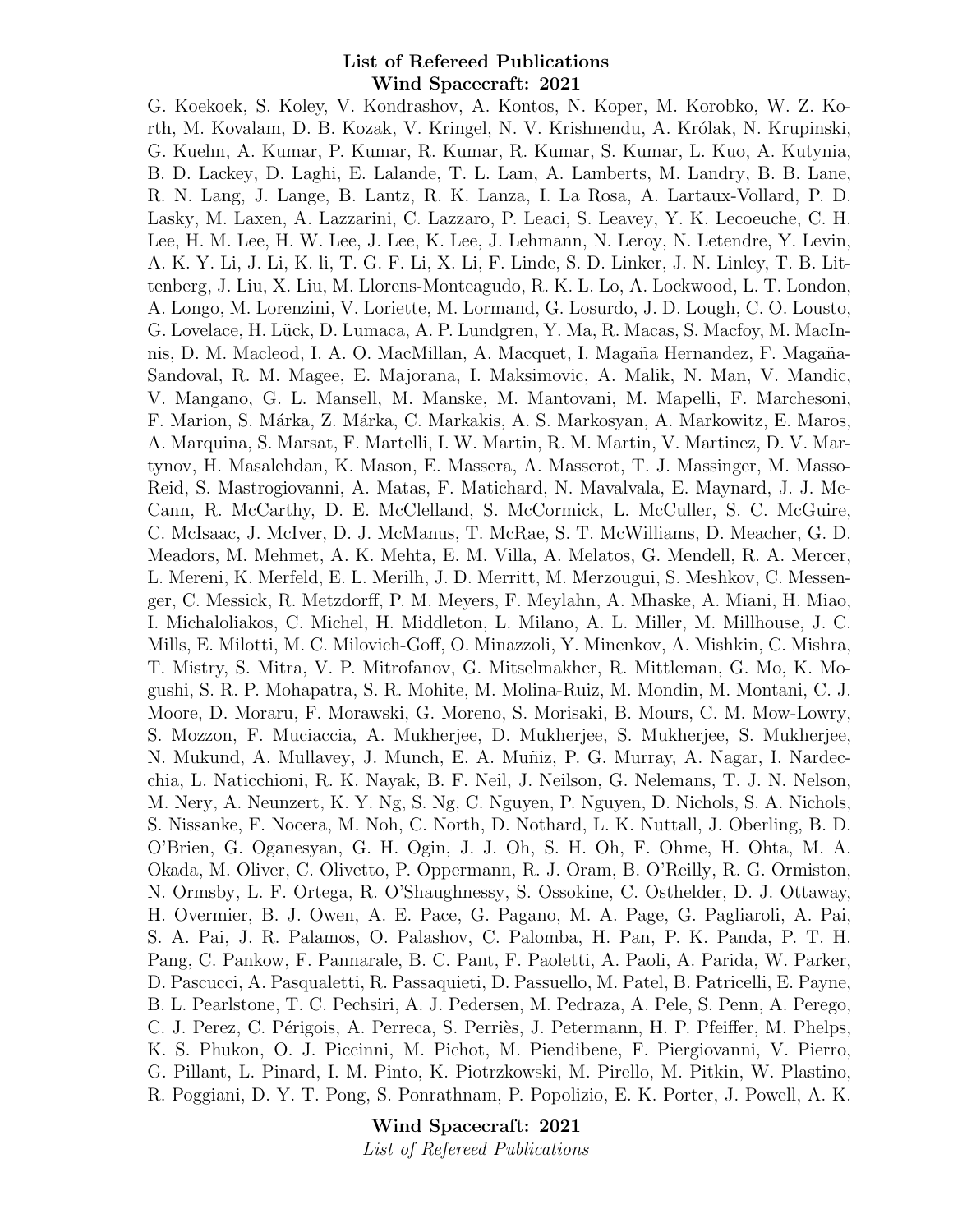Prajapati, K. Prasai, R. Prasanna, G. Pratten, T. Prestegard, M. Principe, G. A. Prodi, L. Prokhorov, M. Punturo, P. Puppo, M. Pürrer, H. Qi, V. Quetschke, P. J. Quinonez, F. J. Raab, G. Raaijmakers, H. Radkins, N. Radulesco, P. Raffai, H. Rafferty, S. Raja, C. Rajan, B. Rajbhandari, M. Rakhmanov, K. E. Ramirez, A. Ramos-Buades, J. Rana, K. Rao, P. Rapagnani, V. Raymond, M. Razzano, J. Read, T. Regimbau, L. Rei, S. Reid, D. H. Reitze, P. Rettegno, F. Ricci, C. J. Richardson, J. W. Richardson, P. M. Ricker, G. Riemenschneider, K. Riles, M. Rizzo, N. A. Robertson, F. Robinet, A. Rocchi, R. D. Rodriguez-Soto, L. Rolland, J. G. Rollins, V. J. Roma, M. Romanelli, R. Romano, C. L. Romel, I. M. Romero-Shaw, J. H. Romie, C. A. Rose, D. Rose, K. Rose, D. Rosińska, S. G. Rosofsky, M. P. Ross, S. Rowan, S. J. Rowlinson, P. K. Roy, S. Roy, S. Roy, P. Ruggi, G. Rutins, K. Ryan, S. Sachdev, T. Sadecki, M. Sakellariadou, O. S. Salafia, L. Salconi, M. Saleem, A. Samajdar, E. J. Sanchez, L. E. Sanchez, N. Sanchis-Gual, J. R. Sanders, K. A. Santiago, E. Santos, N. Sarin, B. Sassolas, B. S. Sathyaprakash, O. Sauter, R. L. Savage, V. Savant, D. Sawant, S. Sayah, D. Schaetzl, P. Schale, M. Scheel, J. Scheuer, P. Schmidt, R. Schnabel, R. M. S. Schofield, A. Schönbeck, E. Schreiber, B. W. Schulte, B. F. Schutz, O. Schwarm, E. Schwartz, J. Scott, S. M. Scott, E. Seidel, D. Sellers, A. S. Sengupta, N. Sennett, D. Sentenac, V. Sequino, A. Sergeev, Y. Setyawati, D. A. Shaddock, T. Shaffer, M. S. Shahriar, S. Sharifi, A. Sharma, P. Sharma, P. Shawhan, H. Shen, M. Shikauchi, R. Shink, D. H. Shoemaker, D. M. Shoemaker, K. Shukla, S. ShyamSundar, K. Siellez, M. Sieniawska, D. Sigg, L. P. Singer, D. Singh, N. Singh, A. Singha, A. Singhal, A. M. Sintes, V. Sipala, V. Skliris, B. J. J. Slagmolen, T. J. Slaven-Blair, J. Smetana, J. R. Smith, R. J. E. Smith, S. Somala, E. J. Son, S. Soni, B. Sorazu, V. Sordini, F. Sorrentino, T. Souradeep, E. Sowell, A. P. Spencer, M. Spera, A. K. Srivastava, V. Srivastava, K. Staats, C. Stachie, M. Standke, D. A. Steer, M. Steinke, J. Steinlechner, S. Steinlechner, D. Steinmeyer, D. Stocks, D. J. Stops, M. Stover, K. A. Strain, G. Stratta, A. Strunk, R. Sturani, A. L. Stuver, S. Sudhagar, V. Sudhir, T. Z. Summerscales, L. Sun, S. Sunil, A. Sur, J. Suresh, P. J. Sutton, B. L. Swinkels, M. J. Szczepańczyk, M. Tacca, S. C. Tait, C. Talbot, A. J. Tanasijczuk, D. B. Tanner, D. Tao, M. Tápai, A. Tapia, E. N. Tapia San Martin, J. D. Tasson, R. Taylor, R. Tenorio, L. Terkowski, M. P. Thirugnanasambandam, M. Thomas, P. Thomas, J. E. Thompson, S. R. Thondapu, K. A. Thorne, E. Thrane, C. L. Tinsman, T. R. Saravanan, S. Tiwari, S. Tiwari, V. Tiwari, K. Toland, M. Tonelli, Z. Tornasi, A. Torres-Forné, C. I. Torrie, I. Tosta e Melo, D. Töyrä, F. Travasso, G. Traylor, M. C. Tringali, A. Tripathee, A. Trovato, R. J. Trudeau, K. W. Tsang, M. Tse, R. Tso, L. Tsukada, D. Tsuna, T. Tsutsui, M. Turconi, A. S. Ubhi, K. Ueno, D. Ugolini, C. S. Unnikrishnan, A. L. Urban, S. A. Usman, A. C. Utina, H. Vahlbruch, G. Vajente, G. Valdes, M. Valentini, N. van Bakel, M. van Beuzekom, J. F. J. van den Brand, C. Van Den Broeck, D. C. Vander-Hyde, L. van der Schaaf, J. V. Van Heijningen, A. A. van Veggel, M. Vardaro, V. Varma, S. Vass, M. Vas´uth, A. Vecchio, G. Vedovato, J. Veitch, P. J. Veitch, K. Venkateswara, G. Venugopalan, D. Verkindt, D. Veske, F. Vetrano, A. Viceré, A. D. Viets, S. Vinciguerra, D. J. Vine, J. Y. Vinet, S. Vitale, F. H. Vivanco, T. Vo, H. Vocca, C. Vorvick, S. P. Vyatchanin, A. R. Wade, L. E. Wade, M. Wade, R. Walet, M. Walker, G. S. Wallace, L. Wallace, S. Walsh, J. Z. Wang, S. Wang, W. H. Wang, R. L. Ward, Z. A. Warden, J. Warner, M. Was, J. Watchi, B. Weaver, L. W. Wei, M. Weinert, A. J. Weinstein, R. Weiss, F. Wellmann, L. Wen, P. Weßels, J. W. Westhouse, K. Wette, J. T. Whelan, B. F. Whiting, C. Whittle, D. M. Wilken, D. Williams, A. R. Williamson,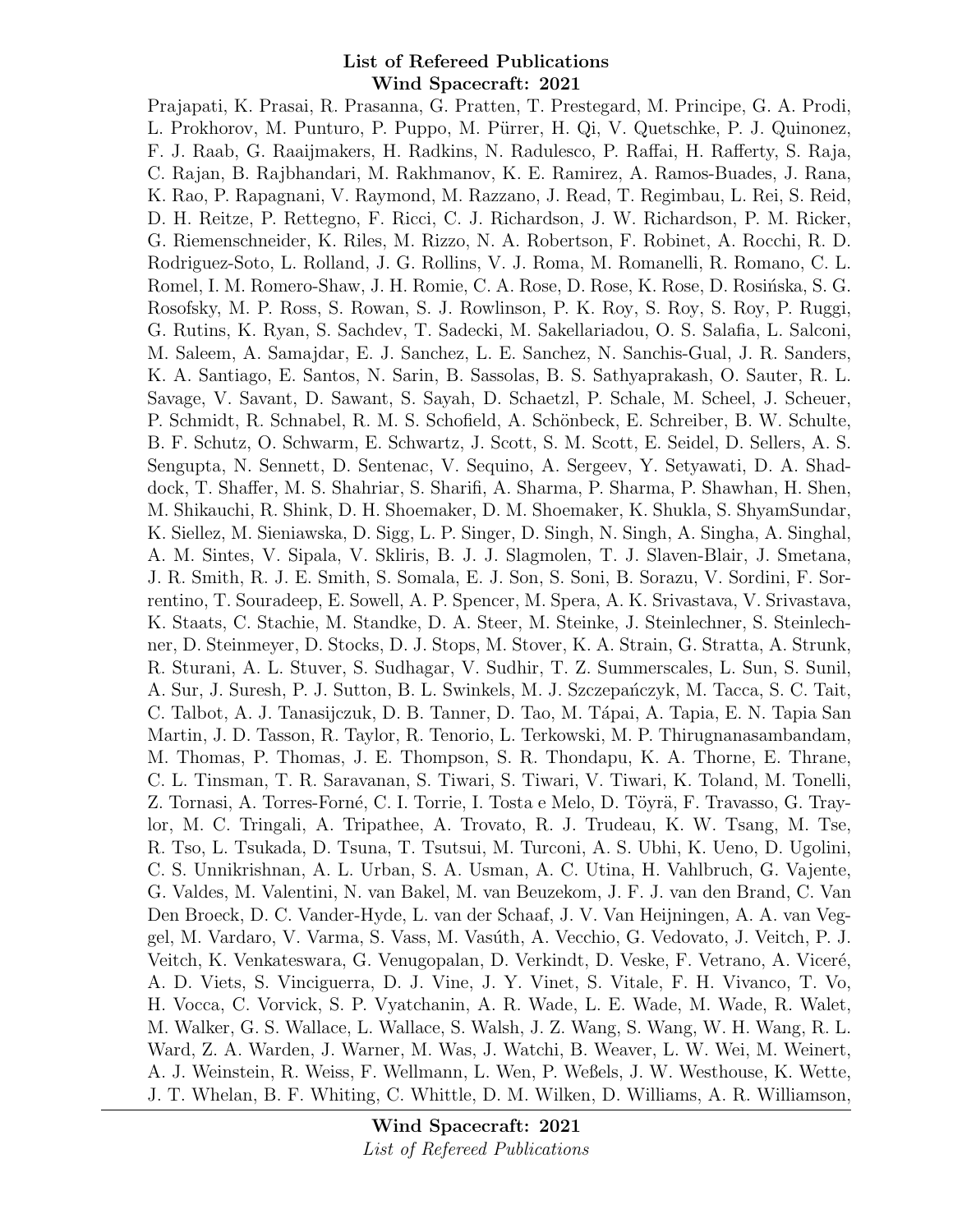J. L. Willis, B. Willke, W. Winkler, C. C. Wipf, H. Wittel, G. Woan, J. Woehler, J. K. Wofford, I. C. F. Wong, J. L. Wright, D. S. Wu, D. M. Wysocki, L. Xiao, H. Yamamoto, L. Yang, Y. Yang, Z. Yang, M. J. Yap, M. Yazback, D. W. Yeeles, H. Yu, H. Yu, S. H. R. Yuen, A. K. Zadrożny, A. Zadrożny, M. Zanolin, T. Zelenova, J. P. Zendri, M. Zevin, J. Zhang, L. Zhang, T. Zhang, C. Zhao, G. Zhao, Y. Zheng, M. Zhou, Z. Zhou, X. J. Zhu, M. E. Zucker, J. Zweizig, LIGO Scientific Collaboration, and Virgo Collaboration (2021), Search for Gravitational Waves Associated with Gamma-Ray Bursts Detected by Fermi and Swift during the LIGO-Virgo Run O3a,  $A \rightarrow S$ ,  $J, 915(2), 86, 10.3847/1538$ -[4357/abee15.](http://dx.doi.org/10.3847/1538-4357/abee15)

[2] Abdalla, H., F. Aharonian, F. Ait Benkhali, E. O. Angüner, C. Arcaro, C. Armand, T. Armstrong, H. Ashkar, M. Backes, V. Baghmanyan, V. Barbosa Martins, A. Barnacka, M. Barnard, Y. Becherini, D. Berge, K. Bernlöhr, B. Bi, M. Böttcher, C. Boisson, J. Bolmont, M. de Bony de Lavergne, M. Breuhaus, R. Brose, F. Brun, P. Brun, M. Bryan, M. Büchele, T. Bulik, T. Bylund, F. Cangemi, S. Caroff, A. Carosi, S. Casanova, P. Chambery, T. Chand, S. Chandra, A. Chen, G. Cotter, M. Cury lo, J. Damascene Mbarubucyeye, I. D. Davids, J. Davies, C. Deil, J. Devin, L. Dirson, A. Djannati-Ataï, A. Dmytriiev, A. Donath, V. Doroshenko, L. Dreyer, C. Duffy, L. Du Plessis, J. Dyks, K. Egberts, F. Eichhorn, S. Einecke, G. Emery, J. P. Ernenwein, K. Feijen, S. Fegan, A. Fiasson, G. Fichet de Clairfontaine, G. Fontaine, S. Funk, M. Füßling, S. Gabici, Y. A. Gallant, S. Ghafourizade, G. Giavitto, L. Giunti, D. Glawion, J. F. Glicenstein, M. H. Grondin, J. Hahn, M. Haupt, S. Hattingh, G. Hermann, J. A. Hinton, W. Hofmann, C. Hoischen, T. L. Holch, M. Holler, M. Hörbe, D. Horns, Z. Huang, D. Huber, M. Jamrozy, D. Jankowsky, F. Jankowsky, A. Jardin-Blicq, V. Joshi, I. Jung-Richardt, E. Kasai, M. A. Kastendieck, K. Katarzyński, U. Katz, D. Khangulyan, B. Khélifi, S. Klepser, W. Kluźniak, N. Komin, R. Konno, K. Kosack, D. Kostunin, M. Kreter, G. Kukec Mezek, A. Kundu, G. Lamanna, A. Lemière, M. Lemoine-Goumard, J. P. Lenain, S. Le Stum, F. Leuschner, C. Levy, T. Lohse, A. Luashvili, I. Lypova, J. Mackey, J. Majumdar, D. Malyshev, D. Malyshev, V. Marandon, P. Marchegiani, A. Marcowith, A. Mares, G. Mart´ı-Devesa, R. Marx, G. Maurin, P. J. Meintjes, M. Meyer, A. Mitchell, R. Moderski, L. Mohrmann, A. Montanari, C. Moore, P. Morris, E. Moulin, J. Muller, T. Murach, K. Nakashima, A. Nayerhoda, M. de Naurois, H. Ndiyavala, J. Niemiec, L. Oakes, P. O'Brien, H. Odaka, S. Ohm, L. Olivera-Nieto, E. de Ona Wilhelmi, M. Ostrowski, S. Panny, M. Panter, R. D. Parsons, G. Peron, B. Peyaud, Q. Piel, S. Pita, V. Poireau, A. Priyana Noel, D. A. Prokhorov, H. Prokoph, G. Pühlhofer, M. Punch, A. Quirrenbach, S. Raab, R. Rauth, P. Reichherzer, A. Reimer, O. Reimer, Q. Remy, M. Renaud, B. Reville, F. Rieger, L. Rinchiuso, C. Romoli, G. Rowell, B. Rudak, H. Rueda Ricarte, E. Ruiz-Velasco, V. Sahakian, S. Sailer, H. Salzmann, D. A. Sanchez, A. Santangelo, M. Sasaki, J. Schäfer, F. Schüssler, H. M. Schutte, U. Schwanke, M. Seglar-Arroyo, M. Senniappan, A. S. Seyffert, N. Shafi, J. N. S. Shapopi, K. Shiningayamwe, R. Simoni, A. Sinha, H. Sol, H. Spackman, A. Specovius, S. Spencer, M. Spir-Jacob, L. Stawarz, L. Sun, R. Steenkamp, C. Stegmann, S. Steinmassl, C. Steppa, T. Takahashi, T. Tanaka, T. Tavernier, A. M. Taylor, R. Terrier, J. H. E. Thiersen, C. Thorpe-Morgan, D. Tiziani, M. Tluczykont, L. Tomankova, C. Trichard, M. Tsirou, N. Tsuji, R. Tuffs, Y. Uchiyama, D. J. van der Walt, C. van Eldik, C. van Rensburg, B. van Soelen, G. Vasileiadis, J. Veh,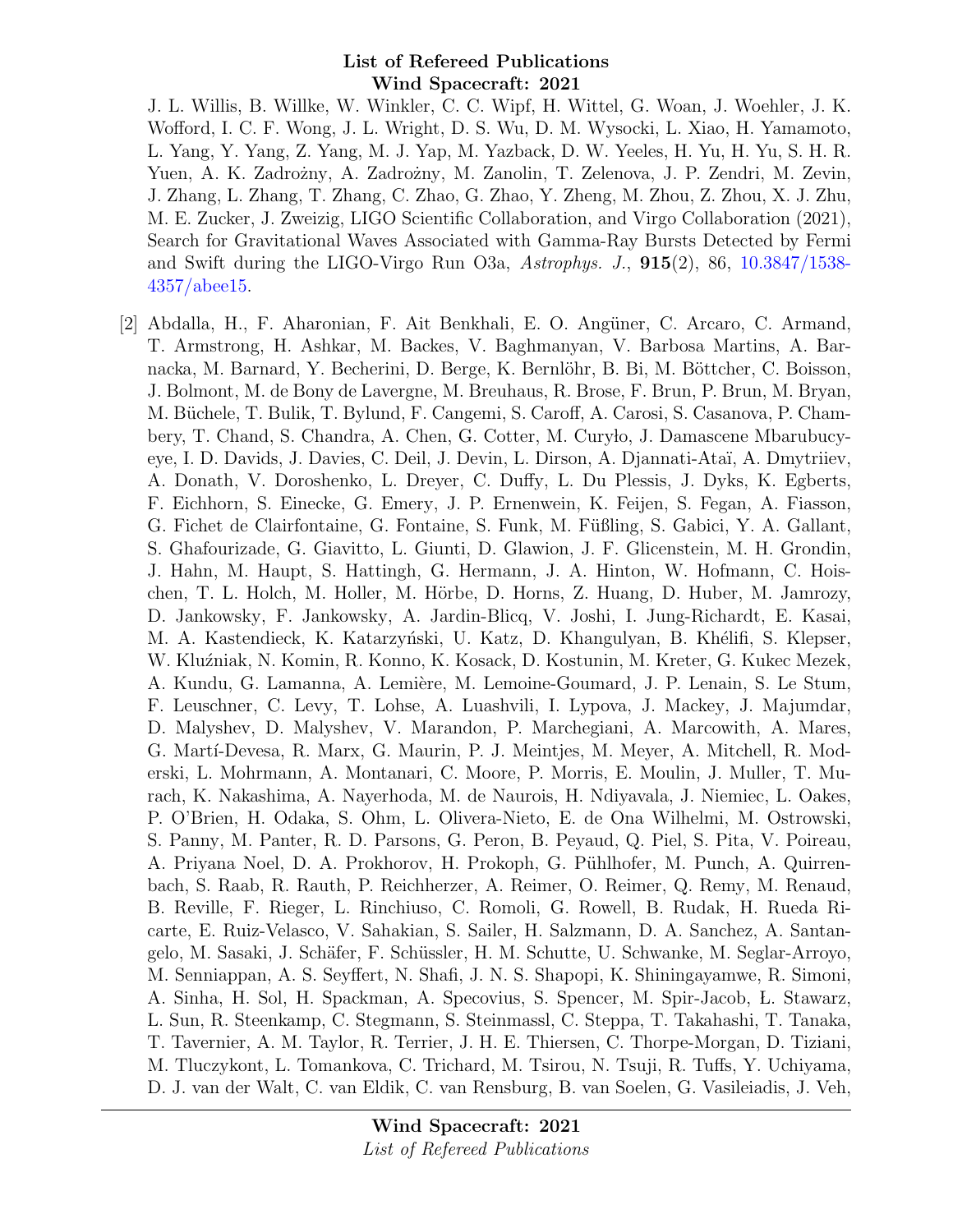C. Venter, P. Vincent, J. Vink, H. J. Völk, Z. Wadiasingh, S. J. Wagner, J. Watson, F. Werner, R. White, A. Wierzcholska, P. deWilt, Y. W. Wong, H. Yassin, A. Yusafzai, M. Zacharias, R. Zanin, D. Zargaryan, A. A. Zdziarski, A. Zech, S. J. Zhu, J. Zorn, S. Zouari, N. Zywucka, and H. E. S. S. Collaboration (2021), Searching for TeV Gamma-Ray Emission from SGR 1935+2154 during Its 2020 X-Ray and Radio Bursting Phase, Astrophys. J., 919(2), 106, [10.3847/1538-4357/ac0fe1.](http://dx.doi.org/10.3847/1538-4357/ac0fe1)

- [3] Abuelezz, O. A., A. M. Mahrous, P. J. Cilliers, R. Fleury, M. Youssef, M. Nedal, and A. M. Yassen (2021), Neural network prediction of the topside electron content over the Euro-African sector derived from Swarm-A measurements,  $Adv. Space Res., 67(4),$ 1191–1209, [10.1016/j.asr.2020.11.009.](http://dx.doi.org/10.1016/j.asr.2020.11.009)
- [4] Adhikari, L., G. P. Zank, L. L. Zhao, M. Nakanotani, and S. Tasnim (2021), Modeling proton and electron heating in the fast solar wind, Astron.  $\mathcal C$  Astrophys., 650, A16, [10.1051/0004-6361/202039297.](http://dx.doi.org/10.1051/0004-6361/202039297)
- [5] Aguilar, M., L. A. Cavasonza, G. Ambrosi, L. Arruda, N. Attig, F. Barao, L. Barrin, A. Bartoloni, S. Başeğmez-du Pree, R. Battiston, M. Behlmann, B. Beranek, J. Berdugo, B. Bertucci, V. Bindi, K. Bollweg, B. Borgia, M. J. Boschini, M. Bourquin, E. F. Bueno, J. Burger, W. J. Burger, S. Burmeister, X. D. Cai, M. Capell, J. Casaus, G. Castellini, F. Cervelli, Y. H. Chang, G. M. Chen, G. R. Chen, H. S. Chen, Y. Chen, L. Cheng, H. Y. Chou, S. Chouridou, V. Choutko, C. H. Chung, C. Clark, G. Coignet, C. Consolandi, A. Contin, C. Corti, Z. Cui, K. Dadzie, A. Dass, C. Delgado, S. Della Torre, M. B. Demirköz, L. Derome, S. Di Falco, V. Di Felice, C. Díaz, F. Dimiccoli, P. von Doetinchem, F. Dong, F. Donnini, M. Duranti, A. Egorov, A. Eline, J. Feng, E. Fiandrini, P. Fisher, V. Formato, C. Freeman, C. Gámez, R. J. García-López, C. Gargiulo, H. Gast, M. Gervasi, F. Giovacchini, D. M. Gómez-Coral, J. Gong, C. Goy, V. Grabski, D. Grandi, M. Graziani, S. Haino, K. C. Han, R. K. Hashmani, Z. H. He, B. Heber, T. H. Hsieh, J. Y. Hu, M. Incagli, W. Y. Jang, Y. Jia, H. Jinchi, G. Karagöz, B. Khiali, G. N. Kim, T. Kirn, M. Konyushikhin, O. Kounina, A. Kounine, V. Koutsenko, D. Krasnopevtsev, A. Kuhlman, A. Kulemzin, G. La Vacca, E. Laudi, G. Laurenti, I. Lazzizzera, A. Lebedev, H. T. Lee, S. C. Lee, J. Q. Li, M. Li, Q. Li, S. Li, J. H. Li, Z. H. Li, J. Liang, C. Light, C. H. Lin, T. Lippert, J. H. Liu, Z. Liu, S. Q. Lu, Y. S. Lu, K. Luebelsmeyer, J. Z. Luo, X. Luo, F. Machate, C. Mañá, J. Marín, J. Marquardt, T. Martin, G. Martínez, N. Masi, D. Maurin, T. Medvedeva, A. Menchaca-Rocha, Q. Meng, V. V. Mikhailov, M. Molero, P. Mott, L. Mussolin, J. Negrete, N. Nikonov, F. Nozzoli, A. Oliva, M. Orcinha, M. Palermo, F. Palmonari, M. Paniccia, A. Pashnin, M. Pauluzzi, S. Pensotti, H. D. Phan, V. Plyaskin, M. Pohl, S. Poluianov, X. Qin, Z. Y. Qu, L. Quadrani, P. G. Rancoita, D. Rapin, A. R. Conde, E. Robyn, S. Rosier-Lees, A. Rozhkov, D. Rozza, R. Sagdeev, S. Schael, A. S. von Dratzig, G. Schwering, E. S. Seo, Z. Shakfa, B. S. Shan, T. Siedenburg, C. Solano, J. W. Song, X. J. Song, R. Sonnabend, L. Strigari, T. Su, Q. Sun, Z. T. Sun, M. Tacconi, X. W. Tang, Z. C. Tang, J. Tian, S. C. C. Ting, S. M. Ting, N. Tomassetti, J. Torsti, T. Urban, I. Usoskin, V. Vagelli, R. Vainio, M. Valencia-Otero, E. Valente, E. Valtonen, M. Vázquez Acosta, M. Vecchi, M. Velasco, J. P. Vialle, C. X. Wang, L. Wang, L. Q. Wang, N. H. Wang, Q. L. Wang, S. Wang, X. Wang, Y. Wang, Z. M. Wang, J. Wei, Z. L. Weng, H. Wu, R. Q. Xiong, W. Xu, Q. Yan, Y. Yang, I. I. Yashin, H. Yi, Y. M.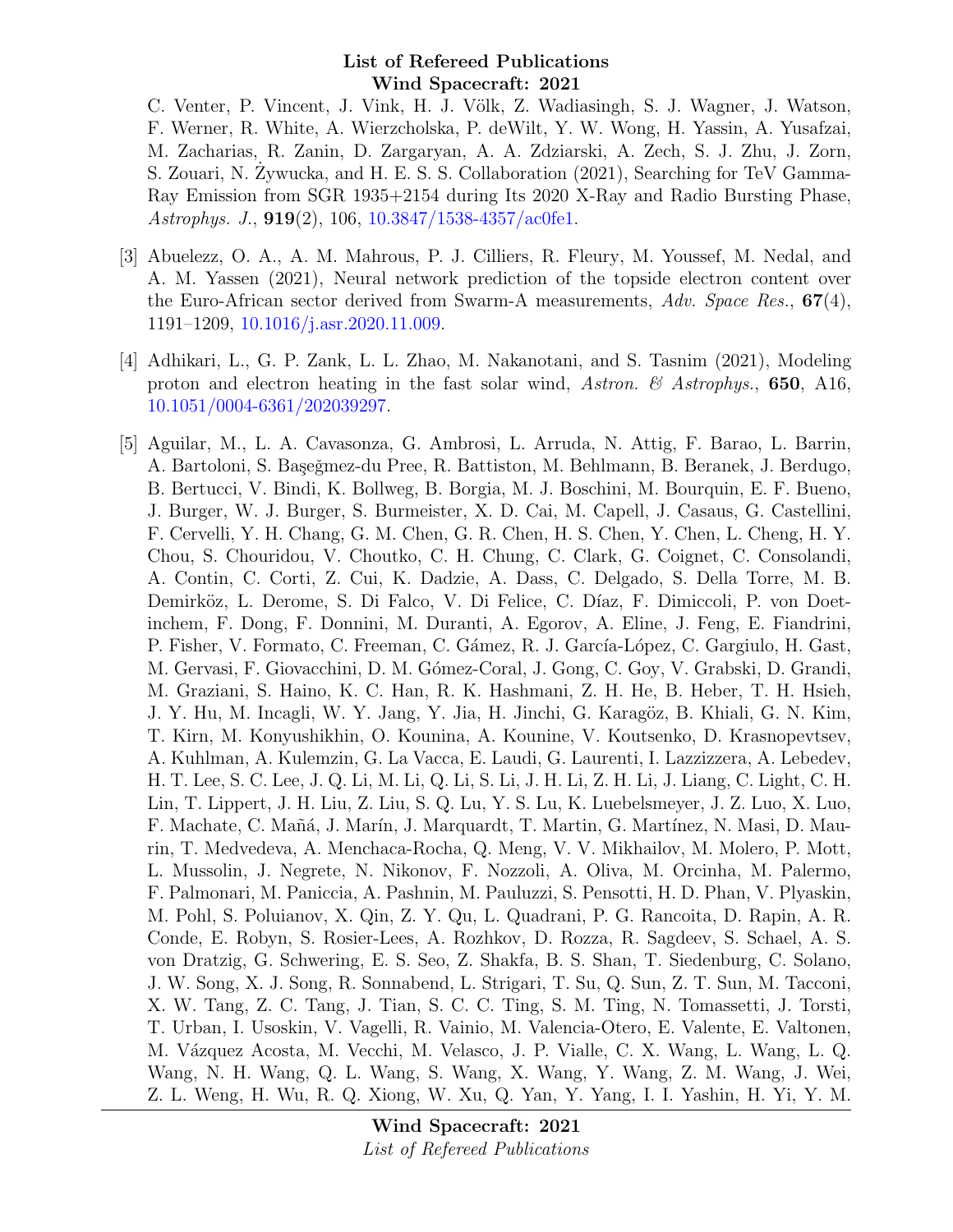Yu, Z. Q. Yu, M. Zannoni, C. Zhang, F. Zhang, F. Z. Zhang, J. H. Zhang, Z. Zhang, F. Zhao, C. Zheng, Z. M. Zheng, H. L. Zhuang, V. Zhukov, A. Zichichi, P. Zuccon, and AMS Collaboration (2021), Periodicities in the Daily Proton Fluxes from 2011 to 2019 Measured by the Alpha Magnetic Spectrometer on the International Space Station from 1 to 100 GV, Phys. Rev. Lett., 127(27), 271102, [10.1103/PhysRevLett.127.271102.](http://dx.doi.org/10.1103/PhysRevLett.127.271102)

- [6] Ahumada, T., L. P. Singer, S. Anand, M. W. Coughlin, M. M. Kasliwal, G. Ryan, I. Andreoni, S. B. Cenko, C. Fremling, H. Kumar, P. T. H. Pang, E. Burns, V. Cunningham, S. Dichiara, T. Dietrich, D. S. Svinkin, M. Almualla, A. J. Castro-Tirado, K. De, R. Dunwoody, P. Gatkine, E. Hammerstein, S. Iyyani, J. Mangan, D. Perley, S. Purkayastha, E. Bellm, V. Bhalerao, B. Bolin, M. Bulla, C. Cannella, P. Chandra, D. A. Duev, D. Frederiks, A. Gal-Yam, M. Graham, A. Y. Q. Ho, K. Hurley, V. Karambelkar, E. C. Kool, S. R. Kulkarni, A. Mahabal, F. Masci, S. McBreen, S. B. Pandey, S. Reusch, A. Ridnaia, P. Rosnet, B. Rusholme, A. S. Carracedo, R. Smith, M. Soumagnac, R. Stein, E. Troja, A. Tsvetkova, R. Walters, and A. F. Valeev (2021), Discovery and confirmation of the shortest gamma-ray burst from a collapsar, Nature Astron., 5, 917–927, [10.1038/s41550-](http://dx.doi.org/10.1038/s41550-021-01428-7) [021-01428-7.](http://dx.doi.org/10.1038/s41550-021-01428-7)
- [7] Ala-Lahti, M., A. P. Dimmock, T. I. Pulkkinen, S. W. Good, E. Yordanova, L. Turc, and E. K. J. Kilpua (2021), Transmission of an ICME Sheath Into the Earth's Magnetosheath and the Occurrence of Traveling Foreshocks, J. Geophys. Res., 126(12), e29896, [10.1029/2021JA029896.](http://dx.doi.org/10.1029/2021JA029896)
- [8] Albert, A., M. André, M. Anghinolfi, G. Anton, M. Ardid, J. J. Aubert, J. Aublin, B. Baret, S. Basa, B. Belhorma, V. Bertin, S. Biagi, M. Bissinger, J. Boumaaza, M. Bouta, M. C. Bouwhuis, H. Brânzaş, R. Bruijn, J. Brunner, J. Busto, A. Capone, L. Caramete, J. Carr, S. Celli, M. Chabab, T. N. Chau, R. Cherkaoui El Moursli, T. Chiarusi, M. Circella, A. Coleiro, M. Colomer-Molla, R. Coniglione, P. Coyle, A. Creusot, A. F. Díaz, G. de Wasseige, A. Deschamps, C. Distefano, I. D. Palma, A. Domi, C. Donzaud, D. Dornic, D. Drouhin, T. Eberl, N. E. l. Khayati, A. Enzenhöfer, A. Ettahiri, P. Fermani, G. Ferrara, F. Filippini, L. A. Fusco, P. Gay, H. Glotin, R. Gozzini, K. Graf, C. Guidi, S. Hallmann, H. van Haren, A. J. Heijboer, Y. Hello, J. J. Hernández-Rey, J. Hößl, J. Hofestädt, F. Huang, G. Illuminati, C. W. James, M. de Jong, P. de Jong, M. Jongen, M. Kadler, O. Kalekin, U. Katz, N. R. Khan-Chowdhury, A. Kouchner, I. Kreykenbohm, V. Kulikovskiy, R. Lahmann, R. Le Breton, D. Lefèvre, E. Leonora, G. Levi, M. Lincetto, D. Lopez-Coto, S. Loucatos, G. Maggi, J. Manczak, M. Marcelin, A. Margiotta, A. Marinelli, J. A. Mart´ınez-Mora, S. Mazzou, K. Melis, P. Migliozzi, M. Moser, A. Moussa, R. Muller, L. Nauta, S. Navas, E. Nezri, A. Nuñez-Castiñeyra, B. O'Fearraigh, M. Organokov, G. E. Păvălaș, C. Pellegrino, M. Perrin-Terrin, P. Piattelli, C. Poirè, V. Popa, T. Pradier, N. Randazzo, S. Reck, G. Riccobene, A. Sánchez-Losa, D. F. E. Samtleben, M. Sanguineti, P. Sapienza, J. Schnabel, F. Schüssler, M. Spurio, T. Stolarczyk, B. Strandberg, M. Taiuti, Y. Tayalati, T. Thakore, S. J. Tingay, A. Trovato, B. Vallage, V. Van Elewyck, F. Versari, S. Viola, D. Vivolo, J. Wilms, A. Zegarelli, J. D. Zornoza, and J. Zúñiga (2021), Constraining the contribution of Gamma-Ray Bursts to the high-energy diffuse neutrino flux with 10 yr of ANTARES data, Mon. Not. Roy. Astron. Soc., **500**(4), 5614–5628, [10.1093/mnras/staa3503.](http://dx.doi.org/10.1093/mnras/staa3503)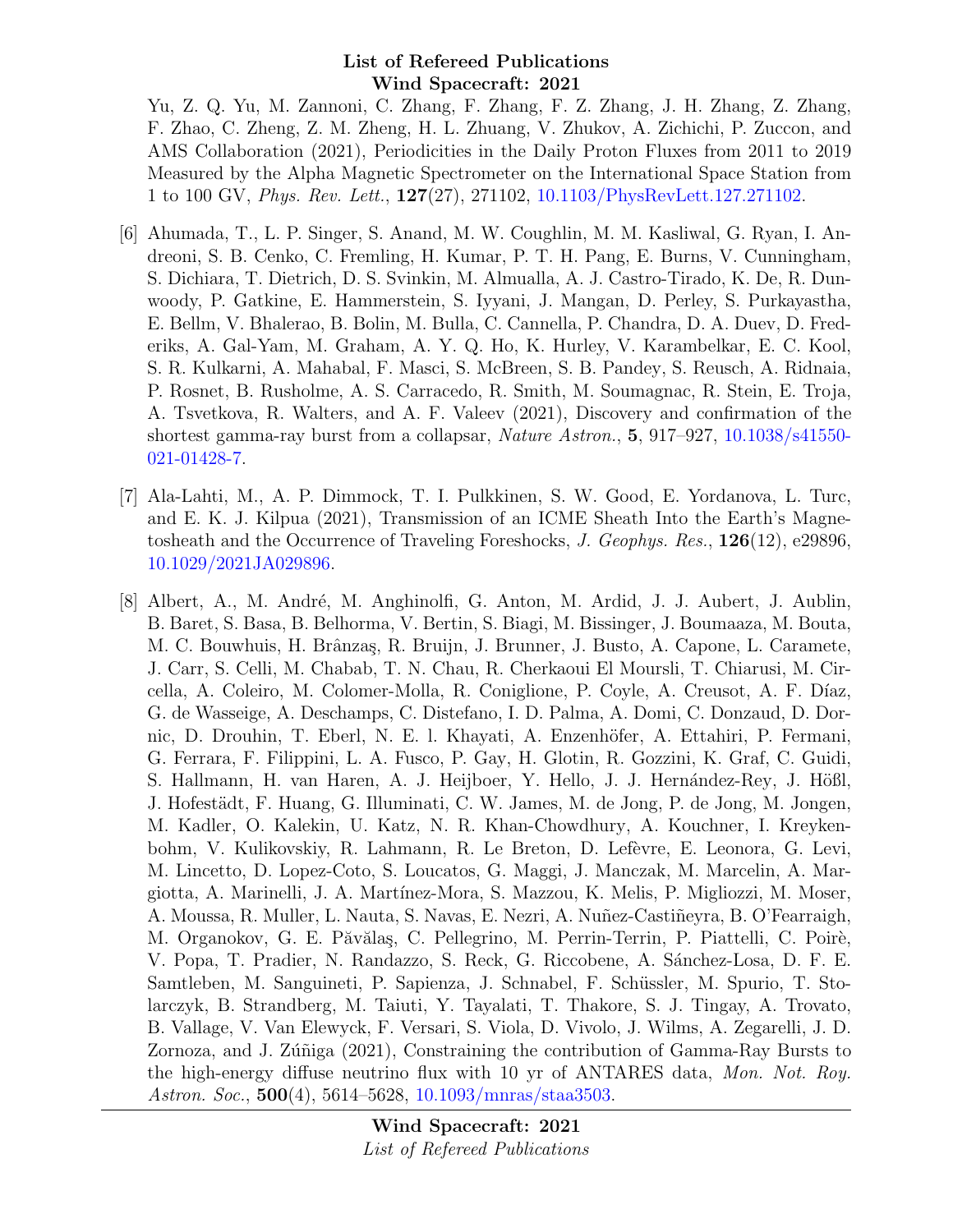- [9] Alemanno, F., Q. An, P. Azzarello, F. Carla Tiziana Barbato, P. Bernardini, X. Bi, M. Cai, E. Casilli, E. Catanzani, J. Chang, D. Chen, J. Chen, Z. Chen, M. Cui, T. Cui, Y. Cui, H. Dai, A. de Benedittis, I. de Mitri, F. de Palma, M. Deliyergiyev, M. di Santo, Q. Ding, T. Dong, Z. Dong, G. Donvito, D. Droz, J. Duan, K. Duan, D. D'Urso, R. Fan, Y. Fan, F. Fang, K. Fang, C. Feng, L. Feng, P. Fusco, M. Gao, F. Gargano, K. Gong, Y. Gong, D. Guo, J. Guo, S. Han, Y. Hu, G. Huang, X. Huang, Y. Huang, M. Ionica, W. Jiang, J. Kong, A. Kotenko, D. Kyratzis, S. Li, S. Lei, W. Li, W. Li, X. Li, X. Li, Y. Liang, C. Liu, H. Liu, J. Liu, S. Liu, Y. Liu, F. Loparco, C. Luo, M. Ma, P. Ma, T. Ma, X. Ma, G. Marsella, M. N. Mazziotta, D. Mo, X. Niu, X. Pan, A. Parenti, W. Peng, X. Peng, C. Perrina, R. Qiao, J. Rao, A. Ruina, M. Salinas, Z. Shangguan, W. Shen, Z. Shen, Z. Shen, L. Silveri, J. Song, M. Stolpovskiy, H. Su, M. Su, H. Sun, Z. Sun, A. Surdo, X. Teng, A. Tykhonov, J. Wang, L. Wang, S. Wang, S. Wang, X. Wang, Y. Wang, Y. Wang, Y. Wang, D. Wei, J. Wei, Y. Wei, D. Wu, J. Wu, L. Wu, S. S. Wu, X. Wu, Z. Xia, E. Xu, H. Xu, Z. Xu, Z. Xu, G. Xue, Z. Xu, H. Yang, P. Yang, Y. Yang, H. Jun Yao, Y. Yu, G. Yuan, Q. Yuan, C. Yue, J. Zang, S. Zhang, W. Zhang, Y. Zhang, Y. Zhang, Y. Zhang, Y. Zhang, Y. Zhang, Y. Zhang, Z. Zhang, Z. Zhang, C. Zhao, H. Zhao, X. Zhao, C. Zhou, Y. Zhu, W. Chen, L. Feng, X. Luo, C. Zhu, and Dampe Collaboration (2021), Observations of Forbush Decreases of Cosmic-Ray Electrons and Positrons with the Dark Matter Particle Explorer, Astrophys. J. Lett., 920(2), L43, [10.3847/2041-8213/ac2de6.](http://dx.doi.org/10.3847/2041-8213/ac2de6)
- [10] Alhassan, J. A., O. Okike, and A. E. Chukwude (2021), Testing the effect of solar wind parameters and geomagnetic storm indices on Galactic cosmic ray flux variation with automatically-selected Forbush decreases, Res. Astron. Astrophys., 21(9), 234, [10.1088/1674-4527/21/9/234.](http://dx.doi.org/10.1088/1674-4527/21/9/234)
- [11] Allen, R. C., G. C. Ho, L. K. Jian, S. K. Vines, S. D. Bale, A. W. Case, M. E. Hill, C. J. Joyce, J. C. Kasper, K. E. Korreck, D. M. Malaspina, D. J. McComas, R. McNutt, C. Möstl, D. Odstrcil, N. Raouafi, N. A. Schwadron, and M. L. Stevens (2021), A living catalog of stream interaction regions in the Parker Solar Probe era, Astron.  $\mathcal{C}$  Astrophys. 650, A25, [10.1051/0004-6361/202039833.](http://dx.doi.org/10.1051/0004-6361/202039833)
- [12] Alterman, B. L., J. C. Kasper, R. J. Leamon, and S. W. McIntosh (2021), Solar Wind Helium Abundance Heralds Solar Cycle Onset, Solar Phys., 296(4), 67, [10.1007/s11207-](http://dx.doi.org/10.1007/s11207-021-01801-9) [021-01801-9.](http://dx.doi.org/10.1007/s11207-021-01801-9)
- [13] Amati, L. (2021), To be short or long is not the question, Nature Astron., 5, 877–878, [10.1038/s41550-021-01401-4.](http://dx.doi.org/10.1038/s41550-021-01401-4)
- [14] Andreoni, I., M. W. Coughlin, E. C. Kool, M. M. Kasliwal, H. Kumar, V. Bhalerao, A. S. Carracedo, A. Y. Q. Ho, P. T. H. Pang, D. Saraogi, K. Sharma, V. Shenoy, E. Burns, T. Ahumada, S. Anand, L. P. Singer, D. A. Perley, K. De, U. C. Fremling, E. C. Bellm, M. Bulla, A. Crellin-Quick, T. Dietrich, A. Drake, D. A. Duev, A. Goobar, M. J. Graham, D. L. Kaplan, S. R. Kulkarni, R. R. Laher, A. A. Mahabal, D. L. Shupe, J. Sollerman, R. Walters, and Y. Yao (2021), Fast-transient Searches in Real Time with ZTFReST: Identification of Three Optically Discovered Gamma-Ray Burst Afterglows and New Constraints on the Kilonova Rate, Astrophys. J., 918(2), 63, [10.3847/1538-4357/ac0bc7.](http://dx.doi.org/10.3847/1538-4357/ac0bc7)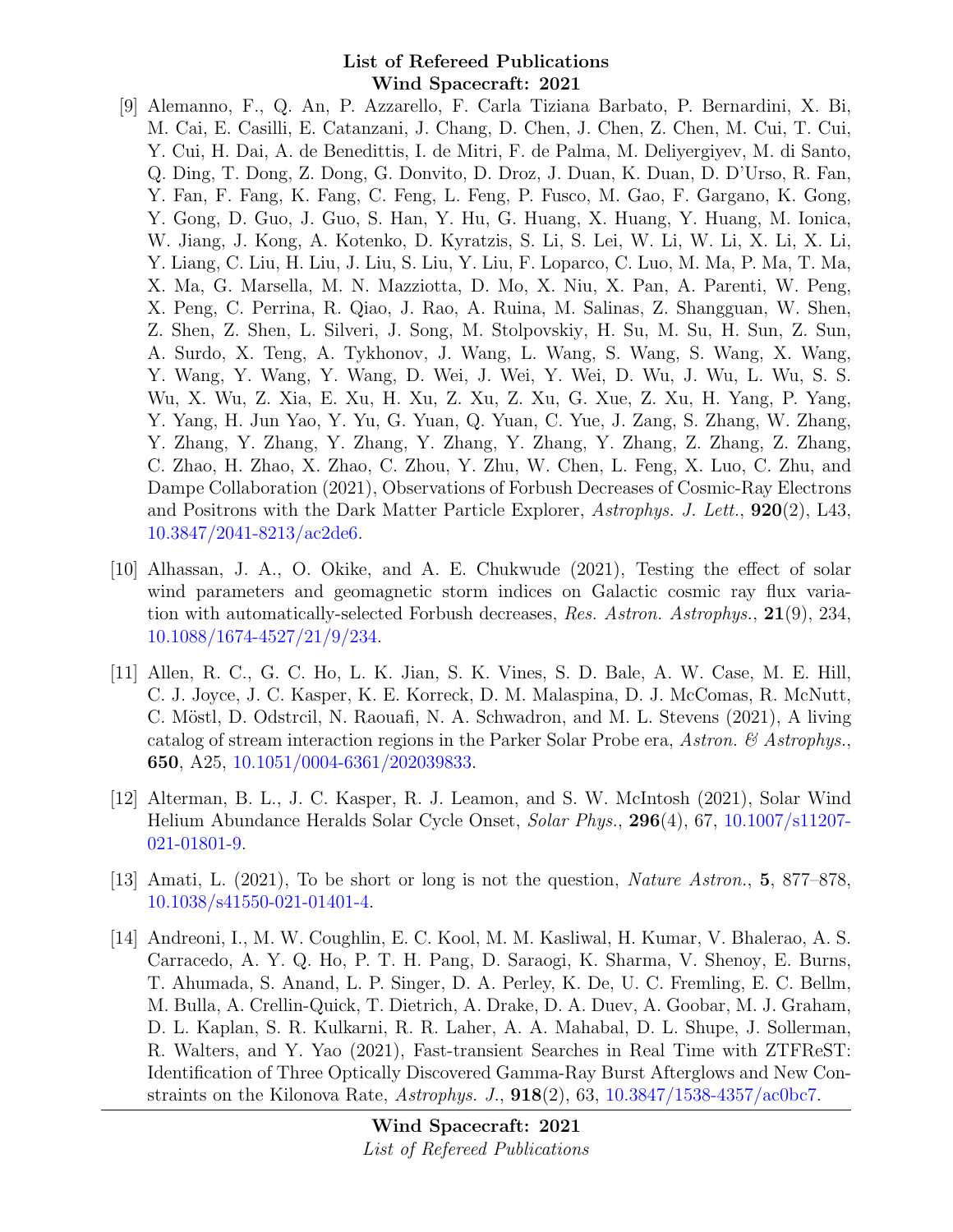- [15] Aran, A., D. Pacheco, M. Laurenza, N. Wijsen, D. Lario, S. Benella, I. G. Richardson, E. Samara, J. L. Freiherr von Forstner, B. Sanahuja, L. Rodriguez, L. Balmaceda, F. Espinosa Lara, R. G´omez-Herrero, K. Steinvall, A. Vecchio, V. Krupar, S. Poedts, R. C. Allen, G. B. Andrews, V. Angelini, L. Berger, D. Berghmans, S. Boden, S. I. Böttcher, F. Carcaboso, I. Cernuda, R. De Marco, S. Eldrum, V. Evans, A. Fedorov, J. Hayes, G. C. Ho, T. S. Horbury, N. P. Janitzek, Y. V. Khotyaintsev, A. Kollhoff, P. Kühl, S. R. Kulkarni, W. J. Lees, P. Louarn, J. Magdalenic, M. Maksimovic, O. Malandraki, A. Martínez, G. M. Mason, C. Martín, H. O'Brien, C. Owen, P. Parra, M. Prieto Mateo, A. Ravanbakhsh, J. Rodriguez-Pacheco, O. Rodriguez Polo, S. S´anchez Prieto, C. E. Schlemm, H. Seifert, J. C. Terasa, K. Tyagi, C. Verbeeck, R. F. Wimmer-Schweingruber, Z. G. Xu, M. K. Yedla, and A. N. Zhukov (2021), Evidence for local particle acceleration in the first recurrent galactic cosmic ray depression observed by Solar Orbiter. The ion event on 19 June 2020, Astron. & Astrophys., **656**, L10, [10.1051/0004-6361/202140966.](http://dx.doi.org/10.1051/0004-6361/202140966)
- [16] Badruddin, B., O. P. M. Aslam, M. Derouich, and S. Qutub (2021), Study of the development and mechanism of large amplitude decreases in cosmic ray intensity during geomagnetic disturbances in the magnetosphere,  $Adv. Space Res., 68(11), 4702-4712,$ [10.1016/j.asr.2021.08.019.](http://dx.doi.org/10.1016/j.asr.2021.08.019)
- [17] Bag, T., Z. Li, and D. Rout (2021), SABER Observation of Storm Time Hemispheric Asymmetry in Nitric Oxide Radiative Emission, J. Geophys. Res., 126(4), e28849, [10.1029/2020JA028849.](http://dx.doi.org/10.1029/2020JA028849)
- [18] Bailes, M., C. G. Bassa, G. Bernardi, S. Buchner, M. Burgay, M. Caleb, A. J. Cooper, G. Desvignes, P. J. Groot, I. Heywood, F. Jankowski, R. Karuppusamy, M. Kramer, M. Malenta, G. Naldi, M. Pilia, G. Pupillo, K. M. Rajwade, L. Spitler, M. Surnis, B. W. Stappers, A. Addis, S. Bloemen, M. C. Bezuidenhout, G. Bianchi, D. J. Champion, W. Chen, L. N. Driessen, M. Geyer, K. Gourdji, J. W. T. Hessels, V. I. Kondratiev, M. Klein-Wolt, E. Körding, R. Le Poole, K. Liu, M. E. Lower, A. G. Lyne, A. Magro, V. McBride, M. B. Mickaliger, V. Morello, A. Parthasarathy, K. Paterson, B. B. P. Perera, D. L. A. Pieterse, Z. Pleunis, A. Possenti, A. Rowlinson, M. Serylak, G. Setti, M. Tavani, R. A. M. J. Wijers, S. ter Veen, V. Venkatraman Krishnan, P. Vreeswijk, and P. A. Woudt (2021), Multifrequency observations of SGR J1935+2154, Mon. Not. Roy. Astron. Soc., 503(4), 5367–5384, [10.1093/mnras/stab749.](http://dx.doi.org/10.1093/mnras/stab749)
- [19] Bailey, R. L., M. A. Reiss, C. N. Arge, C. Möstl, C. J. Henney, M. J. Owens, U. V. Amerstorfer, T. Amerstorfer, A. J. Weiss, and J. Hinterreiter (2021), Using Gradient Boosting Regression to Improve Ambient Solar Wind Model Predictions, Space Weather, 19(5), e02673, [10.1029/2020SW002673.](http://dx.doi.org/10.1029/2020SW002673)
- [20] Baraka, S. M., O. Le Contel, L. Ben-Jaffel, and W. B. Moore (2021), The Impact of Radial and Non-Radial IMF on the Earth's Magnetopause Size, Shape, and Dawn-Dusk Asymmetry From Global 3D Kinetic Simulations, J. Geophys. Res., 126(10), e29528, [10.1029/2021JA029528.](http://dx.doi.org/10.1029/2021JA029528)
- [21] Bashir, M. F., and R. Ilie (2021), The First Observation of  $N^+$  Electromagnetic Ion Cyclotron Waves, J. Geophys. Res., 126(3), e28716, [10.1029/2020JA028716.](http://dx.doi.org/10.1029/2020JA028716)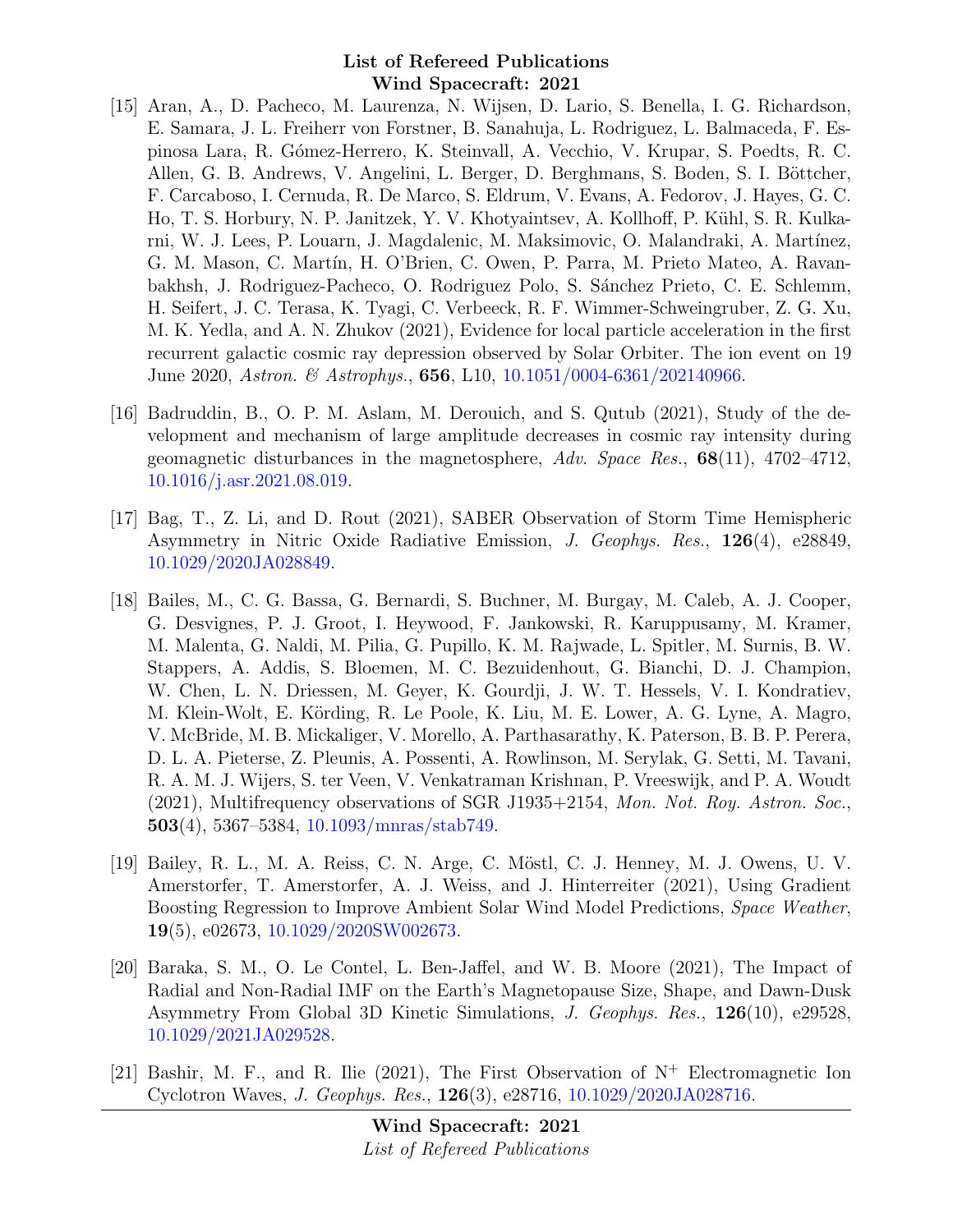- [22] Bauer, M., T. Amerstorfer, J. Hinterreiter, A. J. Weiss, J. A. Davies, C. Möstl, U. V. Amerstorfer, M. A. Reiss, and R. A. Harrison (2021), Predicting CMEs Using ELEvoHI With STEREO-HI Beacon Data, Space Weather, 19(12), e02873, [10.1029/2021SW002873.](http://dx.doi.org/10.1029/2021SW002873)
- [23] Baumgardner, J., S. Luettgen, C. Schmidt, M. Mayyasi, S. Smith, C. Martinis, J. Wroten, L. Moore, and M. Mendillo (2021), Long Term Observations and Physical Processes in the Moon's Extended Sodium Tail, J. Geophys. Res., 126(3), e06671, [10.1029/2020JE006671.](http://dx.doi.org/10.1029/2020JE006671)
- [24] Bazilevskaya, G. A., E. I. Daibog, Y. I. Logachev, N. A. Vlasova, E. A. Ginzburg, V. N. Ishkov, L. L. Lazutin, M. D. Nguyen, G. M. Surova, and O. S. Yakovchouk (2021), Characteristic Features of Solar Cosmic Rays in the 21st-24th Solar-Activity Cycles According to Data from Catalogs of Solar Proton Events, *Geomag. and Aeron.*,  $61(1)$ ,  $6-13$ , [10.1134/S0016793221010023.](http://dx.doi.org/10.1134/S0016793221010023)
- [25] Bazilevskaya, G. A., Y. I. Logachev, E. I. Daibog, N. A. Vlasova, E. A. Ginzburg, V. N. Ishkov, L. L. Lazutin, M. D. Nguyen, G. M. Surova, and O. S. Yakovchuk (2021), Statistical Links between Solar Cosmic Rays, Type-II Radio Emission, and Coronal Mass Ejections, Geomag. and Aeron., 61(5), 773–779, [10.1134/S0016793221050030.](http://dx.doi.org/10.1134/S0016793221050030)
- [26] Becerra, R. L., F. De Colle, J. Cantó, S. Lizano, R. F. González, J. Granot, A. Klotz, A. M. Watson, N. Fraija, A. T. Araudo, E. Troja, J. L. Atteia, W. H. Lee, D. Turpin, J. S. Bloom, M. Boer, N. R. Butler, J. J. González, A. S. Kutyrev, J. X. Prochaska, E. Ramirez-Ruiz, M. G. Richer, and C. G. Román-Zúñiga (2021), Modeling the Prompt Optical Emission of GRB 180325A: The Evolution of a Spike from the Optical to Gamma Rays, Astrophys. J., 908(1), 39, [10.3847/1538-4357/abcd3a.](http://dx.doi.org/10.3847/1538-4357/abcd3a)
- [27] Behailu, G., M. Nigussie, G. D. Reeves, and S. Wing (2021), Driving Parameters for Multi-MeV Electrons Flux Variations in Outer Radiation Belt, J. Geophys. Res., 126(11), e29625, [10.1029/2021JA029625.](http://dx.doi.org/10.1029/2021JA029625)
- [28] Belov, A., A. Papaioannou, M. Abunina, M. Dumbovic, I. G. Richardson, B. Heber, P. Kuhl, K. Herbst, A. Anastasiadis, A. Vourlidas, E. Eroshenko, and A. Abunin (2021), On the Rigidity Spectrum of Cosmic-Ray Variations within Propagating Interplanetary Disturbances: Neutron Monitor and SOHO/EPHIN Observations at ∼1-10 GV, Astrophys. J., 908(1), 5, [10.3847/1538-4357/abd724.](http://dx.doi.org/10.3847/1538-4357/abd724)
- [29] Bernoux, G., A. Brunet, E. Buchlin, M. Janvier, and A. Sicard (2021), An operational ´ approach to forecast the Earth's radiation belts dynamics, J. Space Weather Space Clim., 11, 60, [10.1051/swsc/2021045.](http://dx.doi.org/10.1051/swsc/2021045)
- [30] Bezděková, B., F. Němec, M. Parrot, O. Kruparova, and V. Krupar (2021), Using Principal Component Analysis to Characterize the Variability of VLF Wave Intensities Measured by a Low Altitude Spacecraft and Caused by Interplanetary Shocks, J. Geophys. *Res.*,  $126(5)$ , e29158,  $10.1029/2021JA029158$ .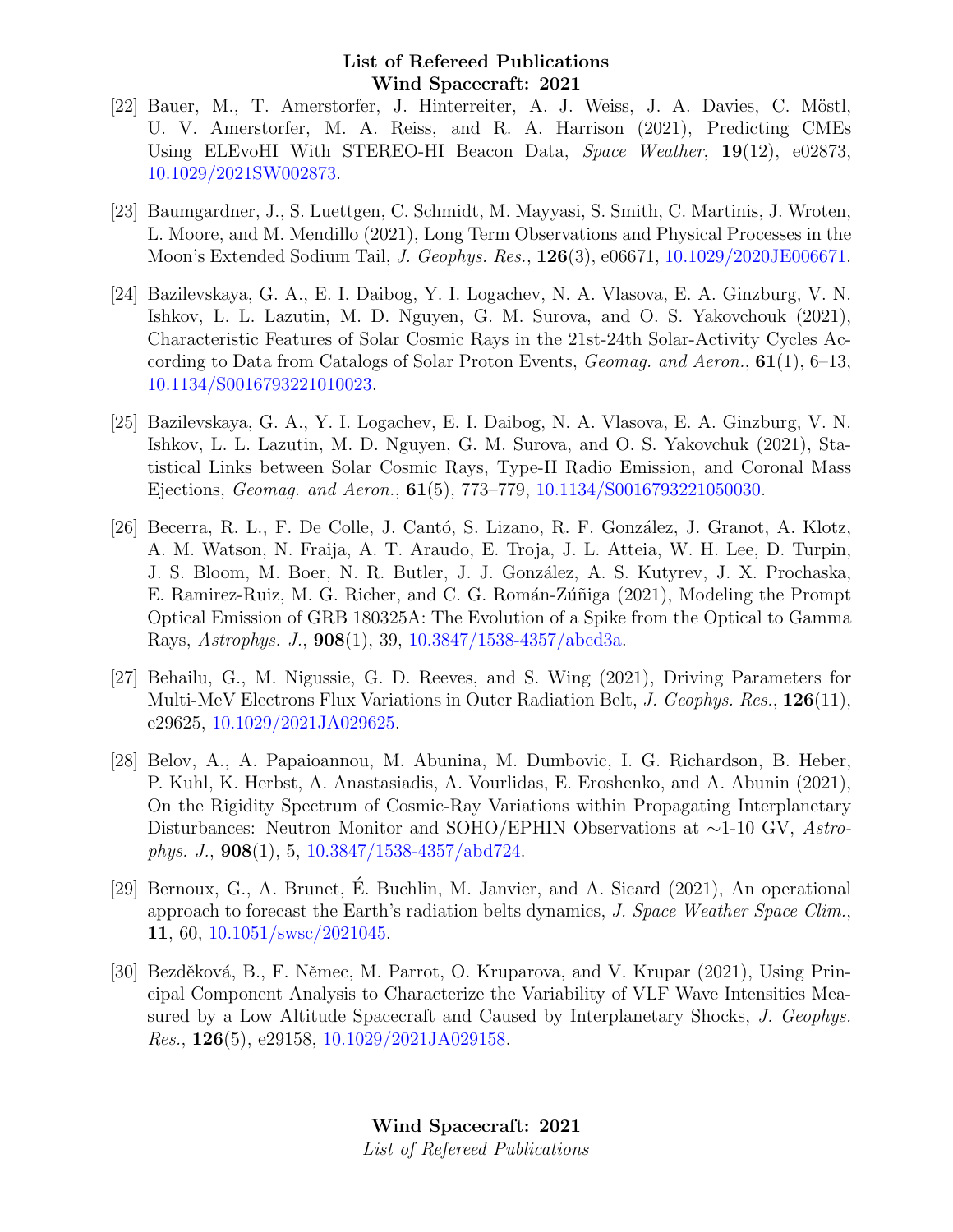- [31] Bhaskar, A., D. Sibeck, S. G. Kanekal, H. J. Singer, G. Reeves, D. M. Oliveira, S.-B. Kang, and C. Komar (2021), Radiation Belt Response to Fast Reverse Shock at Geosynchronous Orbit, Astrophys. J., 910(2), 154, [10.3847/1538-4357/abd702.](http://dx.doi.org/10.3847/1538-4357/abd702)
- [32] Bilenko, I. A. (2021), Variations in the Solar Magnetic Fields and their Influence on Coronal Mass Ejections and Type-II Radio Bursts, Geomag. and Aeron., 61(7), 1009– 1021, [10.1134/S0016793221070045.](http://dx.doi.org/10.1134/S0016793221070045)
- [33] Biondo, R., A. Bemporad, A. Mignone, and F. Reale (2021), Reconstruction of the Parker spiral with the Reverse In situ data and MHD APproach - RIMAP, J. Space Weather Space Clim., 11, 7, [10.1051/swsc/2020072.](http://dx.doi.org/10.1051/swsc/2020072)
- [34] Birn, J., A. Runov, and Y. Khotyaintsev (2021), Magnetotail Processes, in *Magneto*spheres in the Solar System, vol. 2, edited by R. Maggiolo, N. André, H. Hasegawa, and D. T. Welling, p. 245, [10.1002/9781119815624.ch17.](http://dx.doi.org/10.1002/9781119815624.ch17)
- [35] Bloch, T., C. E. J. Watt, M. J. Owens, R. L. Thompson, and O. Agiwal (2021), Constraining the Location of the Outer Boundary of Earth's Outer Radiation Belt, Earth and Space Sci., **8**(6), e01610, [10.1029/2020EA001610.](http://dx.doi.org/10.1029/2020EA001610)
- [36] Blum, L. W., A. Koval, I. G. Richardson, L. B. Wilson, D. Malaspina, A. Greeley, and A. N. Jaynes (2021), Prompt Response of the Dayside Magnetosphere to Discrete Structures Within the Sheath Region of a Coronal Mass Ejection, Geophys. Res. Lett., 48(11), e92700, [10.1029/2021GL092700.](http://dx.doi.org/10.1029/2021GL092700)
- [37] Blunier, S., B. Toledo, J. Rogan, and J. A. Valdivia (2021), A Nonlinear System Science Approach to Find the Robust Solar Wind Drivers of the Multivariate Magnetosphere, Space Weather, 19(6), e02634, [10.1029/2020SW002634.](http://dx.doi.org/10.1029/2020SW002634)
- [38] Boe, B., B. Yamashiro, M. Druckm¨uller, and S. Habbal (2021), The Double-bubble Coronal Mass Ejection of the 2020 December 14 Total Solar Eclipse, Astrophys. J. Lett., 914(2), L39, [10.3847/2041-8213/ac05ca.](http://dx.doi.org/10.3847/2041-8213/ac05ca)
- [39] Bolaji, O. S., J. B. Fashae, S. J. Adebiyi, C. Owolabi, B. O. Adebesin, R. O. Kaka, J. Ibanga, M. Abass, O. O. Akinola, B. J. Adekoya, and W. Younas (2021), Storm Time Effects on Latitudinal Distribution of Ionospheric TEC in the American and Asian-Australian Sectors: August 25-26, 2018 Geomagnetic Storm, J. Geophys. Res., 126(8), e29068, [10.1029/2020JA029068.](http://dx.doi.org/10.1029/2020JA029068)
- [40] Borodkova, N. L., O. V. Sapunova, V. G. Eselevich, G. N. Zastenker, and Y. I. Yermolaev (2021), Analysis of the Behavior of the Solar Wind Ion Flux in the Region of the Interplanetary Shock Overshoot, Geomag. and Aeron., 61(5), 666–677, [10.1134/S0016793221050042.](http://dx.doi.org/10.1134/S0016793221050042)
- [41] Borovsky, J. E. (2021), Solar-Wind Structures that Are Not Destroyed by the Action of Solar-Wind Turbulence, Front. Astron. Space Sci., 8, 131, [10.3389/fspas.2021.721350.](http://dx.doi.org/10.3389/fspas.2021.721350)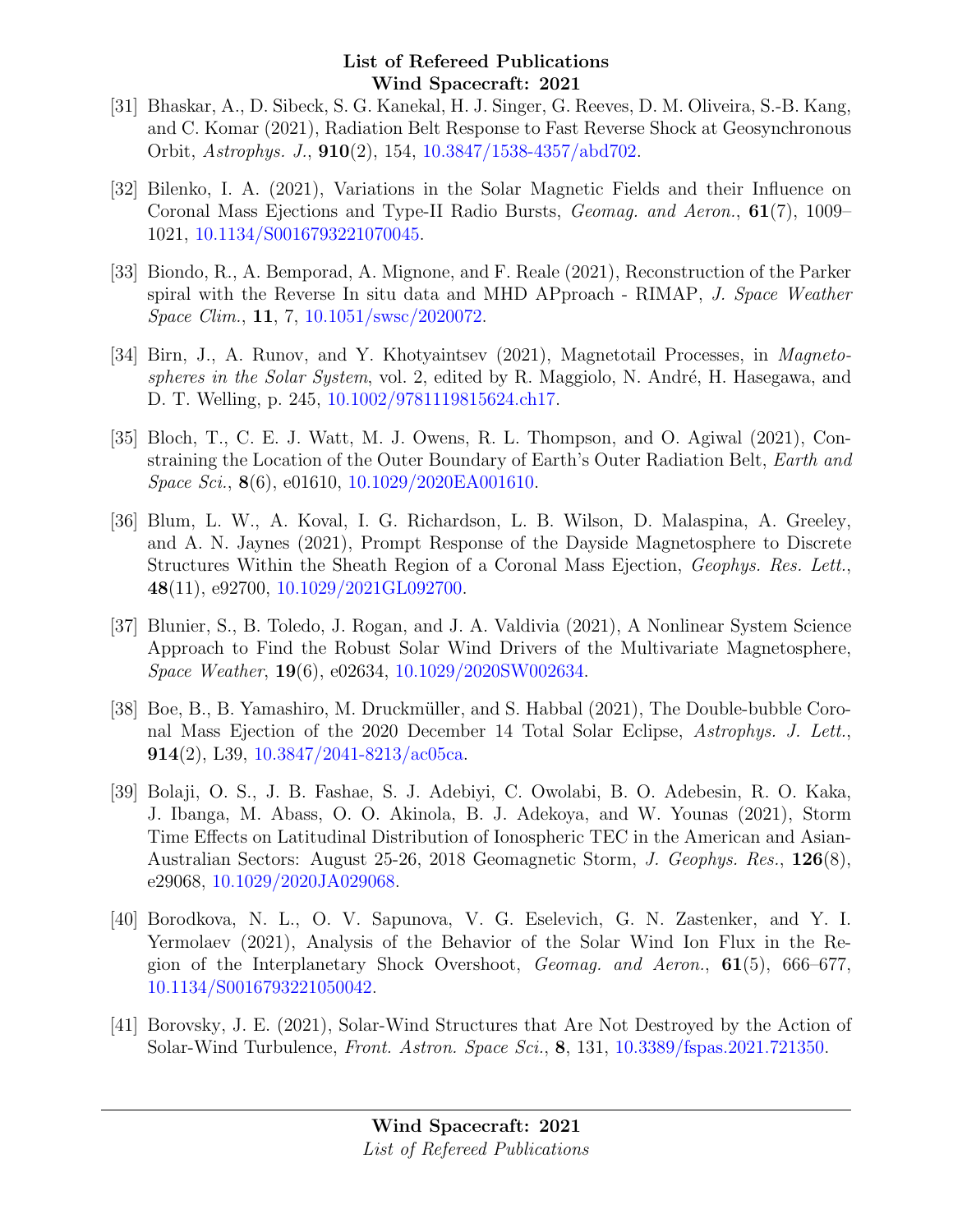- [42] Borovsky, J. E. (2021), Exploring the Properties of the Electron Strahl at 1 AU as an Indicator of the Quality of the Magnetic Connection between the Earth and the Sun, Front. Astron. Space Sci., 8, 18, [10.3389/fspas.2021.646443.](http://dx.doi.org/10.3389/fspas.2021.646443)
- [43] Borovsky, J. E., and G. L. Delzanno (2021), Do Impulsive Solar-Energetic-Electron (SEE) Events Drive High-Voltage Charging Events on the Nightside of the Moon?, Front. Astron. Space Sci., 8, 90, [10.3389/fspas.2021.655333.](http://dx.doi.org/10.3389/fspas.2021.655333)
- [44] Boschini, M. J., S. Della Torre, M. Gervasi, D. Grandi, G. La Vacca, P. G. Rancoita, D. Rozza, and M. Tacconi (2021), A quantitative study on the effects of external geomagnetic fields by using the GeoMagSphere back-tracing code,  $Adv. Space Res., 68(7),$ 2904–2918, [10.1016/j.asr.2021.05.022.](http://dx.doi.org/10.1016/j.asr.2021.05.022)
- [45] Boudouridis, A., and E. Zesta (2021), Automated Technique for the Detection of Step-Like Solar Wind Dynamic Pressure Changes: Application to the Response of the Transpolar Potential to Solar Wind Dynamic Pressure Fronts, J. Geophys. Res., 126(8), e29198, [10.1029/2021JA029198.](http://dx.doi.org/10.1029/2021JA029198)
- [46] Boudouridis, A., H. K. Connor, D. Lummerzheim, A. J. Ridley, and E. Zesta (2021), Changes in the Magnetic Field Topology and the Dayside/Nightside Reconnection Rates in Response to a Solar Wind Dynamic Pressure Front: A Case Study, J. Geophys. Res., 126(7), e28768, [10.1029/2020JA028768.](http://dx.doi.org/10.1029/2020JA028768)
- [47] Boynton, R. J., S. N. Walker, H. Aryan, Y. Hobara, and M. A. Balikhin (2021), A Dynamical Model of Equatorial Magnetosonic Waves in the Inner Magnetosphere: A Machine Learning Approach, J. Geophys. Res., 126(6), e28439, [10.1029/2020JA028439.](http://dx.doi.org/10.1029/2020JA028439)
- [48] Brenner, A., T. I. Pulkkinen, Q. Al Shidi, and G. Toth (2021), Stormtime energetics: Energy transport across the magnetopause in a global MHD simulation, Front. Astron. Space Sci., 8, 180, [10.3389/fspas.2021.756732.](http://dx.doi.org/10.3389/fspas.2021.756732)
- [49] Briand, C., K. Doerksen, and F. Deleflie (2021), Solar EUV-Enhancement and Thermospheric Disturbances, Space Weather, 19(12), e02840, [10.1029/2021SW002840.](http://dx.doi.org/10.1029/2021SW002840)
- [50] Brooks, D. H., and S. L. Yardley (2021), Signature and escape of highly fractionated plasma in an active region, Mon. Not. Roy. Astron. Soc., 508(2), 1831–1841, [10.1093/mn](http://dx.doi.org/10.1093/mnras/stab2681)[ras/stab2681.](http://dx.doi.org/10.1093/mnras/stab2681)
- [51] Brooks, D. H., and S. L. Yardley (2021), The source of the major solar energetic particle events from super active region 11944, Sci. Adv.,  $7(10)$ , eabf0068, [10.1126/sciadv.abf0068.](http://dx.doi.org/10.1126/sciadv.abf0068)
- [52] Brown, W. J., C. D. Beggan, G. A. Cox, and S. Macmillan (2021), The BGS candidate models for IGRF-13 with a retrospective analysis of IGRF-12 secular variation forecasts, Earth, Planets and Space, 73(1), 42, [10.1186/s40623-020-01301-3.](http://dx.doi.org/10.1186/s40623-020-01301-3)
- [53] Bruinsma, S., C. Boniface, E. K. Sutton, and M. Fedrizzi (2021), Thermosphere modeling capabilities assessment: geomagnetic storms, J. Space Weather Space Clim., 11, 12, [10.1051/swsc/2021002.](http://dx.doi.org/10.1051/swsc/2021002)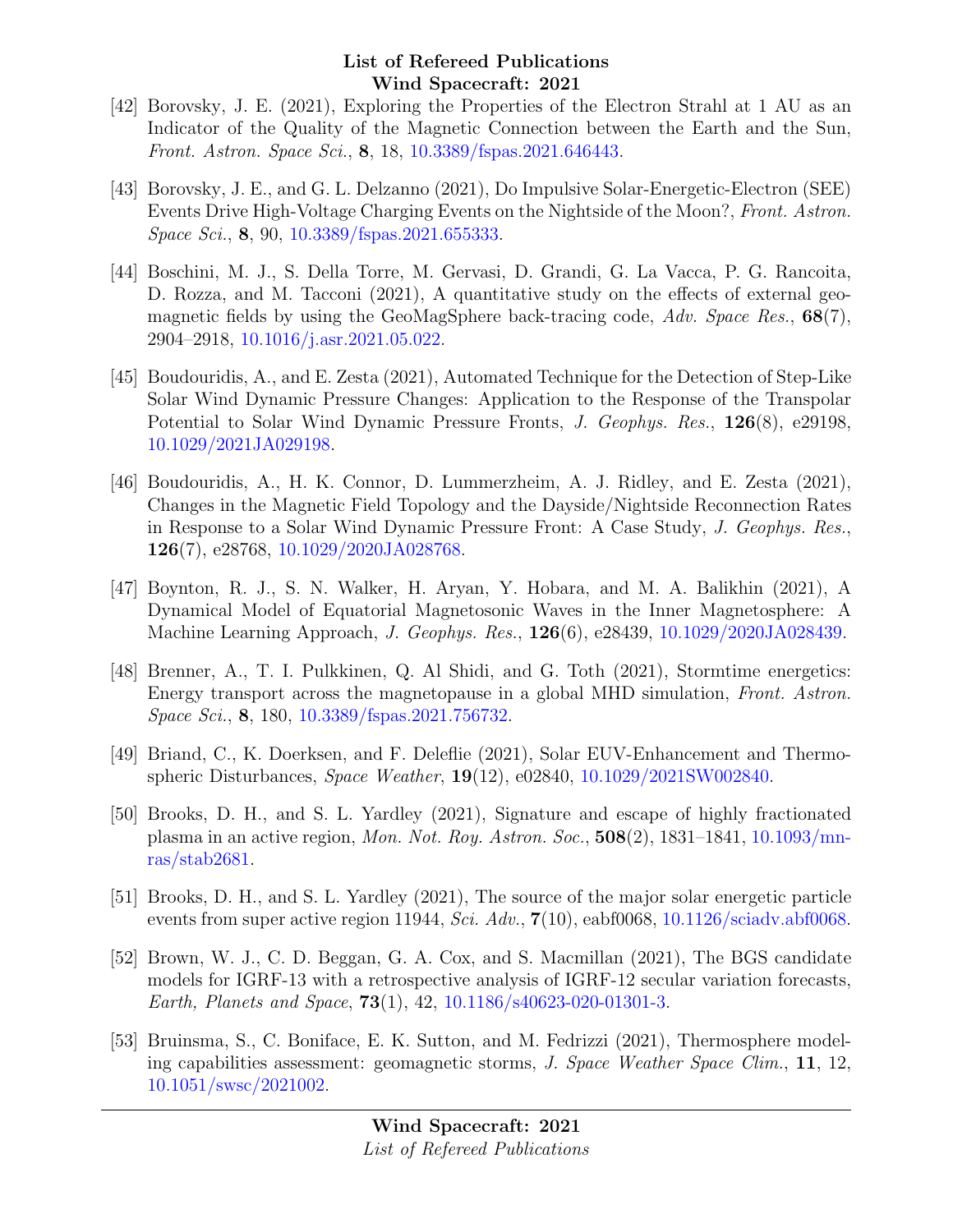- [54] Bryant, C. M., J. A. Osborne, and A. Shahmoradi (2021), How unbiased statistical methods lead to biased scientific discoveries: A case study of the Efron-Petrosian statistic applied to the luminosity-redshift evolution of gamma-ray bursts, Mon. Not. Roy. Astron. Soc., 504(3), 4192–4203, [10.1093/mnras/stab1098.](http://dx.doi.org/10.1093/mnras/stab1098)
- [55] Buckley, D. A. H., S. Bagnulo, R. J. Britto, J. Mao, D. A. Kann, J. Cooper, V. Lipunov, D. M. Hewitt, S. Razzaque, N. P. M. Kuin, I. M. Monageng, S. Covino, P. Jakobsson, A. J. van der Horst, K. Wiersema, M. Böttcher, S. Campana, V. D'Elia, E. S. Gorbovskoy, I. Gorbunov, D. N. Groenewald, D. H. Hartmann, V. G. Kornilov, C. G. Mundell, R. Podesta, J. K. Thomas, N. Tyurina, D. Vlasenko, B. van Soelen, and D. Xu (2021), Spectropolarimetry and photometry of the early afterglow of the gamma-ray burst GRB 191221B, Mon. Not. Roy. Astron. Soc., 506(3), 4621–4631, [10.1093/mnras/stab1791.](http://dx.doi.org/10.1093/mnras/stab1791)
- [56] Burkholder, B. L., K. Nykyri, and X. Ma (2021), Magnetospheric Multiscale Statistics of High Energy Electrons Trapped in Diamagnetic Cavities, J. Geophys. Res.,  $126(1)$ , e28341, [10.1029/2020JA028341.](http://dx.doi.org/10.1029/2020JA028341)
- [57] Burns, E., D. Svinkin, K. Hurley, Z. Wadiasingh, M. Negro, G. Younes, R. Hamburg, A. Ridnaia, D. Cook, S. B. Cenko, R. Aloisi, G. Ashton, M. Baring, M. S. Briggs, N. Christensen, D. Frederiks, A. Goldstein, C. M. Hui, D. L. Kaplan, M. M. Kasliwal, D. Kocevski, O. J. Roberts, V. Savchenko, A. Tohuvavohu, P. Veres, and C. A. Wilson-Hodge (2021), Identification of a Local Sample of Gamma-Ray Bursts Consistent with a Magnetar Giant Flare Origin, Astrophys. J. Lett., 907(2), L28, [10.3847/2041-8213/abd8c8.](http://dx.doi.org/10.3847/2041-8213/abd8c8)
- [58] Burns, J. O., R. MacDowall, S. Bale, G. Hallinan, N. Bassett, and A. Hegedus (2021), Low Radio Frequency Observations from the Moon Enabled by NASA Landed Payload Missions, Planet. Sci. J., 2(2), 44, [10.3847/PSJ/abdfc3.](http://dx.doi.org/10.3847/PSJ/abdfc3)
- [59] Cai, L., A. Kullen, Y. Zhang, T. Karlsson, and A. Vaivads (2021), DMSP Observations of High Latitude Dayside Aurora (HiLDA), J. Geophys. Res.,  $126(4)$ , e28808, [10.1029/2020JA028808.](http://dx.doi.org/10.1029/2020JA028808)
- [60] Carley, E. P., B. Cecconi, H. A. Reid, C. Briand, K. Sasikumar Raja, S. Masson, V. Dorovskyy, C. Tiburzi, N. Vilmer, P. Zucca, P. Zarka, M. Tagger, J.-M. Grießmeier, S. Corbel, G. Theureau, A. Loh, and J. N. Girard (2021), Observations of Shock Propagation through Turbulent Plasma in the Solar Corona, Astrophys. J., 921(1), 3, [10.3847/1538-4357/ac1acd.](http://dx.doi.org/10.3847/1538-4357/ac1acd)
- [61] Carter, J. A., A. A. Samsonov, S. E. Milan, G. Branduardi-Raymont, A. J. Ridley, L. J. Paxton, B. J. Anderson, C. L. Waters, and T. Edwards (2021), Field-Aligned Current During an Interval of  $B<sub>Y</sub>$ -Dominated Interplanetary-Field; Modeled-to-Observed Comparisons, J. Geophys. Res., 126(12), e29722, [10.1029/2021JA029722.](http://dx.doi.org/10.1029/2021JA029722)
- [62] Castillo, Y., M. A. Pais, J. Fernandes, P. Ribeiro, A. L. Morozova, and F. J. G. Pinheiro (2021), Relating 27-Day Averages of Solar, Interplanetary Medium Parameters, and Geomagnetic Activity Proxies in Solar Cycle 24, Solar Phys., 296(7), 115, [10.1007/s11207-](http://dx.doi.org/10.1007/s11207-021-01856-8) [021-01856-8.](http://dx.doi.org/10.1007/s11207-021-01856-8)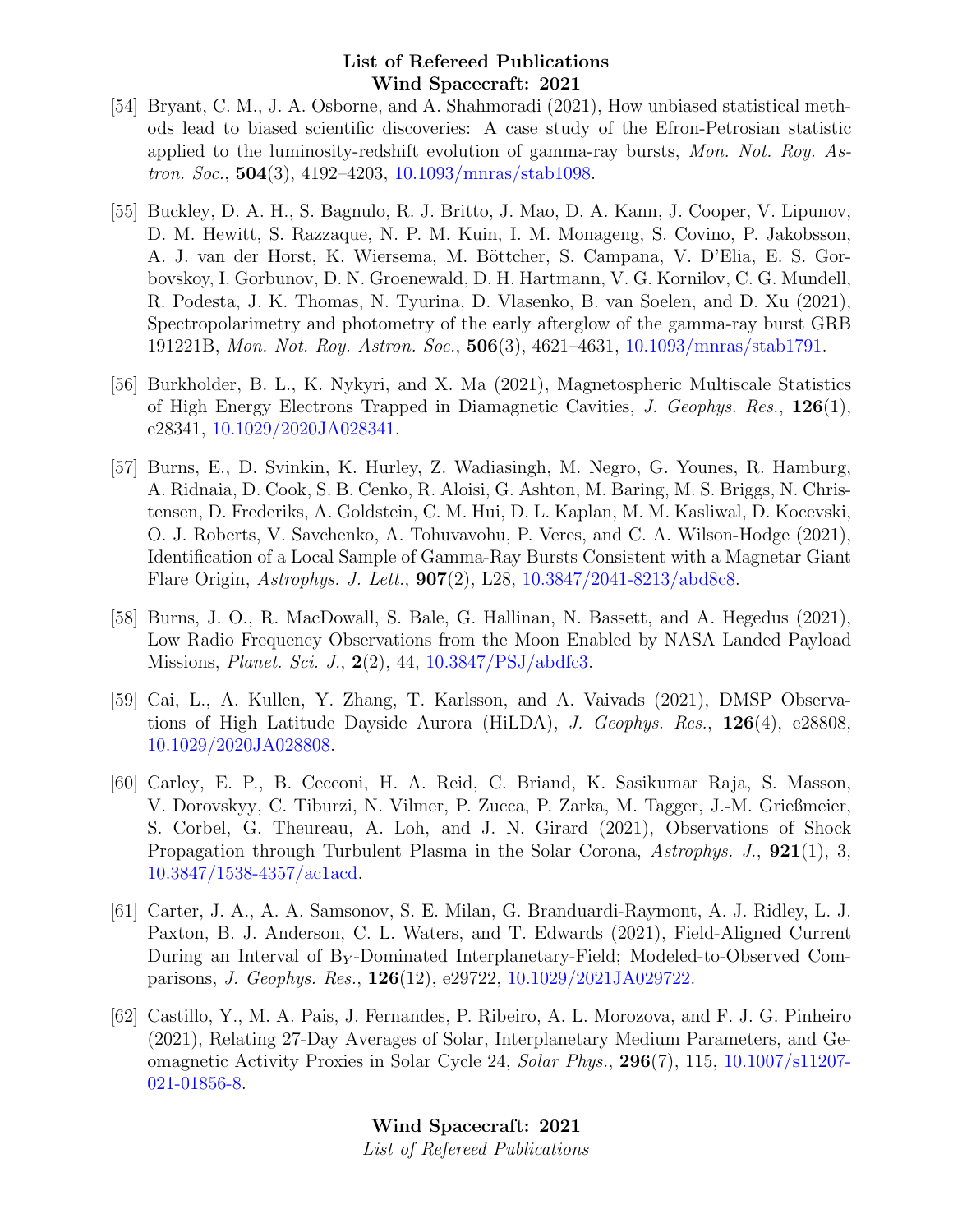- [63] Cattell, C., and T. Vo (2021), Modeling Interactions of Narrowband Large Amplitude Whistler-mode Waves with Electrons in the Solar Wind inside 0.3 au and at 1 au Using a Particle Tracing Code, Astrophys. J. Lett., 914(2), L33, [10.3847/2041-8213/ac08a1.](http://dx.doi.org/10.3847/2041-8213/ac08a1)
- [64] Chakraborty, S., D. Chakrabarty, G. D. Reeves, D. N. Baker, S. G. Claudepierre, A. W. Breneman, D. P. Hartley, and B. A. Larsen (2021), Van Allen Probe Observations of Disappearance, Recovery and Patchiness of Plasmaspheric Hiss Following Two Consecutive Interplanetary Shocks: First Results, J. Geophys. Res., 126(4), e28873, [10.1029/2020JA028873.](http://dx.doi.org/10.1029/2020JA028873)
- [65] Chartier, A. T., S. Datta-Barua, S. E. McDonald, G. S. Bust, J. Tate, L. P. Goncharenko, G. Romeo, and R. K. Schaefer (2021), Night-Time Ionospheric Localized Enhancements (NILE) Observed in North America Following Geomagnetic Disturbances, J. Geophys. Res.,  $126(9)$ , e29324,  $10.1029/2021JA029324$ .
- [66] Chashei, I. V., T. O. Lebedeva, S. A. Tyul'bashev, and I. A. Subaev (2021), Geoeffective Disturbances in the Solar Wind near the Solar Activity Minimum according to the Data of a Two-year Series of Observations of Interplanetary Scintillations with the BSA LPI Radio Telescope, Astron. Rep., 65(11), 1150–1169, [10.1134/S1063772921110056.](http://dx.doi.org/10.1134/S1063772921110056)
- [67] Cheng, Z. W., J. K. Shi, K. Torkar, G. P. Lu, M. W. Dunlop, C. M. Carr, H. Rème, I. Dandouras, and A. Fazakerley (2021), Impact of the Solar Wind Dynamic Pressure on the Field-Aligned Currents in the Magnetotail: Cluster Observation, J. Geophys. Res., 126(12), e29785, [10.1029/2021JA029785.](http://dx.doi.org/10.1029/2021JA029785)
- [68] Chernov, G., and V. Fomichev (2021), On the Issue of the Origin of Type II Solar Radio Bursts, Astrophys. J., 922(1), 82, [10.3847/1538-4357/ac1f32.](http://dx.doi.org/10.3847/1538-4357/ac1f32)
- [69] Chhabra, S. (2021), Radio Diagnostics of Particles and Plasma in the Solar Corona, Ph.D. thesis, New Jersey Institute of Technology.
- [70] Chhabra, S., D. E. Gary, G. Hallinan, M. M. Anderson, B. Chen, L. J. Greenhill, and D. C. Price (2021), Imaging Spectroscopy of CME-associated Solar Radio Bursts using OVRO-LWA, Astrophys. J., 906(2), 132, [10.3847/1538-4357/abc94b.](http://dx.doi.org/10.3847/1538-4357/abc94b)
- [71] Chhabra, S., J. A. Klimchuk, and D. E. Gary (2021), Signatures of Type III Solar Radio Bursts from Nanoflares: Modeling, Astrophys. J., 922(2), 128, [10.3847/1538-](http://dx.doi.org/10.3847/1538-4357/ac2364) [4357/ac2364.](http://dx.doi.org/10.3847/1538-4357/ac2364)
- [72] Chi, Y., C. Scott, C. Shen, L. Barnard, M. Owens, M. Xu, J. Zhang, S. Jones, Z. Zhong, B. Yu, M. Lang, Y. Wang, and M. Lockwood (2021), Modeling the Observed Distortion of Multiple (Ghost) CME Fronts in STEREO Heliospheric Imagers, Astrophys. J. Lett., 917(2), L16,  $10.3847/2041 - 8213/\text{ac}1203$ .
- [73] Choi, K.-E., D.-Y. Lee, H.-E. Wang, S. Lee, K.-C. Kim, and K. S. Park (2021), Characteristics of Suprathermal Electrons in Small-Scale Magnetic Flux Ropes and Their Implications on the Magnetic Connection to the Sun, *Solar Phys.*, **296**(10), 148, [10.1007/s11207-](http://dx.doi.org/10.1007/s11207-021-01888-0) [021-01888-0.](http://dx.doi.org/10.1007/s11207-021-01888-0)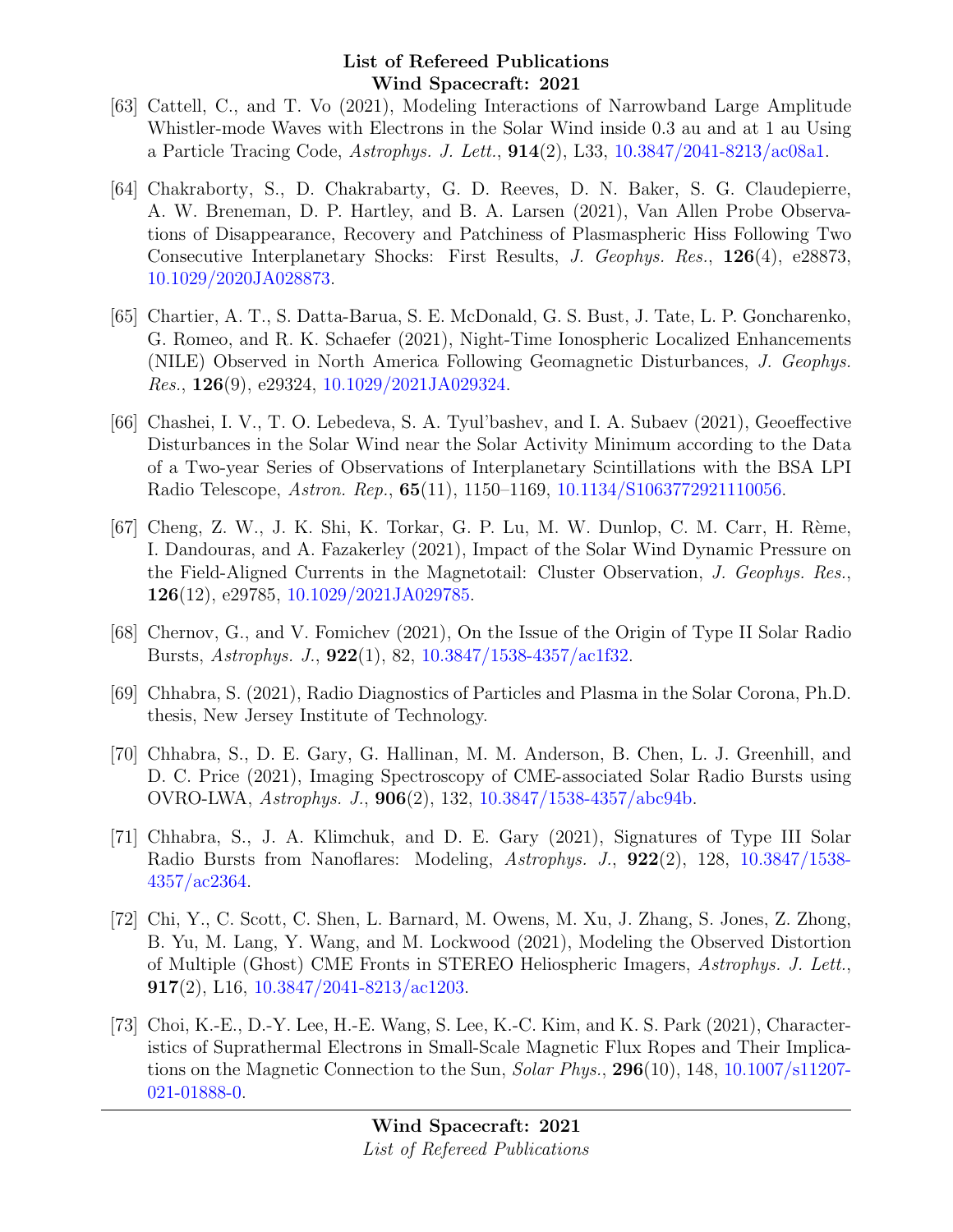- [74] Chomiuk, L., B. D. Metzger, and K. J. Shen (2021), New Insights into Classical Novae, Ann. Rev. Astron. Astrophys., 59, [10.1146/annurev-astro-112420-114502.](http://dx.doi.org/10.1146/annurev-astro-112420-114502)
- [75] Chu, X., D. Ma, J. Bortnik, W. K. Tobiska, A. Cruz, S. D. Bouwer, H. Zhao, Q. Ma, K. Zhang, D. N. Baker, X. Li, H. Spence, and G. Reeves (2021), Relativistic Electron Model in the Outer Radiation Belt Using a Neural Network Approach, Space Weather, 19(12), e02808, [10.1029/2021SW002808.](http://dx.doi.org/10.1029/2021SW002808)
- [76] Clarke, B. P., L. A. Hayes, P. T. Gallagher, S. A. Maloney, and E. P. Carley (2021), Quasiperiodic Particle Acceleration in a Solar Flare, Astrophys. J., 910(2), 123, [10.3847/1538-](http://dx.doi.org/10.3847/1538-4357/abe463) [4357/abe463.](http://dx.doi.org/10.3847/1538-4357/abe463)
- [77] Claudepierre, S. G., X. Liu, L. Chen, and K. Takahashi (2021), Observational Evidence of the Excitation of Magnetosonic Waves by an  $He^{++}$  Ion Ring Distribution, *J. Geophys.* Res., 126(8), e29532, [10.1029/2021JA029532.](http://dx.doi.org/10.1029/2021JA029532)
- [78] Cohen, C. M. S., E. R. Christian, A. C. Cummings, A. J. Davis, M. I. Desai, G. A. de Nolfo, J. Giacalone, M. E. Hill, C. J. Joyce, A. W. Labrador, R. A. Leske, W. H. Matthaeus, D. J. McComas, R. L. McNutt, R. A. Mewaldt, D. G. Mitchell, J. G. Mitchell, J. S. Rankin, E. C. Roelof, N. A. Schwadron, E. C. Stone, J. R. Szalay, M. E. Wiedenbeck, A. Vourlidas, S. D. Bale, M. Pulupa, and R. J. MacDowall (2021), PSP/IS observations of the 29 November 2020 solar energetic particle event, Astron. & Astrophys., 656, A29, [10.1051/0004-6361/202140967.](http://dx.doi.org/10.1051/0004-6361/202140967)
- [79] Cohen, I. J., D. L. Turner, A. T. Michael, K. A. Sorathia, and A. Y. Ukhorskiy (2021), Investigating the Link Between Outer Radiation Belt Losses and Energetic Electron Escape at the Magnetopause: A Case Study Using Multi-Mission Observations and Simulations, J. Geophys. Res., 126(6), e29261, [10.1029/2021JA029261.](http://dx.doi.org/10.1029/2021JA029261)
- [80] Consolini, G., P. De Michelis, I. Coco, T. Alberti, M. F. Marcucci, F. Giannattasio, and R. Tozzi (2021), Sign-Singularity Analysis of Field-Aligned Currents in the Ionosphere, Atmosphere, 12(6), 708, [10.3390/atmos12060708.](http://dx.doi.org/10.3390/atmos12060708)
- [81] Consolini, G., R. Tozzi, P. De Michelis, I. Coco, F. Giannattasio, M. Pezzopane, M. F. Marcucci, and G. Balasis (2021), High-latitude polar pattern of ionospheric electron density: Scaling features and IMF dependence, J. Atmos. Solar-Terr. Phys., 217, 105531, [10.1016/j.jastp.2020.105531.](http://dx.doi.org/10.1016/j.jastp.2020.105531)
- [82] Coxon, J. C., R. C. Fear, J. A. Reidy, L. J. Fryer, and J. Plank (2021), Hot Plasma in the Magnetotail Lobes Shows Characteristics Consistent With Closed Field Lines Trapped in the Lobes, J. Geophys. Res., 126(9), e29516, [10.1029/2021JA029516.](http://dx.doi.org/10.1029/2021JA029516)
- [83] Cranmer, S. R., and A. J. Schiff (2021), Electron Heat Flux in the Solar Wind: Generalized Approaches to Fluid Transport With a Variety of Skewed Velocity Distributions, J. Geophys. Res.,  $126(10)$ , e29666,  $10.1029/2021JA029666$ .
- [84] Cranmer, S. R., C. E. DeForest, and S. E. Gibson (2021), Inward-propagating Plasma Parcels in the Solar Corona: Models with Aerodynamic Drag, Ablation, and Snowplow Accretion, *Astrophys. J.*, **913**(1), 4, [10.3847/1538-4357/abf146.](http://dx.doi.org/10.3847/1538-4357/abf146)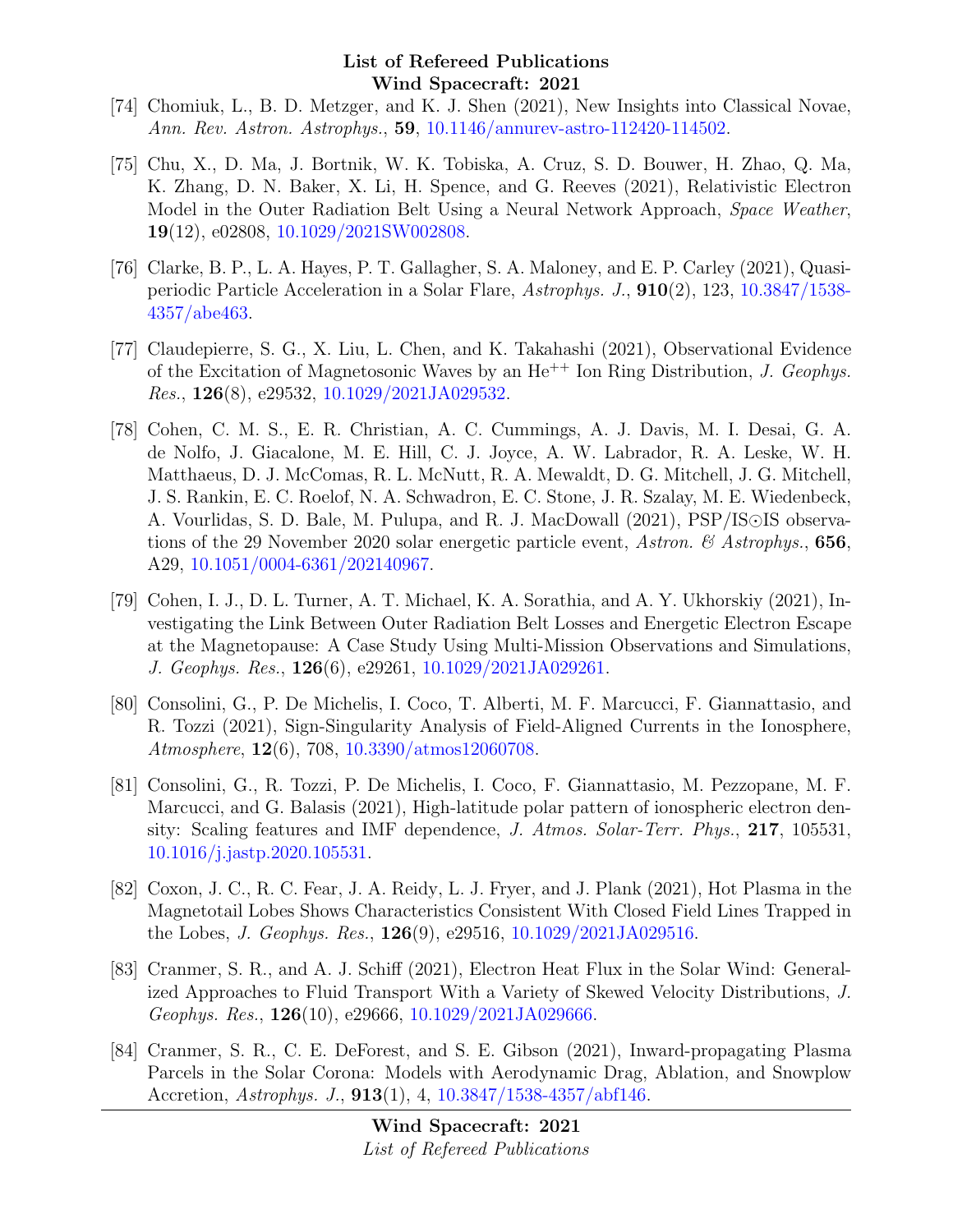- [85] Sentürk, E., M. Arqim Adil, and M. Saqib (2021), Ionospheric total electron content response to annular solar eclipse on June 21, 2020, Adv. Space Res., 67(6), 1937–1947, [10.1016/j.asr.2020.12.024.](http://dx.doi.org/10.1016/j.asr.2020.12.024)
- [86] Dainotti, M. G., V. Petrosian, and L. Bowden (2021), Cosmological Evolution of the Formation Rate of Short Gamma-Ray Bursts with and without Extended Emission, Astrophys. J. Lett., 914(2), L40, [10.3847/2041-8213/abf5e4.](http://dx.doi.org/10.3847/2041-8213/abf5e4)
- [87] D'Amicis, R., D. Perrone, R. Bruno, and M. Velli  $(2021)$ , On Alfvénic Slow Wind: A Journey From the Earth Back to the Sun, J. Geophys. Res., 126(4), e28996, [10.1029/2020JA028996.](http://dx.doi.org/10.1029/2020JA028996)
- [88] Davis, L. A., C. A. Cattell, I. Wilson, L. B., Z. A. Cohen, A. W. Breneman, and E. L. M. Hanson (2021), ARTEMIS Observations of Plasma Waves in Laminar and Perturbed Interplanetary Shocks, Astrophys. J., 913(2), 144, [10.3847/1538-4357/abf56a.](http://dx.doi.org/10.3847/1538-4357/abf56a)
- [89] Davoudifar, P., K. R. Tabari, et al. (2021), Development of a local empirical model of ionospheric total electron content (TEC) and its application for studying solar-ionospheric effects, Sci. Rep.,  $11(1)$ ,  $15,070$ ,  $10.1038/s41598-021-93496-y$ .
- [90] de Pablos, D., D. M. Long, C. J. Owen, G. Valori, G. Nicolaou, and L. K. Harra (2021), Matching Temporal Signatures of Solar Features to Their Corresponding Solar-Wind Outflows, Solar Phys., 296(4), 68, [10.1007/s11207-021-01813-5.](http://dx.doi.org/10.1007/s11207-021-01813-5)
- [91] Delaunay, J. J. (2021), Gamma-Ray Bursts in the Multi-Messenger Era, Ph.D. thesis, The Pennsylvania State University.
- [92] Demianski, M., E. Piedipalumbo, D. Sawant, and L. Amati (2021), Prospects of high redshift constraints on dark energy models with the  $E_{p,i}$  -  $E_{iso}$  correlation in long gamma ray bursts, Mon. Not. Roy. Astron. Soc., 506(1), 903–918, [10.1093/mnras/stab1669.](http://dx.doi.org/10.1093/mnras/stab1669)
- [93] Denissenya, M., B. Grossan, and E. V. Linder (2021), Distinguishing time clustering of astrophysical bursts, Phys. Rev. D, 104(2), 023007, [10.1103/PhysRevD.104.023007.](http://dx.doi.org/10.1103/PhysRevD.104.023007)
- [94] Di Matteo, S., N. M. Viall, and L. Kepko (2021), Power Spectral Density Background Estimate and Signal Detection via the Multitaper Method, J. Geophys. Res.,  $126(2)$ , e28748, [10.1029/2020JA028748.](http://dx.doi.org/10.1029/2020JA028748)
- [95] Díaz Peña, J., J. Semeter, Y. Nishimura, R. Varney, A. Reimer, M. Hairston, M. Zettergren, M. Hirsch, O. Verkhoglyadova, K. Hosokawa, and K. Shiokawa (2021), Auroral Heating of Plasma Patches Due to High-Latitude Reconnection, J. Geophys. Res., 126(12), e29657, [10.1029/2021JA029657.](http://dx.doi.org/10.1029/2021JA029657)
- [96] Dmitriev, A. V., B. Lalchand, and S. Ghosh (2021), Mechanisms and Evolution of Geoeffective Large-Scale Plasma Jets in the Magnetosheath, Universe, 7(5), 152, [10.3390/uni](http://dx.doi.org/10.3390/universe7050152)[verse7050152.](http://dx.doi.org/10.3390/universe7050152)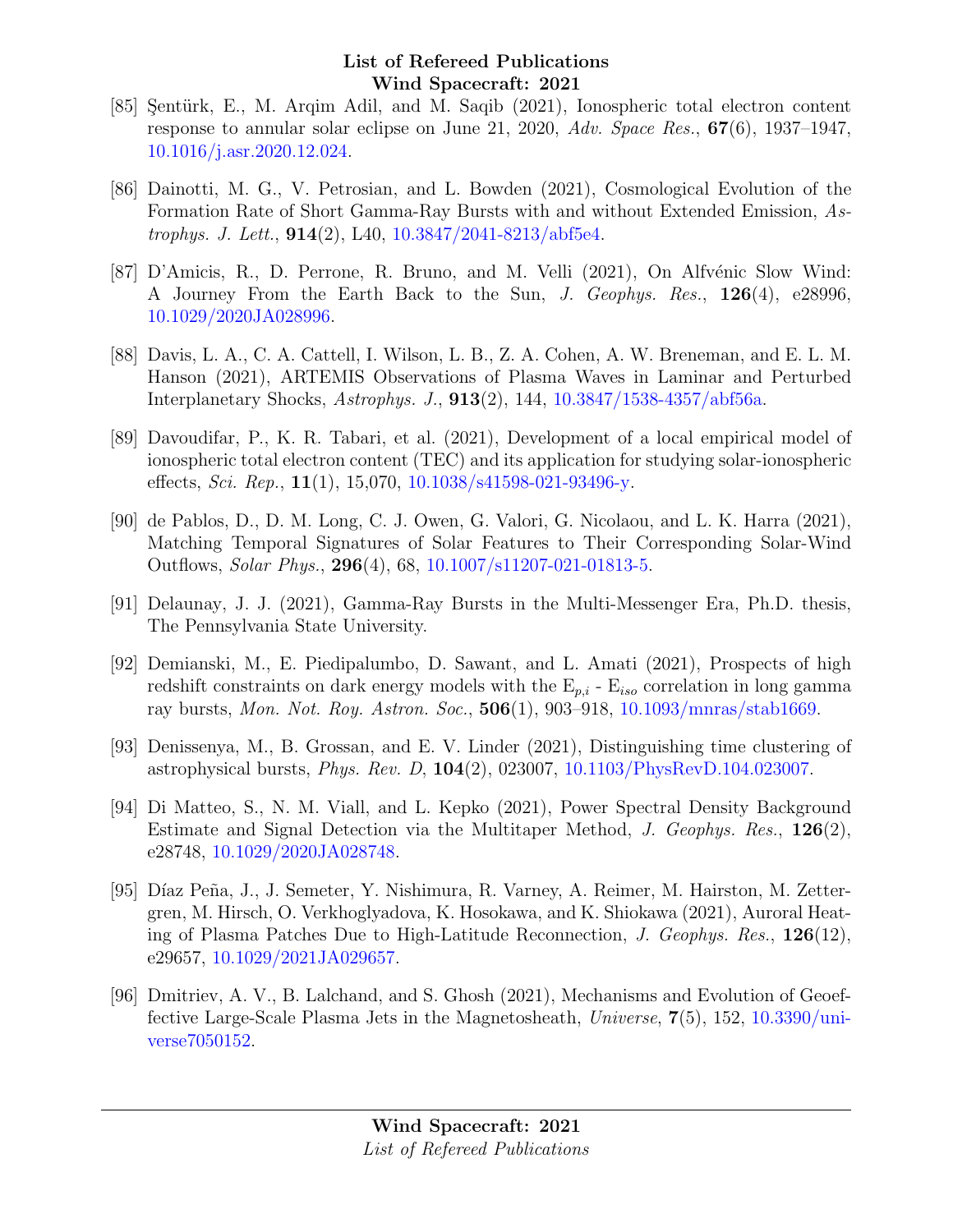- [97] Drake, J. F., C. Pfrommer, C. S. Reynolds, M. Ruszkowski, M. Swisdak, A. Einarsson, T. Thomas, A. B. Hassam, and G. T. Roberg-Clark (2021), Whistler-regulated Magnetohydrodynamics: Transport Equations for Electron Thermal Conduction in the High- $\beta$  Intracluster Medium of Galaxy Clusters, Astrophys. J., **923**(2), 245, [10.3847/1538-](http://dx.doi.org/10.3847/1538-4357/ac1ff1) [4357/ac1ff1.](http://dx.doi.org/10.3847/1538-4357/ac1ff1)
- [98] Dresing, N., A. Warmuth, F. Effenberger, K. L. Klein, S. Musset, L. Glesener, and M. Brüdern (2021), Connecting solar flare hard X-ray spectra to in situ electron spectra. A comparison of RHESSI and STEREO/SEPT observations, Astron. & Astrophys., 654, A92, [10.1051/0004-6361/202141365.](http://dx.doi.org/10.1051/0004-6361/202141365)
- [99] El-Taher, A. M., and A. A. Thabet (2021), The interconnection and phase asynchrony between the geomagnetic indices' periodicities: A study based on the interplanetary magnetic field polarities 1967-2018 utilizing a cross wavelet analysis, Adv. Space Res., 67(10), 3213–3227, [10.1016/j.asr.2021.02.001.](http://dx.doi.org/10.1016/j.asr.2021.02.001)
- [100] Engebretson, M. J., L. Y. Ahmed, V. A. Pilipenko, E. S. Steinmetz, M. B. Moldwin, M. G. Connors, D. H. Boteler, J. M. Weygand, S. Coyle, S. Ohtani, J. Gjerloev, and C. T. Russell (2021), Superposed Epoch Analysis of Nighttime Magnetic Perturbation Events Observed in Arctic Canada, J. Geophys. Res., 126(9), e29465, [10.1029/2021JA029465.](http://dx.doi.org/10.1029/2021JA029465)
- [101] Engelbrecht, N. E., and K. D. Moloto (2021), An Ab Initio Approach to Antiproton Modulation in the Inner Heliosphere, Astrophys. J., 908(2), 167, [10.3847/1538-4357/abd3a5.](http://dx.doi.org/10.3847/1538-4357/abd3a5)
- [102] Erofeev, D. V. (2021), On the direction of the velocity and magnetic field fluctuations in undisturbed solar wind, Open Astron., 30(1), 184–190, [10.1515/astro-2021-0024.](http://dx.doi.org/10.1515/astro-2021-0024)
- [103] Evensberget, D., B. D. Carter, S. C. Marsden, L. Brookshaw, and C. P. Folsom (2021), The winds of young Solar-type stars in the Hyades, Mon. Not. Roy. Astron. Soc., 506(2), 2309–2335, [10.1093/mnras/stab1696.](http://dx.doi.org/10.1093/mnras/stab1696)
- [104] Farrell, W. M., P. E. Clark, M. R. Collier, B. Malphrus, D. C. Folta, M. Keidar, D. C. Bradley, R. J. MacDowall, and J. W. Keller (2021), Terminator Double Layer Explorer (TerDLE): Examining the Near-Moon Lunar Wake, Planet. Sci. J., 2(2), 61, [10.3847/PSJ/abe0ca.](http://dx.doi.org/10.3847/PSJ/abe0ca)
- [105] Farrugia, C. J., A. J. Rogers, R. B. Torbert, K. J. Genestreti, T. K. M. Nakamura, B. Lavraud, P. Montag, J. Egedal, D. Payne, A. Keesee, N. Ahmadi, R. Ergun, P. Reiff, M. Argall, H. Matsui, L. B. Wilson, N. Lugaz, J. L. Burch, C. T. Russell, S. A. Fuselier, and I. Dors (2021), An Encounter With the Ion and Electron Diffusion Regions at a Flapping and Twisted Tail Current Sheet, J. Geophys. Res., 126(3), e28903, [10.1029/2020JA028903.](http://dx.doi.org/10.1029/2020JA028903)
- [106] Fejer, B. G., L. A. Navarro, S. Sazykin, A. Newheart, M. A. Milla, and P. Condor (2021), Prompt Penetration and Substorm Effects Over Jicamarca During the September 2017 Geomagnetic Storm, J. Geophys. Res., 126(8), e29651, [10.1029/2021JA029651.](http://dx.doi.org/10.1029/2021JA029651)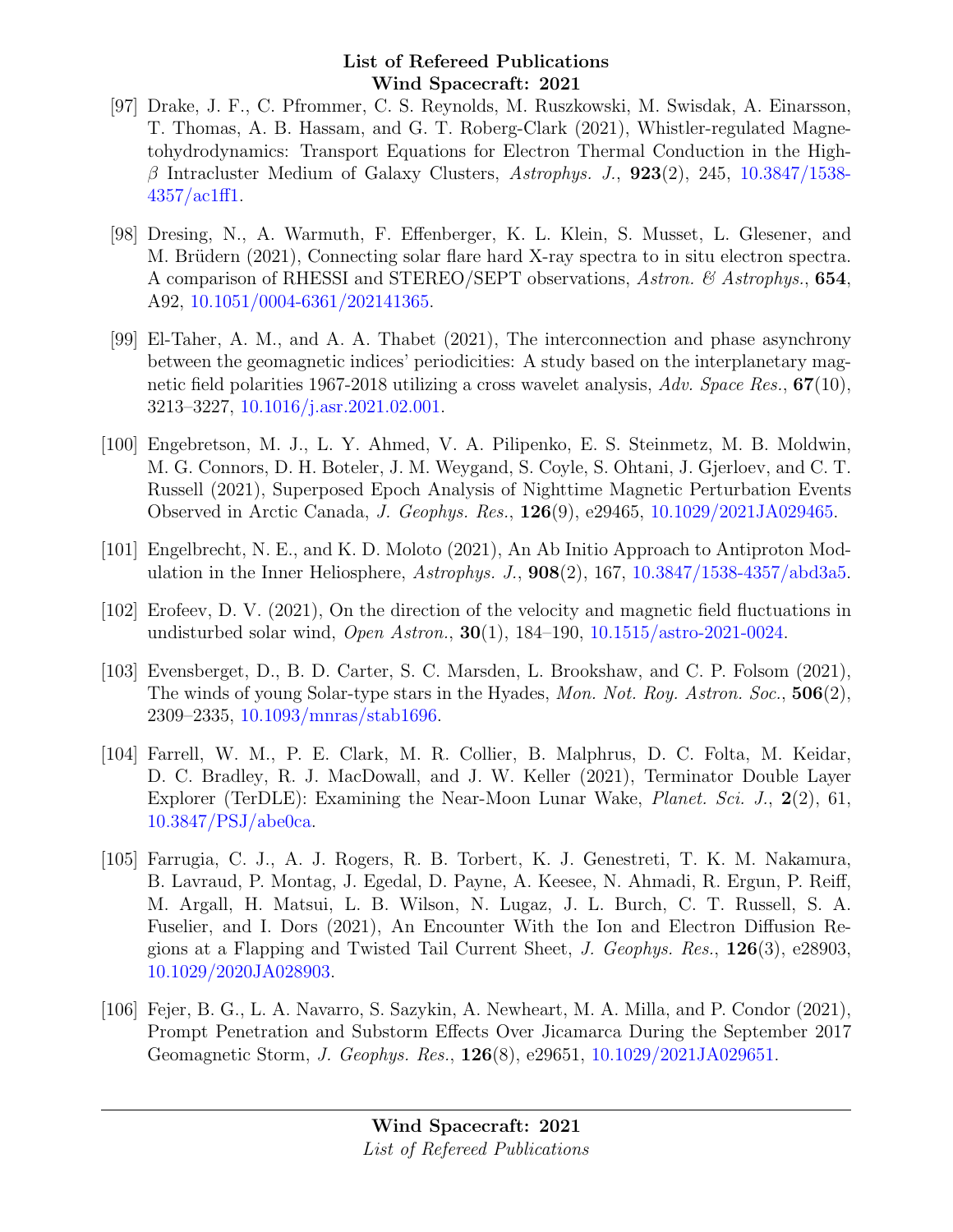- [107] Feng, H., Q. Hu, and H. Song (2021), Editorial: The Magnetic Structures and Their Role in The Evolution of Coronal Mass Ejections, Front. Phys., 9, 775, [10.3389/fphy.2021.820476.](http://dx.doi.org/10.3389/fphy.2021.820476)
- [108] Feng, T., M. Liu, B. Xu, T. Xu, S. Gao, X. Wang, and C. Zhou (2021), Auroral Enhanced Plasma Lines by Suprathermal Electrons Observed by EISCAT, J. Geophys. Res., 126(3), e28495, [10.1029/2020JA028495.](http://dx.doi.org/10.1029/2020JA028495)
- [109] Feng, X., H. Wang, C. Xiang, X. Liu, M. Zhang, J. Zhao, and F. Shen (2021), Magnetohydrodynamic Modeling of the Solar Corona with an Effective Implicit Strategy, Astrophys. J. Suppl., 257(2), 34, [10.3847/1538-4365/ac1f8b.](http://dx.doi.org/10.3847/1538-4365/ac1f8b)
- [110] Fermi-LAT Collaboration, M. Ajello, W. B. Atwood, M. Axelsson, L. Baldini, G. Barbiellini, M. G. Baring, D. Bastieri, R. Bellazzini, A. Berretta, E. Bissaldi, R. D. Blandford, R. Bonino, J. Bregeon, P. Bruel, R. Buehler, E. Burns, S. Buson, R. A. Cameron, P. A. Caraveo, E. Cavazzuti, S. Chen, C. C. Cheung, G. Chiaro, S. Ciprini, D. Costantin, M. Crnogorcevic, S. Cutini, F. D'Ammando, P. de la Torre Luque, F. de Palma, S. W. Digel, N. Di Lalla, L. Di Venere, F. F. Dirirsa, Y. Fukazawa, S. Funk, P. Fusco, F. Gargano, N. Giglietto, R. Gill, F. Giordano, M. Giroletti, J. Granot, D. Green, I. A. Grenier, S. Griffin, S. Guiriec, E. Hays, D. Horan, G. Jóhannesson, M. Kerr, M. Kovačević, M. Kuss, S. Larsson, L. Latronico, J. Li, F. Longo, F. Loparco, M. N. Lovellette, P. Lubrano, S. Maldera, A. Manfreda, G. Martí-Devesa, M. N. Mazziotta, J. E. McEnery, I. Mereu, P. F. Michelson, T. Mizuno, M. E. Monzani, A. Morselli, I. V. Moskalenko, M. Negro, N. Omodei, M. Orienti, E. Orlando, V. S. Paliya, D. Paneque, Z. Pei, M. Pesce-Rollins, F. Piron, H. Poon, T. A. Porter, G. Principe, J. L. Racusin, S. Rainò, R. Rando, B. Rani, S. Razzaque, A. Reimer, O. Reimer, P. M. S. Parkinson, J. D. Scargle, L. Scotton, D. Serini, C. Sgrò, E. J. Siskind, G. Spandre, P. Spinelli, H. Tajima, M. N. Takahashi, D. Tak, D. F. Torres, G. Tosti, E. Troja, Z. Wadiasingh, K. Wood, M. Yassine, A. Yusafzai, and G. Zaharijas (2021), High-energy emission from a magnetar giant flare in the Sculptor galaxy, Nature Astron., 5, 385–391, [10.1038/s41550-020-01287-8.](http://dx.doi.org/10.1038/s41550-020-01287-8)
- [111] Finelli, F., S. Perri, M. Sisti, and F. Califano (2021), Study of PVI-based diagnostics for 1D time-series in space plasma, Astron. & Astrophys., 656, A43,  $10.1051/0004$ -[6361/202141700.](http://dx.doi.org/10.1051/0004-6361/202141700)
- [112] Fleishman, G. D., L. Kleint, G. G. Motorina, G. M. Nita, and E. P. Kontar (2021), Energy Budget of Plasma Motions, Heating, and Electron Acceleration in a Three-loop Solar Flare, Astrophys. J., 913(2), 97, [10.3847/1538-4357/abf495.](http://dx.doi.org/10.3847/1538-4357/abf495)
- [113] Fok, M. C., S. B. Kang, C. P. Ferradas, N. Y. Buzulukova, A. Glocer, and C. M. Komar (2021), New Developments in the Comprehensive Inner Magnetosphere Ionosphere Model, J. Geophys. Res., 126(4), e28987, [10.1029/2020JA028987.](http://dx.doi.org/10.1029/2020JA028987)
- [114] Foldes, R., A. Del Corpo, E. Pietropaolo, and M. Vellante (2021), Assessing Machine Learning Techniques for Identifying Field Line Resonance Frequencies From Cross Phase Spectra, J. Geophys. Res., 126(5), e29008, [10.1029/2020JA029008.](http://dx.doi.org/10.1029/2020JA029008)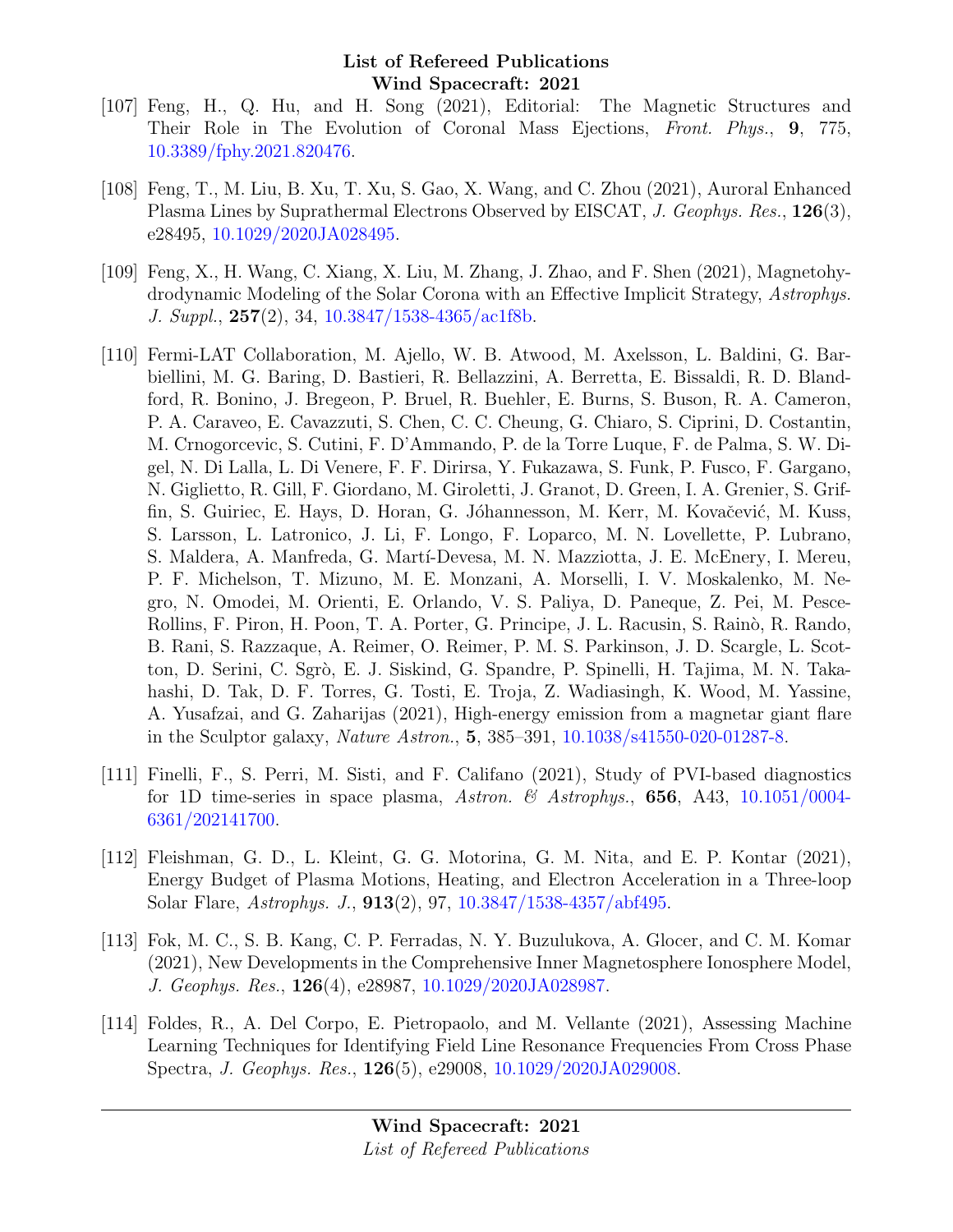- [115] Fraija, N., P. Veres, P. Beniamini, A. Galvan-Gamez, B. D. Metzger, R. Barniol Duran, and R. L. Becerra (2021), On the Origin of the Multi-GeV Photons from the Closest Burst with Intermediate Luminosity: GRB 190829A, Astrophys. J., **918**(1), 12, [10.3847/1538-](http://dx.doi.org/10.3847/1538-4357/ac0aed) [4357/ac0aed.](http://dx.doi.org/10.3847/1538-4357/ac0aed)
- [116] Fryer, L. J., R. C. Fear, J. C. Coxon, and I. L. Gingell (2021), Observations of Closed Magnetic Flux Embedded in the Lobes During Periods of Northward IMF, J. Geophys. Res., 126(6), e29281, [10.1029/2021JA029281.](http://dx.doi.org/10.1029/2021JA029281)
- [117] Fu, H., C. Yue, Q. Ma, N. Kang, J. Bortnik, Q.-g. Zong, and X.-z. Zhou (2021), Frequency-Dependent Responses of Plasmaspheric Hiss to the Impact of an Interplanetary Shock, Geophys. Res. Lett., 48(20), e94810, [10.1029/2021GL094810.](http://dx.doi.org/10.1029/2021GL094810)
- [118] Fu, H., C. Yue, Q.-G. Zong, X.-Z. Zhou, and S. Fu (2021), Statistical Characteristics of Substorms With Different Intensity, J. Geophys. Res., 126(8), e29318, [10.1029/2021JA029318.](http://dx.doi.org/10.1029/2021JA029318)
- [119] Ganushkina, N. Y., I. Dandouras, M. W. Liemohn, H. Rème, and J. Cao (2021), Turning Instrument Background Into Science Data for Structural Features of Radiation Belts, J. Geophys. Res., 126(12), e30014, [10.1029/2021JA030014.](http://dx.doi.org/10.1029/2021JA030014)
- [120] GCN Team (2021), A burst of activity nearby, Nature Astron., 5, 333–333, [10.1038/s41550-021-01359-3.](http://dx.doi.org/10.1038/s41550-021-01359-3)
- [121] Gedalin, M., C. T. Russell, and A. P. Dimmock (2021), Shock Mach Number Estimates Using Incomplete Measurements, J. Geophys. Res., 126(10), e29519, [10.1029/2021JA029519.](http://dx.doi.org/10.1029/2021JA029519)
- [122] Génot, V., E. Budnik, C. Jacquey, M. Bouchemit, B. Renard, N. Dufourg, N. André, B. Cecconi, F. Pitout, B. Lavraud, A. Fedorov, M. Ganfloff, I. Plotnikov, R. Modolo, N. Lormant, H. S. H. Mohand, C. Tao, B. Besson, D. Heulet, D. Boucon, J. Durand, N. Bourrel, Q. Brzustowski, N. Jourdane, R. Hitier, P. Garnier, B. Grison, N. Aunai, A. Jeandet, and F. Cabrolie (2021), Automated Multi-Dataset Analysis (AMDA): An on-line database and analysis tool for heliospheric and planetary plasma data, Planet. Space Sci., 201, 105214, [10.1016/j.pss.2021.105214.](http://dx.doi.org/10.1016/j.pss.2021.105214)
- [123] Gingell, I., S. J. Schwartz, H. Kucharek, C. J. Farrugia, and K. J. Trattner (2021), Observing the prevalence of thin current sheets downstream of Earth's bow shock, Phys. Plasmas, 28(10), 102902, [10.1063/5.0062520.](http://dx.doi.org/10.1063/5.0062520)
- [124] Gohl, S., F. Němec, and M. Parrot (2021), Variations in Energetic Particle Fluxes around Significant Geomagnetic Storms Observed by the Low-Altitude DEMETER Spacecraft, Universe, 7(8), 260, [10.3390/universe7080260.](http://dx.doi.org/10.3390/universe7080260)
- [125] Gomez, R. G., S. A. Fuselier, J. M. Sokół, J. L. Burch, D. M. Malaspina, K. J. Trattner, C. A. Gonzalez, J. Mukherjee, and R. J. Strangeway (2021), Multipoint Density Measurements of Geocoronal Pickup Ions, Geophys. Res. Lett., 48(13), e93695, [10.1029/2021GL093695.](http://dx.doi.org/10.1029/2021GL093695)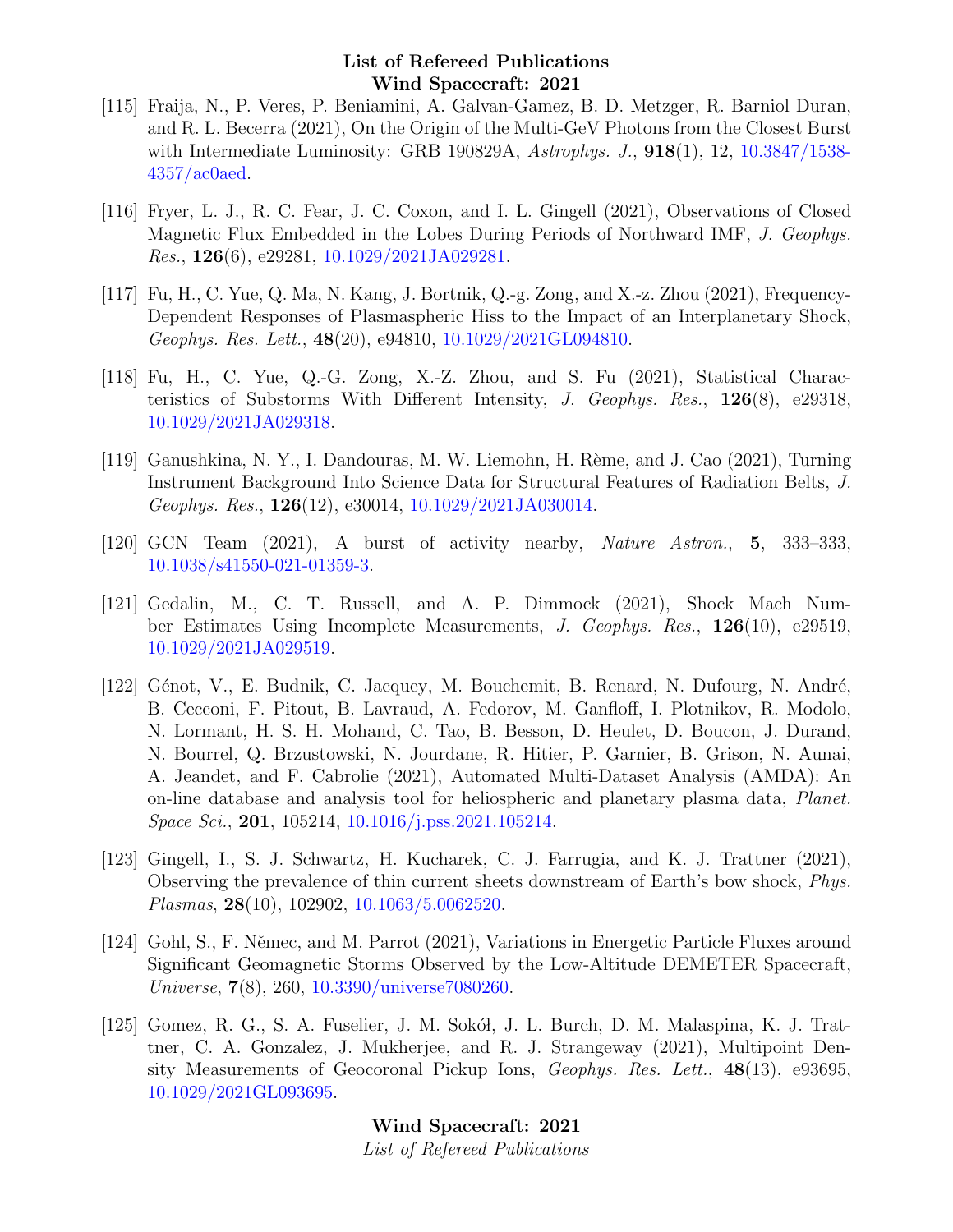- [126] Grauer, A. D., and P. A. Grauer (2021), Linking solar minimum, space weather, and night sky brightness, Sci. Rep., 11, 23893, [10.1038/s41598-021-02365-1.](http://dx.doi.org/10.1038/s41598-021-02365-1)
- [127] Grossan, B. (2021), Possible Periodic Windowed Behavior in SGR1935+2154 Bursts, Publ. Astron. Soc. Pacific, 133(1025), 074202, [10.1088/1538-3873/ac07b1.](http://dx.doi.org/10.1088/1538-3873/ac07b1)
- [128] Guedes dos Santos, L. F. (2021), A Novel Machine Learning Methodology to Calibrate SDO/AIA and Unveil the Internal Magnetic Structure of ICMEs, Ph.D. thesis, The Catholic University of America.
- [129] Guineva, V., I. Despirak, R. Werner, R. Bojilova, and L. Raykova (2021), Mid-latitude effects of "expanded" geomagnetic substorms: a case study, in European Physical Journal Web of Conferences, European Physical Journal Web of Conferences, vol. 254, p. 01004, [10.1051/epjconf/202125401004.](http://dx.doi.org/10.1051/epjconf/202125401004)
- [130] Guo, F., J. Giacalone, and L. Zhao (2021), Shock Propagation and Associated Particle Acceleration in the Presence of Ambient Solar-Wind Turbulence, Front. Astron. Space Sci., 8, 27, [10.3389/fspas.2021.644354.](http://dx.doi.org/10.3389/fspas.2021.644354)
- [131] Gupta, R., S. B. Pandey, A. J. Castro-Tirado, A. Kumar, A. Aryan, and S. N. Tiwari (2021), Observational Properties of TeV Detected GRB 180720B, GRB 190114C and GRB 190829A, in Revista Mexicana de Astronomia y Astrofisica Conference Series, Revista Mexicana de Astronomia y Astrofisica Conference Series, vol. 53, pp. 113–123, [10.22201/ia.14052059p.2021.53.23.](http://dx.doi.org/10.22201/ia.14052059p.2021.53.23)
- [132] Hadid, L. Z., V. Génot, S. Aizawa, A. Milillo, J. Zender, G. Murakami, J. Benkhoff, I. Zouganelis, T. Alberti, N. André, Z. Bebesi, F. Califano, A. P. Dimmock, M. Dosa, C. P. Escoubet, L. Griton, G. C. Ho, T. S. Horbury, K. Iwai, M. Janvier, E. Kilpua, B. Lavraud, A. Madar, Y. Miyoshi, D. Müller, R. F. Pinto, A. P. Rouillard, J. M. Raines, N. Raouafi, F. Sahraoui, B. S´anchez-Cano, D. Shiota, R. Vainio, and A. Walsh (2021), BepiColombo's cruise phase: unique opportunity for synergistic observations, Front. Astron. Space Sci., 8, 154, [10.3389/fspas.2021.718024.](http://dx.doi.org/10.3389/fspas.2021.718024)
- [133] Hajra, R. (2021), Weakest Solar Cycle of the Space Age: A Study on Solar Wind-Magnetosphere Energy Coupling and Geomagnetic Activity, Solar Phys., 296(2), 33, [10.1007/s11207-021-01774-9.](http://dx.doi.org/10.1007/s11207-021-01774-9)
- [134] Hajra, R. (2021), Seasonal dependence of the Earth's radiation belt new insights, Ann. Geophys.,  $39(1)$ , 181–187, [10.5194/angeo-39-181-2021.](http://dx.doi.org/10.5194/angeo-39-181-2021)
- [135] Hajra, R. (2021), September 2017 Space-Weather Events: A Study on Magnetic Reconnection and Geoeffectiveness, Solar Phys., 296(3), 50, [10.1007/s11207-021-01803-7.](http://dx.doi.org/10.1007/s11207-021-01803-7)
- [136] Hajra, R., A. Marques de Souza Franco, E. Echer, and M. José Alves Bolzan (2021), Long Term Variations of the Geomagnetic Activity: A Comparison Between the Strong and Weak Solar Activity Cycles and Implications for the Space Climate, J. Geophys. Res., 126(4), e28695, [10.1029/2020JA028695.](http://dx.doi.org/10.1029/2020JA028695)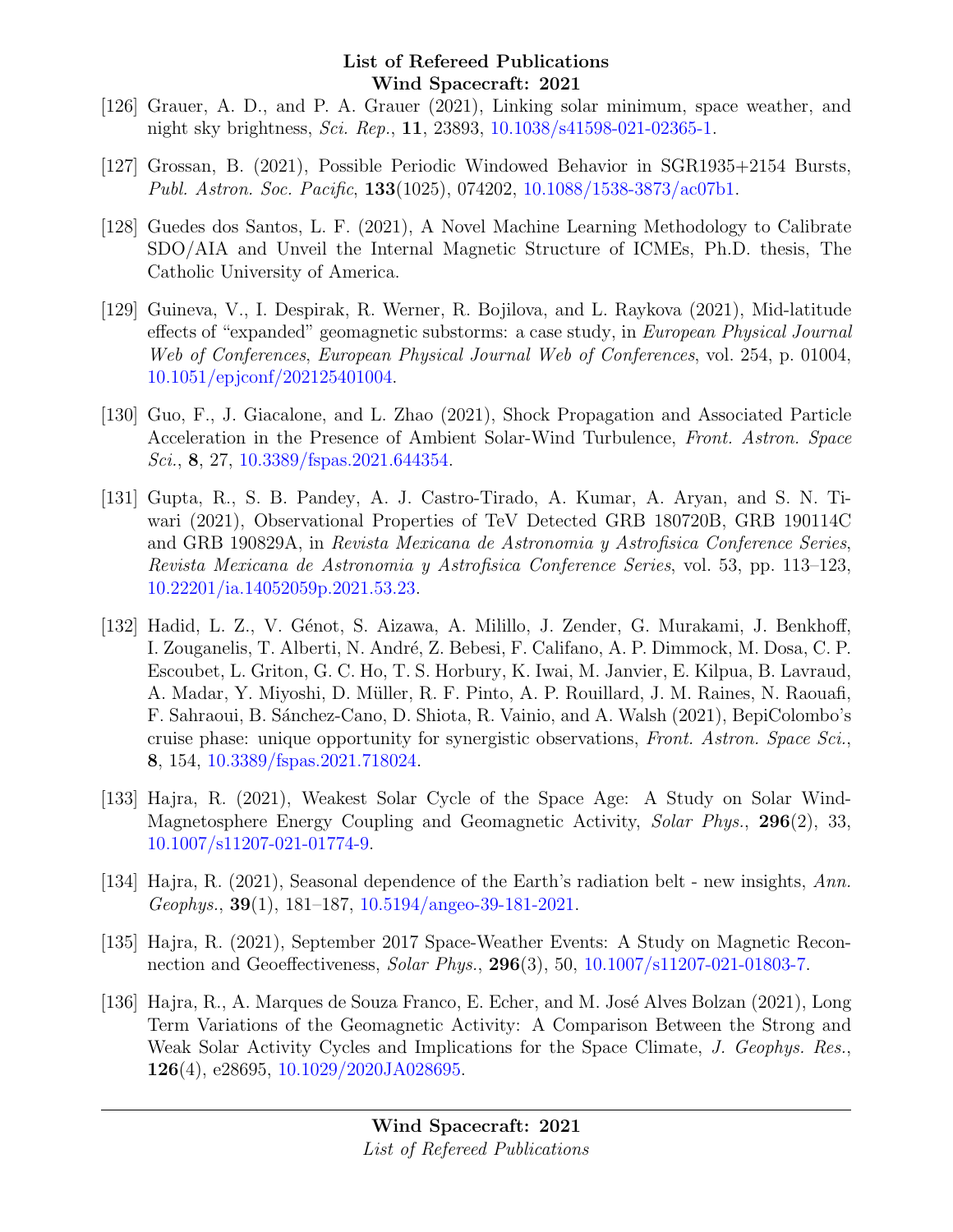- [137] Hammer, M. D., G. A. Cox, W. J. Brown, C. D. Beggan, and C. C. Finlay (2021), Geomagnetic Virtual Observatories: monitoring geomagnetic secular variation with the Swarm satellites, Earth, Planets and Space, 73(1), 54, [10.1186/s40623-021-01357-9.](http://dx.doi.org/10.1186/s40623-021-01357-9)
- [138] Harada, Y., Y. Kasahara, M. N. Nishino, S. Kurita, Y. Saito, S. Yokota, A. Kumamoto, F. Takahashi, and H. Shimizu (2021), Global Maps of Solar Wind Electron Modification by Electrostatic Waves Above the Lunar Day Side: Kaguya Observations, Geophys. Res. Lett.,  $48(17)$ , e95260,  $10.1029/2021$ GL095260.
- [139] Hart, S. T., M. A. Dayeh, D. B. Reisenfeld, P. H. Janzen, D. J. McComas, F. Allegrini, S. A. Fuselier, K. Ogasawara, J. R. Szalay, H. O. Funsten, and S. M. Petrinec (2021), Probing the Magnetosheath Boundaries Using Interstellar Boundary Explorer (IBEX) Orbital Encounters, J. Geophys. Res., 126(7), e29278, [10.1029/2021JA029278.](http://dx.doi.org/10.1029/2021JA029278)
- [140] Hegedus, A. M., W. B. Manchester, and J. C. Kasper (2021), Tracking the Source of Solar Type II Bursts through Comparisons of Simulations and Radio Data, Astrophys. J., 922(2), 203, [10.3847/1538-4357/ac2361.](http://dx.doi.org/10.3847/1538-4357/ac2361)
- [141] Hervig, M. E., J. M. C. Plane, D. E. Siskind, W. Feng, C. G. Bardeen, and S. M. Bailey (2021), New Global Meteoric Smoke Observations From SOFIE: Insight Regarding Chemical Composition, Meteoric Influx, and Hemispheric Asymmetry, J. Geophys. Res., 126(13), e35007, [10.1029/2021JD035007.](http://dx.doi.org/10.1029/2021JD035007)
- [142] Hinterreiter, J., T. Amerstorfer, M. Temmer, M. A. Reiss, A. J. Weiss, C. Möstl, L. A. Barnard, J. Pomoell, M. Bauer, and U. V. Amerstorfer (2021), Drag-Based CME Modeling With Heliospheric Images Incorporating Frontal Deformation: ELEvoHI 2.0, Space Weather, 19(10), e02836, [10.1029/2021SW002836.](http://dx.doi.org/10.1029/2021SW002836)
- [143] Hinterreiter, J., T. Amerstorfer, M. A. Reiss, C. Möstl, M. Temmer, M. Bauer, U. V. Amerstorfer, R. L. Bailey, A. J. Weiss, J. A. Davies, L. A. Barnard, and M. J. Owens (2021), Why are ELEvoHI CME Arrival Predictions Different if Based on STEREO A or STEREO B Heliospheric Imager Observations?, Space Weather, 19(3), e02674, [10.1029/2020SW002674.](http://dx.doi.org/10.1029/2020SW002674)
- [144] Holappa, L., J. P. Reistad, A. Ohma, C. Gabrielse, and D. Sur (2021), The Magnitude of IMF  $B<sub>y</sub>$  Influences the Magnetotail Response to Solar Wind Forcing, *J. Geophys. Res.*, 126(11), e29752, [10.1029/2021JA029752.](http://dx.doi.org/10.1029/2021JA029752)
- [145] Holappa, L., R. M. Robinson, A. Pulkkinen, T. Asikainen, and K. Mursula (2021), Explicit IMF B<sup>y</sup> Dependence in Geomagnetic Activity: Quantifying Ionospheric Electrodynamics, J. Geophys. Res., 126(4), e29202, [10.1029/2021JA029202.](http://dx.doi.org/10.1029/2021JA029202)
- [146] Horvath, I., and B. C. Lovell (2021), Subauroral Flow Channel Structures and Auroral Undulations Triggered by Kelvin-Helmholtz Waves, J. Geophys. Res.,  $126(6)$ , e29144, [10.1029/2021JA029144.](http://dx.doi.org/10.1029/2021JA029144)
- [147] Hosokawa, K., M. Nagata, K. Shiokawa, and Y. Otsuka (2021), What controls the luminosity of polar cap airglow patches?: Implication from airglow measurements in Eureka,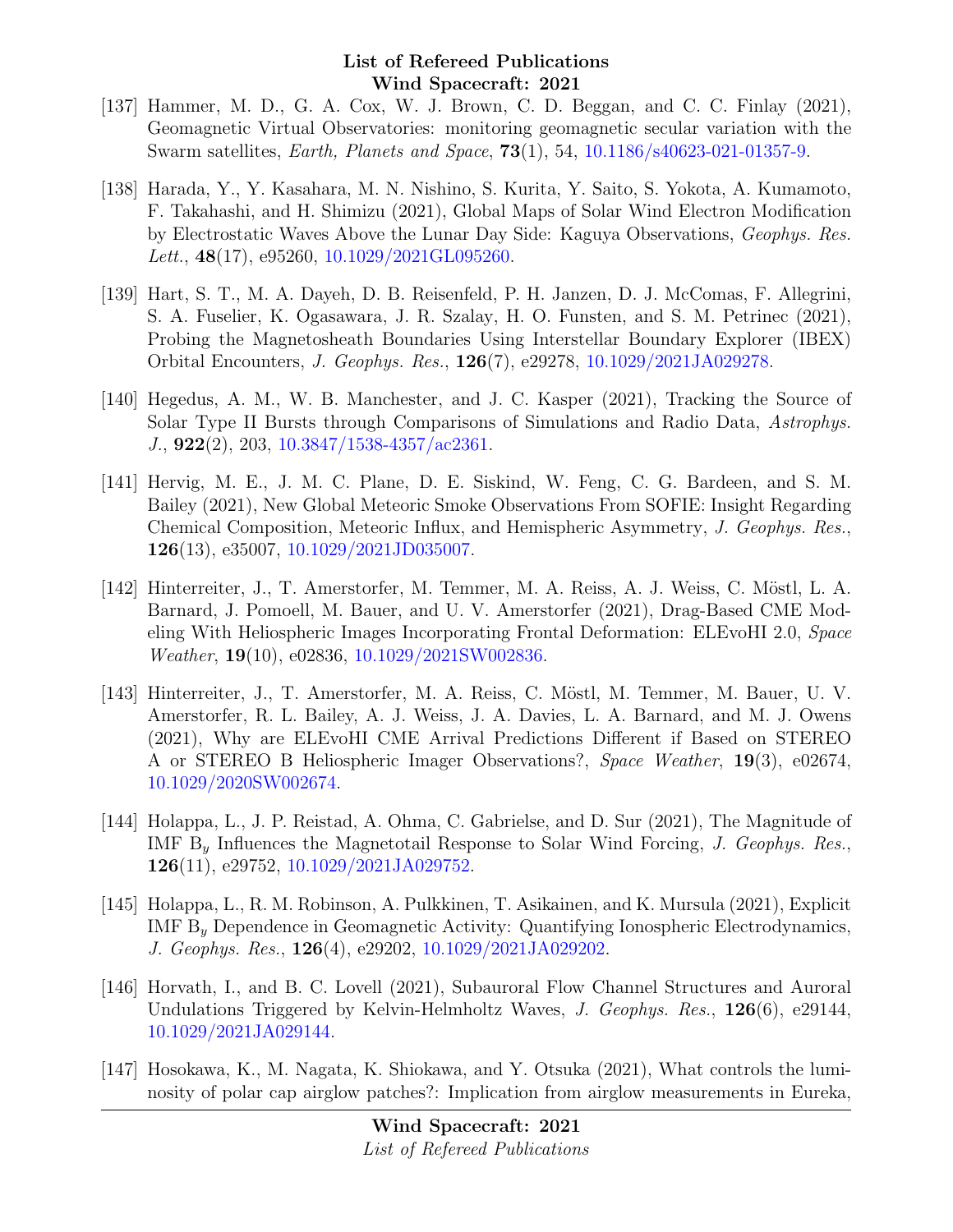Canada in comparison with SuperDARN convection pattern, Polar Science, 28, 100608, [10.1016/j.polar.2020.100608.](http://dx.doi.org/10.1016/j.polar.2020.100608)

- [148] Hubbert, M., Y. Qi, C. T. Russell, J. L. Burch, B. L. Giles, and T. E. Moore (2021), Electron Only Tail Current Sheets and Their Temporal Evolution, Geophys. Res. Lett., 48(5), e91364, [10.1029/2020GL091364.](http://dx.doi.org/10.1029/2020GL091364)
- [149] Hull, A. J., O. Agapitov, F. S. Mozer, J. P. McFadden, and V. Angelopoulos (2021), A Survey of Dense Low Energy Ions in Earth's Outer Magnetosphere: Relation to Solar Wind Dynamic Pressure, IMF, and Magnetospheric Activity, J. Geophys. Res., 126(9), e29208, [10.1029/2021JA029208.](http://dx.doi.org/10.1029/2021JA029208)
- [150] Imtiaz, N., O. Hammou Ali, and H. Rizvi (2021), Impact of the intense geomagnetic storm of August 2018 on the equatorial and low latitude ionosphere, Astrophys. Space Sci., **366**(11), 106, [10.1007/s10509-021-04009-2.](http://dx.doi.org/10.1007/s10509-021-04009-2)
- [151] Innocenti, M. E., J. Amaya, J. Raeder, R. Dupuis, B. Ferdousi, and G. Lapenta (2021), Unsupervised classification of simulated magnetospheric regions, Ann. Geophys., 39(5), 861–881, [10.5194/angeo-39-861-2021.](http://dx.doi.org/10.5194/angeo-39-861-2021)
- [152] Israel, G. L., M. Burgay, N. Rea, P. Esposito, A. Possenti, S. Dall'Osso, L. Stella, M. Pilia, A. Tiengo, A. Ridnaia, A. Y. Lien, D. D. Frederiks, and F. Bernardini (2021), X-Ray and Radio Bursts from the Magnetar 1E 1547.0-5408, Astrophys. J., 907(1), 7, [10.3847/1538-](http://dx.doi.org/10.3847/1538-4357/abca95) [4357/abca95.](http://dx.doi.org/10.3847/1538-4357/abca95)
- [153] Iwai, K., D. Shiota, M. Tokumaru, K. Fujiki, M. Den, and Y. Kubo (2021), Validation of coronal mass ejection arrival-time forecasts by magnetohydrodynamic simulations based on interplanetary scintillation observations, Earth, Planets and Space, 73(1), 9, [10.1186/s40623-020-01345-5.](http://dx.doi.org/10.1186/s40623-020-01345-5)
- [154] Jebaraj, I. C., A. Kouloumvakos, J. Magdalenic, A. P. Rouillard, G. Mann, V. Krupar, and S. Poedts (2021), Generation of interplanetary type II radio emission, Astron.  $\mathscr B$ Astrophys., 654, A64, [10.1051/0004-6361/202141695.](http://dx.doi.org/10.1051/0004-6361/202141695)
- [155] Jennrich, O., N. Luetzgendorf, J. I. Thorpe, J. Slutsky, and C. Cutler (2021), Sensitivity limits of space-based interferometric gravitational wave observatories from the solar wind, Phys. Rev. D, 104(6), 062003, [10.1103/PhysRevD.104.062003.](http://dx.doi.org/10.1103/PhysRevD.104.062003)
- [156] Johlander, A., M. Battarbee, A. Vaivads, L. Turc, Y. Pfau-Kempf, U. Ganse, M. Grandin, M. Dubart, Y. V. Khotyaintsev, D. Caprioli, C. Haggerty, S. J. Schwartz, B. L. Giles, and M. Palmroth (2021), Ion Acceleration Efficiency at the Earth's Bow Shock: Observations and Simulation Results,  $A \, stronglys. J., 914(2), 82, 10.3847/1538-4357/abf$ afc.
- [157] Jordana-Mitjans, N., C. G. Mundell, R. J. Smith, C. Guidorzi, M. Marongiu, S. Kobayashi, A. Gomboc, M. Shrestha, and I. A. Steele (2021), Coherence scale of magnetic fields generated in early-time forward shocks of GRBs, Mon. Not. Roy. Astron.  $Soc., 505(2), 2662-2674, 10.1093/mnrs/stab1003.$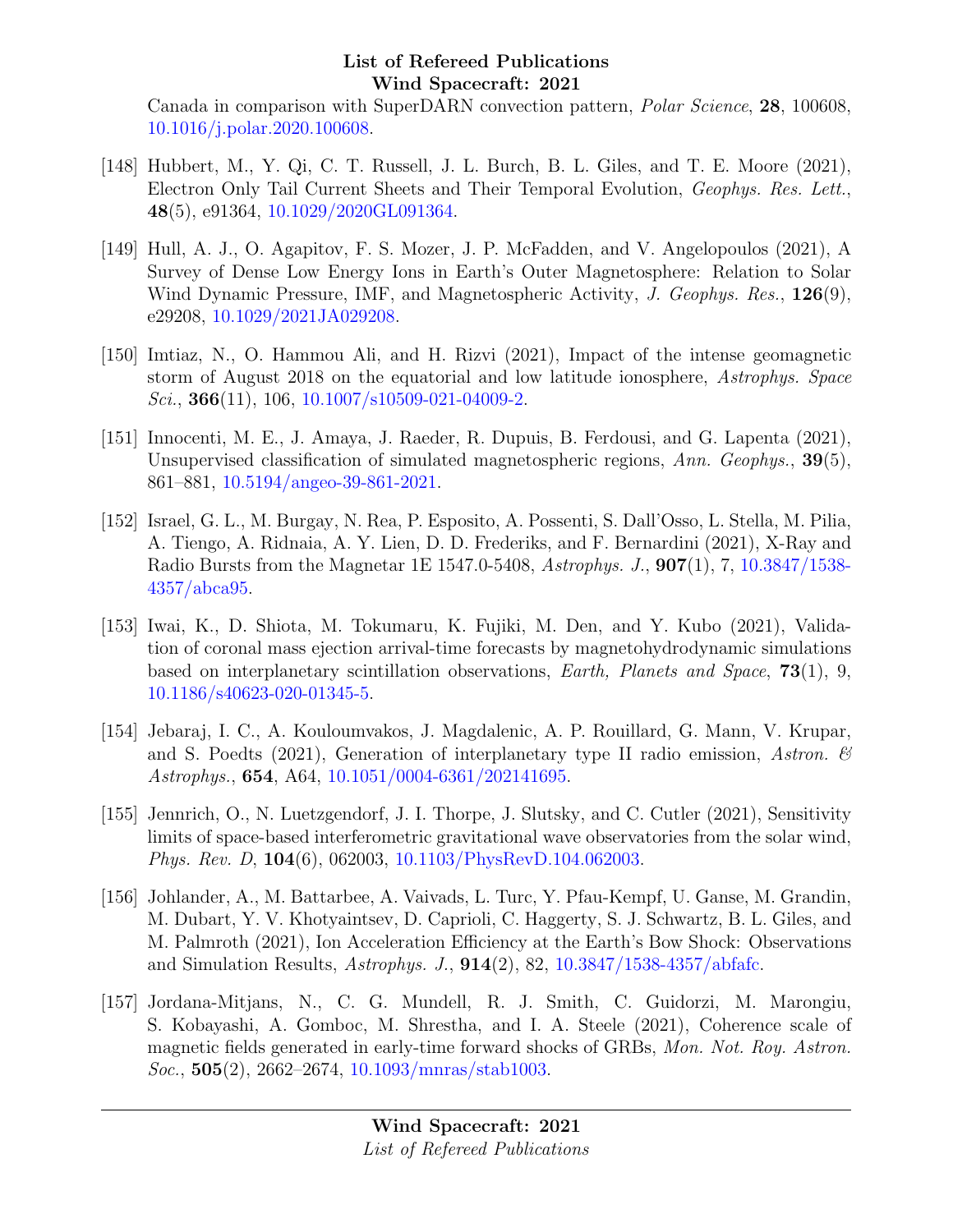- [158] Joshua, B. W., J. O. Adeniyi, C. Amory-Mazaudier, and S. J. Adebiyi (2021), On the Pre-Magnetic Storm Signatures in NmF2 in Some Equatorial, Low- and Mid-Latitude Stations, J. Geophys. Res., 126(8), e29459, [10.1029/2021JA029459.](http://dx.doi.org/10.1029/2021JA029459)
- [159] Jun, C.-W., Y. Miyoshi, S. Kurita, C. Yue, J. Bortnik, L. Lyons, S. Nakamura, M. Shoji, S. Imajo, C. Kletzing, Y. Kasahara, Y. Kasaba, S. Matsuda, F. Tsuchiya, A. Kumamoto, A. Matsuoka, and I. Shinohara (2021), The Characteristics of EMIC Waves in the Magnetosphere Based on the Van Allen Probes and Arase Observations, J. Geophys. Res., 126(6), e29001, [10.1029/2020JA029001.](http://dx.doi.org/10.1029/2020JA029001)
- [160] Kahler, S. W., and D. Brown (2021), Variations of Peak He/H Ratios in Solar Energetic  $(E_i, 4 \text{ MeV})$  Particle Events and Comparisons with Solar Wind He/H Ratios, Astrophys. J., 908(2), 214, [10.3847/1538-4357/abd481.](http://dx.doi.org/10.3847/1538-4357/abd481)
- [161] Kajdič, P., S. Raptis, X. Blanco-Cano, and T. Karlsson (2021), Causes of Jets in the Quasi-Perpendicular Magnetosheath, Geophys. Res. Lett., 48(13), e93173, [10.1029/2021GL093173.](http://dx.doi.org/10.1029/2021GL093173)
- [162] Kalaivani, P. P., O. Prakash, A. Shanmugaraju, L. Feng, L. Lu, W. Gan, and G. Michalek (2021), Analysis of Type II and Type III Radio Bursts Associated with SEPs from Non-Interacting/Interacting Radio-Loud CMEs, Astrophys., 64(3), 327–344, [10.1007/s10511-](http://dx.doi.org/10.1007/s10511-021-09693-0) [021-09693-0.](http://dx.doi.org/10.1007/s10511-021-09693-0)
- [163] Kallaya, O., and T. Yeeram (2021), Characteristics of recurrent Forbush decreases in Galactic cosmic ray intensity during positive and negative solar magnetic polarities, Astrophys. Space Sci., 366(7), 61, [10.1007/s10509-021-03970-2.](http://dx.doi.org/10.1007/s10509-021-03970-2)
- [164] Kasper, J. C., K. G. Klein, E. Lichko, J. Huang, C. H. K. Chen, S. T. Badman, J. Bonnell, P. L. Whittlesey, R. Livi, D. Larson, M. Pulupa, A. Rahmati, D. Stansby, K. E. Korreck, M. Stevens, A. W. Case, S. D. Bale, M. Maksimovic, M. Moncuquet, K. Goetz, J. S. Halekas, D. Malaspina, N. E. Raouafi, A. Szabo, R. MacDowall, M. Velli, T. Dudok de Wit, and G. P. Zank (2021), Parker Solar Probe Enters the Magnetically Dominated Solar Corona, Phys. Rev. Lett., 127(25), 255101, [10.1103/PhysRevLett.127.255101.](http://dx.doi.org/10.1103/PhysRevLett.127.255101)
- [165] Katsavrias, C., S. Aminalragia-Giamini, C. Papadimitriou, I. Sandberg, P. Jiggens, I. A. Daglis, and H. Evans (2021), On the Interplanetary Parameter Schemes Which Drive the Variability of the Source/Seed Electron Population at GEO, J. Geophys. Res., 126(6), e28939, [10.1029/2020JA028939.](http://dx.doi.org/10.1029/2020JA028939)
- [166] Katsavrias, C., S. Raptis, I. A. Daglis, T. Karlsson, M. Georgiou, and G. Balasis (2021), On the Generation of Pi2 Pulsations due to Plasma Flow Patterns Around Magnetosheath Jets, Geophys. Res. Lett., 48(15), e93611, [10.1029/2021GL093611.](http://dx.doi.org/10.1029/2021GL093611)
- [167] Katushkina, O. A., A. Galli, V. V. Izmodenov, and D. B. Alexashov (2021), Analysis of the IBEX-Lo interstellar hydrogen fluxes collected in 2009-2018 as a tool for sensing of the solar radiation pressure and the hydrogen ionization rate, Mon. Not. Roy. Astron. Soc., 501(2), 1633–1643, [10.1093/mnras/staa3780.](http://dx.doi.org/10.1093/mnras/staa3780)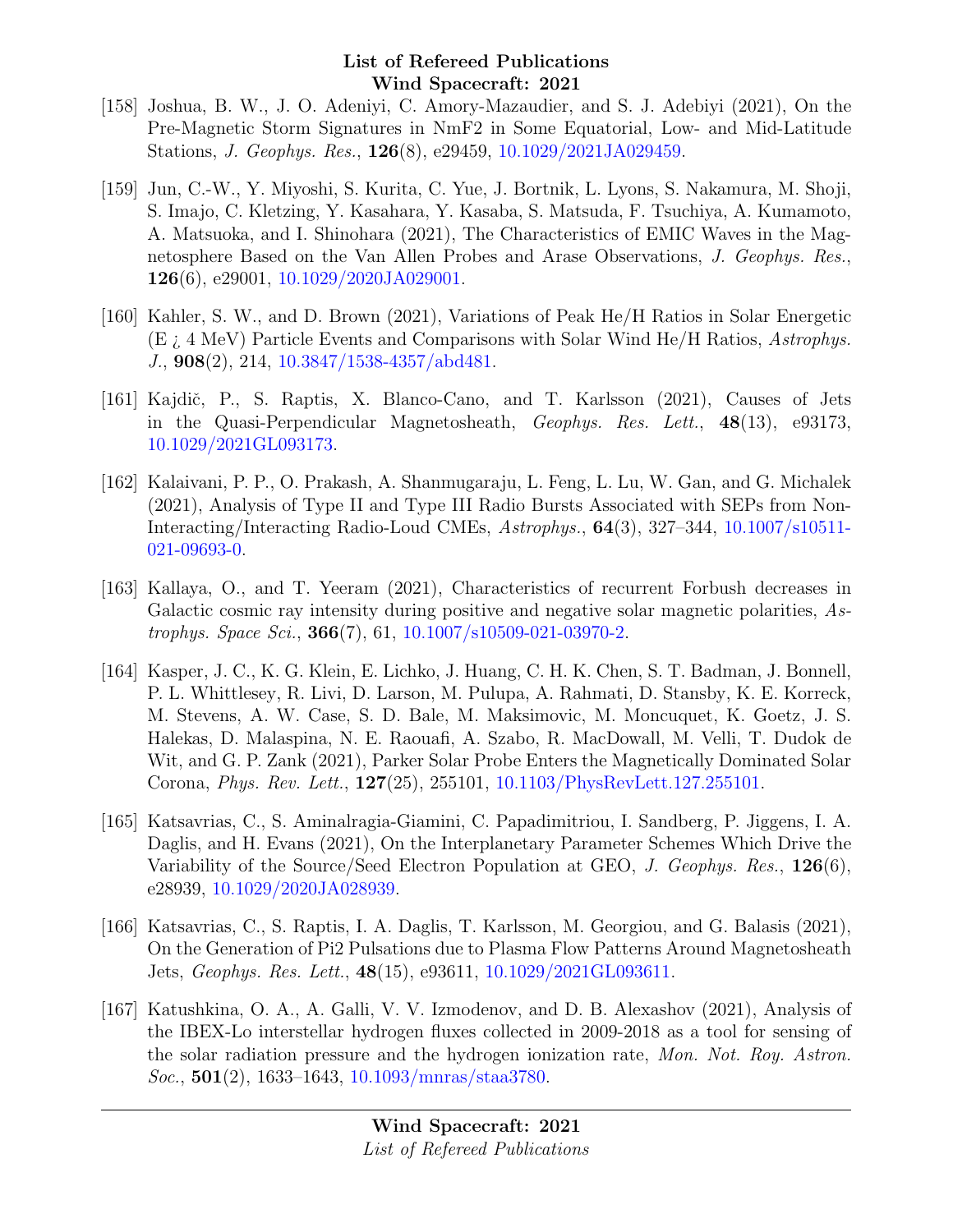- [168] Katushkina, O. A., I. I. Baliukin, V. V. Izmodenov, and D. B. Alexashov (2021), Imprints of the secondary interstellar hydrogen atoms at 1 AU, Mon. Not. Roy. Astron. Soc.,  $504(2)$ , 2501–2508, [10.1093/mnras/stab944.](http://dx.doi.org/10.1093/mnras/stab944)
- [169] Katz, S., U. Goldvais, and C. Price (2021), The connection between space weather and Single Event Upsets in polar low earth orbit satellites, Adv. Space Res., 67(10), 3237– 3249, [10.1016/j.asr.2021.02.007.](http://dx.doi.org/10.1016/j.asr.2021.02.007)
- [170] Kawai, K., K. Shiokawa, Y. Otsuka, S. Oyama, Y. Kasaba, Y. Kasahara, F. Tsuchiya, A. Kumamoto, S. Nakamura, A. Matsuoka, S. Imajo, Y. Kazama, S. Y. Wang, S. W. Y. Tam, T. F. Chang, B. J. Wang, K. Asamura, S. Kasahara, S. Yokota, K. Keika, T. Hori, Y. Miyoshi, C. Jun, M. Shoji, and I. Shinohara (2021), First Simultaneous Observation of a Night Time Medium-Scale Traveling Ionospheric Disturbance From the Ground and a Magnetospheric Satellite, J. Geophys. Res., 126(9), e29086, [10.1029/2020JA029086.](http://dx.doi.org/10.1029/2020JA029086)
- [171] Kay, C., and T. Nieves-Chinchilla (2021), Modeling Interplanetary Expansion and Deformation of CMEs With ANTEATR PARADE: Relative Contribution of Different Forces, J. Geophys. Res., 126(5), 2020JA028911, [10.1029/2020JA028911.](http://dx.doi.org/10.1029/2020JA028911)
- [172] Khabarova, O., O. Malandraki, H. Malova, R. Kislov, A. Greco, R. Bruno, O. Pezzi, S. Servidio, G. Li, W. Matthaeus, J. Le Roux, N. E. Engelbrecht, F. Pecora, L. Zelenyi, V. Obridko, and V. Kuznetsov (2021), Current Sheets, Plasmoids and Flux Ropes in the Heliosphere. Part I. 2-D or not 2-D? General and Observational Aspects, Space Sci. Rev.,  $217(3)$ , 38, [10.1007/s11214-021-00814-x.](http://dx.doi.org/10.1007/s11214-021-00814-x)
- [173] Khabarova, O., T. Sagitov, R. Kislov, and G. Li (2021), Automated Identification of Current Sheets–A New Tool to Study Turbulence and Intermittency in the Solar Wind, J. Geophys. Res., 126(8), e29099, [10.1029/2020JA029099.](http://dx.doi.org/10.1029/2020JA029099)
- [174] Kharayat, H., B. Joshi, and R. Chandra (2021), Radio-loud and radio-quiet CMEs: solar cycle dependency, influence on cosmic ray intensity, and geo-effectiveness, Astrophys.  $Space\; Sci., 366(2), 24, 10.1007/s10509-021-03930-w.$  $Space\; Sci., 366(2), 24, 10.1007/s10509-021-03930-w.$
- [175] Khokhlachev, A. A., M. O. Riazantseva, L. S. Rakhmanova, Y. I. Yermolaev, and I. G. Lodkina (2021), Variations of Protons and Doubly Ionized Helium Ions in the Solar Wind, Cosmic Research, 59(6), 415–426, [10.1134/S0010952521060022.](http://dx.doi.org/10.1134/S0010952521060022)
- [176] Kieokaew, R., B. Lavraud, N. Fargette, A. Marchaudon, V. Génot, C. Jacquey, D. Gershman, B. Giles, R. Torbert, and J. Burch (2021), Statistical Relationship Between Interplanetary Magnetic Field Conditions and the Helicity Sign of Flux Transfer Event Flux Ropes, Geophys. Res. Lett., 48(6), e91257, [10.1029/2020GL091257.](http://dx.doi.org/10.1029/2020GL091257)
- [177] Kihara, W., K. Munakata, C. Kato, R. Kataoka, A. Kadokura, S. Miyake, M. Kozai, T. Kuwabara, M. Tokumaru, R. R. S. Mendonça, E. Echer, A. D. Lago, M. Rockenbach, N. J. Schuch, J. V. Bageston, C. R. Braga, H. K. Al Jassar, M. M. Sharma, M. L. Duldig, J. E. Humble, P. Evenson, I. Sabbah, and J. Kóta (2021), A Peculiar ICME Event in August 2018 Observed With the Global Muon Detector Network, Space Weather, 19(3), e02531, [10.1029/2020SW002531.](http://dx.doi.org/10.1029/2020SW002531)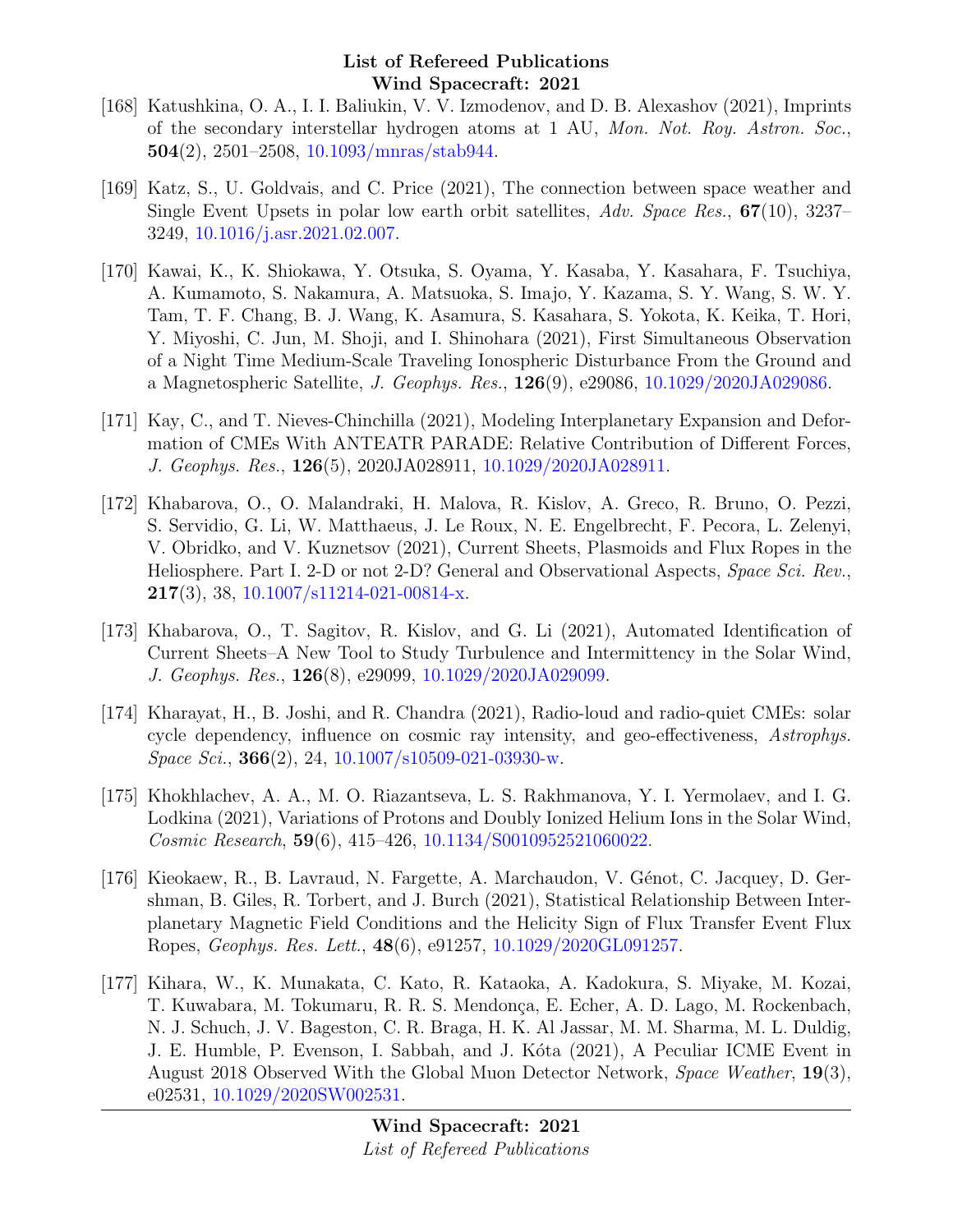- [178] Kilpua, E. K. J., S. W. Good, M. Ala-Lahti, A. Osmane, D. Fontaine, L. Hadid, M. Janvier, and E. Yordanova (2021), Statistical analysis of magnetic field fluctuations in CMEdriven sheath regions, Front. Astron. Space Sci., 7, 109, [10.3389/fspas.2020.610278.](http://dx.doi.org/10.3389/fspas.2020.610278)
- [179] Kilpua, E. K. J., J. Pomoell, D. Price, R. Sarkar, and E. Asvestari (2021), Estimating the magnetic structure of an erupting CME flux rope from AR12158 using data-driven modelling, Front. Astron. Space Sci., 8, 35, [10.3389/fspas.2021.631582.](http://dx.doi.org/10.3389/fspas.2021.631582)
- [180] Kilpua, E. K. J., S. W. Good, N. Dresing, R. Vainio, E. E. Davies, R. J. Forsyth, J. Gieseler, B. Lavraud, E. Asvestari, D. E. Morosan, J. Pomoell, D. J. Price, D. Heyner, T. S. Horbury, V. Angelini, H. O'Brien, V. Evans, J. Rodriguez-Pacheco, R. Gómez Herrero, G. C. Ho, and R. Wimmer-Schweingruber (2021), Multi-spacecraft observations of the structure of the sheath of an interplanetary coronal mass ejection and related energetic ion enhancement, Astron. & Astrophys., **656**, A8, [10.1051/0004-6361/202140838.](http://dx.doi.org/10.1051/0004-6361/202140838)
- [181] Kim, J.-H., Y.-S. Kwak, Y. Kim, S.-I. Moon, S.-H. Jeong, and J. Yun (2021), Potential of Regional Ionosphere Prediction Using a Long Short-Term Memory Deep-Learning Algorithm Specialized for Geomagnetic Storm Period, Space Weather, 19(9), e02741, [10.1029/2021SW002741.](http://dx.doi.org/10.1029/2021SW002741)
- [182] Kirsten, F., M. P. Snelders, M. Jenkins, K. Nimmo, J. van den Eijnden, J. W. T. Hessels, M. P. Gawron'ski, and J. Yang (2021), Detection of two bright radio bursts from magnetar SGR 1935 + 2154, Nature Astron., 5, 414–422, [10.1038/s41550-020-01246-3.](http://dx.doi.org/10.1038/s41550-020-01246-3)
- [183] Kistler, M., J. Halekas, J. McFadden, and J. Z. D. Mieth (2021), Distribution and variability of plasma perturbations observed by ARTEMIS near the Moon in the terrestrial magnetotail, Adv. Space Res., 68(1), 259–274, [10.1016/j.asr.2021.03.004.](http://dx.doi.org/10.1016/j.asr.2021.03.004)
- [184] Kleimenova, N. G., L. I. Gromova, S. V. Gromov, and L. M. Malysheva (2021), High-Latitude Geomagnetic Disturbances and Field Aligned Currents in the Recovery Phase of the Large Magnetic Storm on June 21-26, 2015, *Geomag. and Aeron.*,  $61(4)$ , 520–530, [10.1134/S0016793221040071.](http://dx.doi.org/10.1134/S0016793221040071)
- [185] Klein, K.-L. (2021), Radio astronomical tools for the study of solar energetic particles I. Correlations and diagnostics of impulsive acceleration and particle propagation, Front. Astron. Space Sci., 7, 105, [10.3389/fspas.2020.580436.](http://dx.doi.org/10.3389/fspas.2020.580436)
- [186] Knuth, T. J. (2021), Studying Particle Acceleration in Solar Flares via Subsecond X-Ray Spikes: Analysis and Instrumentation, Ph.D. thesis, University of Minnesota.
- [187] Koleva, K., M. Dechev, and P. Duchlev (2021), Relations among eruptive prominence properties, flare evolution and CME kinematics in large solar energetic particle events, J. Atmos. Solar-Terr. Phys., 212, 105464, [10.1016/j.jastp.2020.105464.](http://dx.doi.org/10.1016/j.jastp.2020.105464)
- [188] Kollhoff, A., A. Kouloumvakos, D. Lario, N. Dresing, R. Gómez-Herrero, L. Rodríguez-García, O. E. Malandraki, I. G. Richardson, A. Posner, K. L. Klein, D. Pacheco, A. Klassen, B. Heber, C. M. S. Cohen, T. Laitinen, I. Cernuda, S. Dalla, F. Espinosa Lara, R. Vainio, M. Köberle, R. Kühl, Z. G. Xu, L. Berger, S. Eldrum, M. Brüdern,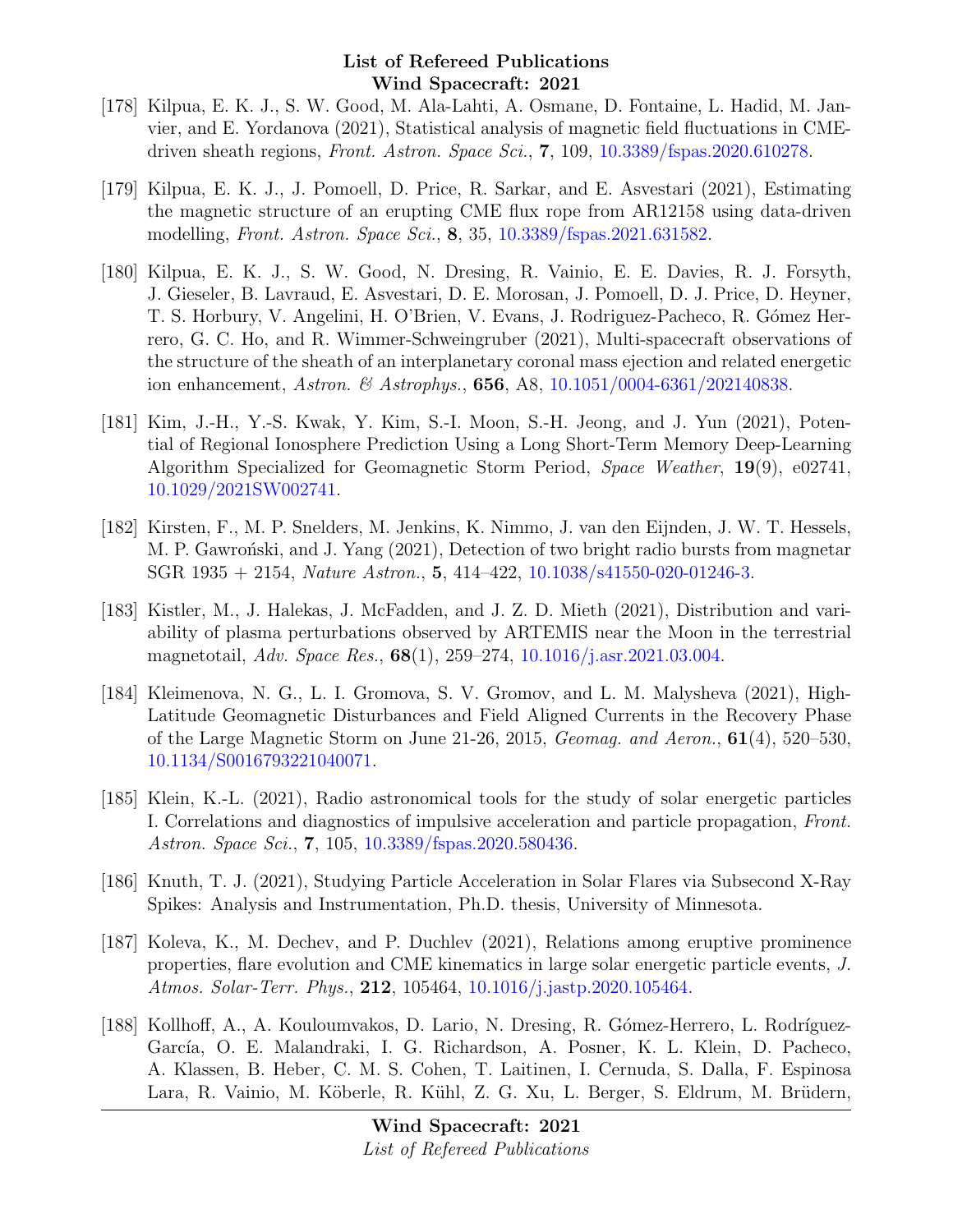M. Laurenza, E. J. Kilpua, A. Aran, A. P. Rouillard, R. Bučík, N. Wijsen, J. Pomoell, R. F. Wimmer-Schweingruber, C. Martin, S. I. Böttcher, J. L. Freiherr von Forstner, J. C. Terasa, S. Boden, S. R. Kulkarni, A. Ravanbakhsh, M. Yedla, N. Janitzek, J. Rodríguez-Pacheco, M. Prieto Mateo, S. Sánchez Prieto, P. Parra Espada, O. Rodríguez Polo, A. Martínez Hellín, F. Carcaboso, G. M. Mason, G. C. Ho, R. C. Allen, G. Bruce Andrews, C. E. Schlemm, H. Seifert, K. Tyagi, W. J. Lees, J. Hayes, S. D. Bale, V. Krupar, T. S. Horbury, V. Angelini, V. Evans, H. O'Brien, M. Maksimovic, Y. V. Khotyaintsev, A. Vecchio, K. Steinvall, and E. Asvestari (2021), The first widespread solar energetic particle event observed by Solar Orbiter on 2020 November 29, Astron. & Astrophys., 656, A20, [10.1051/0004-6361/202140937.](http://dx.doi.org/10.1051/0004-6361/202140937)

- [189] Kooi, J. E., M. L. Ascione, L. V. Reyes-Rosa, S. K. Rier, and M. Ashas (2021), VLA Measurements of Faraday Rotation Through a Coronal Mass Ejection Using Multiple Lines of Sight, *Solar Phys.*, **296**(1), 11, [10.1007/s11207-020-01755-4.](http://dx.doi.org/10.1007/s11207-020-01755-4)
- [190] Kornbleuth, M., M. Opher, I. Baliukin, M. A. Dayeh, E. Zirnstein, M. Gkioulidou, K. Dialynas, A. Galli, J. D. Richardson, V. Izmodenov, G. P. Zank, and S. Fuselier (2021), Signature of a Heliotail Organized by the Solar Magnetic Field and the Role of Nonideal Processes in Modeled IBEX ENA Maps: A Comparison of the BU and Moscow MHD Models, Astrophys. J., 921(2), 164, [10.3847/1538-4357/ac1e2a.](http://dx.doi.org/10.3847/1538-4357/ac1e2a)
- [191] Kornbleuth, M., M. Opher, I. Baliukin, M. Gkioulidou, J. D. Richardson, G. P. Zank, A. T. Michael, G. T´oth, V. Tenishev, V. Izmodenov, D. Alexashov, S. Fuselier, J. F. Drake, and K. Dialynas (2021), The Development of a Split-tail Heliosphere and the Role of Non-ideal Processes: A Comparison of the BU and Moscow Models, Astrophys. J., 923(2), 179,  $10.3847/1538-4357/\text{ac}2fa6$ .
- [192] Kouloumvakos, A., A. Rouillard, A. Warmuth, J. Magdalenic, I. C. Jebaraj, G. Mann, R. Vainio, and C. Monstein (2021), Coronal Conditions for the Occurrence of Type II Radio Bursts, Astrophys. J., 913(2), 99, [10.3847/1538-4357/abf435.](http://dx.doi.org/10.3847/1538-4357/abf435)
- [193] Krishnakumar, M. A., P. K. Manoharan, B. C. Joshi, R. Girgaonkar, S. Desai, M. Bagchi, K. Nobleson, L. Dey, A. Susobhanan, S. C. Susarla, M. P. Surnis, Y. Maan, A. Gopakumar, A. Basu, N. D. Batra, A. Choudhary, K. De, Y. Gupta, A. K. Naidu, D. Pathak, J. Singha, and T. Prabu (2021), High precision measurements of interstellar dispersion measure with the upgraded GMRT, Astron. & Astrophys.,  $651$ , A5,  $10.1051/0004$ -[6361/202140340.](http://dx.doi.org/10.1051/0004-6361/202140340)
- [194] Kronberg, E. A., J. Gorman, K. Nykyri, A. G. Smirnov, J. W. Gjerloev, E. E. Grigorenko, L. V. Kozak, X. Ma, K. J. Trattner, and M. Friel (2021), Kelvin-Helmholtz Instability Associated with Reconnection and Ultra Low Frequency Waves at the Ground: A Case Study, Front. Phys., 9, 700, [10.3389/fphy.2021.738988.](http://dx.doi.org/10.3389/fphy.2021.738988)
- [195] Kronberg, E. A., T. Hannan, J. Huthmacher, M. Münzer, F. Peste, Z. Zhou, M. Berrendorf, E. Faerman, F. Gastaldello, S. Ghizzardi, P. Escoubet, S. Haaland, A. Smirnov, N. Sivadas, R. C. Allen, A. Tiengo, and R. Ilie (2021), Prediction of Soft Proton Intensities in the Near-Earth Space Using Machine Learning, Astrophys. J., 921(1), 76, [10.3847/1538-4357/ac1b30.](http://dx.doi.org/10.3847/1538-4357/ac1b30)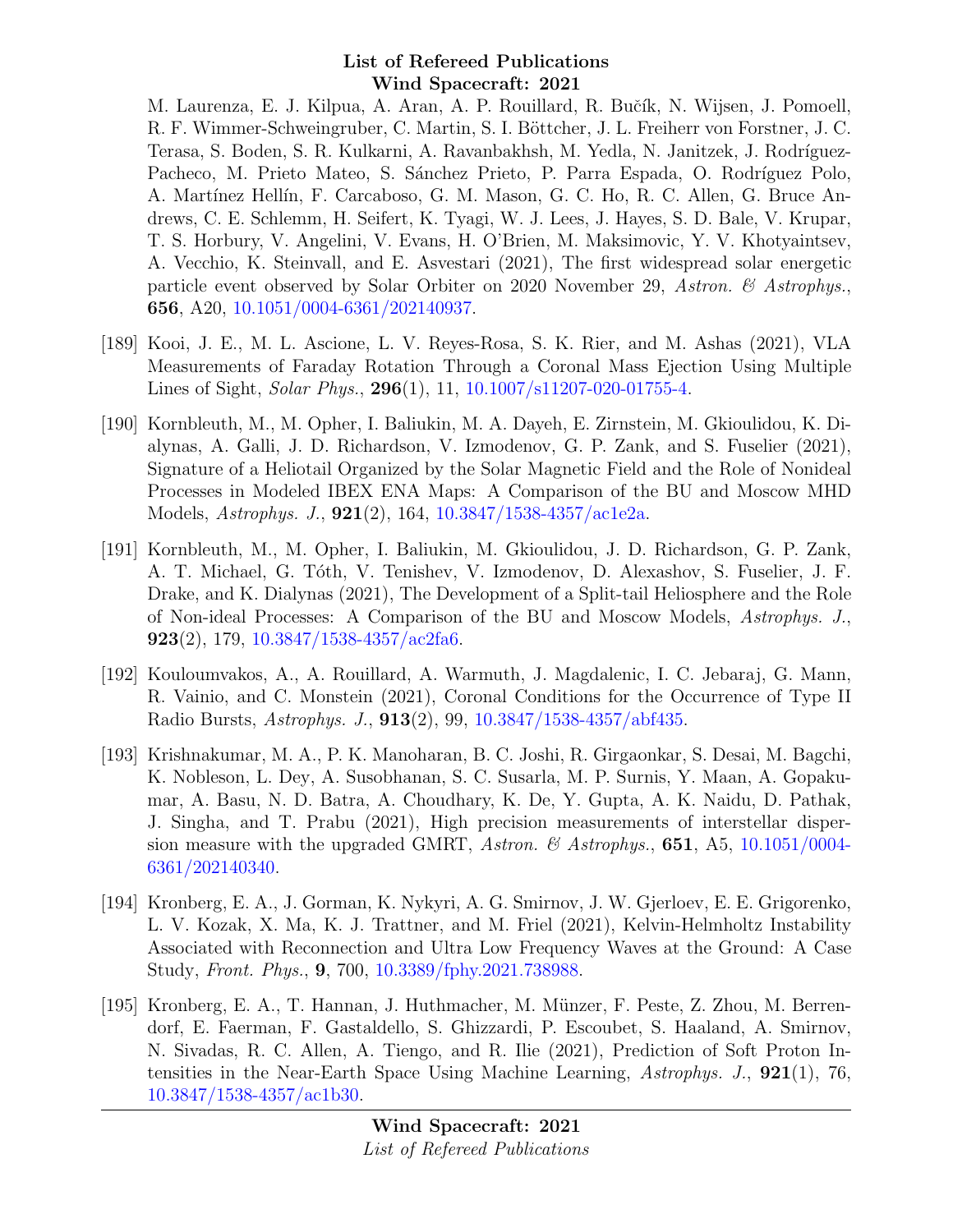- [196] Kumar, L., and V. Dubey (2021), On solar sources of geomagnetic storms of solar cycle 23 and their relation with CMEs, in American Institute of Physics Conference Series, American Institute of Physics Conference Series, vol. 2369, p. 020138, [10.1063/5.0061278.](http://dx.doi.org/10.1063/5.0061278)
- [197] Kumar, P., J. T. Karpen, S. K. Antiochos, P. F. Wyper, C. R. DeVore, and B. J. Lynch (2021), From Pseudostreamer Jets to Coronal Mass Ejections: Observations of the Breakout Continuum, Astrophys. J., 907(1), 41, [10.3847/1538-4357/abca8b.](http://dx.doi.org/10.3847/1538-4357/abca8b)
- [198] Kumar, S., Y. Miyoshi, V. K. Jordanova, M. Engel, K. Asamura, S. Yokota, S. Kasahara, Y. Kazama, S. Y. Wang, T. Mitani, K. Keika, T. Hori, C. Jun, and I. Shinohara (2021), Contribution of Electron Pressure to Ring Current and Ground Magnetic Depression Using RAM-SCB Simulations and Arase Observations During 7-8 November 2017 Magnetic Storm, J. Geophys. Res., 126(6), e29109, [10.1029/2021JA029109.](http://dx.doi.org/10.1029/2021JA029109)
- [199] Laker, R., T. S. Horbury, S. D. Bale, L. Matteini, T. Woolley, L. D. Woodham, J. E. Stawarz, E. E. Davies, J. P. Eastwood, M. J. Owens, H. O'Brien, V. Evans, V. Angelini, I. Richter, D. Heyner, C. J. Owen, P. Louarn, and A. Fedorov (2021), Multi-spacecraft study of the solar wind at solar minimum: Dependence on latitude and transient outflows, Astron. & Astrophys., **652**, A105, [10.1051/0004-6361/202140679.](http://dx.doi.org/10.1051/0004-6361/202140679)
- [200] Lamarche, L. J., R. H. Varney, and A. S. Reimer (2021), Ion Heating in the Polar Cap Under Northwards IMF Bz, *J. Geophys. Res.*, **126**(11), e29155, [10.1029/2021JA029155.](http://dx.doi.org/10.1029/2021JA029155)
- [201] LaMoury, A. T., H. Hietala, F. Plaschke, L. Vuorinen, and J. P. Eastwood (2021), Solar Wind Control of Magnetosheath Jet Formation and Propagation to the Magnetopause, J. Geophys. Res., 126(9), e29592, [10.1029/2021JA029592.](http://dx.doi.org/10.1029/2021JA029592)
- [202] Lario, D., I. G. Richardson, E. Palmerio, N. Lugaz, S. D. Bale, M. L. Stevens, C. M. S. Cohen, J. Giacalone, D. G. Mitchell, A. Szabo, T. Nieves-Chinchilla, L. B. Wilson, E. R. Christian, M. E. Hill, D. J. McComas, R. L. McNutt, N. A. Schwadron, and M. E. Wiedenbeck (2021), Comparative Analysis of the 2020 November 29 Solar Energetic Particle Event Observed by Parker Solar Probe, Astrophys. J., 920(2), 123, [10.3847/1538-](http://dx.doi.org/10.3847/1538-4357/ac157f) [4357/ac157f.](http://dx.doi.org/10.3847/1538-4357/ac157f)
- [203] Larrodera, C., L. Nikitina, and C. Cid (2021), Estimation of the Solar Wind Extreme Events, Space Weather, 19(12), e02902, [10.1029/2021SW002902.](http://dx.doi.org/10.1029/2021SW002902)
- [204] Li, C., X. Feng, and F. Wei (2021), An Entropy-stable Ideal EC-GLM-MHD Model for the Simulation of the Three-dimensional Ambient Solar Wind, Astrophys. J. Suppl., 257(2), 24, [10.3847/1538-4365/ac16d5.](http://dx.doi.org/10.3847/1538-4365/ac16d5)
- [205] Li, C., X. Feng, H. Li, and F. Wei (2021), Modified Path-conservative HLLEM Scheme for Magnetohydrodynamic Solar Wind Simulations, Astrophys. J. Suppl., 253(1), 24, [10.3847/1538-4365/abd5ab.](http://dx.doi.org/10.3847/1538-4365/abd5ab)
- [206] Li, C. K., L. Lin, S. L. Xiong, M. Y. Ge, X. B. Li, T. P. Li, F. J. Lu, S. N. Zhang, Y. L. Tuo, Y. Nang, B. Zhang, S. Xiao, Y. Chen, L. M. Song, Y. P. Xu, C. Z. Liu, S. M. Jia, X. L. Cao, J. L. Qu, S. Zhang, Y. D. Gu, J. Y. Liao, X. F. Zhao, Y. Tan, J. Y. Nie, H. S.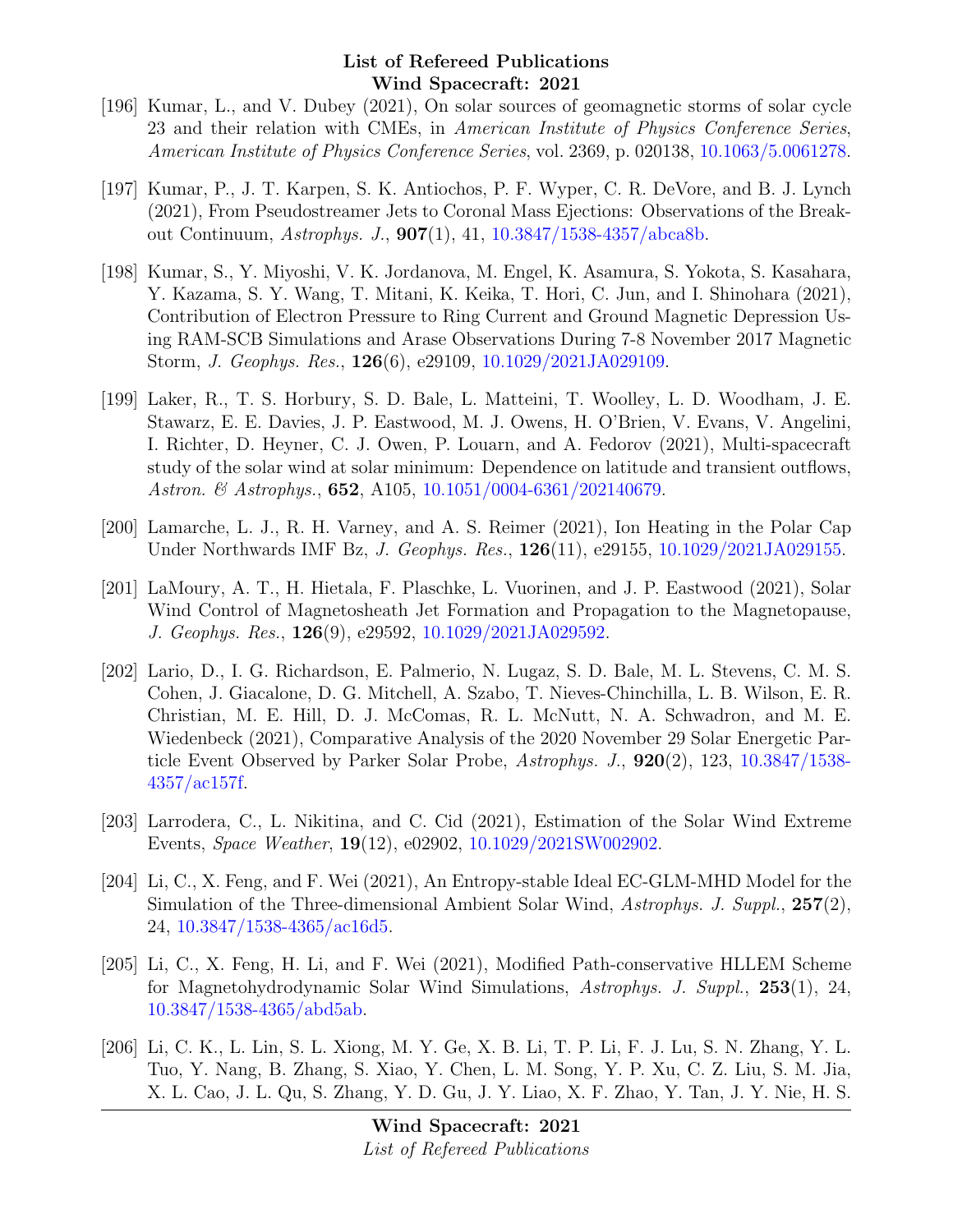Zhao, S. J. Zheng, Y. G. Zheng, Q. Luo, C. Cai, B. Li, W. C. Xue, Q. C. Bu, Z. Chang, G. Chen, L. Chen, T. X. Chen, Y. B. Chen, Y. P. Chen, W. Cui, W. W. Cui, J. K. Deng, Y. W. Dong, Y. Y. Du, M. X. Fu, G. H. Gao, H. Gao, M. Gao, Y. D. Gu, J. Guan, C. C. Guo, D. W. Han, Y. Huang, J. Huo, L. H. Jiang, W. C. Jiang, J. Jin, Y. J. Jin, L. D. Kong, G. Li, M. S. Li, W. Li, X. Li, X. F. Li, Y. G. Li, Z. W. Li, X. H. Liang, B. S. Liu, G. Q. Liu, H. W. Liu, X. J. Liu, Y. N. Liu, B. Lu, X. F. Lu, T. Luo, X. Ma, B. Meng, G. Ou, N. Sai, R. C. Shang, X. Y. Song, L. Sun, L. Tao, C. Wang, G. F. Wang, J. Wang, W. S. Wang, Y. S. Wang, X. Y. Wen, B. B. Wu, B. Y. Wu, M. Wu, G. C. Xiao, H. Xu, J. W. Yang, S. Yang, Y. J. Yang, Y.-J. Yang, Q. B. Yi, Q. Q. Yin, Y. You, A. M. Zhang, C. M. Zhang, F. Zhang, H. M. Zhang, J. Zhang, T. Zhang, W. Zhang, W. C. Zhang, W. Z. Zhang, Y. Zhang, Y. Zhang, Y. F. Zhang, Y. J. Zhang, Z. Zhang, Z. Zhang, Z. L. Zhang, D. K. Zhou, J. F. Zhou, Y. Zhu, Y. X. Zhu, and R. L. Zhuang (2021), HXMT identification of a non-thermal X-ray burst from SGR J1935+2154 and with FRB 200428, Nature Astron., 5, 378–384, [10.1038/s41550-021-01302-6.](http://dx.doi.org/10.1038/s41550-021-01302-6)

- [207] Li, D., M. Ge, M. Dominique, H. Zhao, G. Li, X. Li, S. Zhang, F. Lu, W. Gan, and Z. Ning (2021), Detection of Flare Multiperiodic Pulsations in Mid-ultraviolet Balmer Continuum, Ly $\alpha$ , Hard X-Ray, and Radio Emissions Simultaneously, Astrophys. J.,  $921(2)$ , 179, [10.3847/1538-4357/ac1c05.](http://dx.doi.org/10.3847/1538-4357/ac1c05)
- [208] Li, G., X. Wu, F. Effenberger, L. Zhao, S. Lesage, N. Bian, and L. Wang (2021), Constraints on the Electron Acceleration Process in Solar Flare: A Case Study, Geophys. Res. Lett., 48(20), e95138, [10.1029/2021GL095138.](http://dx.doi.org/10.1029/2021GL095138)
- [209] Li, H., X. Feng, and F. Wei (2021), Is Solar Minimum 24/25 Another Unusual One?, Astrophys. J. Lett., 917(2), L26, [10.3847/2041-8213/ac13a6.](http://dx.doi.org/10.3847/2041-8213/ac13a6)
- [210] Li, H., X. Feng, and F. Wei (2021), Comparison of Synoptic Maps and PFSS Solutions for The Declining Phase of Solar Cycle 24, J. Geophys. Res., 126(3), e28870, [10.1029/2020JA028870.](http://dx.doi.org/10.1029/2020JA028870)
- [211] Li, H.-M., J.-H. Shue, S. Taguchi, M. Nosé, K. Hosokawa, J. M. Ruohoniemi, Y. Zhang, S. Wing, and M. Lester (2021), Dayside Cusp Aurorae and Ionospheric Convection Under Radial Interplanetary Magnetic Fields, J. Geophys. Res., 126(5), e27664, [10.1029/2019JA027664.](http://dx.doi.org/10.1029/2019JA027664)
- [212] Li, L., X.-Z. Zhou, Y. Omura, Q.-G. Zong, R. Rankin, X.-R. Chen, Y. Liu, C. Yue, and S.- Y. Fu (2021), Drift Resonance Between Particles and Compressional Toroidal ULF Waves in Dipole Magnetic Field, J. Geophys. Res., 126(10), e28842, [10.1029/2020JA028842.](http://dx.doi.org/10.1029/2020JA028842)
- [213] Li, Z., S. Elkington, M. Hudson, M. Patel, A. Boyd, and J. Wygant (2021), Modeling advective transport of radiation belt electrons, J. Atmos. Solar-Terr. Phys., 214, 105509, [10.1016/j.jastp.2020.105509.](http://dx.doi.org/10.1016/j.jastp.2020.105509)
- [214] Lin, D., K. Sorathia, W. Wang, V. Merkin, S. Bao, K. Pham, M. Wiltberger, X. Shi, F. Toffoletto, A. Michael, J. Lyon, J. Garretson, and B. Anderson (2021), The Role of Diffuse Electron Precipitation in the Formation of Subauroral Polarization Streams, J. Geophys. Res., 126(12), e29792, [10.1029/2021JA029792.](http://dx.doi.org/10.1029/2021JA029792)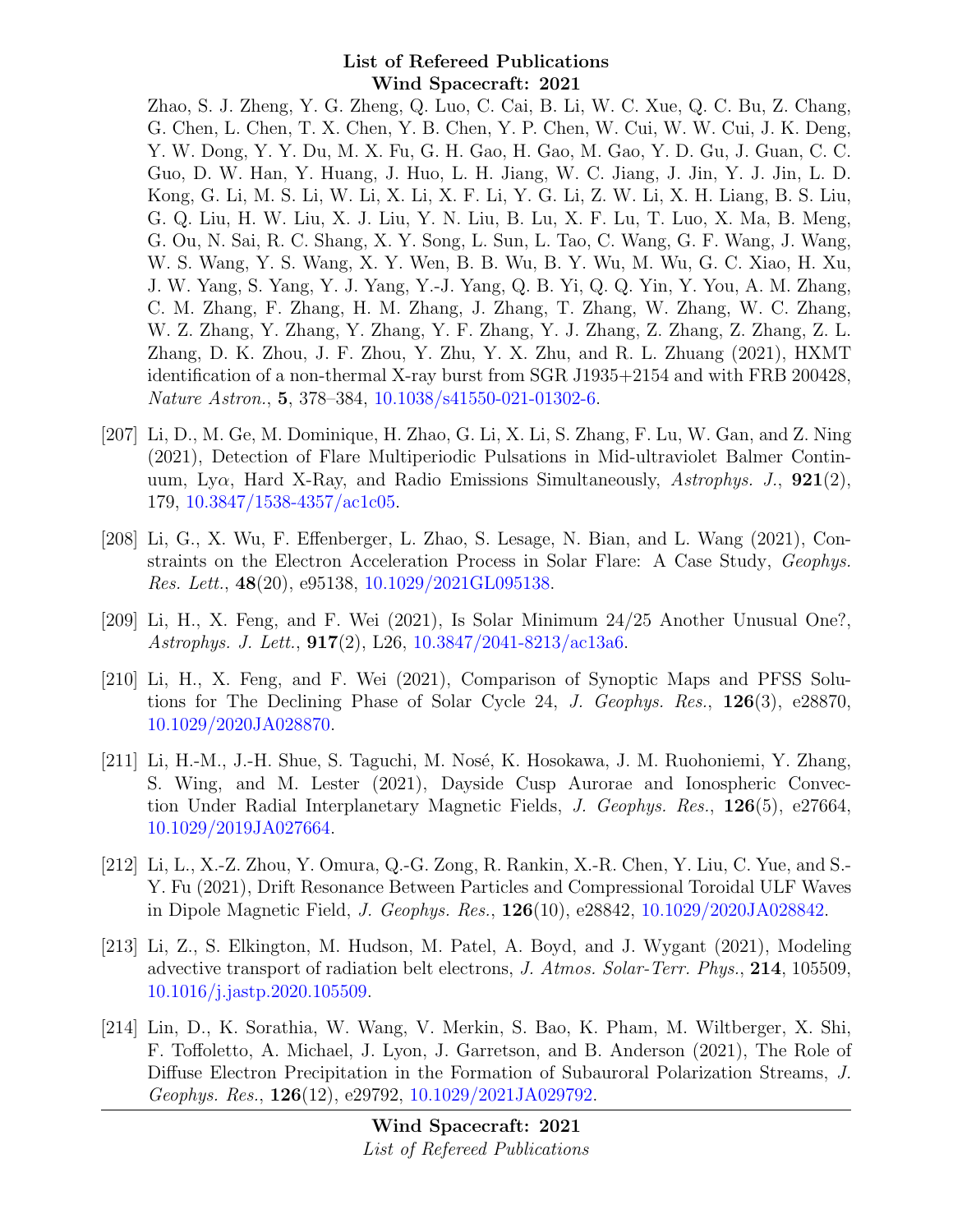- [215] Linker, J. A., S. G. Heinemann, M. Temmer, M. J. Owens, R. M. Caplan, C. N. Arge, E. Asvestari, V. Delouille, C. Downs, S. J. Hofmeister, I. C. Jebaraj, M. S. Madjarska, R. F. Pinto, J. Pomoell, E. Samara, C. Scolini, and B. Vršnak (2021), Coronal Hole Detection and Open Magnetic Flux, Astrophys. J.,  $918(1)$ , 21,  $10.3847/1538-4357/ac090a$ .
- [216] Liou, K., and C.-C. Wu (2021), Characteristics of the Heliospheric Current Sheets at the Sector Boundaries: Wind Observations from 1995-2020, Astrophys. J., 920(1), 39, [10.3847/1538-4357/ac1586.](http://dx.doi.org/10.3847/1538-4357/ac1586)
- [217] Liu, C., X. Feng, J. Guo, and H. Fu (2021), Bifurcated outflow jet in a solar wind reconnection exhaust, Astrophys. Space Sci., 366(1), 2, [10.1007/s10509-020-03910-6.](http://dx.doi.org/10.1007/s10509-020-03910-6)
- [218] Liu, D., Z. Rong, J. Gao, J. He, L. Klinger, M. W. Dunlop, L. Yan, K. Fan, and Y. Wei (2021), Statistical Properties of Solar Wind Upstream of Mars: MAVEN Observations, Astrophys. J., 911(2), 113, [10.3847/1538-4357/abed50.](http://dx.doi.org/10.3847/1538-4357/abed50)
- [219] Liu, G., and R. Marchand (2021), Kinetic Simulation of Segmented Plasma Flow Meter Response in the Ionospheric Plasma, J. Geophys. Res., 126(5), e29120, [10.1029/2021JA029120.](http://dx.doi.org/10.1029/2021JA029120)
- [220] Liu, J., W. Wang, L. Qian, W. Lotko, A. G. Burns, K. Pham, G. Lu, S. C. Solomon, L. Liu, W. Wan, B. J. Anderson, A. Coster, and F. Wilder (2021), Solar flare effects in the Earth's magnetosphere, Nature Phys., 17(7), 807–812, [10.1038/s41567-021-01203-5.](http://dx.doi.org/10.1038/s41567-021-01203-5)
- [221] Liu, J., L. R. Lyons, C.-P. Wang, Y. Ma, R. J. Strangeway, Y. Zhang, M. Kivelson, Y. Zou, and K. Khurana (2021), Embedded Regions 1 and 2 Field-Aligned Currents: Newly Recognized From Low-Altitude Spacecraft Observations, J. Geophys. Res., 126(6), e29207, [10.1029/2021JA029207.](http://dx.doi.org/10.1029/2021JA029207)
- [222] Liu, Q., Y. Zhao, and G. Zhao (2021), Statistical study of small-scale interplanetary magnetic flux ropes in the vicinity of the heliospheric current sheet, Front. Phys., 9, 637, [10.3389/fphy.2021.745152.](http://dx.doi.org/10.3389/fphy.2021.745152)
- [223] Liu, R., and Y. Wang (2021), Investigation on the spatiotemporal structures of supraarcade spikes, Astron. & Astrophys., **653**, A51,  $10.1051/0004-6361/202140847$ .
- [224] Liu, T. Z., H. Zhang, C.-P. Wang, V. Angelopoulos, A. Vu, X. Wang, and Y. Lin (2021), Statistical Study of Foreshock Transients in the Midtail Foreshock, J. Geophys. Res., 126(5), e29156, [10.1029/2021JA029156.](http://dx.doi.org/10.1029/2021JA029156)
- [225] Lockwood, M., and K. A. McWilliams (2021), On Optimum Solar Wind-Magnetosphere Coupling Functions for Transpolar Voltage and Planetary Geomagnetic Activity, J. Geophys. Res.,  $126(12)$ , e29946,  $10.1029/2021JA029946$ .
- [226] Lockwood, M., and K. A. McWilliams (2021), A Survey of 25 Years' Transpolar Voltage Data From the SuperDARN Radar Network and the Expanding-Contracting Polar Cap Model, J. Geophys. Res., 126(9), e29554, [10.1029/2021JA029554.](http://dx.doi.org/10.1029/2021JA029554)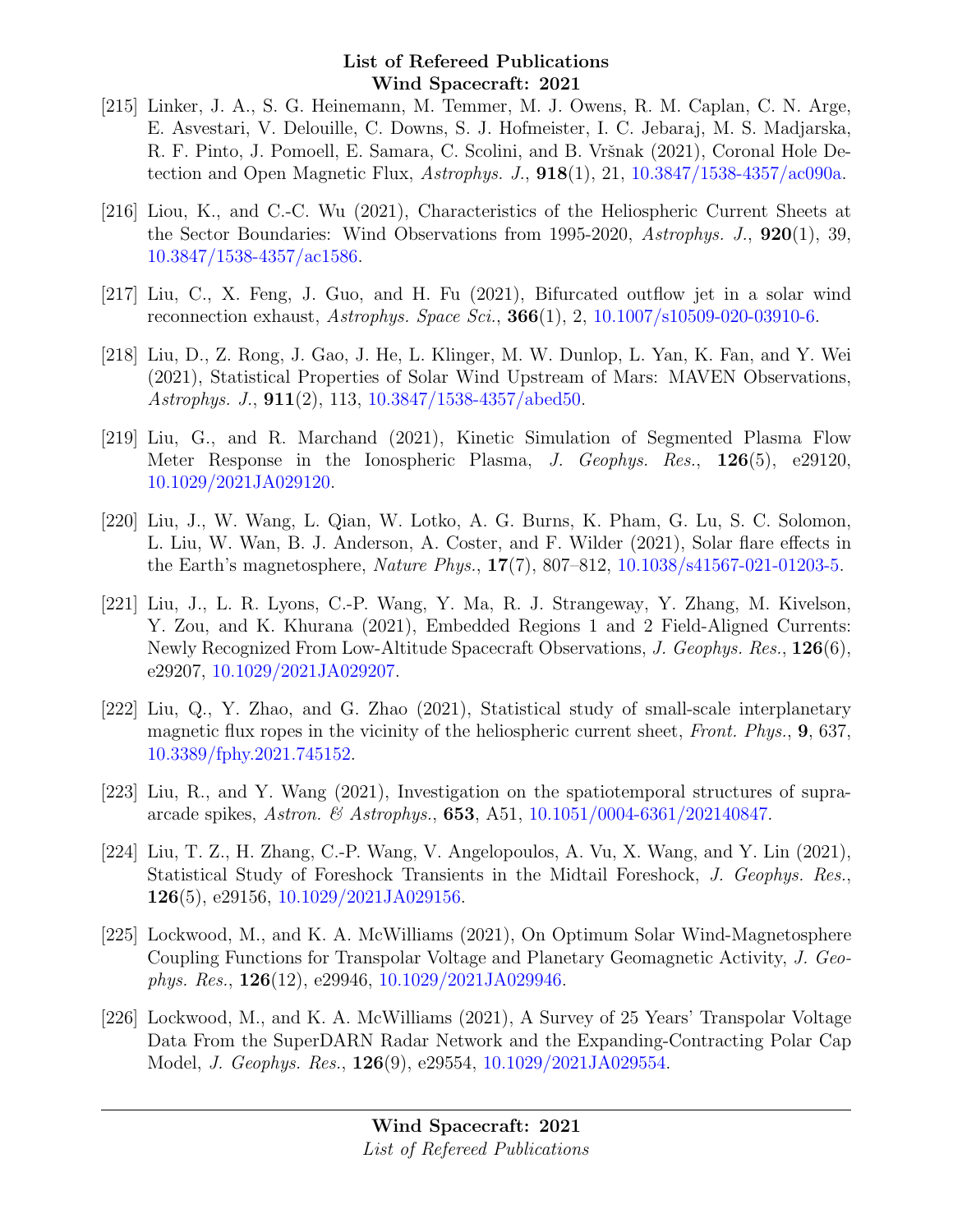- [227] Lu, L.-F., W. Su, X. Zhang, Z.-G. He, H.-Z. Duan, Y.-Z. Jiang, and H.-C. Yeh (2021), Effects of the Space Plasma Density Oscillation on the Interspacecraft Laser Ranging for TianQin Gravitational Wave Observatory, J. Geophys. Res.,  $126(2)$ , e28579, [10.1029/2020JA028579.](http://dx.doi.org/10.1029/2020JA028579)
- [228] Ma, X. H., Q. G. Zong, C. Yue, Y. X. Hao, and Y. Liu (2021), Energetic Electron Enhancement and Dropout Echoes Induced by Solar Wind Dynamic Pressure Decrease: The Effect of Phase Space Density Profile, J. Geophys. Res., 126(3), e28863, [10.1029/2020JA028863.](http://dx.doi.org/10.1029/2020JA028863)
- [229] Ma, Z., Y. Gong, S. Zhang, J. Xue, J. Luo, Q. Zhou, C. Huang, K. Huang, Y. Yu, and G. Li (2021), Study of a Quasi 27 Day Wave in the MLT Region During Recurrent Geomagnetic Storms in Autumn 2018, J. Geophys. Res., 126(4), e28865, [10.1029/2020JA028865.](http://dx.doi.org/10.1029/2020JA028865)
- [230] Madanian, H., M. I. Desai, S. J. Schwartz, I. Wilson, L. B., S. A. Fuselier, J. L. Burch, O. Le Contel, D. L. Turner, K. Ogasawara, A. L. Brosius, C. T. Russell, R. E. Ergun, N. Ahmadi, D. J. Gershman, and P. A. Lindqvist (2021), The Dynamics of a High Mach Number Quasi-perpendicular Shock: MMS Observations, Astrophys. J., 908(1), 40, [10.3847/1538-4357/abcb88.](http://dx.doi.org/10.3847/1538-4357/abcb88)
- [231] Mager, O. V. (2021), Alfvén Waves Generated Through the Drift-Bounce Resonant Instability in the Ring Current: A THEMIS Multi-Spacecraft Case Study, J. Geophys. Res., 126(11), e29241, [10.1029/2021JA029241.](http://dx.doi.org/10.1029/2021JA029241)
- [232] Maggiolo, R., and H. Gunell (2021), Does a Magnetosphere Protect the Ionosphere?, in *Magnetospheres in the Solar System*, vol. 2, edited by R. Maggiolo, N. André, H. Hasegawa, and D. T. Welling, p. 729, [10.1002/9781119815624.ch45.](http://dx.doi.org/10.1002/9781119815624.ch45)
- [233] Maghrabi, A., A. Aldosari, and M. Almutairi (2021), Correlation analyses between solar activity parameters and cosmic ray muons between 2002 and 2012 at high cutoff rigidity, Adv. Space Res., 68(7), 2941–2952, [10.1016/j.asr.2021.05.016.](http://dx.doi.org/10.1016/j.asr.2021.05.016)
- [234] Majumdar, S., S. P. Tadepalli, S. S. Maity, K. Deshpande, A. Kumari, R. Patel, and N. Gopalswamy (2021), Imaging and Spectral Observations of a Type-II Radio Burst Revealing the Section of the CME-Driven Shock That Accelerates Electrons, Solar Phys., **296**(4), 62, [10.1007/s11207-021-01810-8.](http://dx.doi.org/10.1007/s11207-021-01810-8)
- [235] Maksimovic, M., J. Souček, T. Chust, Y. Khotyaintsev, M. Kretzschmar, X. Bonnin, A. Vecchio, O. Alexandrova, S. D. Bale, D. Bérard, J. Y. Brochot, N. J. T. Edberg, A. Eriksson, L. Z. Hadid, E. P. G. Johansson, T. Karlsson, B. Katra, V. Krasnoselskikh, V. Krupař, S. Lion, E. Lorfèvre, L. Matteini, Q. N. Nguyen, D. Píša, R. Piberne, D. Plettemeier, H. O. Rucker, O. Santolík, K. Steinvall, M. Steller, S. Stverák, P. Trávníček, A. Vaivads, A. Zaslavsky, S. Chaintreuil, M. Dekkali, P. A. Astier, G. Barbary, K. Boughedada, B. Cecconi, F. Chapron, C. Collin, D. Dias, L. Guéguen, L. Lamy, V. Leray, L. R. Malac-Allain, F. Pantellini, J. Parisot, P. Plasson, S. Thijs, I. Fratter, E. Bellouard, P. Danto, S. Julien, E. Guilhem, C. Fiachetti, J. Sanisidro, C. Laffaye, F. Gonzalez, B. Pontet, N. Quéruel, G. Jannet, P. Fergeau, T. Dudok de Wit, T. Vincent, C. Agrapart, J. Pragout, M. Bergerard-Timofeeva, G. T. Delory, P. Turin, A. Jeandet,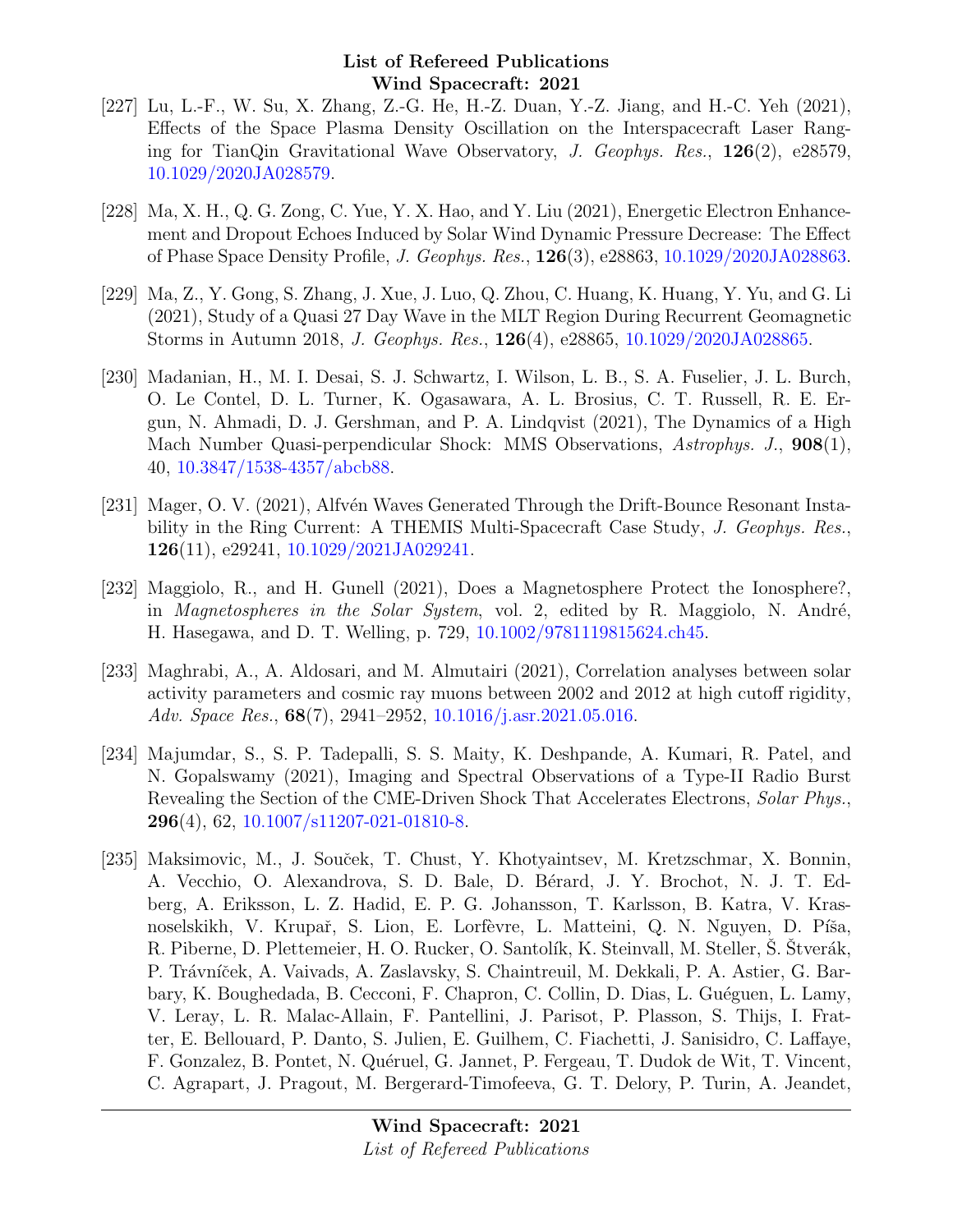P. Leroy, J. C. Pellion, V. Bouzid, W. Recart, I. Kolmašová, O. Krupařová, L. Uhlíř, R. Lán, J. Baše, M. André, L. Bylander, V. Cripps, C. Cully, S. E. Jansson, W. Puccio, J. Břínek, H. Ottacher, V. Angelini, M. Berthomier, V. Evans, K. Goetz, P. Hellinger, T. S. Horbury, K. Issautier, E. Kontar, O. Le Contel, P. Louarn, M. Martinović, D. Müller, H. O'Brien, C. J. Owen, A. Retino, J. Rodríguez-Pacheco, F. Sahraoui, L. Sanchez, A. P. Walsh, R. F. Wimmer-Schweingruber, and I. Zouganelis (2021), First observations and performance of the RPW instrument on board the Solar Orbiter mission, Astron.  $\mathcal{C}_{A}$  Astrophys., 656, A41, [10.1051/0004-6361/202141271.](http://dx.doi.org/10.1051/0004-6361/202141271)

- [236] Malara, F., S. Perri, and G. Zimbardo (2021), Charged-particle chaotic dynamics in rotational discontinuities, Phys. Rev. E, 104(2), 025208, [10.1103/PhysRevE.104.025208.](http://dx.doi.org/10.1103/PhysRevE.104.025208)
- [237] Man, H., M. Zhou, Z. Zhong, X. Deng, and H. Li (2021), Statistics of the Intense Current Structure in the Dayside Magnetopause Boundary Layer, J. Geophys. Res., 126(12), e29890, [10.1029/2021JA029890.](http://dx.doi.org/10.1029/2021JA029890)
- [238] Marchuk, A. V., C. W. Smith, A. S. Watson, M. R. Argall, C. J. Joyce, P. A. Isenberg, B. J. Vasquez, N. A. Schwadron, M. Bzowski, M. A. Kubiak, and N. Murphy (2021), Low-frequency Waves due to Newborn Interstellar Pickup He<sup>+</sup> Observed by the Ulysses Spacecraft, Astrophys. J., 923(2), 185, [10.3847/1538-4357/ac2eb3.](http://dx.doi.org/10.3847/1538-4357/ac2eb3)
- [239] Maruca, B. A., J. A. Agudelo Rueda, R. Bandyopadhyay, F. B. Bianco, A. Chasapis, R. Chhiber, H. DeWeese, W. H. Matthaeus, D. M. Miles, R. A. Qudsi, M. J. Richardson, S. Servidio, M. A. Shay, D. Sundkvist, D. Verscharen, S. K. Vines, J. H. Westlake, and R. T. Wicks (2021), MagneToRE: Mapping the 3-D Magnetic Structure of the Solar Wind Using a Large Constellation of Nanosatellites, Front. Astron. Space Sci., 8, 108, [10.3389/fspas.2021.665885.](http://dx.doi.org/10.3389/fspas.2021.665885)
- [240] Matsuo, T., M. Fan, X. Shi, C. Miller, J. M. Ruohoniemi, D. Paul, and T. C. M. Lee (2021), Multiresolution Modeling of High-Latitude Ionospheric Electric Field Variability and Impact on Joule Heating Using SuperDARN Data, J. Geophys. Res., 126(9), e29196, [10.1029/2021JA029196.](http://dx.doi.org/10.1029/2021JA029196)
- [241] Matteini, L., R. Laker, T. Horbury, L. Woodham, S. D. Bale, J. E. Stawarz, T. Woolley, K. Steinvall, G. H. Jones, S. R. Grant, Q. Afghan, M. Galand, H. O'Brien, V. Evans, V. Angelini, M. Maksimovic, T. Chust, Y. Khotyaintsev, V. Krasnoselskikh, M. Kretzschmar, E. Lorfèvre, D. Plettemeier, J. Souček, M. Steller, S. Stverák, P. Trávníček, A. Vaivads, A. Vecchio, R. F. Wimmer-Schweingruber, G. C. Ho, R. Gómez-Herrero, J. Rodríguez-Pacheco, P. Louarn, A. Fedorov, C. J. Owen, R. Bruno, S. Livi, I. Zouganelis, and D. Müller (2021), Solar Orbiter's encounter with the tail of comet  $C/2019$  Y4 (AT-LAS): Magnetic field draping and cometary pick-up ion waves, Astron.  $\mathcal{C}$  Astrophys. 656, A39, [10.1051/0004-6361/202141229.](http://dx.doi.org/10.1051/0004-6361/202141229)
- [242] Matzka, J., C. Stolle, Y. Yamazaki, O. Bronkalla, and A. Morschhauser (2021), The Geomagnetic Kp Index and Derived Indices of Geomagnetic Activity, Space Weather, 19(5), e02641, [10.1029/2020SW002641.](http://dx.doi.org/10.1029/2020SW002641)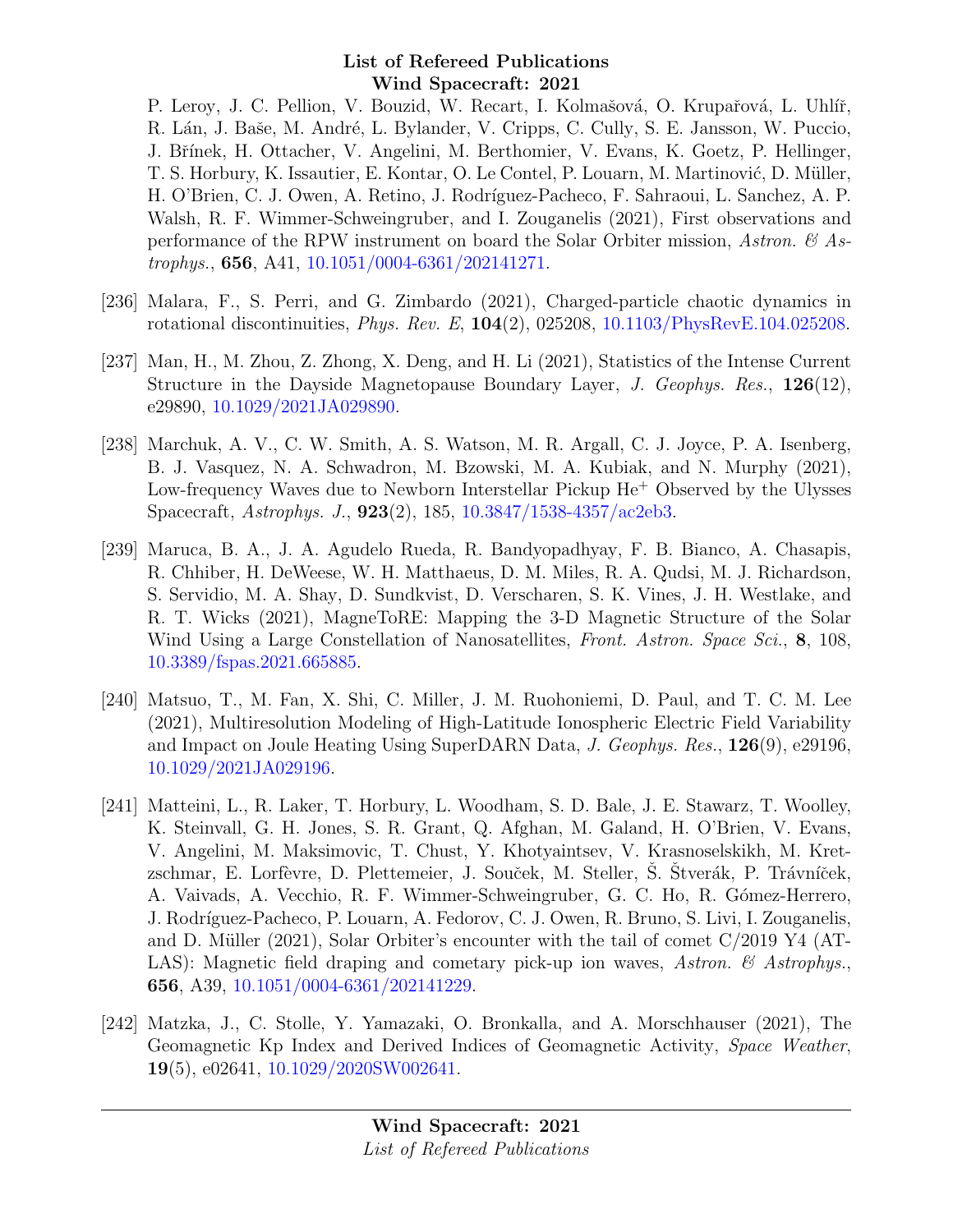- [243] McGranaghan, R. M., J. Ziegler, T. Bloch, S. Hatch, E. Camporeale, K. Lynch, M. Owens, J. Gjerloev, B. Zhang, and S. Skone (2021), Toward a Next Generation Particle Precipitation Model: Mesoscale Prediction Through Machine Learning (a Case Study and Framework for Progress), Space Weather, 19(6), e02684, [10.1029/2020SW002684.](http://dx.doi.org/10.1029/2020SW002684)
- [244] Melkumyan, A. A., A. V. Belov, M. A. Abunina, A. A. Abunin, E. A. Eroshenko, V. G. Yanke, and V. A. Oleneva (2021), Solar wind temperature-velocity relationship over the last five solar cycles and Forbush decreases associated with different types of interplanetary disturbance, Mon. Not. Roy. Astron. Soc., 500(3), 2786–2797, [10.1093/mn](http://dx.doi.org/10.1093/mnras/staa3366)[ras/staa3366.](http://dx.doi.org/10.1093/mnras/staa3366)
- [245] Meziane, K., A. Kashcheyev, P. T. Jayachandran, and A. M. Hamza (2021), A Bayesian Inference-Based Empirical Model for Scintillation Indices for High-Latitude, Space Weather, 19(6), e02710, [10.1029/2020SW002710.](http://dx.doi.org/10.1029/2020SW002710)
- [246] Michael, A. T., K. A. Sorathia, V. G. Merkin, K. Nykyri, B. Burkholder, X. Ma, A. Y. Ukhorskiy, and J. Garretson (2021), Modeling Kelvin-Helmholtz Instability at the High-Latitude Boundary Layer in a Global Magnetosphere Simulation, Geophys. Res. Lett., 48(19), e94002, [10.1029/2021GL094002.](http://dx.doi.org/10.1029/2021GL094002)
- [247] Michnowski, S., A. Odzimek, N. G. Kleimenova, O. V. Kozyreva, M. Kubicki, Z. Klos, S. Israelsson, and N. N. Nikiforova (2021), Review of Relationships Between Solar Wind and Ground-Level Atmospheric Electricity: Case Studies from Hornsund, Spitsbergen, and Swider, Poland, Surveys in Geophys., 42(3), 757–801, [10.1007/s10712-021-09639-3.](http://dx.doi.org/10.1007/s10712-021-09639-3)
- [248] Miranda, R. A., J. A. Valdivia, A. C. L. Chian, and P. R. Muñoz (2021), Complexity of Magnetic-field Turbulence at Reconnection Exhausts in the Solar Wind at 1 au, Astrophys. J., 923(2), 132, [10.3847/1538-4357/ac2dfe.](http://dx.doi.org/10.3847/1538-4357/ac2dfe)
- [249] Mishra, W., K. Dave, N. Srivastava, and L. Teriaca (2021), Multipoint remote and in situ observations of interplanetary coronal mass ejection structures during 2011 and associated geomagnetic storms, Mon. Not. Roy. Astron. Soc., 506(1), 1186–1197, [10.1093/mn](http://dx.doi.org/10.1093/mnras/stab1721)[ras/stab1721.](http://dx.doi.org/10.1093/mnras/stab1721)
- [250] Mishra, W., U. Doshi, and N. Srivastava (2021), Radial sizes and expansion behavior of ICMEs in solar cycles 23 and 24, Front. Astron. Space Sci.,  $\mathbf{8}$ , 142, [10.3389/fs](http://dx.doi.org/10.3389/fspas.2021.713999)[pas.2021.713999.](http://dx.doi.org/10.3389/fspas.2021.713999)
- [251] Misra, K., L. Resmi, D. A. Kann, M. Marongiu, A. Moin, S. Klose, G. Bernardi, A. de Ugarte Postigo, V. K. Jaiswal, S. Schulze, D. A. Perley, A. Ghosh, Dimple, H. Kumar, R. Gupta, M. J. Michałowski, S. Martín, A. Cockeram, S. V. Cherukuri, V. Bhalerao, G. E. Anderson, S. B. Pandey, G. C. Anupama, C. C. Thöne, S. Barway, M. H. Wieringa, J. P. U. Fynbo, and N. Habeeb (2021), Low frequency view of GRB 190114C reveals time varying shock micro-physics, Mon. Not. Roy. Astron. Soc., 504(4), 5685–5701, [10.1093/mnras/stab1050.](http://dx.doi.org/10.1093/mnras/stab1050)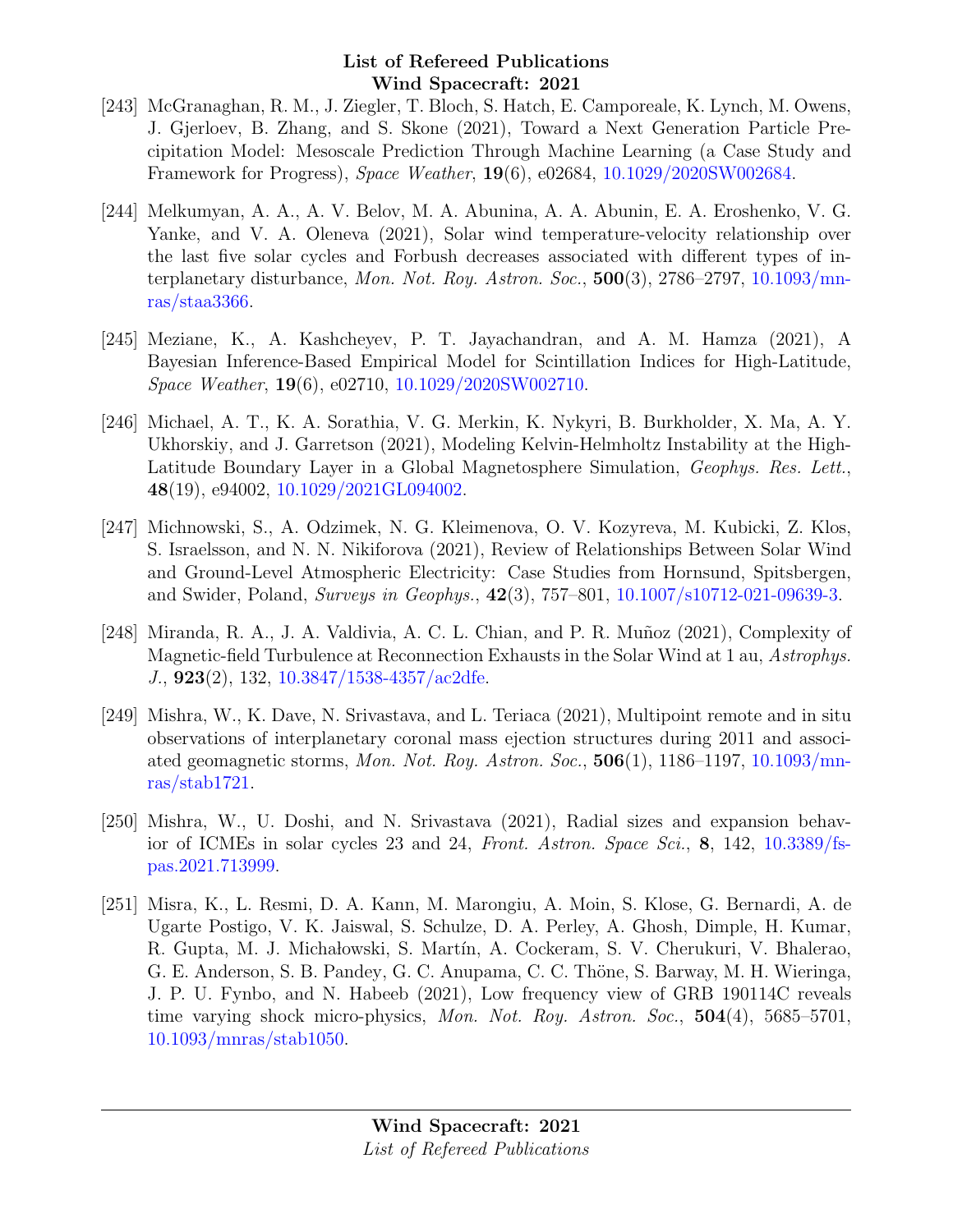- [252] Miyamoto, T., S.-i. Oyama, T. Raita, K. Hosokawa, Y. Miyoshi, Y. Ogawa, and S. Kurita (2021), Variations in Cosmic Noise Absorption in Association With Equatorward Development of the Pulsating Auroral Patch: A Case Study to Estimate the Energy Spectra of Auroral Precipitating Electrons, J. Geophys. Res., 126(9), e29309, [10.1029/2021JA029309.](http://dx.doi.org/10.1029/2021JA029309)
- [253] Miyashita, Y., T.-F. Chang, Y. Miyoshi, T. Hori, A. Kadokura, S. Kasahara, S.-Y. Wang, K. Keika, A. Matsuoka, Y. Tanaka, Y. Kasahara, M. Teramoto, C.-W. Jun, K. Asamura, Y. Kazama, S. W. Y. Tam, B.-J. Wang, S. Yokota, A. Kumamoto, F. Tsuchiya, M. Shoji, S. Kurita, S. Imajo, and I. Shinohara (2021), Magnetic Field and Energetic Particle Flux Oscillations and High-Frequency Waves Deep in the Inner Magnetosphere During Substorm Dipolarization: ERG Observations, J. Geophys. Res., 126(9), e29095, [10.1029/2020JA029095.](http://dx.doi.org/10.1029/2020JA029095)
- [254] Modzelewska, R., and A. Gil (2021), Recurrence of galactic cosmic-ray intensity and anisotropy in solar minima 23/24 and 24/25 observed by ACE/CRIS, STEREO, SOHO/EPHIN and neutron monitors. Fourier and wavelet analysis, Astron.  $\mathcal{C}$  Astrophys., 646, A128, [10.1051/0004-6361/202039651.](http://dx.doi.org/10.1051/0004-6361/202039651)
- [255] Montagud-Camps, V., F. Němec, J. Safránková, Z. Němeček, A. Verdini, R. Grappin, E. Papini, and L. Franci (2021), Flattening of the Density Spectrum in Compressible Hall-MHD Simulations, Atmosphere, 12(9), 1162, [10.3390/atmos12091162.](http://dx.doi.org/10.3390/atmos12091162)
- [256] Moraitis, K., S. Patsourakos, and A. Nindos (2021), Relative field line helicity of a large eruptive solar active region, Astron. & Astrophys., **649**, A107, [10.1051/0004-](http://dx.doi.org/10.1051/0004-6361/202140384) [6361/202140384.](http://dx.doi.org/10.1051/0004-6361/202140384)
- [257] Moretto, T., M. Hesse, M. Kuznetsova, L. Rastätter, S. Vennerstrøm, and P. Tenfjord (2021), How does the magnetosphere go to sleep?, Journal of Atmospheric and Solar-Terrestrial Physics, 220, 105626, [10.1016/j.jastp.2021.105626.](http://dx.doi.org/10.1016/j.jastp.2021.105626)
- [258] Moskaleva, A., M. Riazantseva, Y. Yermolaev, and I. Lodkina (2021), Variations of flow direction in solar wind streams of different types,  $Solar-Terr$ . Phys.,  $7(4)$ , 10–17, [10.12737/stp-74202102.](http://dx.doi.org/10.12737/stp-74202102)
- [259] Motoba, T., Y. Ogawa, Y. Ebihara, A. Kadokura, A. J. Gerrard, and A. T. Weatherwax (2021), Daytime Pc5 Diffuse Auroral Pulsations and Their Association With Outer Magnetospheric ULF Waves, J. Geophys. Res., 126(8), e29218, [10.1029/2021JA029218.](http://dx.doi.org/10.1029/2021JA029218)
- [260] Mourenas, D., A. V. Artemyev, X. J. Zhang, V. Angelopoulos, E. Tsai, and C. Wilkins (2021), Electron Lifetimes and Diffusion Rates Inferred From ELFIN Measurements at Low Altitude: First Results, J. Geophys. Res., 126(11), e29757, [10.1029/2021JA029757.](http://dx.doi.org/10.1029/2021JA029757)
- [261] Mrak, S., J. Semeter, Y. Nishimura, and A. J. Coster (2021), Extreme Low-Latitude Total Electron Content Enhancement and Global Positioning System Scintillation at Dawn, Space Weather, 19(9), e02740, [10.1029/2021SW002740.](http://dx.doi.org/10.1029/2021SW002740)
- [262] Muñoz, V., M. Domínguez, G. Nigro, M. Riquelme, and V. Carbone (2021), Fractality of an MHD shell model for turbulent plasma driven by solar wind data: A review, J. Atmos. Solar-Terr. Phys., 214, 105524, [10.1016/j.jastp.2020.105524.](http://dx.doi.org/10.1016/j.jastp.2020.105524)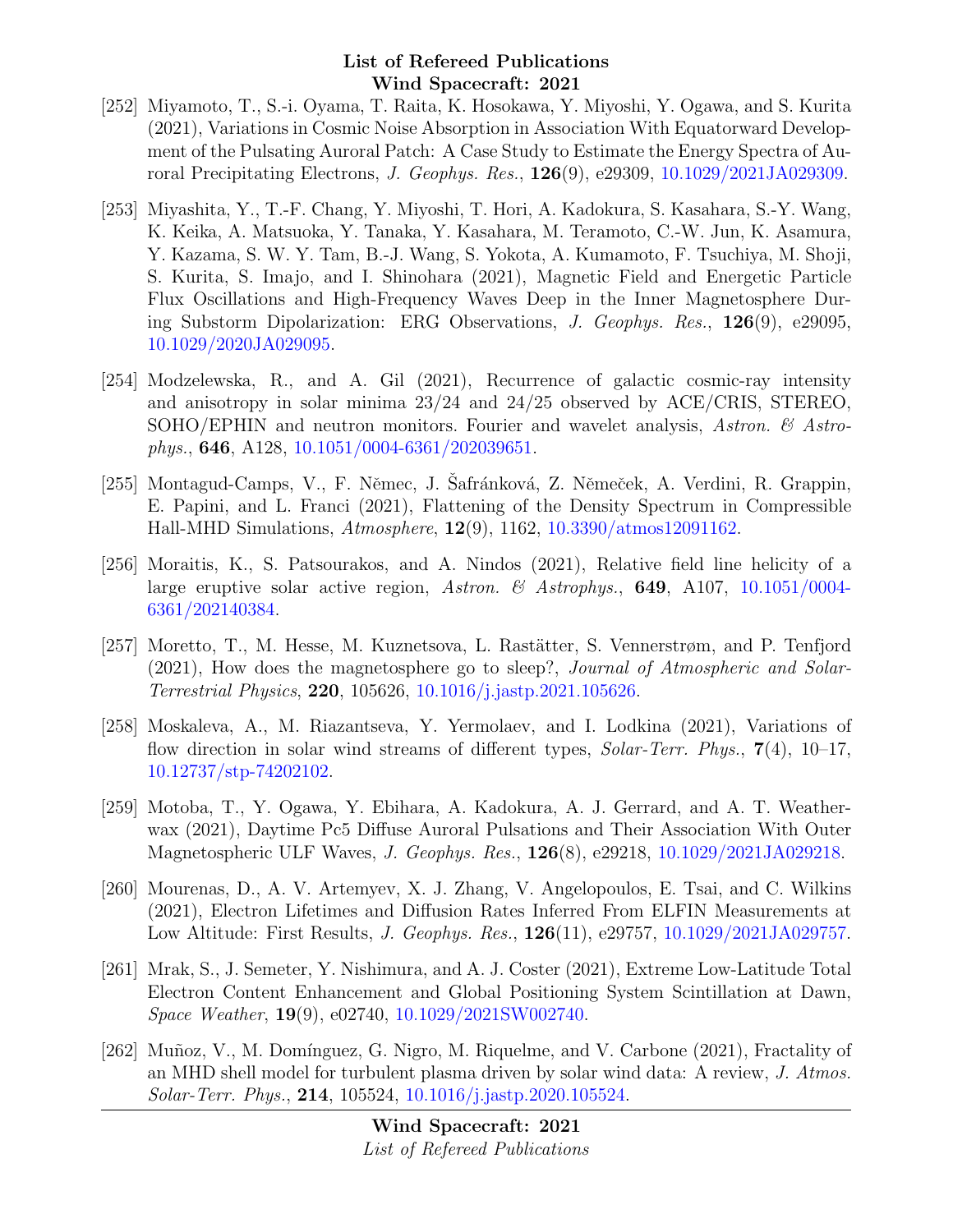- [263] Musset, S., M. Maksimovic, E. Kontar, V. Krupar, N. Chrysaphi, X. Bonnin, A. Vecchio, B. Cecconi, A. Zaslavsky, K. Issautier, S. D. Bale, and M. Pulupa (2021), Simulations of radio-wave anisotropic scattering to interpret type III radio burst data from Solar Orbiter, Parker Solar Probe, STEREO, and Wind, Astron. & Astrophys., 656, A34, [10.1051/0004-6361/202140998.](http://dx.doi.org/10.1051/0004-6361/202140998)
- [264] Nagai, T., and I. Shinohara (2021), Dawn-Dusk Confinement of Magnetic Reconnection Site in the Near-Earth Magnetotail and Its Implication for Dipolarization and Substorm Current System, J. Geophys. Res., 126(11), e29691, [10.1029/2021JA029691.](http://dx.doi.org/10.1029/2021JA029691)
- [265] Nagatsuma, T., A. Nakamizo, Y. Kubota, M. Nakamura, K. Koga, Y. Miyoshi, and H. Matsumoto (2021), Development of space environment customized risk estimation for satellites (SECURES), *Earth, Planets and Space*,  $73(1)$ , 26, [10.1186/s40623-021-01355-x.](http://dx.doi.org/10.1186/s40623-021-01355-x)
- [266] Nakagawa, T., F. Takahashi, Y. Saito, and H. Shimizu (2021), Polarization Reversal of Low-Frequency Magnetic Variation in the Lunar Wake, J. Geophys. Res., 126(8), e29299, [10.1029/2021JA029299.](http://dx.doi.org/10.1029/2021JA029299)
- [267] Nakamura, R., W. Baumjohann, T. K. M. Nakamura, E. V. Panov, D. Schmid, A. Varsani, S. Apatenkov, V. A. Sergeev, J. Birn, T. Nagai, C. Gabrielse, M. André, J. L. Burch, C. Carr, I. S. Dandouras, C. P. Escoubet, A. N. Fazakerley, B. L. Giles, O. Le Contel, C. T. Russell, and R. B. Torbert (2021), Thin Current Sheet Behind the Dipolarization Front, J. Geophys. Res., 126(10), e29518, [10.1029/2021JA029518.](http://dx.doi.org/10.1029/2021JA029518)
- [268] Nakamura, T. K. M. (2021), The Earths Low-Latitude Boundary Layer, in *Magneto*spheres in the Solar System, vol. 2, edited by R. Maggiolo, N. André, H. Hasegawa, and D. T. Welling, p. 177, [10.1002/9781119815624.ch12.](http://dx.doi.org/10.1002/9781119815624.ch12)
- [269] Namekawa, T., T. Mitani, K. Asamura, Y. Miyoshi, K. Hosokawa, Y. Ogawa, S. Saito, T. Hori, S. Sugo, O. Kawashima, S. Kasahara, R. Nomura, N. Yagi, M. Fukizawa, T. Sakanoi, Y. Saito, A. Matsuoka, I. Shinohara, Y. Fedorenko, A. Nikitenko, and C. Koehler (2021), Rocket Observation of Sub-Relativistic Electrons in the Quiet Dayside Auroral Ionosphere, J. Geophys. Res., 126(7), e28633, [10.1029/2020JA028633.](http://dx.doi.org/10.1029/2020JA028633)
- [270] Nampoothiri, G. G., R. S. Thampi, S. V. Thampi, T. K. Pant, and J. K. Abhishek (2021), Nature and Variability of the Electron Velocity Distribution Functions and the Nonequilibrium Boltzmann Entropy in the Solar Wind at the First Lagrangian (L1) Point During the Halo CME Event on 25 July 2004, Solar Phys., 296(11), 159, [10.1007/s11207-](http://dx.doi.org/10.1007/s11207-021-01900-7) [021-01900-7.](http://dx.doi.org/10.1007/s11207-021-01900-7)
- [271] Nava, L. (2021), Gamma-ray Bursts at the Highest Energies, Universe,  $7(12)$ , 503, [10.3390/universe7120503.](http://dx.doi.org/10.3390/universe7120503)
- [272] Negrea, C., C. Munteanu, and M. M. Echim (2021), Global Ionospheric Response to a Periodic Sequence of HSS/CIR Events During the 2007-2008 Solar Minimum, J. Geophys. *Res.*,  $126(5)$ ,  $e^{29071}$ ,  $10.1029/2020JA029071$ .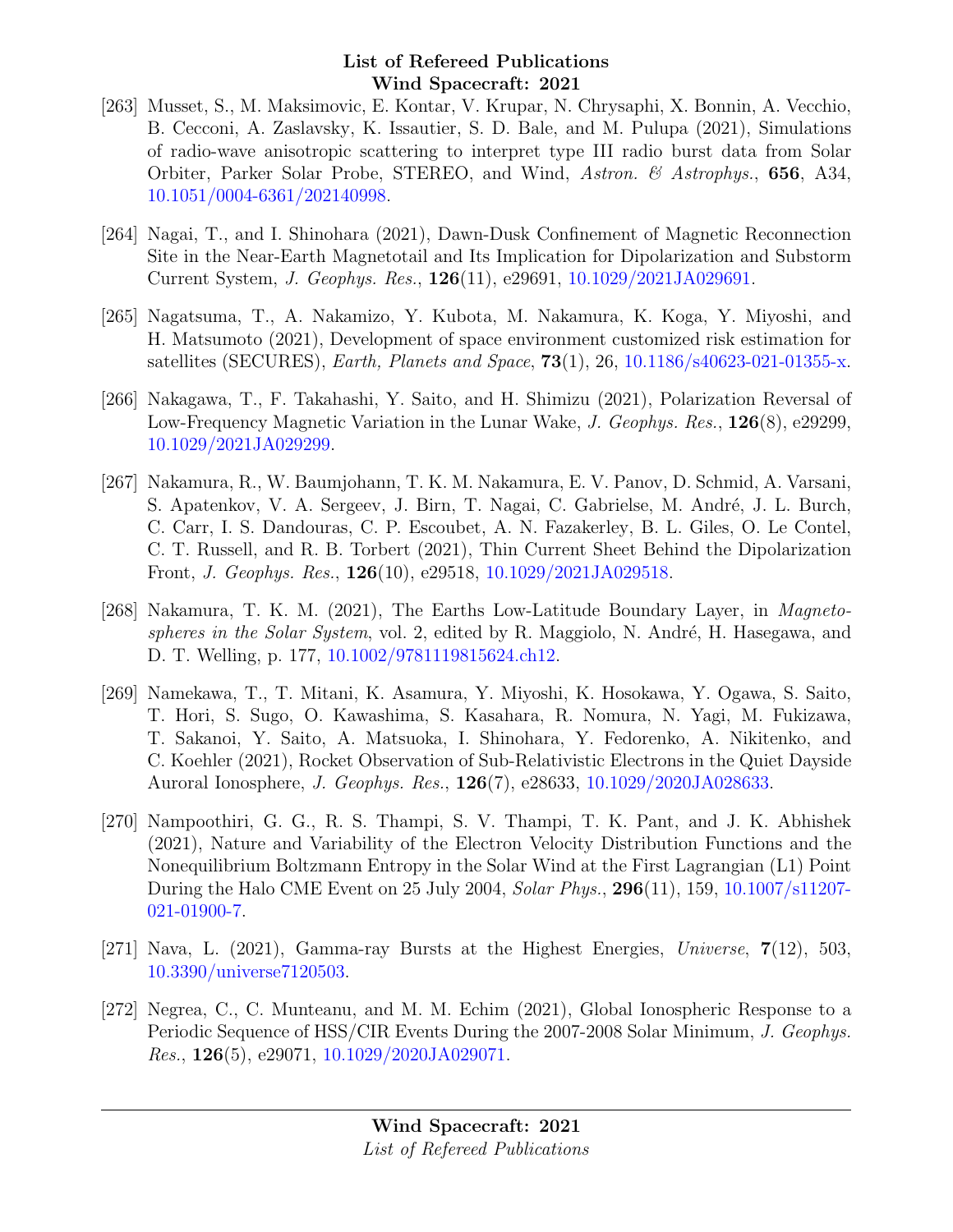- [273] Nishimura, Y., F. B. Sadler, R. H. Varney, R. Gilles, S. R. Zhang, A. J. Coster, N. Nishitani, and A. Otto (2021), Cusp Dynamics and Polar Cap Patch Formation Associated With a Small IMF Southward Turning, J. Geophys. Res., 126(5), e29090, [10.1029/2020JA029090.](http://dx.doi.org/10.1029/2020JA029090)
- [274] Nitta, N. V., T. Mulligan, E. K. J. Kilpua, B. J. Lynch, M. Mierla, J. O'Kane, P. Pagano, E. Palmerio, J. Pomoell, I. G. Richardson, L. Rodriguez, A. P. Rouillard, S. Sinha, N. Srivastava, D.-C. Talpeanu, S. L. Yardley, and A. N. Zhukov (2021), Understanding the Origins of Problem Geomagnetic Storms Associated with "Stealth" Coronal Mass Ejections, Space Sci. Rev., 217(8), 82, [10.1007/s11214-021-00857-0.](http://dx.doi.org/10.1007/s11214-021-00857-0)
- [275] Norenius, L., M. Hamrin, O. Goncharov, H. Gunell, H. Opgenoorth, T. Pitkänen, S. Chong, N. Partamies, and L. Baddeley (2021), Ground-Based Magnetometer Response to Impacting Magnetosheath Jets, J. Geophys. Res., 126(8), e29115, [10.1029/2021JA029115.](http://dx.doi.org/10.1029/2021JA029115)
- [276] Nosé, M., A. Matsuoka, Y. Miyoshi, K. Asamura, T. Hori, M. Teramoto, I. Shinohara, and M. Hirahara (2021), Field-Aligned Low-Energy  $O^+$  Flux Enhancements in the Inner Magnetosphere Observed by Arase, J. Geophys. Res., 126(8), e29168, [10.1029/2021JA029168.](http://dx.doi.org/10.1029/2021JA029168)
- [277] Nozzoli, F., and P. Richelli (2021), Moon Mapping Project Results on Solar Wind Ion Flux and Composition, Universe,  $7(5)$ , 157, [10.3390/universe7050157.](http://dx.doi.org/10.3390/universe7050157)
- [278] Němec, F., and M. Kotková (2021), Evaluating the Accuracy of Magnetospheric Magnetic Field Models Using Cluster Spacecraft Magnetic Field Measurements, Universe, 7(8), 282, [10.3390/universe7080282.](http://dx.doi.org/10.3390/universe7080282)
- [279] Němeček, Z., J. Safránková, F. Němec, T. Durovcová, A. Pitňa, B. L. Alterman, Y. M. Voitenko, J. Pavlů, and M. L. Stevens (2021), Spectra of Temperature Fluctuations in the Solar Wind, Atmosphere, 12(10), 1277, [10.3390/atmos12101277.](http://dx.doi.org/10.3390/atmos12101277)
- [280] Nykyri, K., J. Johnson, E. Kronberg, D. Turner, S. Wing, I. Cohen, K. Sorathia, X. Ma, B. Burkholder, G. Reeves, and J. Fennell (2021), Magnetospheric Multiscale Observations of the Source Region of Energetic Electron Microinjections Along the Duskside, High Latitude Magnetopause Boundary Layer, Geophys. Res. Lett., 48(9), e92466, [10.1029/2021GL092466.](http://dx.doi.org/10.1029/2021GL092466)
- [281] O Fionnagáin, D., R. D. Kavanagh, A. A. Vidotto, S. V. Jeffers, P. Petit, S. Marsden, J. Morin, and A. Golden (2022), Coronal Mass Ejections and Type II Radio Emission Variability during a Magnetic Cycle on the Solar-type Star  $\epsilon$  Eridani, Astrophys. J., 924(2), 115, [10.3847/1538-4357/ac35de.](http://dx.doi.org/10.3847/1538-4357/ac35de)
- [282] Ofman, L., L. B. Wilson, A. Koval, and A. Szabo (2021), Oblique High Mach Number Heliospheric Shocks: The Role of  $\alpha$  Particles, J. Geophys. Res., 126(5), e28962, [10.1029/2020JA028962.](http://dx.doi.org/10.1029/2020JA028962)
- [283] Ogunjo, S. T., A. B. Rabiu, I. A. Fuwape, and A. A. Obafaye (2021), Evolution of Dynamical Complexities in Geospace as Captured by Dst Over Four Solar Cycles 1964- 2008., J. Geophys. Res., 126(4), e27873, [10.1029/2020JA027873.](http://dx.doi.org/10.1029/2020JA027873)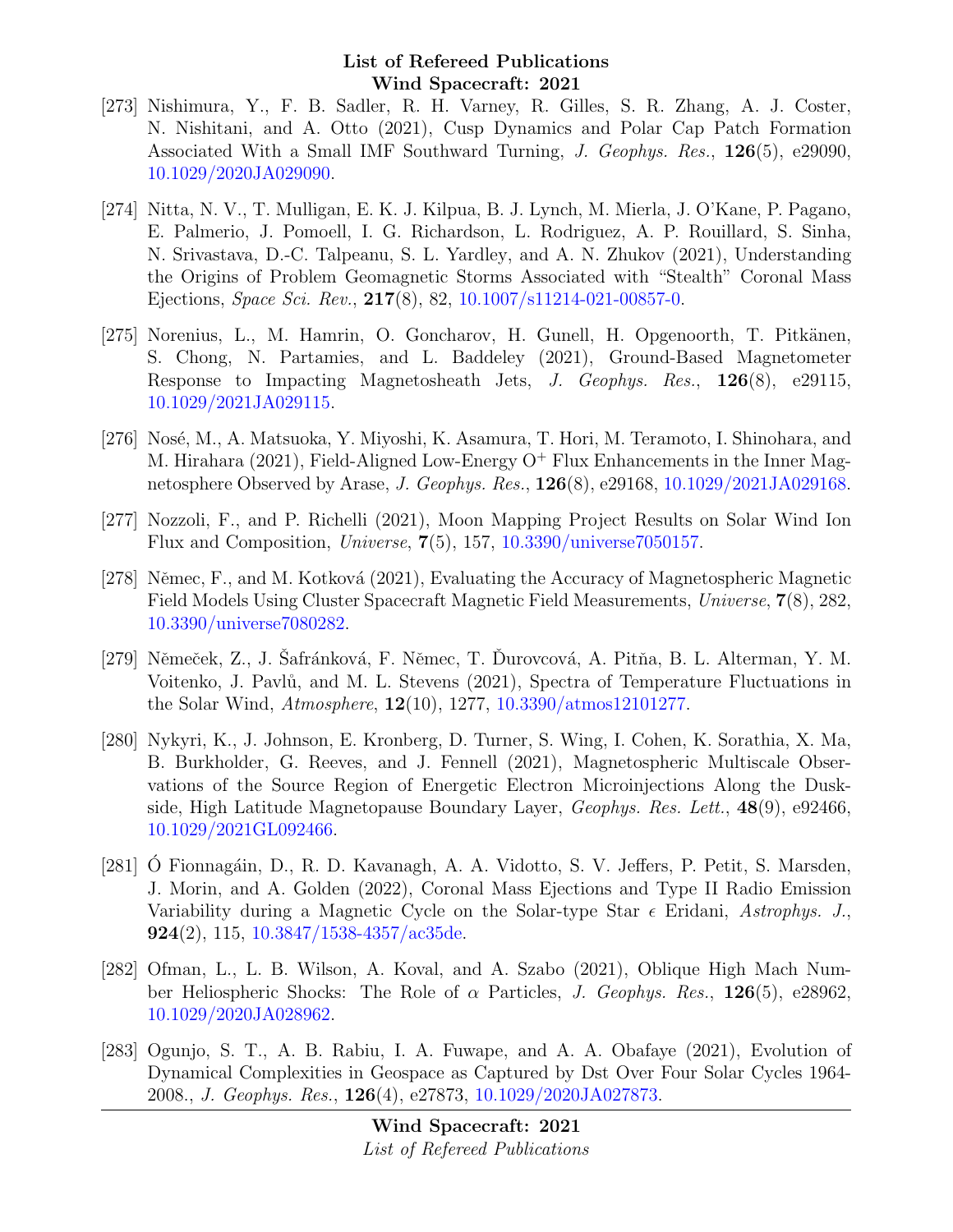- [284] Ohtani, S., J. W. Gjerloev, K. A. McWilliams, J. M. Ruohoniemi, and H. U. Frey (2021), Simultaneous Development of Multiple Auroral Substorms: Double Auroral Bulge Formation, J. Geophys. Res., 126(5), e28883, [10.1029/2020JA028883.](http://dx.doi.org/10.1029/2020JA028883)
- [285] Ojha, B., Y. Omura, S. Singh, and G. S. Lakhina (2021), Multipoint Analysis of Source Regions of EMIC Waves and Rapid Growth of Subpackets, J. Geophys. Res., 126(11), e29514, [10.1029/2021JA029514.](http://dx.doi.org/10.1029/2021JA029514)
- [286] Oka, M., T. Obara, N. V. Nitta, S. Yashiro, D. Shiota, and K. Ichimoto (2021), Unusual enhancement of 30 MeV proton flux in an ICME sheath region, Earth, Planets and Space, 73(1), 31,  $10.1186$ /s $40623-021-01362$ -y.
- [287] O'Kane, J., L. M. Green, E. E. Davies, C. Möstl, J. Hinterreiter, J. L. Freiherr von Forstner, A. J. Weiss, D. M. Long, and T. Amerstorfer (2021), Solar origins of a strong stealth CME detected by Solar Orbiter, Astron. & Astrophys., 656, L6, [10.1051/0004-](http://dx.doi.org/10.1051/0004-6361/202140622) [6361/202140622.](http://dx.doi.org/10.1051/0004-6361/202140622)
- [288] Olifer, L., C. Feltman, R. Ghaffari, S. Henderson, D. Huyghebaert, J. Burchill, A. N. Jaynes, D. Knudsen, K. McWilliams, J. I. Moen, A. Spicher, and J. Wu (2021), Swarm Observations of Dawn/Dusk Asymmetries Between Pedersen Conductance in Upward and Downward Field-Aligned Current Regions, Earth and Space Sci., 8(7), e01167, [10.1029/2020EA001167.](http://dx.doi.org/10.1029/2020EA001167)
- [289] Oliveira, D. M., J. M. Weygand, E. Zesta, C. M. Ngwira, M. D. Hartinger, Z. Xu, B. L. Giles, D. J. Gershman, M. V. D. Silveira, and V. M. Souza (2021), Impact Angle Control of Local Intense dB/dt Variations During Shock-Induced Substorms, Space Weather, 19(12), e02933, [10.1029/2021SW002933.](http://dx.doi.org/10.1029/2021SW002933)
- [290] Opher, M., J. F. Drake, G. Zank, E. Powell, W. Shelley, M. Kornbleuth, V. Florinski, V. Izmodenov, J. Giacalone, S. Fuselier, K. Dialynas, A. Loeb, and J. Richardson (2021), A Turbulent Heliosheath Driven by the Rayleigh-Taylor Instability, Astrophys. J., 922(2), 181, [10.3847/1538-4357/ac2d2e.](http://dx.doi.org/10.3847/1538-4357/ac2d2e)
- [291] Palmerio, E., E. K. J. Kilpua, O. Witasse, D. Barnes, B. Sánchez-Cano, A. J. Weiss, T. Nieves-Chinchilla, C. Möstl, L. K. Jian, M. Mierla, A. N. Zhukov, J. Guo, L. Rodriguez, P. J. Lowrance, A. Isavnin, L. Turc, Y. Futaana, and M. Holmström  $(2021)$ , CME Magnetic Structure and IMF Preconditioning Affecting SEP Transport, Space Weather, 19(4), e2020SW002654, [10.1029/2020SW002654.](http://dx.doi.org/10.1029/2020SW002654)
- [292] Pandya, M., and V. Bhaskara (2021), Quantitative Assessment of Protons During the Solar Proton Events of September 2017, J. Geophys. Res., 126(10), e29458, [10.1029/2021JA029458.](http://dx.doi.org/10.1029/2021JA029458)
- [293] Paouris, E., J. Čalogović, M. Dumbović, M. L. Mays, A. Vourlidas, A. Papaioannou, A. Anastasiadis, and G. Balasis (2021), Propagating Conditions and the Time of ICME Arrival: A Comparison of the Effective Acceleration Model with ENLIL and DBEM Models, Solar Phys., 296(1), 12, [10.1007/s11207-020-01747-4.](http://dx.doi.org/10.1007/s11207-020-01747-4)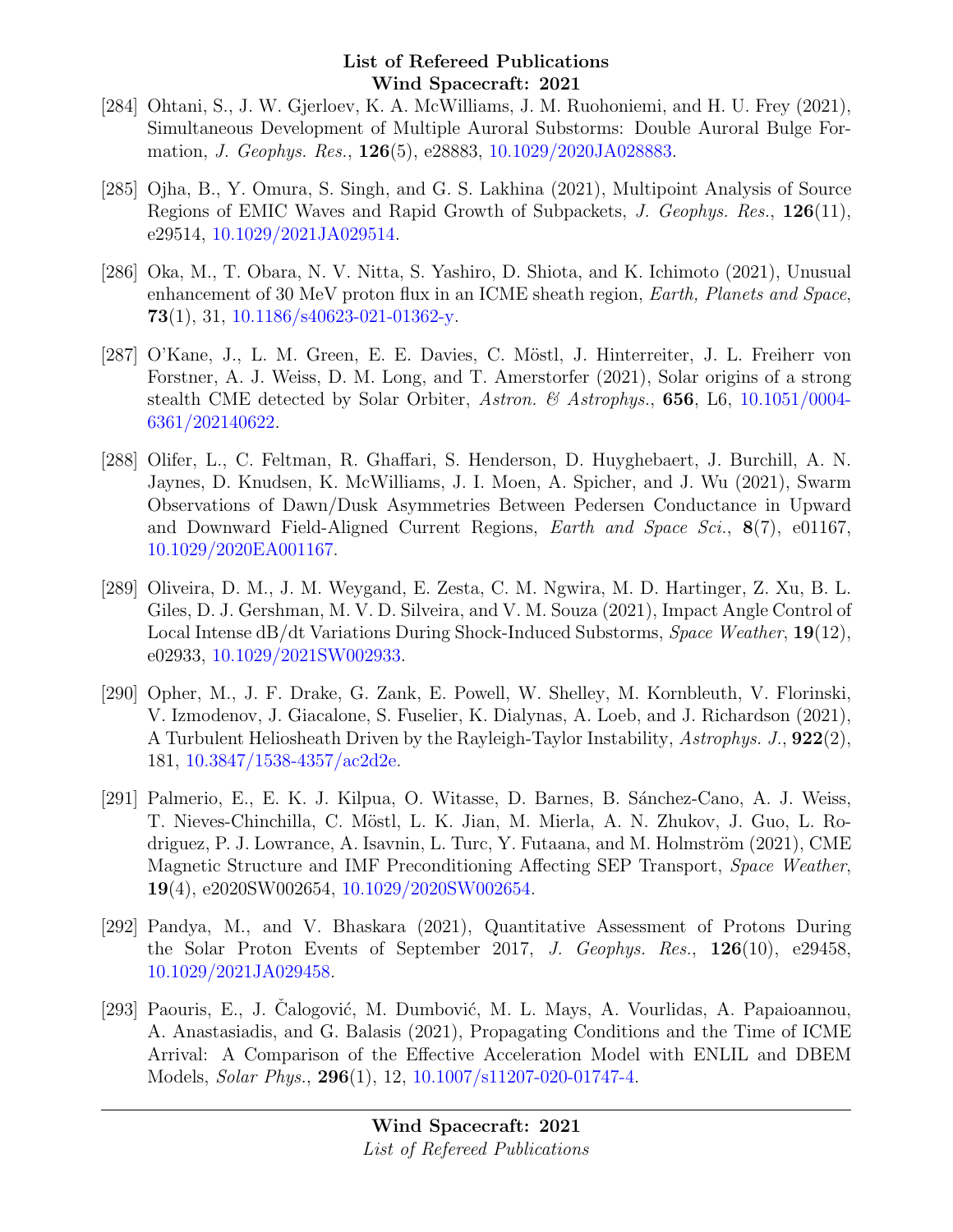- [294] Papailiou, M., M. Abunina, H. Mavromichalaki, A. Belov, A. Abunin, E. Eroshenko, and V. Yanke (2021), Precursory Signs of Large Forbush Decreases, Solar Phys., 296(6), 100, [10.1007/s11207-021-01844-y.](http://dx.doi.org/10.1007/s11207-021-01844-y)
- [295] Parenti, S., I. Chifu, G. Del Zanna, J. Edmondson, A. Giunta, V. H. Hansteen, A. Higginson, J. M. Laming, S. T. Lepri, B. J. Lynch, Y. J. Rivera, R. von Steiger, T. Wiegelmann, R. F. Wimmer-Schweingruber, N. Zambrana Prado, and G. Pelouze (2021), Linking the Sun to the Heliosphere Using Composition Data and Modelling, Space Sci. Rev., 217(8), 78, [10.1007/s11214-021-00856-1.](http://dx.doi.org/10.1007/s11214-021-00856-1)
- [296] Park, J.-S., Q. Q. Shi, M. Nowada, J.-H. Shue, K.-H. Kim, D.-H. Lee, Q.-G. Zong, A. W. Degeling, A. M. Tian, T. Pitkänen, Y. Zhang, I. J. Rae, and M. R. Hairston (2021), Transpolar Arcs During a Prolonged Radial Interplanetary Magnetic Field Interval, J. Geophys. Res., 126(6), e29197, [10.1029/2021JA029197.](http://dx.doi.org/10.1029/2021JA029197)
- [297] Parkhomov, V., V. Eselevich, M. Eselevich, A. Dmitriev, A. Suvorova, S. Khomutov, B. Tsegmed, and R. Tero (2021), Magnetospheric response to the interaction with the sporadic solar wind diamagnetic structure, *Solar-Terr. Phys.*,  $7(3)$ ,  $11-28$ ,  $10.12737/\text{stp}$ [73202102.](http://dx.doi.org/10.12737/stp-73202102)
- [298] Paschmann, G., B. U. O. Sonnerup, T. Phan, S. A. Fuselier, S. Haaland, R. E. Denton, J. L. Burch, K. J. Trattner, B. L. Giles, D. J. Gershman, I. J. Cohen, and C. T. Russell (2021), Anomalous Reconnection Layer at Earth's Dayside Magnetopause, J. Geophys. *Res.*,  $126(9)$ , e29678,  $10.1029/2021JA029678$ .
- [299] Patel, B. D., B. Joshi, K.-S. Cho, and R.-S. Kim (2021), DH Type II Radio Bursts During Solar Cycles 23 and 24: Frequency-Dependent Classification and Their Flare-CME Associations, Solar Phys., 296(9), 142, [10.1007/s11207-021-01890-6.](http://dx.doi.org/10.1007/s11207-021-01890-6)
- [300] Paynter, J., R. Webster, and E. Thrane (2021), Evidence for an intermediate-mass black hole from a gravitationally lensed gamma-ray burst, Nature Astron., 5, 560–568, [10.1038/s41550-021-01307-1.](http://dx.doi.org/10.1038/s41550-021-01307-1)
- [301] Petersen, A. K., S. W. Kahler, C. J. Henney, and C. N. Arge (2021), Characterizing Magnetic Connectivity of Solar Flare Electron Sources to STEREO Spacecraft Using ADAPT-WSA Modeling, Astrophys. J., 921(1), 13, [10.3847/1538-4357/ac07a7.](http://dx.doi.org/10.3847/1538-4357/ac07a7)
- [302] Petrukovich, A. A., and O. M. Chugunova (2021), Detailed Structure of Very High- $\beta$ Earth Bow Shock, J. Geophys. Res., 126(8), e29004, [10.1029/2020JA029004.](http://dx.doi.org/10.1029/2020JA029004)
- [303] Picanço, G. A. S., C. M. Denardini, P. A. B. Nogueira, P. F. Barbosa-Neto, L. C. A. Resende, S. S. Chen, C. S. Carmo, J. Moro, E. Romero-Hernandez, and R. P. Silva (2021), Equatorial ionospheric response to storm-time electric fields during two intense geomagnetic storms over the Brazilian region using a Disturbance Ionosphere indeX, J. Atmos. Solar-Terr. Phys., 223, 105734, [10.1016/j.jastp.2021.105734.](http://dx.doi.org/10.1016/j.jastp.2021.105734)
- [304] Piersanti, M., M. Pezzopane, Z. Zhima, P. Diego, C. Xiong, R. Tozzi, A. Pignalberi, G. D'Angelo, R. Battiston, J. Huang, P. Picozza, Y. Rui, X. Shen, R. Sparvoli, P. Ubertini,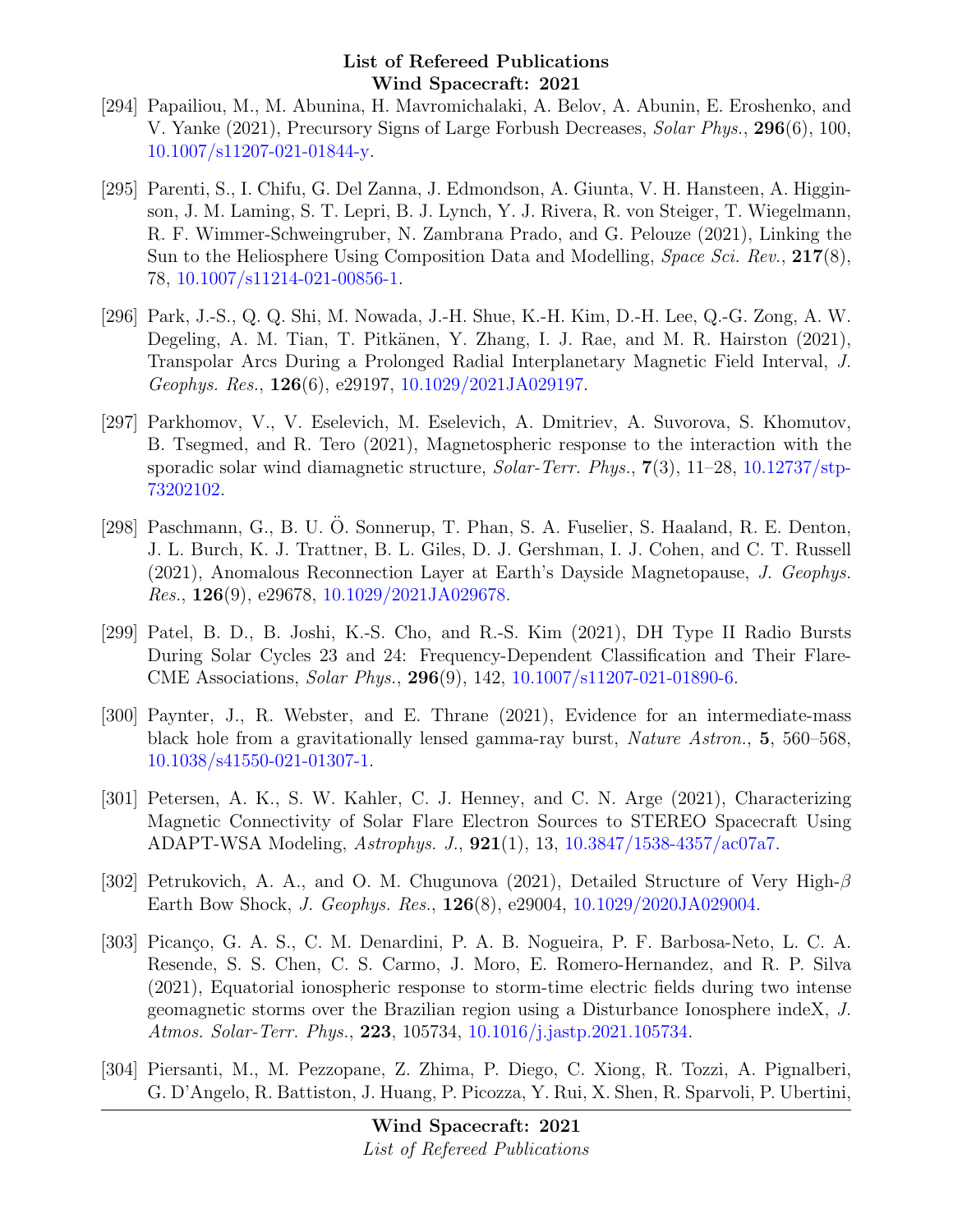Y. Yang, and S. Zoffoli (2021), Can an impulsive variation of the solar wind plasma pressure trigger a plasma bubble? A case study based on CSES, Swarm and THEMIS data, Adv. Space Res.,  $67(1)$ , 35-45, [10.1016/j.asr.2020.07.046.](http://dx.doi.org/10.1016/j.asr.2020.07.046)

- [305] Pitkänen, T., A. Kullen, L. Cai, J.-S. Park, H. Vanhamäki, M. Hamrin, A. T. Aikio, G. S. Chong, A. De Spiegeleer, and Q. Shi (2021), Asymmetry in the Earth's magnetotail neutral sheet rotation due to IMF  $B_y$  sign?, *Geosci. Lett.*,  $\mathbf{8}(1)$ , 3, [10.1186/s40562-020-](http://dx.doi.org/10.1186/s40562-020-00171-7) [00171-7.](http://dx.doi.org/10.1186/s40562-020-00171-7)
- [306] Pitkänen, T., M. Hamrin, G. S. Chong, and A. Kullen (2021), Relevance of the North-South Electric Field Component in the Propagation of Fast Convective Earthward Flows in the Magnetotail: An Event Study, J. Geophys. Res.,  $126(7)$ , e29233, [10.1029/2021JA029233.](http://dx.doi.org/10.1029/2021JA029233)
- [307] Pitňa, A., J. Safránková, Z. Němeček, L. Franci, and G. Pi (2021), A Novel Method for Estimating the Intrinsic Magnetic Field Spectrum of Kinetic-Range Turbulence, Atmosphere,  $12(12)$ , 1547,  $10.3390/ \text{atmos} 12121547$ .
- [308] Pitňa, A., J. Safránková, Z. Němeček, T. Durovcová, and A. Kis (2021), Turbulence Upstream and Downstream of Interplanetary Shocks, Front. Phys., 8, 654, [10.3389/fphy.2020.626768.](http://dx.doi.org/10.3389/fphy.2020.626768)
- [309] Pohjolainen, S., and N. Talebpour Sheshvan (2021), Formation of Isolated Radio Type II Bursts at Low Frequencies, Solar Phys., 296(5), 81, [10.1007/s11207-021-01828-y.](http://dx.doi.org/10.1007/s11207-021-01828-y)
- [310] Posner, A., C. N. Arge, J. Staub, O. C. StCyr, D. Folta, S. K. Solanki, R. D. T. Strauss, F. Effenberger, A. Gandorfer, B. Heber, C. J. Henney, J. Hirzberger, S. I. Jones, P. Kühl, O. Malandraki, and V. J. Sterken (2021), A Multi-Purpose Heliophysics L4 Mission, Space Weather, 19(9), e02777, [10.1029/2021SW002777.](http://dx.doi.org/10.1029/2021SW002777)
- [311] Ptitsyna, N. G., O. A. Danilova, and M. I. Tyasto (2021), Phenomena of Hysteresis in the Cutoff Rigidity of Cosmic Rays during the Superstorm of November 7-8, 2004, Geomag. and Aeron., 61(4), 483–491, [10.1134/S0016793221040137.](http://dx.doi.org/10.1134/S0016793221040137)
- [312] Qin, G., and S. S. Wu (2021), Magnetic Cloud and Sheath in the Ground-level Enhancement Event of 2000 July 14. II. Effects on the Forbush Decrease,  $A strongly. J., 908(2),$ 236, [10.3847/1538-4357/abd77c.](http://dx.doi.org/10.3847/1538-4357/abd77c)
- [313] Qin, S.-M., L.-Y. Jiang, and X.-G. Wang (2021), GRB 130310A: very high peak energy and thermal emission, Res. Astron. Astrophys., 21(3), 072, [10.1088/1674-4527/21/3/72.](http://dx.doi.org/10.1088/1674-4527/21/3/72)
- [314] Qiu, H.-X., D.-S. Han, H.-T. Feng, R. Shi, S. Zhou, and Y. L. Zhang (2021), The Critical Factor in Controlling the Auroral Intensity in the Cusp Region as Revealed by a Statistical Study on Midday Gap and Non Gap Events, Geophys. Res. Lett., 48(8), e92414, [10.1029/2021GL092414.](http://dx.doi.org/10.1029/2021GL092414)
- [315] Qudsi, R. A. (2021), On the Interplay between Microkinetics and Turbulence in Space Plasmas, Ph.D. thesis, Physics and Astronomy, University of Delaware.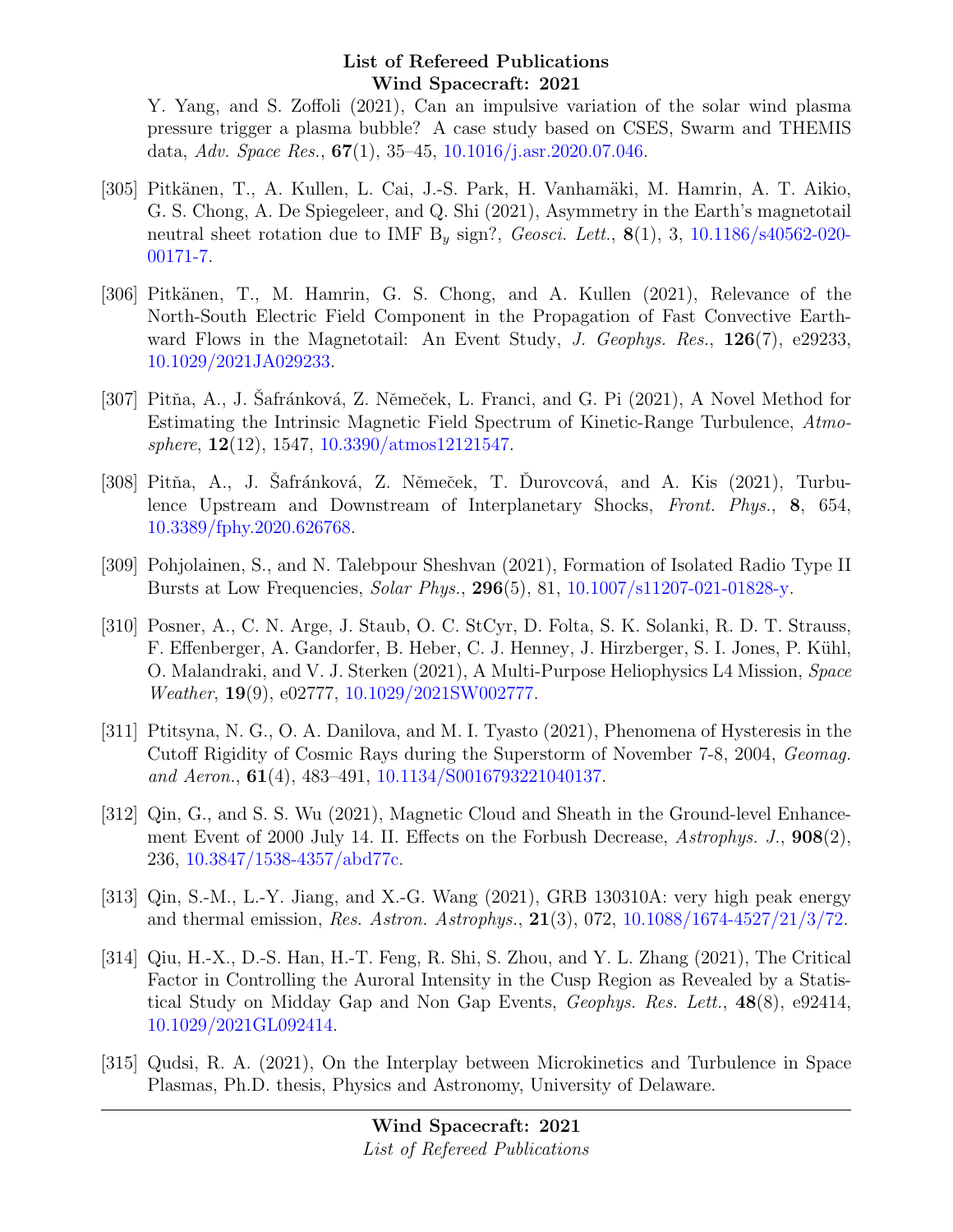- [316] Ramstad, R., and S. Barabash (2021), Do Intrinsic Magnetic Fields Protect Planetary Atmospheres from Stellar Winds?, Space Sci. Rev., 217(2), 36, [10.1007/s11214-021-00791-](http://dx.doi.org/10.1007/s11214-021-00791-1) [1.](http://dx.doi.org/10.1007/s11214-021-00791-1)
- [317] Ravishankar, A., and G. Michalek (2021), Relationship between solar energetic particle intensities and coronal mass ejection kinematics using STEREO/SECCHI field of view, Astron. & Astrophys., **646**, A142, [10.1051/0004-6361/202039537.](http://dx.doi.org/10.1051/0004-6361/202039537)
- [318] Reames, D. (2021), The Evolution of Research on Abundances of Solar Energetic Particles, Universe, 7(8), 292, [10.3390/universe7080292.](http://dx.doi.org/10.3390/universe7080292)
- [319] Reames, D. V. (2021), Fifty Years of 3 He-rich Events, Front. Astron. Space Sci., 8, 164, [10.3389/fspas.2021.760261.](http://dx.doi.org/10.3389/fspas.2021.760261)
- [320] Reames, D. V. (2021), On the Correlation between Energy Spectra and Element Abundances in Solar Energetic Particles, Solar Phys., 296(1), 24, [10.1007/s11207-021-01762-z.](http://dx.doi.org/10.1007/s11207-021-01762-z)
- [321] Reames, D. V. (2021), Solar Energetic Particles. A Modern Primer on Understanding Sources, Acceleration and Propagation, vol. 978, [10.1007/978-3-030-66402-2.](http://dx.doi.org/10.1007/978-3-030-66402-2)
- [322] Reames, D. V. (2021), Sixty Years of Element Abundance Measurements in Solar Energetic Particles, Space Sci. Rev., 217(6), 72, [10.1007/s11214-021-00845-4.](http://dx.doi.org/10.1007/s11214-021-00845-4)
- [323] Reisenfeld, D. B., M. Bzowski, H. O. Funsten, J. Heerikhuisen, P. H. Janzen, M. A. Kubiak, D. J. McComas, N. A. Schwadron, J. M. Sokół, A. Zimorino, and E. J. Zirnstein (2021), A Three-dimensional Map of the Heliosphere from IBEX, Astrophys. J. Suppl.,  $254(2)$ , 40, [10.3847/1538-4365/abf658.](http://dx.doi.org/10.3847/1538-4365/abf658)
- [324] Reiss, M. A., C. Möstl, R. L. Bailey, H. T. Rüdisser, U. V. Amerstorfer, T. Amerstorfer, A. J. Weiss, J. Hinterreiter, and A. Windisch (2021), Machine Learning for Predicting the B<sup>z</sup> Magnetic Field Component From Upstream in Situ Observations of Solar Coronal Mass Ejections, Space Weather, 19(12), e02859, [10.1029/2021SW002859.](http://dx.doi.org/10.1029/2021SW002859)
- [325] Rice, O. E. K., and A. R. Yeates (2021), Global Coronal Equilibria with Solar Wind Outflow, Astrophys. J., 923(1), 57, [10.3847/1538-4357/ac2c71.](http://dx.doi.org/10.3847/1538-4357/ac2c71)
- [326] Richardson, J. D., A. C. Cummings, L. F. Burlaga, J. Giacalone, M. Opher, and E. C. Stone (2021), Using Magnetic Flux Conservation to Determine Heliosheath Speeds, Astrophys. J. Lett., 919(2), L28, [10.3847/2041-8213/ac27b1.](http://dx.doi.org/10.3847/2041-8213/ac27b1)
- [327] Ridnaia, A., D. Svinkin, D. Frederiks, A. Bykov, S. Popov, R. Aptekar, S. Golenetskii, A. Lysenko, A. Tsvetkova, M. Ulanov, and T. L. Cline (2021), A peculiar hard X-ray counterpart of a Galactic fast radio burst, Nature Astron., 5, 372–377, [10.1038/s41550-](http://dx.doi.org/10.1038/s41550-020-01265-0) [020-01265-0.](http://dx.doi.org/10.1038/s41550-020-01265-0)
- [328] Ringuette, R., D. Koutroumpa, K. D. Kuntz, P. Kaaret, K. Jahoda, D. LaRocca, M. Kounkel, J. Richardson, A. Zajczyk, and J. Bluem (2021), HaloSat Observations of Heliospheric Solar Wind Charge Exchange, Astrophys. J., 918(2), 41, [10.3847/1538-](http://dx.doi.org/10.3847/1538-4357/ac0e33) [4357/ac0e33.](http://dx.doi.org/10.3847/1538-4357/ac0e33)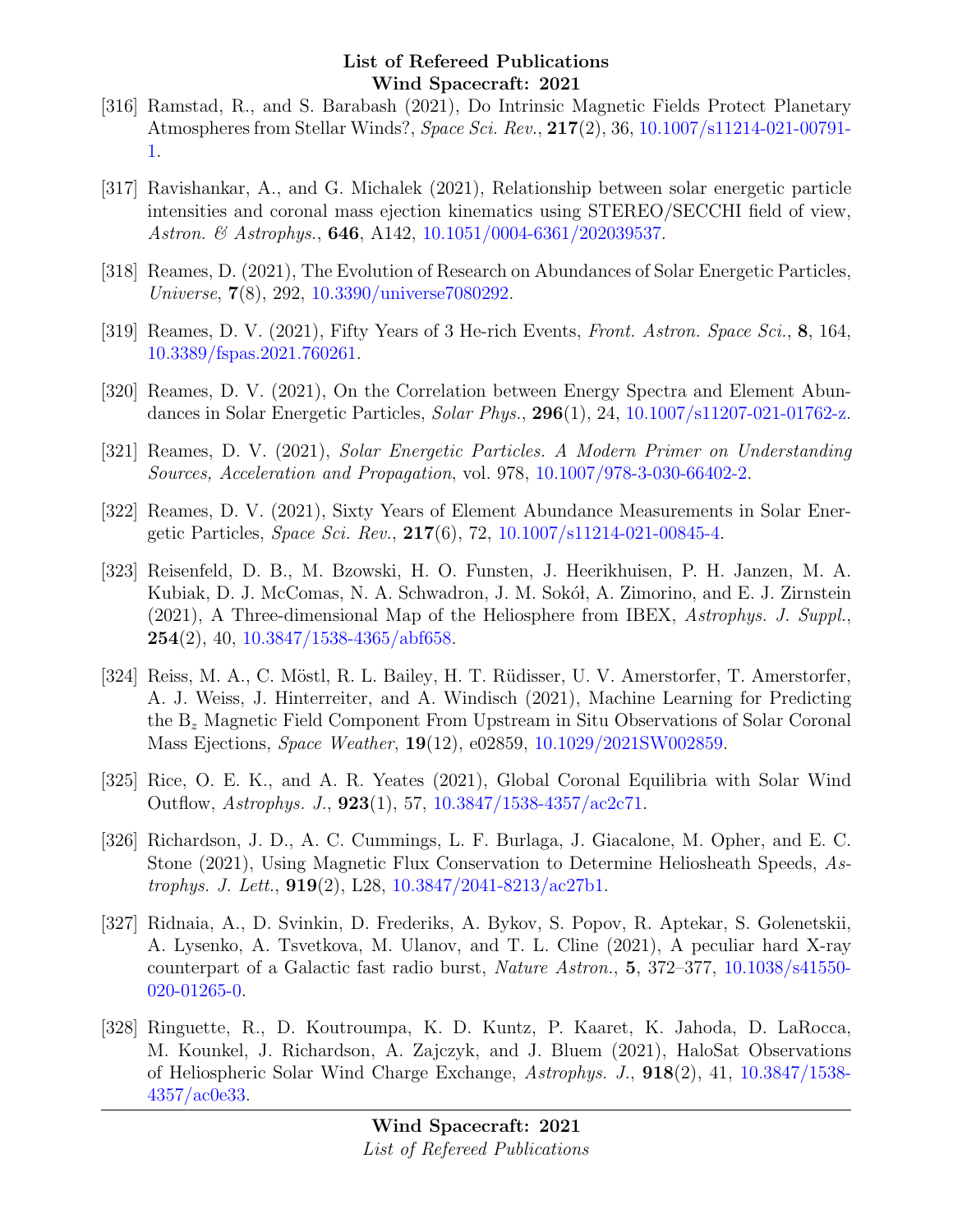- [329] Rivera, Y. J., S. T. Lepri, J. C. Raymond, K. K. Reeves, M. L. Stevens, and L. Zhao (2021), Solar Origin of Bare Ion Anomalies in the Solar Wind and Interplanetary Coronal Mass Ejections, Astrophys. J., 921(1), 93, [10.3847/1538-4357/ac1676.](http://dx.doi.org/10.3847/1538-4357/ac1676)
- [330] Roberts, O. J., P. Veres, M. G. Baring, M. S. Briggs, C. Kouveliotou, E. Bissaldi, G. Younes, S. I. Chastain, J. J. DeLaunay, D. Huppenkothen, A. Tohuvavohu, P. N. Bhat, E. Göğüş, A. J. van der Horst, J. A. Kennea, D. Kocevski, J. D. Linford, S. Guiriec, R. Hamburg, C. A. Wilson-Hodge, and E. Burns (2021), Rapid spectral variability of a giant flare from a magnetar in NGC 253, Nature, 589(7841), 207–210, [10.1038/s41586-](http://dx.doi.org/10.1038/s41586-020-03077-8) [020-03077-8.](http://dx.doi.org/10.1038/s41586-020-03077-8)
- [331] Roberts, O. W., R. Nakamura, V. N. Coffey, D. J. Gershman, M. Volwerk, A. Varsani, B. L. Giles, J. C. Dorelli, and C. Pollock (2021), A Study of the Solar Wind Ion and Electron Measurements From the Magnetospheric Multiscale Mission's Fast Plasma Investigation, J. Geophys. Res., 126(10), e29784, [10.1029/2021JA029784.](http://dx.doi.org/10.1029/2021JA029784)
- [332] Rodríguez-García, L., R. Gómez-Herrero, I. Zouganelis, L. Balmaceda, T. Nieves-Chinchilla, N. Dresing, M. Dumbović, N. V. Nitta, F. Carcaboso, L. F. G. dos Santos, L. K. Jian, L. Mays, D. Williams, and J. Rodríguez-Pacheco (2021), The unusual widespread solar energetic particle event on 2013 August 19. Solar origin and particle longitudinal distribution, Astron. & Astrophys., **653**, A137, [10.1051/0004-6361/202039960.](http://dx.doi.org/10.1051/0004-6361/202039960)
- [333] Ross, J. P. J., S. A. Glauert, R. B. Horne, C. E. J. Watt, and N. P. Meredith (2021), On the Variability of EMIC Waves and the Consequences for the Relativistic Electron Radiation Belt Population, J. Geophys. Res., 126(12), e29754, [10.1029/2021JA029754.](http://dx.doi.org/10.1029/2021JA029754)
- [334] Rouillard, A. P., N. Viall, V. Pierrard, C. Vocks, L. Matteini, O. Alexandrova, A. K. Higginson, B. Lavraud, M. Lavarra, Y. Wu, R. Pinto, A. Bemporad, and E. Sanchez-Diaz (2021), The Solar Wind, in Solar Physics and Solar Wind, vol. 1, edited by N. E. Raouafi and A. Vourlidas, p. 1, [10.1002/9781119815600.ch1.](http://dx.doi.org/10.1002/9781119815600.ch1)
- [335] Ruan, M., P. Zuo, Z. Zhou, Z. Shen, Y. Wang, X. Feng, C. Jiang, X. Xu, J. Wei, Y. Xiong, and L. Wang (2021), The Relationship between Solar Wind Dynamic Pressure Pulses and Solar Wind Turbulence, Front. Phys., 9, 630, [10.3389/fphy.2021.750410.](http://dx.doi.org/10.3389/fphy.2021.750410)
- [336] Rubtsov, A. V., O. S. Mikhailova, P. N. Mager, D. Y. Klimushkin, J. Ren, and Q.-G. Zong (2021), Multispacecraft Observation of the Presubstorm Long-Lasting Poloidal ULF Wave, Geophys. Res. Lett., 48(23), e96182, [10.1029/2021GL096182.](http://dx.doi.org/10.1029/2021GL096182)
- [337] Ruffini, R., R. Moradi, J. A. Rueda, L. Li, N. Sahakyan, Y. C. Chen, Y. Wang, Y. Aimuratov, L. Becerra, C. L. Bianco, C. Cherubini, S. Filippi, M. Karlica, G. J. Mathews, M. Muccino, G. B. Pisani, and S. S. Xue (2021), The morphology of the X-ray afterglows and of the jetted GeV emission in long GRBs, Mon. Not. Roy. Astron. Soc.,  $504(4)$ , 5301–5326, [10.1093/mnras/stab724.](http://dx.doi.org/10.1093/mnras/stab724)
- [338] Sachdeva, N., G. T´oth, W. B. Manchester, B. van der Holst, Z. Huang, I. V. Sokolov, L. Zhao, Q. A. Shidi, Y. Chen, T. I. Gombosi, C. J. Henney, D. G. Lloveras, and A. M.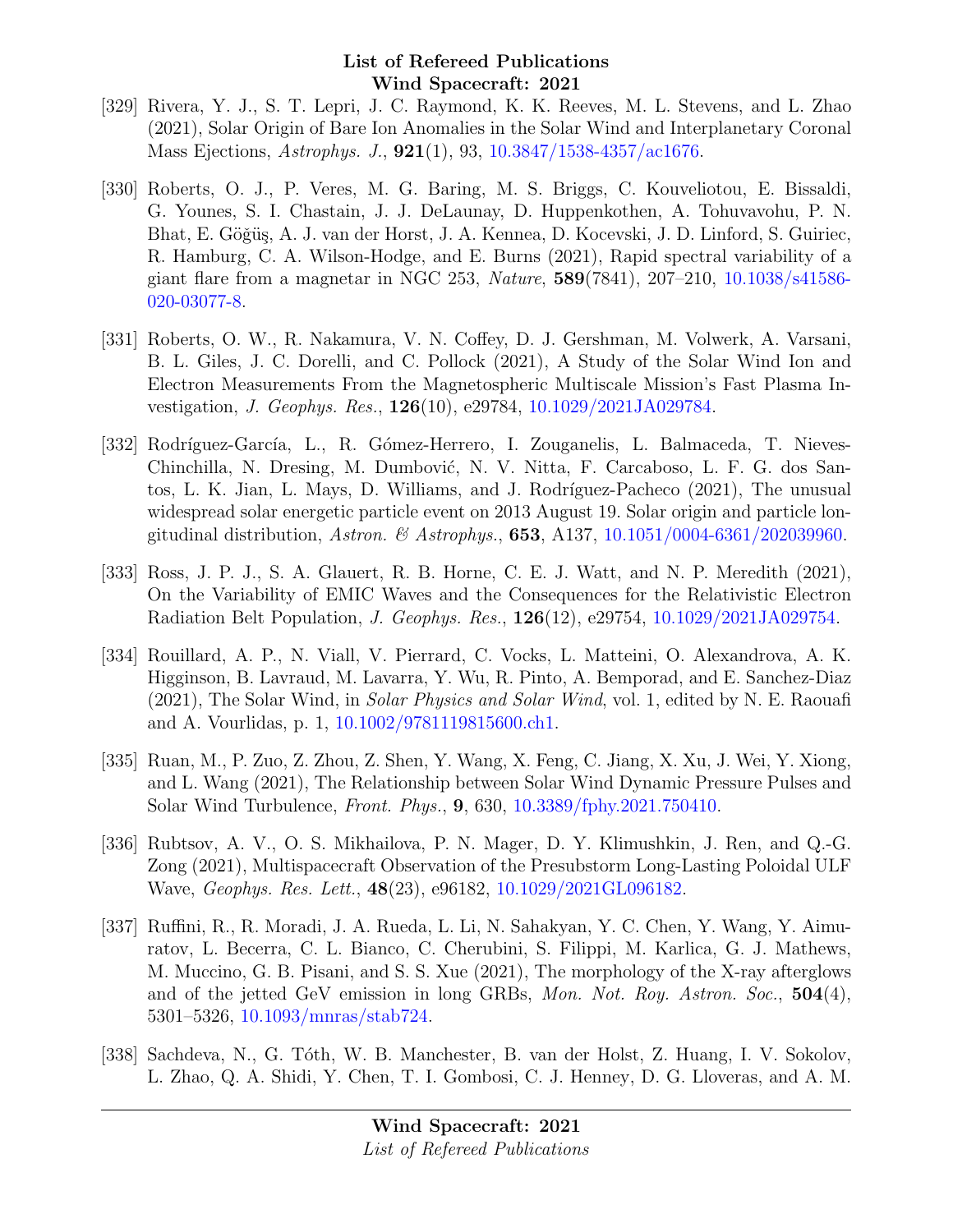Vásquez (2021), Simulating Solar Maximum Conditions Using the Alfvén Wave Solar Atmosphere Model (AWSoM), Astrophys. J., 923(2), 176, [10.3847/1538-4357/ac307c.](http://dx.doi.org/10.3847/1538-4357/ac307c)

- [339] Sadovnichy, V. A., M. I. Panasyuk, S. I. Svertilov, V. M. Lipunov, V. V. Bogomolov, A. V. Bogomolov, E. S. Gorbovskoy, A. F. Iyudin, V. V. Kalegaev, V. G. Kornilov, I. H. Park, V. L. Petrov, N. N. Vedenkin, and I. V. Yashin (2021), Lomonosov GRB Catalogue: The First Experience of Prompt Emission Multi-Wavelength Observations, Universe, 7(10), 375, [10.3390/universe7100375.](http://dx.doi.org/10.3390/universe7100375)
- [340] Salas-Matamoros, C., and J. Sanchez-Guevara (2021), A geometrical description for interplanetary propagation of Earth-directed CMEs based on radiative proxies, Mon. Not. Roy. Astron. Soc., 504(4), 5899–5906, [10.1093/mnras/stab1232.](http://dx.doi.org/10.1093/mnras/stab1232)
- [341] Samara, E., R. F. Pinto, J. Magdalenić, N. Wijsen, V. Jerčić, C. Scolini, I. C. Jebaraj, L. Rodriguez, and S. Poedts (2021), Implementing the MULTI-VP coronal model in EUHFORIA: Test case results and comparisons with the WSA coronal model, Astron.  $\mathcal{C}$ Astrophys., 648, A35, [10.1051/0004-6361/202039325.](http://dx.doi.org/10.1051/0004-6361/202039325)
- [342] Samsonov, A. A., Y. V. Bogdanova, G. Branduardi-Raymont, L. Xu, J. Zhang, D. Sormakov, O. A. Troshichev, and C. Forsyth (2021), Geosynchronous Magnetopause Crossings and Their Relationships With Magnetic Storms and Substorms, Space Weather, 19(6), e02704, [10.1029/2020SW002704.](http://dx.doi.org/10.1029/2020SW002704)
- [343] Samsonov, S., and S. Parshina (2021), The features of the bio-efficiency of geomagnetic activity on the sub-auroral latitiudes in the minimum of the 11-year solar cycle, in IOP Conference Series: Earth and Environmental Science, IOP Conference Series: Earth and Environmental Science, vol. 853, p. 012028, [10.1088/1755-1315/853/1/012028.](http://dx.doi.org/10.1088/1755-1315/853/1/012028)
- [344] Samwel, S. W., and R. Miteva (2021), Catalogue of in situ observed solar energetic electrons from ACE/EPAM instrument, Mon. Not. Roy. Astron. Soc., 505(4), 5212–5227, [10.1093/mnras/stab1564.](http://dx.doi.org/10.1093/mnras/stab1564)
- [345] Sandhu, J. K., I. J. Rae, F. A. Staples, D. P. Hartley, M. T. Walach, T. Elsden, and K. R. Murphy (2021), The Roles of the Magnetopause and Plasmapause in Storm-Time ULF Wave Power Enhancements, J. Geophys. Res., 126(7), e29337, [10.1029/2021JA029337.](http://dx.doi.org/10.1029/2021JA029337)
- [346] Saturnino, D., M. A. Pais, and J. Domingos (2021), The Signature of Geomagnetic Field External Drivers in Virtual Observatory 30-day Means Derived From Swarm Data, J. Geophys. Res., 126(10), e29579, [10.1029/2021JA029579.](http://dx.doi.org/10.1029/2021JA029579)
- [347] Schmid, D., Y. Narita, F. Plaschke, M. Volwerk, R. Nakamura, and W. Baumjohann  $(2021)$ , Magnetosheath plasma flow model around Mercury, Ann. Geophys., **39**(3), 563– 570, [10.5194/angeo-39-563-2021.](http://dx.doi.org/10.5194/angeo-39-563-2021)
- [348] Schwartz, S. J., R. Ergun, H. Kucharek, L. Wilson, L.-J. Chen, K. Goodrich, D. Turner, I. Gingell, H. Madanian, D. Gershman, and R. Strangeway (2021), Evaluating the deHoffmann-Teller Cross-Shock Potential at Real Collisionless Shocks, J. Geophys. Res., 126(8), e29295, [10.1029/2021JA029295.](http://dx.doi.org/10.1029/2021JA029295)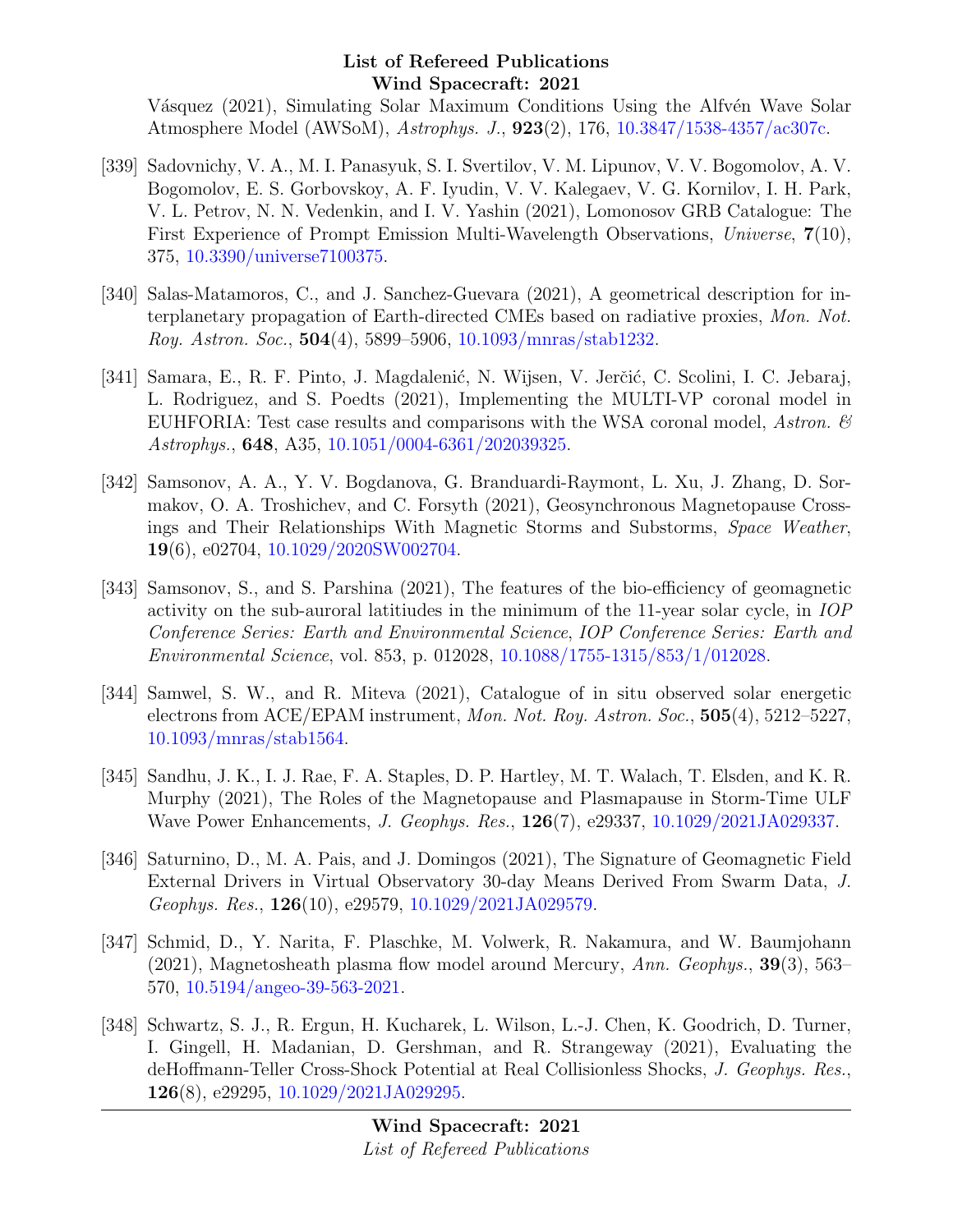- [349] Schwartz, S. J., H. Kucharek, C. J. Farrugia, K. Trattner, I. Gingell, R. E. Ergun, R. Strangeway, and D. Gershman (2021), Energy Conversion Within Current Sheets in the Earth's Quasi Parallel Magnetosheath, Geophys. Res. Lett., 48(4), e91859, [10.1029/2020GL091859.](http://dx.doi.org/10.1029/2020GL091859)
- [350] Scolini, C., S. Dasso, L. Rodriguez, A. N. Zhukov, and S. Poedts (2021), Exploring the radial evolution of interplanetary coronal mass ejections using EUHFORIA, Astron.  $\mathscr{C}$ Astrophys., 649, A69, [10.1051/0004-6361/202040226.](http://dx.doi.org/10.1051/0004-6361/202040226)
- [351] Seki, D., K. Otsuji, H. Isobe, G. Del Zanna, T. T. Ishii, T. Sakaue, K. Ichimoto, and K. Shibata (2021), Small-scale Turbulent Motion of the Plasma in a Solar Filament as the Precursor of Eruption,  $Astrophys. J., 918(1), 38, 10.3847/1538-4357/ac0d51.$  $Astrophys. J., 918(1), 38, 10.3847/1538-4357/ac0d51.$
- [352] Sergeev, V. A., W. Sun, J. Yang, and E. V. Panov (2021), Manifestations of Magnetotail Flow Channels in Energetic Particle Signatures at Low-Altitude Orbit, Geophys. Res. Lett.,  $48(15)$ , e93543,  $10.1029/2021 \text{GL}093543$ .
- [353] Sergeeva, M. A., O. A. Maltseva, R. Caraballo, J. A. Gonzalez-Esparza, and P. Corona-Romero (2021), Latitudinal Dependence of the Ionospheric Slab Thickness for Estimation of Ionospheric Response to Geomagnetic Storms,  $Atmosphere$ ,  $12(2)$ , 164,  $10.3390/at$ [mos12020164.](http://dx.doi.org/10.3390/atmos12020164)
- [354] Shah, A., Q. Ul Haque, S. Ur Rehman, and S. Mahmood (2021), Catalogue of events with cumulative fluxes below as well as comparable and exceeding those for RBSP discovered third radiation belt,  $Astrophys. Space Sci., 366(2), 22, 10.1007/s10509-021-03928-4.$  $Astrophys. Space Sci., 366(2), 22, 10.1007/s10509-021-03928-4.$
- [355] Shanmugaraju, A., P. Pappa Kalaivani, Y. J. Moon, and O. Prakash (2021), Occurrence Rate of Radio-Loud and Halo CMEs in Solar Cycle 25: Prediction Using their Correlation with the Sunspot Number, *Solar Phys.*, **296**(4), 75, [10.1007/s11207-021-01818-0.](http://dx.doi.org/10.1007/s11207-021-01818-0)
- [356] Shekhar, S., J. D. Perez, K. Davidson, and M. C. Fok (2021), Comparison of CIMI Simulations and TWINS Observations on June 28 and 29, 2013, J. Geophys. Res., 126(8), e28388, [10.1029/2020JA028388.](http://dx.doi.org/10.1029/2020JA028388)
- [357] Shen, C., Y. Chi, M. Xu, and Y. Wang (2021), Origination of Extremely Intense South Component of Magnetic Field (B\_s) in the ICME, Front. Phys., 9, 673, [10.3389/fphy.2021.762488.](http://dx.doi.org/10.3389/fphy.2021.762488)
- [358] Shinbori, A., Y. Otsuka, T. Tsugawa, M. Nishioka, A. Kumamoto, F. Tsuchiya, S. Matsuda, Y. Kasahara, and A. Matsuoka (2021), Relationship Between the Locations of the Midlatitude Trough and Plasmapause Using GNSS TEC and Arase Satellite Observation Data, J. Geophys. Res., 126(5), e28943, [10.1029/2020JA028943.](http://dx.doi.org/10.1029/2020JA028943)
- [359] Shlyk, N. S., A. V. Belov, M. A. Abunina, E. A. Eroshenko, A. A. Abunin, V. A. Oleneva, and V. G. Yanke (2021), Influence of Interacting Solar Wind Disturbances on the Variations in Galactic Cosmic Rays, Geomag. and Aeron., 61(6), 792–800, [10.1134/S0016793221060128.](http://dx.doi.org/10.1134/S0016793221060128)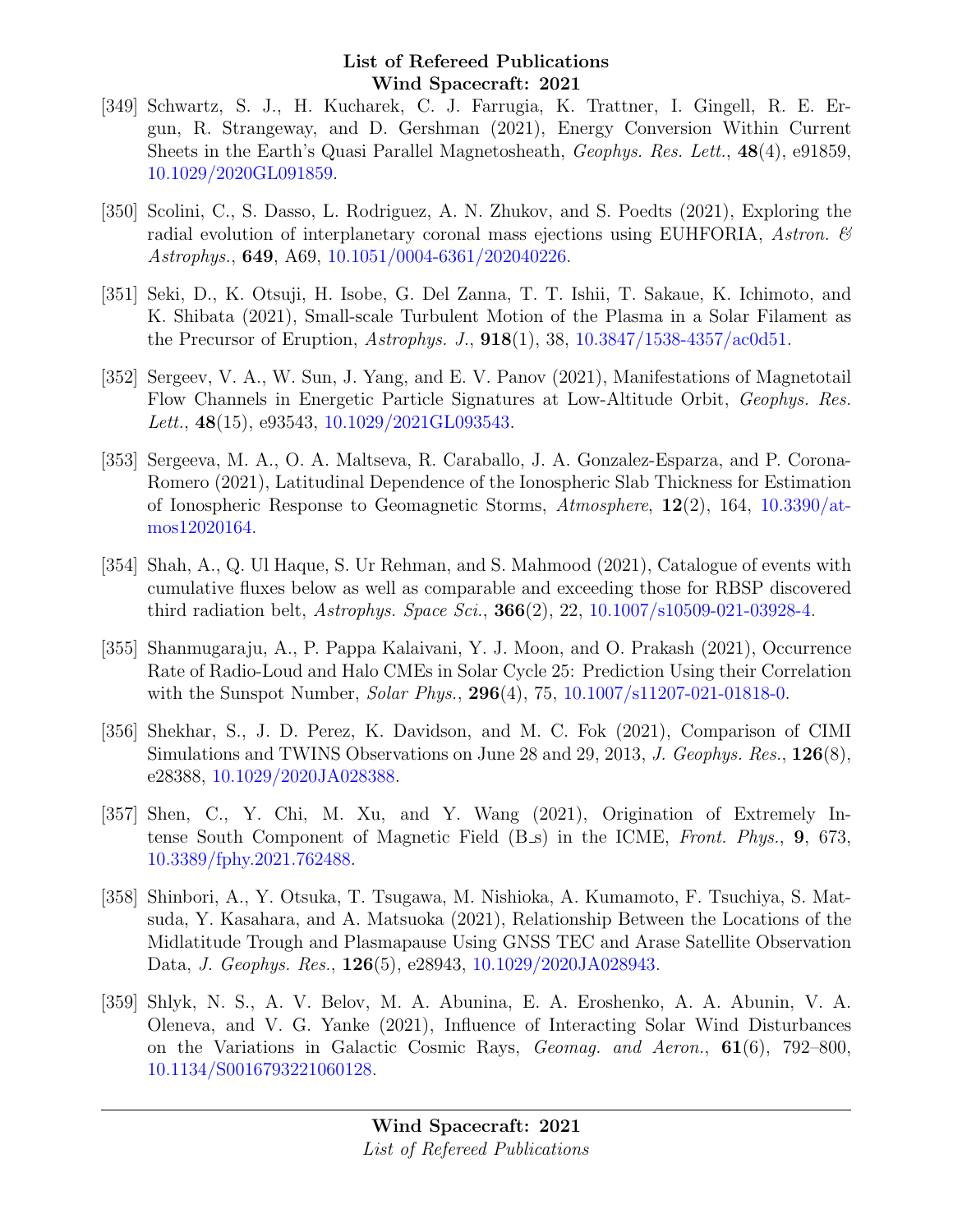- [360] Sibeck, D. G., and K. R. Murphy (2021), Large-Scale Structure and Dynamics of the Magnetosphere, in Magnetospheres in the Solar System, vol. 2, edited by R. Maggiolo, N. André, H. Hasegawa, and D. T. Welling, p. 15, [10.1002/9781119815624.ch2.](http://dx.doi.org/10.1002/9781119815624.ch2)
- [361] Sibeck, D. G., M. R. Collier, and M. V. D. Silveira (2021), Neutral Densities in the Outer Exosphere Near the Subsolar Magnetopause, Geophys. Res. Lett., 48(23), e93383, [10.1029/2021GL093383.](http://dx.doi.org/10.1029/2021GL093383)
- [362] Sinha, S., Y. Chen, Y. Lin, and R. Pires de Lima (2021), PreMevE Update: Forecasting Ultra-Relativistic Electrons Inside Earth's Outer Radiation Belt, Space Weather, 19(9), e02773, [10.1029/2021SW002773.](http://dx.doi.org/10.1029/2021SW002773)
- [363] Sitnov, M., G. Stephens, T. Motoba, and M. Swisdak (2021), Data Mining Reconstruction of Magnetotail Reconnection and Implications for Its First-Principle Modeling, Front. Phys., 9, 90, [10.3389/fphy.2021.644884.](http://dx.doi.org/10.3389/fphy.2021.644884)
- [364] Smith, A. W., C. Forsyth, I. J. Rae, T. M. Garton, T. Bloch, C. M. Jackman, and M. Bakrania (2021), Forecasting the Probability of Large Rates of Change of the Geomagnetic Field in the UK: Timescales, Horizons, and Thresholds, Space Weather, 19(9), e02788, [10.1029/2021SW002788.](http://dx.doi.org/10.1029/2021SW002788)
- [365] Sokół, J. M., M. A. Dayeh, S. A. Fuselier, G. Nicolaou, D. J. McComas, and E. J. Zirnstein (2021), Breathing of the Heliosphere, Astrophys. J., 922(2), 250, [10.3847/1538-](http://dx.doi.org/10.3847/1538-4357/ac21cd) [4357/ac21cd.](http://dx.doi.org/10.3847/1538-4357/ac21cd)
- [366] Song, X., X. Luo, M. S. Potgieter, X. Liu, and Z. Geng (2021), A Numerical Study of the Solar Modulation of Galactic Protons and Helium from 2006 to 2017, Astrophys. J.  $Suppl., 257(2), 48, 10.3847/1538-4365/\text{ac}281c.$
- [367] Sori, T., A. Shinbori, Y. Otsuka, T. Tsugawa, and M. Nishioka (2021), The Occurrence Feature of Plasma Bubbles in the Equatorial to Midlatitude Ionosphere During Geomagnetic Storms Using Long Term GNSS TEC Data, J. Geophys. Res., 126(5), e29010, [10.1029/2020JA029010.](http://dx.doi.org/10.1029/2020JA029010)
- [368] Sorriso-Valvo, L., E. Yordanova, A. P. Dimmock, and D. Telloni (2021), Turbulent Cascade and Energy Transfer Rate in a Solar Coronal Mass Ejection, Astrophys. J. Lett., 919(2), L30,  $10.3847/2041 - 8213/\text{ac}26c5$ .
- [369] Soucek, J., D. Píša, I. Kolmasova, L. Uhlir, R. Lan, O. Santolík, V. Krupar, O. Kruparova, J. Baše, M. Maksimovic, S. D. Bale, T. Chust, Y. V. Khotyaintsev, V. Krasnoselskikh, M. Kretzschmar, E. Lorfèvre, D. Plettemeier, M. Steller, S. Stverák, A. Vaivads, A. Vecchio, D. B´erard, and X. Bonnin (2021), Solar Orbiter Radio and Plasma Waves - Time Domain Sampler: In-flight performance and first results, Astron. & Astrophys., **656**, A26, [10.1051/0004-6361/202140948.](http://dx.doi.org/10.1051/0004-6361/202140948)
- [370] Starkey, M. J., S. A. Fuselier, M. I. Desai, S. J. Schwartz, C. T. Russell, H. Wei, H. Madanian, J. Mukherjee, and I. Wilson, L. B. (2021), MMS Observations of Energized He<sup>+</sup> Pickup Ions at Quasiperpendicular Shocks, Astrophys. J., 913(2), 112, [10.3847/1538-](http://dx.doi.org/10.3847/1538-4357/abf4d9) [4357/abf4d9.](http://dx.doi.org/10.3847/1538-4357/abf4d9)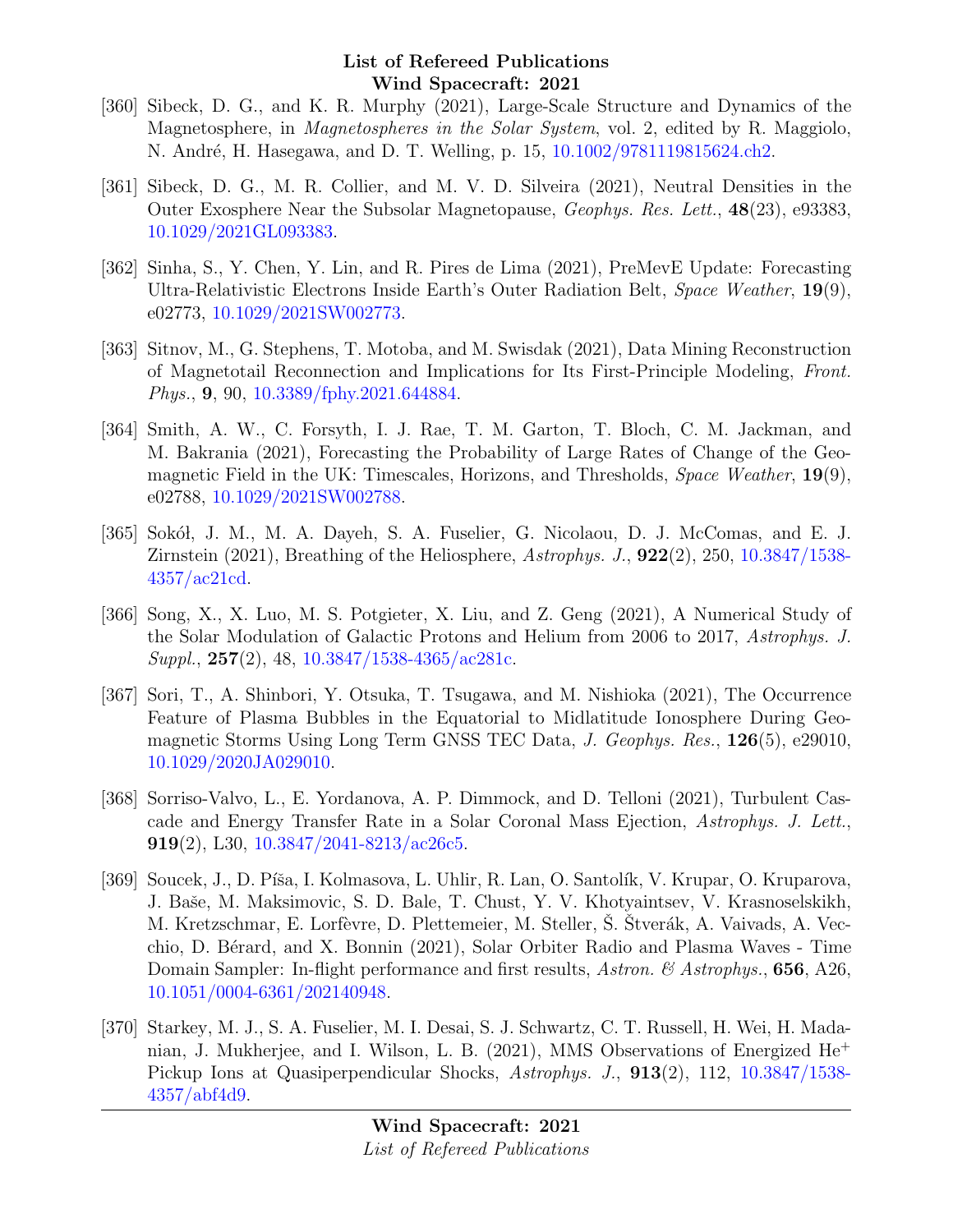- [371] Stauning, P. (2021), The Polar Cap (PC) index combination, PCC: relations to solar wind properties and global magnetic disturbances, J. Space Weather Space Clim., 11, 19, [10.1051/swsc/2020074.](http://dx.doi.org/10.1051/swsc/2020074)
- [372] Stauning, P. (2021), Transpolar Convection and Magnetospheric Ring Current Relations: Real-Time Applications of the Polar Cap (PC) Indices, Space Weather, 19(7), e02702, [10.1029/2020SW002702.](http://dx.doi.org/10.1029/2020SW002702)
- [373] Stepanov, N. A., V. A. Sergeev, D. A. Sormakov, V. A. Andreeva, S. V. Dubyagin, N. Ganushkina, V. Angelopoulos, and A. V. Runov (2021), Superthermal Proton and Electron Fluxes in the Plasma Sheet Transition Region and Their Dependence on Solar Wind Parameters, J. Geophys. Res., 126(4), e28580, [10.1029/2020JA028580.](http://dx.doi.org/10.1029/2020JA028580)
- [374] Stephens, G. K., and M. I. Sitnov (2021), Concurrent empirical magnetic reconstruction of storm and substorm spatial scales using data mining and virtual spacecraft, Front. Phys., 9, 210, [10.3389/fphy.2021.653111.](http://dx.doi.org/10.3389/fphy.2021.653111)
- [375] Su, W., Y. Wang, C. Zhou, L. Lu, Z.-B. Zhou, T. M. Li, T. Shi, X.-C. Hu, M.-Y. Zhou, M. Wang, H.-C. Yeh, H. Wang, and P. F. Chen (2021), Analyses of Laser Propagation Noises for TianQin Gravitational Wave Observatory Based on the Global Magnetosphere MHD Simulations, Astrophys. J., 914(2), 139, [10.3847/1538-4357/abfc49.](http://dx.doi.org/10.3847/1538-4357/abfc49)
- [376] Sugo, S., O. Kawashima, S. Kasahara, K. Asamura, R. Nomura, Y. Miyoshi, Y. Ogawa, K. Hosokawa, T. Mitani, T. Namekawa, T. Sakanoi, M. Fukizawa, N. Yagi, Y. Fedorenko, A. Nikitenko, S. Yokota, K. Keika, T. Hori, and C. Koehler (2021), Energy Resolved Detection of Precipitating Electrons of 30-100 keV by a Sounding Rocket Associated With Dayside Chorus Waves, *J. Geophys. Res.*, **126**(3), e28477, [10.1029/2020JA028477.](http://dx.doi.org/10.1029/2020JA028477)
- [377] Sun, W., R. M. Dewey, S. Aizawa, J. Huang, J. A. Slavin, S. Fu, Y. Wei, and C. F. Bowers (2022), Review of Mercury's dynamic magnetosphere: Post-MESSENGER era and comparative magnetospheres, Sci. China Earth Sci., **65**(1), 25–74, [10.1007/s11430-](http://dx.doi.org/10.1007/s11430-021-9828-0) [021-9828-0.](http://dx.doi.org/10.1007/s11430-021-9828-0)
- [378] Sun, X., R. Lin, S. Liu, X. He, L. Shi, B. Luo, Q. Zhong, and J. Gong (2021), Modeling the Relationship of ≥2 MeV Electron Fluxes at Different Longitudes in Geostationary Orbit by the Machine Learning Method, Remote Sensing, 13(17), 3347, [10.3390/rs13173347.](http://dx.doi.org/10.3390/rs13173347)
- [379] Sun, Y., Z. Xie, Y. Chen, X. Huang, and Q. Hu (2021), Solar Wind Speed Prediction With Two-Dimensional Attention Mechanism, Space Weather, 19(7), e02707, [10.1029/2020SW002707.](http://dx.doi.org/10.1029/2020SW002707)
- [380] Svinkin, D., D. Frederiks, K. Hurley, R. Aptekar, S. Golenetskii, A. Lysenko, A. V. Ridnaia, A. Tsvetkova, M. Ulanov, T. L. Cline, I. Mitrofanov, D. Golovin, A. Kozyrev, M. Litvak, A. Sanin, A. Goldstein, M. S. Briggs, C. Wilson-Hodge, A. von Kienlin, X. L. Zhang, A. Rau, V. Savchenko, E. Bozzo, C. Ferrigno, P. Ubertini, A. Bazzano, J. C. Rodi, S. Barthelmy, J. Cummings, H. Krimm, D. M. Palmer, W. Boynton, C. W. Fellows, K. P. Harshman, H. Enos, and R. Starr (2021), A bright  $\gamma$ -ray flare interpreted as a giant magnetar flare in NGC 253, Nature, 589(7841), 211–213, [10.1038/s41586-020-03076-9.](http://dx.doi.org/10.1038/s41586-020-03076-9)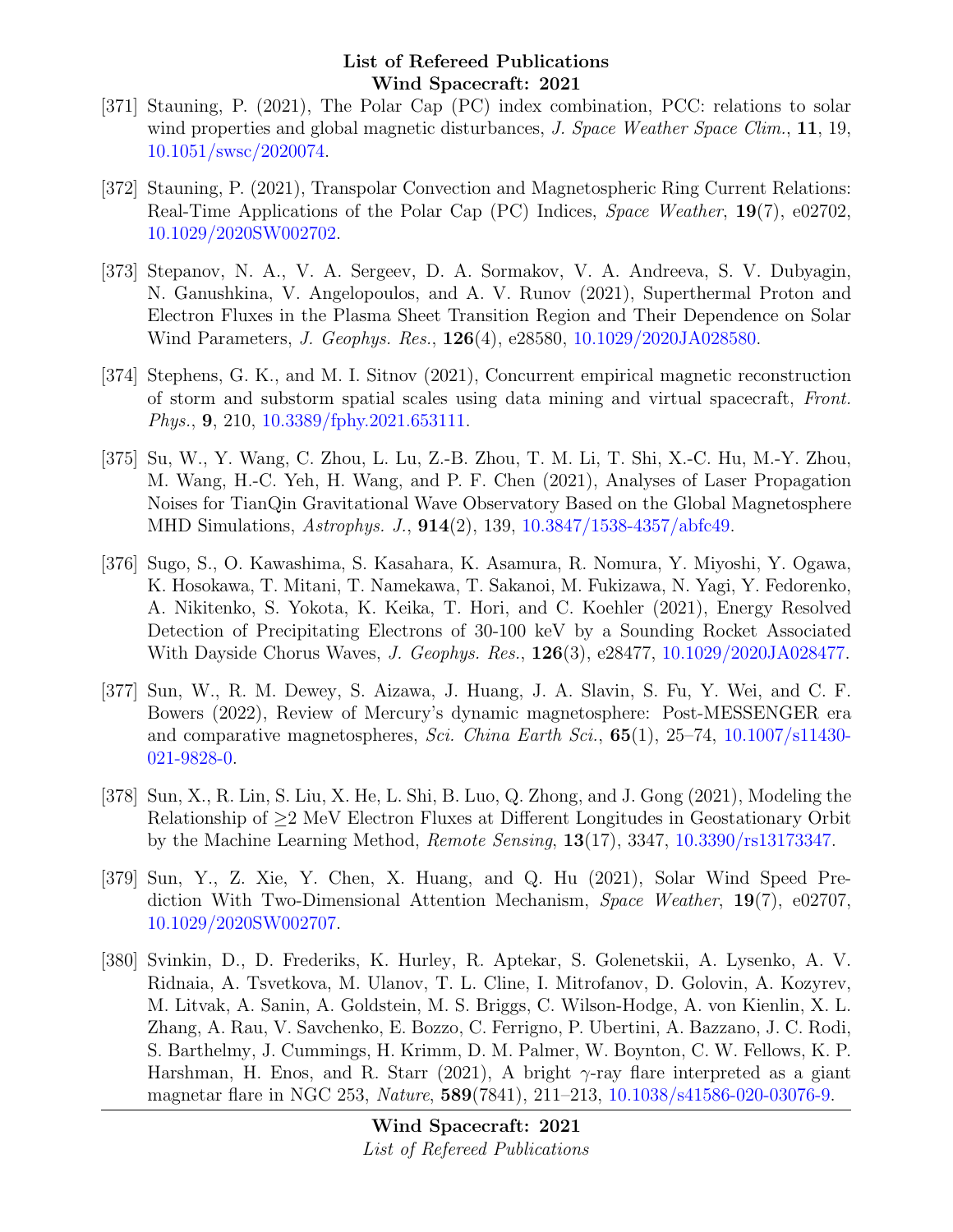- [381] Takalo, J. (2021), Comparison of Geomagnetic Indices During Even and Odd Solar Cycles SC17 - SC24: Signatures of Gnevyshev Gap in Geomagnetic Activity, Solar Phys., 296(1), 19, [10.1007/s11207-021-01765-w.](http://dx.doi.org/10.1007/s11207-021-01765-w)
- [382] Talpeanu, D. C., S. Poedts, E. D'Huys, and M. Mierla (2022), Study of the propagation, in situ signatures, and geoeffectiveness of shear-induced coronal mass ejections in different solar winds, Astron. & Astrophys., 658, A56, [10.1051/0004-6361/202141977.](http://dx.doi.org/10.1051/0004-6361/202141977)
- [383] Tan, C.-M., K. L. Klein, Y.-H. Yan, S. Masuda, B.-L. Tan, J. Huang, and G.-W. Yuan (2021), Energy and spectral analysis of confined solar flares from radio and X-ray observations, Res. Astro. and Astrophys., 21(11), 274, [10.1088/1674-4527/21/11/274.](http://dx.doi.org/10.1088/1674-4527/21/11/274)
- [384] Tan, L. C., and O. E. Malandraki (2021), Ne/O and Fe/O Characteristics of Large Solar Energetic Particle Events during Solar Cycles 23 and 24, Astrophys. J., 920(2), 136, [10.3847/1538-4357/ac1587.](http://dx.doi.org/10.3847/1538-4357/ac1587)
- [385] Tang, B. B., W. Y. Li, C. Wang, Y. V. Khotyaintsev, D. B. Graham, Q. H. Zhang, T. R. Sun, H. Li, X. Y. Wang, K. J. Trattner, B. L. Giles, P. A. Lindqvist, R. E. Ergun, and J. L. Burch (2021), Secondary magnetic reconnection at Earth's flank magnetopause, Front. Astron. Space Sci., 8, 179, [10.3389/fspas.2021.740560.](http://dx.doi.org/10.3389/fspas.2021.740560)
- [386] Tao, J., L. Wang, G. Li, R. F. Wimmer-Schweingruber, C. Salem, L. K. Jian, and S. D. Bale (2021), Solar Wind 0.15-1.5 keV Electrons around Corotating Interaction Regions at 1 au, Astrophys. J.,  $922(2)$ ,  $198$ ,  $10.3847/1538-4357/\text{ac}2505$ .
- [387] Tavani, M., C. Casentini, A. Ursi, F. Verrecchia, A. Addis, L. A. Antonelli, A. Argan, G. Barbiellini, L. Baroncelli, G. Bernardi, G. Bianchi, A. Bulgarelli, P. Caraveo, M. Cardillo, P. W. Cattaneo, A. W. Chen, E. Costa, E. Del Monte, G. Di Cocco, G. Di Persio, I. Donnarumma, Y. Evangelista, M. Feroci, A. Ferrari, V. Fioretti, F. Fuschino, M. Galli, F. Gianotti, A. Giuliani, C. Labanti, F. Lazzarotto, P. Lipari, F. Longo, F. Lucarelli, A. Magro, M. Marisaldi, S. Mereghetti, E. Morelli, A. Morselli, G. Naldi, L. Pacciani, N. Parmiggiani, F. Paoletti, A. Pellizzoni, M. Perri, F. Perotti, G. Piano, P. Picozza, M. Pilia, C. Pittori, S. Puccetti, G. Pupillo, M. Rapisarda, A. Rappoldi, A. Rubini, G. Setti, P. Soffitta, M. Trifoglio, A. Trois, S. Vercellone, V. Vittorini, P. Giommi, and F. D'Amico (2021), An X-ray burst from a magnetar enlightening the mechanism of fast radio bursts, Nature Astron., 5, 401–407, [10.1038/s41550-020-01276-x.](http://dx.doi.org/10.1038/s41550-020-01276-x)
- [388] Teh, W.-L. (2021), Effective Polytropic Index of Small-Scale and Force-Free Magnetic Flux Ropes in the Solar Wind, J. Geophys. Res., 126(10), e29944, [10.1029/2021JA029944.](http://dx.doi.org/10.1029/2021JA029944)
- [389] Telloni, D., R. D'Amicis, R. Bruno, D. Perrone, L. Sorriso-Valvo, A. N. Raghav, and K. Choraghe (2021), Alfvénicity-related Long Recovery Phases of Geomagnetic Storms: A Space Weather Perspective, Astrophys. J., 916(2), 64, [10.3847/1538-4357/ac071f.](http://dx.doi.org/10.3847/1538-4357/ac071f)
- [390] Telloni, D., C. Scolini, C. Möstl, G. P. Zank, L. L. Zhao, A. J. Weiss, M. A. Reiss, R. Laker, D. Perrone, Y. Khotyaintsev, K. Steinvall, L. Sorriso-Valvo, T. S. Horbury, R. F. Wimmer-Schweingruber, R. Bruno, R. D'Amicis, R. De Marco, V. K. Jagarlamudi, F. Carbone, R. Marino, M. Stangalini, M. Nakanotani, L. Adhikari, H. Liang, L. D. Woodham, E. E.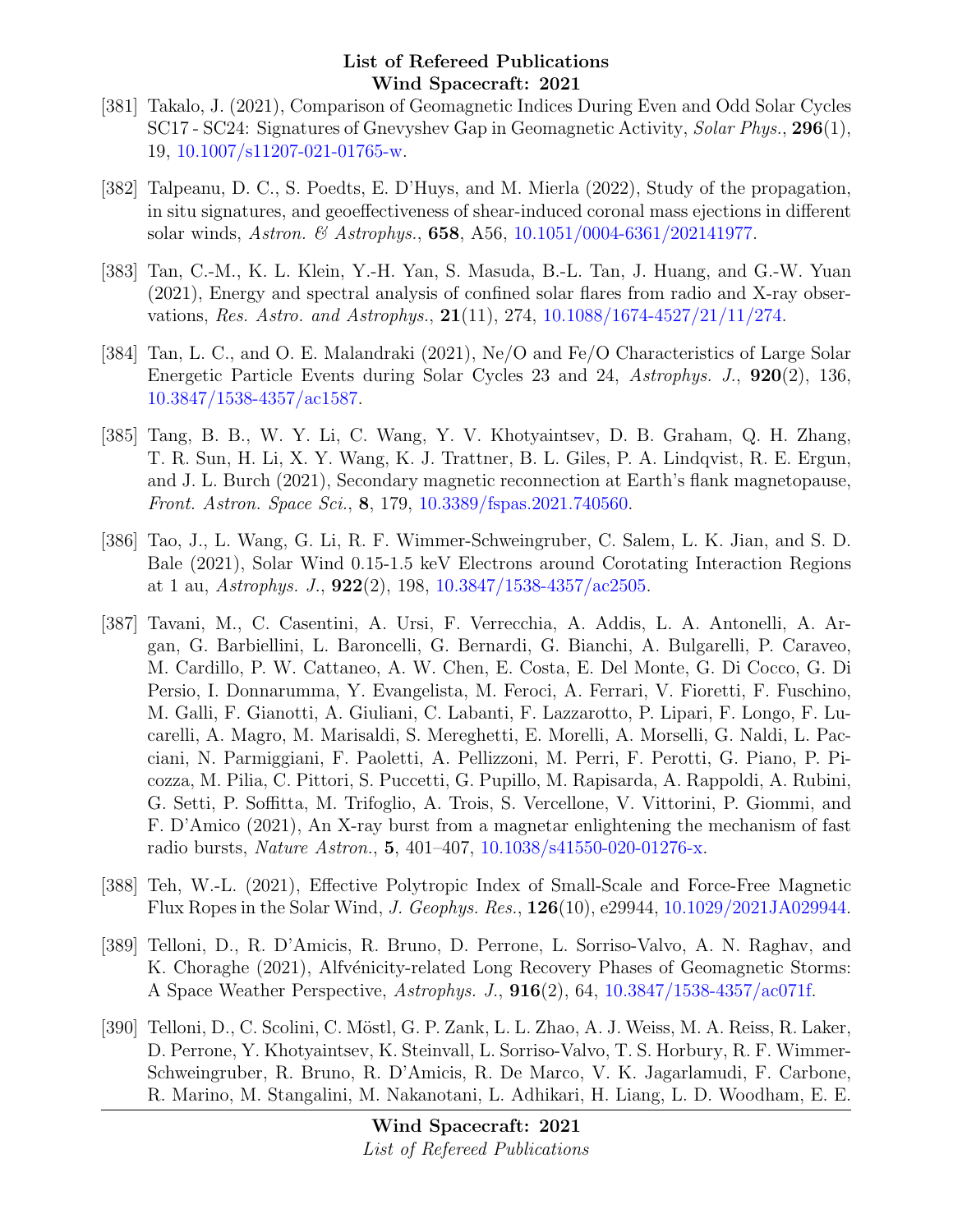Davies, H. Hietala, S. Perri, R. Gómez-Herrero, J. Rodríguez-Pacheco, E. Antonucci, M. Romoli, S. Fineschi, M. Maksimovic, J. Souček, T. Chust, M. Kretzschmar, A. Vecchio, D. Müller, I. Zouganelis, R. M. Winslow, S. Giordano, S. Mancuso, R. Susino, S. L. Ivanovski, M. Messerotti, H. O'Brien, V. Evans, and V. Angelini (2021), Study of two interacting interplanetary coronal mass ejections encountered by Solar Orbiter during its first perihelion passage. Observations and modeling, Astron. & Astrophys., 656, A5, [10.1051/0004-6361/202140648.](http://dx.doi.org/10.1051/0004-6361/202140648)

- [391] Temmer, M.  $(2021)$ , Space weather: the solar perspective, *Living Rev. Solar Phys.*, **18**(1), 4, [10.1007/s41116-021-00030-3.](http://dx.doi.org/10.1007/s41116-021-00030-3)
- [392] Tokumaru, M., K. Fujiki, M. Kojima, and K. Iwai (2021), Global Distribution of the Solar Wind Speed Reconstructed from Improved Tomographic Analysis of Interplanetary Scintillation Observations between 1985 and 2019, Astrophys. J.,  $922(1)$ , 73,  $10.3847/1538$ -[4357/ac1862.](http://dx.doi.org/10.3847/1538-4357/ac1862)
- [393] Toledo-Redondo, S., M. André, N. Aunai, C. R. Chappell, J. Dargent, S. A. Fuselier, A. Glocer, D. B. Graham, S. Haaland, M. Hesse, L. M. Kistler, B. Lavraud, W. Li, T. E. Moore, P. Tenfjord, and S. K. Vines (2021), Impacts of Ionospheric Ions on Magnetic Reconnection and Earth's Magnetosphere Dynamics, Rev. Geophys., 59(3), e00707, [10.1029/2020RG000707.](http://dx.doi.org/10.1029/2020RG000707)
- [394] Trattner, K. J., S. A. Fuselier, S. M. Petrinec, J. L. Burch, R. Ergun, and E. W. Grimes (2021), Long and Active Magnetopause Reconnection X Lines During Changing IMF Conditions, J. Geophys. Res., 126(4), e28926, [10.1029/2020JA028926.](http://dx.doi.org/10.1029/2020JA028926)
- [395] Trattner, K. J., S. M. Petrinec, and S. A. Fuselier (2021), The Location of Magnetic Reconnection at Earth's Magnetopause, Space Sci. Rev., 217(3), 41, [10.1007/s11214-](http://dx.doi.org/10.1007/s11214-021-00817-8) [021-00817-8.](http://dx.doi.org/10.1007/s11214-021-00817-8)
- [396] Troyer, R. N., A. N. Jaynes, S. L. Jones, D. J. Knudsen, and T. S. Trondsen (2021), The Diffuse Auroral Eraser, J. Geophys. Res., 126(3), e28805, [10.1029/2020JA028805.](http://dx.doi.org/10.1029/2020JA028805)
- [397] Tsvetkova, A., D. Frederiks, D. Svinkin, R. Aptekar, T. L. Cline, S. Golenetskii, K. Hurley, A. Lysenko, A. Ridnaia, and M. Ulanov (2021), The Konus-Wind Catalog of Gamma-Ray Bursts with Known Redshifts. II. Waiting-Mode Bursts Simultaneously Detected by Swift/BAT, Astrophys. J., 908(1), 83, [10.3847/1538-4357/abd569.](http://dx.doi.org/10.3847/1538-4357/abd569)
- [398] Tsyganenko, N. A., V. A. Andreeva, M. I. Sitnov, G. K. Stephens, J. W. Gjerloev, X. Chu, and O. A. Troshichev (2021), Reconstructing Substorms via Historical Data Mining: Is It Really Feasible?, J. Geophys. Res., 126(10), e29604, [10.1029/2021JA029604.](http://dx.doi.org/10.1029/2021JA029604)
- [399] Turner, D. L., I. J. Cohen, A. Michael, K. Sorathia, S. Merkin, B. H. Mauk, S. Ukhorskiy, K. R. Murphy, C. Gabrielse, A. J. Boyd, J. F. Fennell, J. B. Blake, S. G. Claudepierre, A. Y. Drozdov, A. N. Jaynes, J.-F. Ripoll, and G. D. Reeves (2021), Can Earth's Magnetotail Plasma Sheet Produce a Source of Relativistic Electrons for the Radiation Belts?, Geophys. Res. Lett., 48(21), e95495, [10.1029/2021GL095495.](http://dx.doi.org/10.1029/2021GL095495)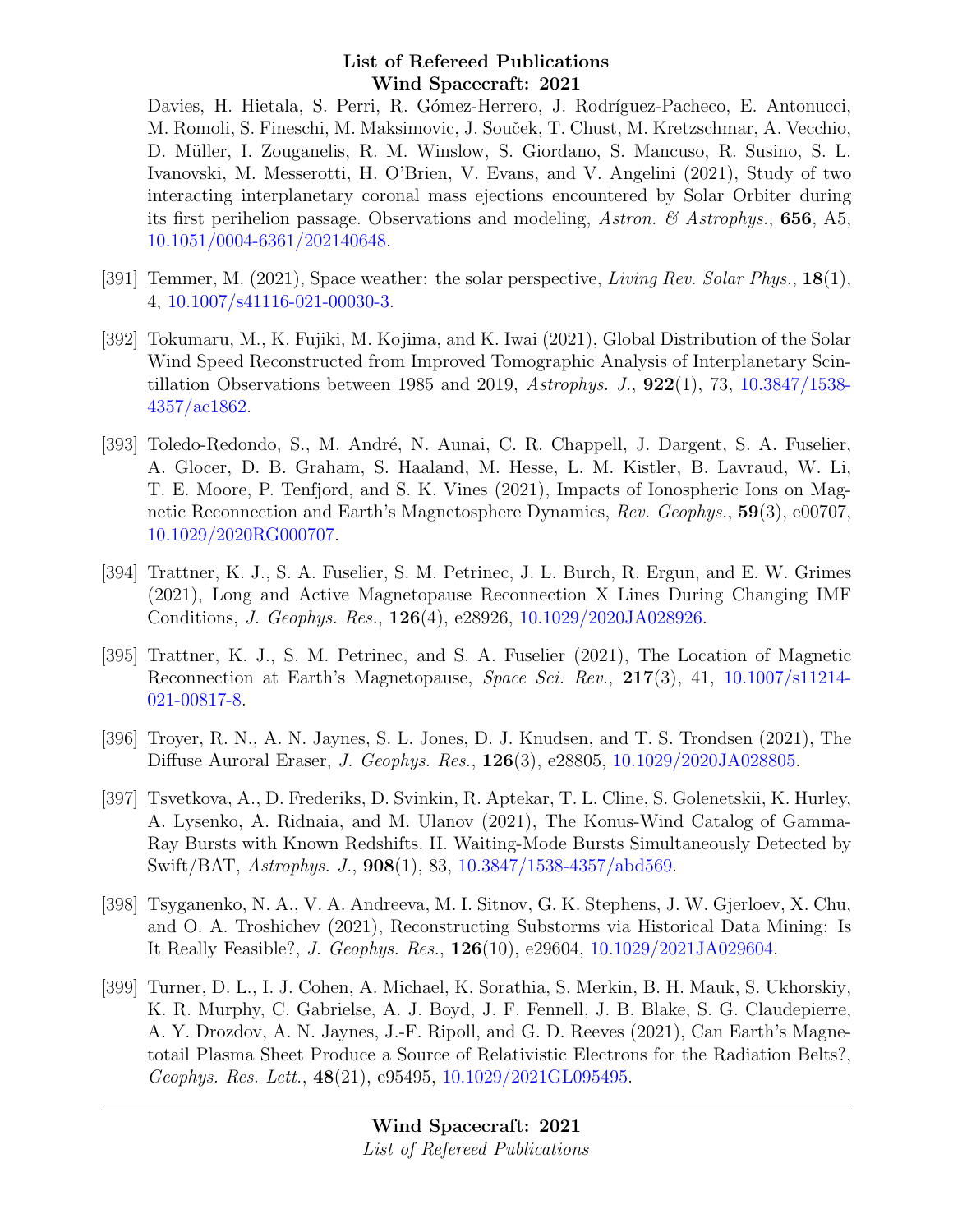- [400] Turner, D. L., I. Wilson, L. B., K. A. Goodrich, H. Madanian, S. J. Schwartz, T. Z. Liu, A. Johlander, D. Caprioli, I. J. Cohen, D. Gershman, H. Hietala, J. H. Westlake, B. Lavraud, O. Le Contel, and J. L. Burch (2021), Direct Multipoint Observations Capturing the Reformation of a Supercritical Fast Magnetosonic Shock, Astrophys. J. Lett., 911(2), L31, [10.3847/2041-8213/abec78.](http://dx.doi.org/10.3847/2041-8213/abec78)
- [401] Turner, H., M. J. Owens, M. S. Lang, and S. Gonzi (2021), The Influence of Spacecraft Latitudinal Offset on the Accuracy of Corotation Forecasts, Space Weather, 19(8), e02802, [10.1029/2021SW002802.](http://dx.doi.org/10.1029/2021SW002802)
- [402] Umar, R., S. N. A. S. Zafar, N. H. Sabri, M. H. Jusoh, A. Yoshikawa, S. Abe, and T. Uozumi (2021), Earth's geomagnetic response to solar wind changes associated with solar events at low latitude regions at the TRE MAGDAS Station, in IOP Conference Series: Earth and Environmental Science, IOP Conference Series: Earth and Environmental Science, vol. 880, p. 012009, [10.1088/1755-1315/880/1/012009.](http://dx.doi.org/10.1088/1755-1315/880/1/012009)
- [403] Umuhire, A. C., N. Gopalswamy, J. Uwamahoro, S. Akiyama, S. Yashiro, and P. Mäkelä (2021), Properties of High-Frequency Type II Radio Bursts and Their Relation to the Associated Coronal Mass Ejections, Solar Phys., 296(1), 27, [10.1007/s11207-020-01743-](http://dx.doi.org/10.1007/s11207-020-01743-8) [8.](http://dx.doi.org/10.1007/s11207-020-01743-8)
- [404] Vasko, I. Y., K. Alimov, T. D. Phan, S. D. Bale, F. S. Mozer, and A. V. Artemyev (2021), Kinetic-scale Current Sheets in the Solar Wind at 1 au: Properties and the Necessary Condition for Reconnection, Astrophys. J. Lett., 923(1), L19, [10.3847/2041-8213/ac3f30.](http://dx.doi.org/10.3847/2041-8213/ac3f30)
- [405] Vazquez, T., S. Vuppala, I. Ayodeji, L. Song, N. Grimes, and T. Evans-Nguyen (2021), In Situ Mass Spectrometers for Applications in Space, Mass Spectr. Rev., 40(5), 670–691, [10.1002/mas.21648.](http://dx.doi.org/10.1002/mas.21648)
- [406] Calogović, J., M. Dumbović, D. Sudar, B. Vršnak, K. Martinić, M. Temmer, and A. M. Veronig (2021), Probabilistic Drag-Based Ensemble Model (DBEM) Evaluation for Heliospheric Propagation of CMEs, Solar Phys., 296(7), 114, [10.1007/s11207-021-01859-5.](http://dx.doi.org/10.1007/s11207-021-01859-5)
- [407] Vecchio, A., M. Maksimovic, V. Krupar, X. Bonnin, A. Zaslavsky, P. L. Astier, M. Dekkali, B. Cecconi, S. D. Bale, T. Chust, E. Guilhem, Y. V. Khotyaintsev, V. Krasnoselskikh, M. Kretzschmar, E. Lorfèvre, D. Plettemeier, J. Souček, M. Steller, S. Stverák, P. Trávníček, and A. Vaivads (2021), Solar Orbiter/RPW antenna calibration in the radio domain and its application to type III burst observations, Astron.  $\&$  Astrophys., 656, A33, [10.1051/0004-6361/202140988.](http://dx.doi.org/10.1051/0004-6361/202140988)
- [408] Vencloviene, J., R. Radisauskas, A. Tamosiunas, D. Luksiene, L. Sileikiene, E. Milinaviciene, and D. Rastenyte (2021), Possible Associations between Space Weather and the Incidence of Stroke, Atmosphere, 12(3), 334, [10.3390/atmos12030334.](http://dx.doi.org/10.3390/atmos12030334)
- [409] Verbanac, G., and M. Bandić (2021), Origin and Characteristics of the Southward Component of the Interplanetary Magnetic Field, Solar Phys., 296(12), 183, [10.1007/s11207-](http://dx.doi.org/10.1007/s11207-021-01930-1) [021-01930-1.](http://dx.doi.org/10.1007/s11207-021-01930-1)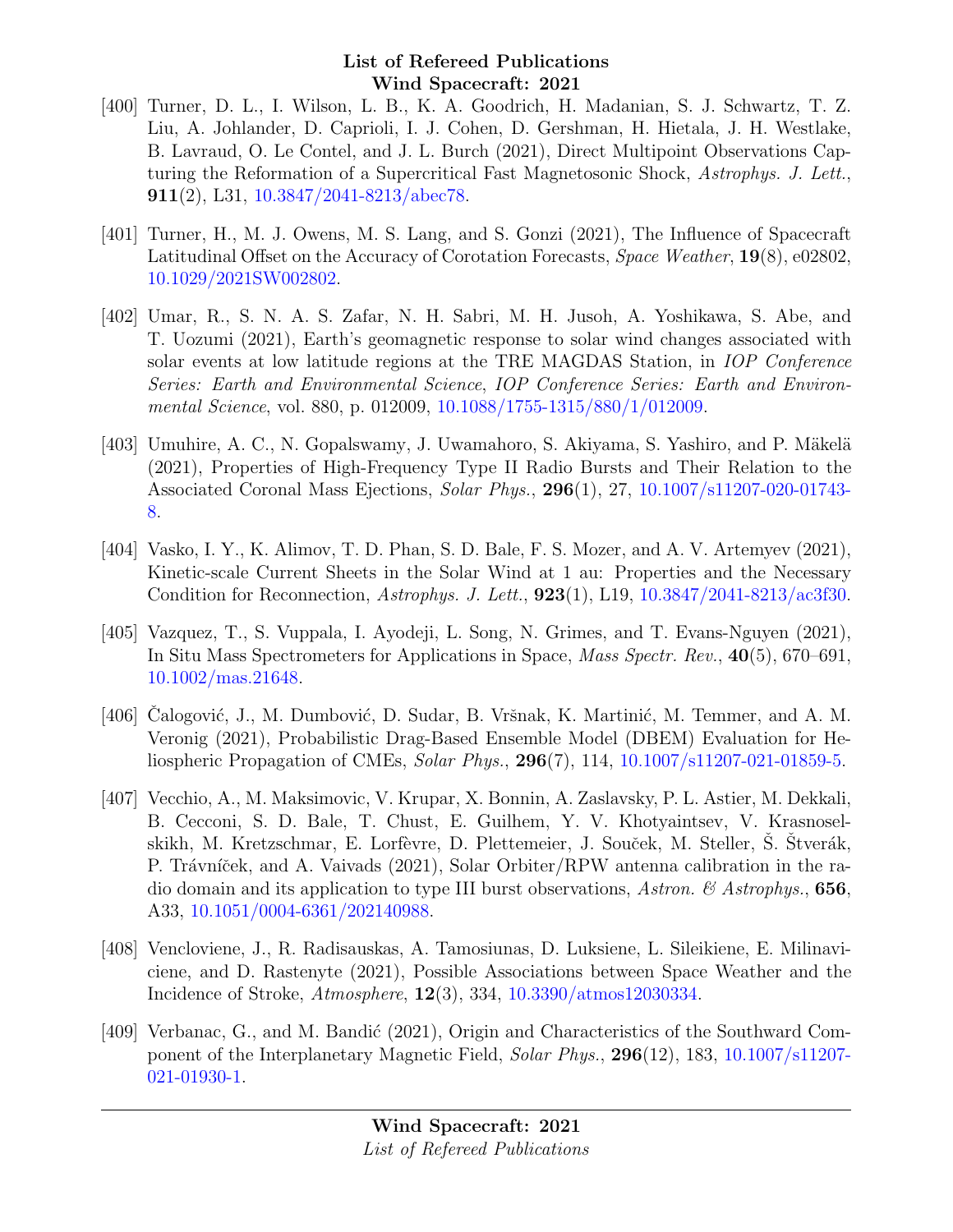- [410] Verniero, J. L., G. G. Howes, D. E. Stewart, and K. G. Klein (2021), Determining Threshold Instrumental Resolutions for Resolving the Velocity Space Signature of Ion Landau Damping, J. Geophys. Res., 126(5), e28361, [10.1029/2020JA028361.](http://dx.doi.org/10.1029/2020JA028361)
- [411] Verscharen, D., R. T. Wicks, O. Alexandrova, R. Bruno, D. Burgess, C. H. K. Chen, R. D'Amicis, J. De Keyser, T. D. de Wit, L. Franci, J. He, P. Henri, S. Kasahara, Y. Khotyaintsev, K. G. Klein, B. Lavraud, B. A. Maruca, M. Maksimovic, F. Plaschke, S. Poedts, C. S. Reynolds, O. Roberts, F. Sahraoui, S. Saito, C. S. Salem, J. Saur, S. Servidio, J. E. Stawarz, Š. Štverák, and D. Told  $(2021)$ , A Case for Electron-Astrophysics, Exper. Astron., [10.1007/s10686-021-09761-5.](http://dx.doi.org/10.1007/s10686-021-09761-5)
- [412] Viall, N. M., C. E. DeForest, and L. Kepko (2021), Mesoscale Structure in the Solar Wind, Front. Astron. Space Sci., 8, 139, [10.3389/fspas.2021.735034.](http://dx.doi.org/10.3389/fspas.2021.735034)
- [413] Vidotto, A. A. (2021), The evolution of the solar wind, *Living Rev. Solar Phys.*,  $18(1)$ , 3, [10.1007/s41116-021-00029-w.](http://dx.doi.org/10.1007/s41116-021-00029-w)
- [414] Vlasova, N. A., V. I. Tulupov, and V. V. Kalegaev (2021), Some Features of Solar Proton Events on March 7, 2011, and on February 20, 2014, Cosmic Res., 59(4), 250–258, [10.1134/S0010952521040067.](http://dx.doi.org/10.1134/S0010952521040067)
- [415] Volwerk, M., D. Mautner, C. S. Wedlund, C. Goetz, F. Plaschke, T. Karlsson, D. Schmid, D. Rojas-Castillo, O. W. Roberts, and A. Varsani (2021), Statistical study of linear magnetic hole structures near Earth, Ann. Geophys., 39(1), 239–253, [10.5194/angeo-39-](http://dx.doi.org/10.5194/angeo-39-239-2021) [239-2021.](http://dx.doi.org/10.5194/angeo-39-239-2021)
- [416] von Forstner, J. L. F., M. Dumbović, C. Möstl, J. Guo, A. Papaioannou, R. Elftmann, Z. Xu, J. Christoph Terasa, A. Kollhoff, R. F. Wimmer-Schweingruber, J. Rodríguez-Pacheco, A. J. Weiss, J. Hinterreiter, T. Amerstorfer, M. Bauer, A. V. Belov, M. A. Abunina, T. Horbury, E. E. Davies, H. O'Brien, R. C. Allen, G. Bruce Andrews, L. Berger, S. Boden, I. Cernuda Cangas, S. Eldrum, F. Espinosa Lara, R. Gómez Herrero, J. R. Hayes, G. C. Ho, S. R. Kulkarni, W. Jeffrey Lees, C. Martín, G. M. Mason, D. Pacheco, M. Prieto Mateo, A. Ravanbakhsh, O. Rodríguez Polo, S. Sánchez Prieto, C. E. Schlemm, H. Seifert, K. Tyagi, and M. Yedla (2021), Radial evolution of the April 2020 stealth coronal mass ejection between 0.8 and 1 AU. Comparison of Forbush decreases at Solar Orbiter and near the Earth, Astron. & Astrophys., **656**, A1,  $10.1051/0004-6361/202039848$ .
- [417] Vörös, Z., A. Varsani, E. Yordanova, Y. L. Sasunov, O. W. Roberts, Á. Kis, R. Nakamura, and Y. Narita (2021), Magnetic Reconnection Within the Boundary Layer of a Magnetic Cloud in the Solar Wind, J. Geophys. Res., 126(9), e29415, [10.1029/2021JA029415.](http://dx.doi.org/10.1029/2021JA029415)
- [418] Safrankova, J., Z. Němeek, F. Němec, V. Montagud-Camps, D. Verscharen, A. Verdini, and T. Durovcová  $(2021)$ , Anisotropy of Magnetic Field and Velocity Fluctuations in the Solar Wind, Astrophys. J., 913(2), 80, [10.3847/1538-4357/abf6c9.](http://dx.doi.org/10.3847/1538-4357/abf6c9)
- [419] Vuorinen, L., H. Hietala, F. Plaschke, and A. T. LaMoury (2021), Magnetic Field in Magnetosheath Jets: A Statistical Study of  $B_Z$  Near the Magnetopause, J. Geophys. *Res.*,  $126(9)$ , e29188,  $10.1029/2021JA029188$ .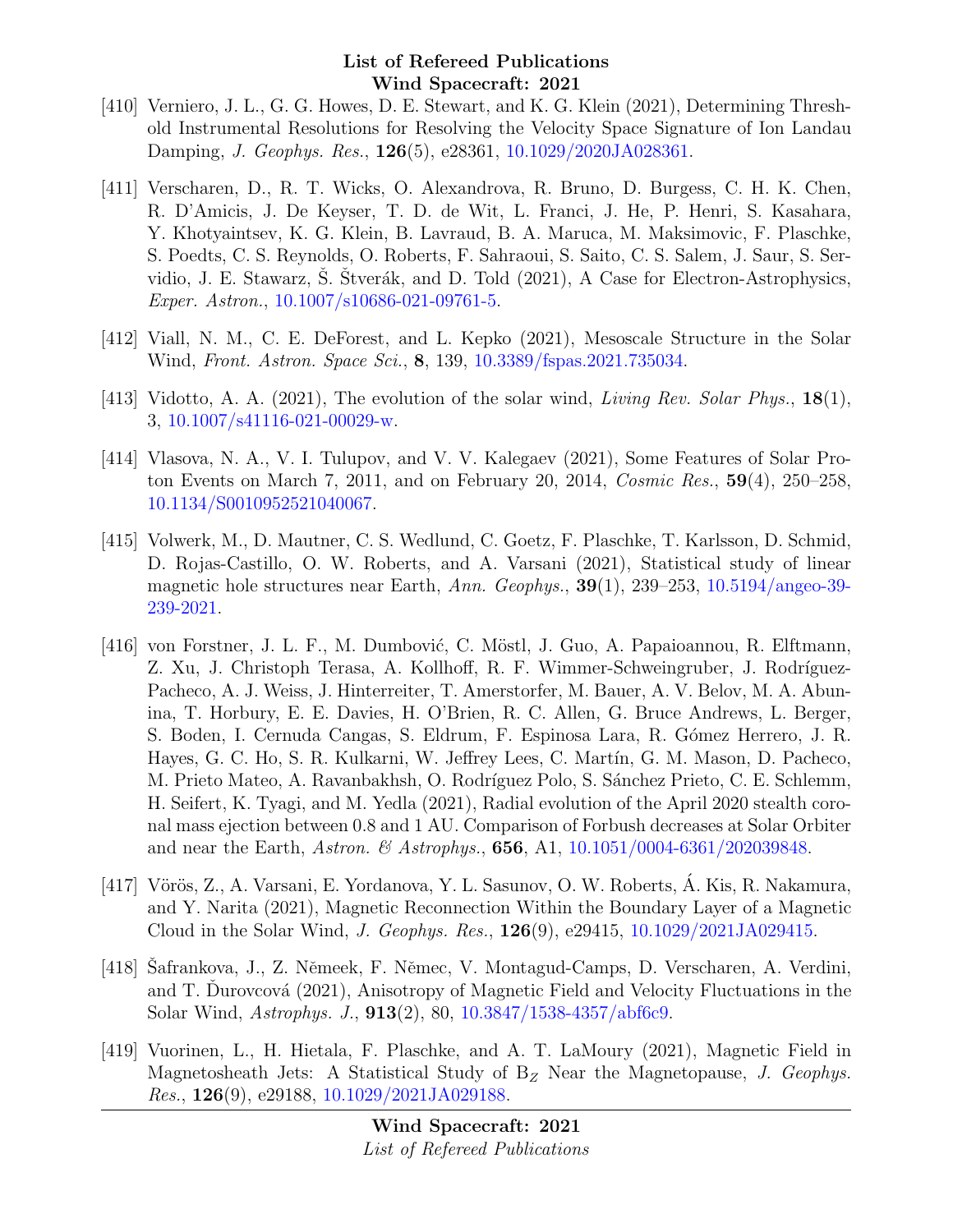- [420] Walach, M. T., A. Grocott, and S. E. Milan (2021), Average Ionospheric Electric Field Morphologies During Geomagnetic Storm Phases, J. Geophys. Res., 126(4), e28512, [10.1029/2020JA028512.](http://dx.doi.org/10.1029/2020JA028512)
- [421] Wan, Q., G. Ma, T. Maruyama, J. Li, X. Wang, and W. Lu (2021), Characteristics of Ionospheric Storm on October 13, 2016 at the Greenwich Meridian, J. Geophys. Res., 126(11), e28823, [10.1029/2020JA028823.](http://dx.doi.org/10.1029/2020JA028823)
- [422] Wang, C.-P., and X. Xing (2021), Solar Wind Entry Into Midtail Current Sheet via Low-Latitude Mantle Under Dominant IMF  $B_y$ : ARTEMIS Observation, J. Geophys. Res., 126(9), e29402, [10.1029/2021JA029402.](http://dx.doi.org/10.1029/2021JA029402)
- [423] Wang, H. Z., J. Zhang, Q. Q. Shi, Y. Saito, A. W. Degeling, I. J. Rae, Q. G. Zong, Y. Wei, J. Liu, R. L. Guo, Z. H. Yao, A. M. Tian, X. H. Fu, J. Z. Liu, Z. C. Ling, S. Y. Fu, W. J. Sun, S. C. Bai, J. Chen, S. T. Yao, H. Zhang, W. L. Liu, L. D. Xia, Y. Y. Feng, and Z. Y. Pu (2021), Earth Wind as a Possible Exogenous Source of Lunar Surface Hydration, Astrophys. J. Lett., 907(2), L32, [10.3847/2041-8213/abd559.](http://dx.doi.org/10.3847/2041-8213/abd559)
- [424] Wang, L., Q. Zong, Q. Shi, R. F. Wimmer-Schweingruber, and S. D. Bale (2021), Solar Energetic Electrons Entering the Earth's Cusp/Lobe, Astrophys. J., 910(1), 12, [10.3847/1538-4357/abdb2b.](http://dx.doi.org/10.3847/1538-4357/abdb2b)
- [425] Wang, R., I. Y. Vasko, F. S. Mozer, S. D. Bale, I. V. Kuzichev, A. V. Artemyev, K. Steinvall, R. Ergun, B. Giles, Y. Khotyaintsev, P. A. Lindqvist, C. T. Russell, and R. Strangeway (2021), Electrostatic Solitary Waves in the Earth's Bow Shock: Nature, Properties, Lifetimes, and Origin, J. Geophys. Res., 126(7), e29357, [10.1029/2021JA029357.](http://dx.doi.org/10.1029/2021JA029357)
- [426] Wang, S., L.-J. Chen, J. Ng, N. Bessho, G. Le, S. F. Fung, D. J. Gershman, and B. L. Giles (2021), A statistical study of three-second foreshock ULF waves observed by the Magnetospheric Multiscale mission, Phys. Plasmas, 28(8), 082901, [10.1063/5.0055972.](http://dx.doi.org/10.1063/5.0055972)
- [427] Wang, X. I., X. Zheng, S. Xiao, J. Yang, Z.-K. Liu, Y.-H. Yang, J.-H. Zou, B.-B. Zhang, M. Zeng, S.-L. Xiong, H. Feng, X.-Y. Song, J. Wen, D. Xu, G.-Y. Chen, Y. Ni, Z.-J. Zhang, Y.-X. Wu, C. Cai, J. Cang, Y.-W. Deng, H. Gao, D.-F. Kong, Y. Huang, C.-K. Li, H. Li, X.-B. Li, E.-W. Liang, L. Lin, Y. Liu, X. Long, D. Lu, Q. Luo, Y.-C. Ma, Y.-Z. Meng, W.-X. Peng, R. Qiao, L.-M. Song, Y. Tian, P.-Y. Wang, P. Wang, X.-G. Wang, S. Xu, D. Yang, Y.-H. Yin, W. Zeng, Z. Zeng, T.-J. Zhang, Y. Zhang, Z. Zhang, and Z. Zhang (2021), GRB 210121A: A Typical Fireball Burst Detected by Two Small Missions, *Astrophys. J.*, **922**(2), 237, [10.3847/1538-4357/ac29bd.](http://dx.doi.org/10.3847/1538-4357/ac29bd)
- [428] Wang, Y., X. Chen, P. Wang, C. Qiu, Y. Wang, and Y. Zhang (2021), Concept of the Solar Ring mission: Preliminary design and mission profile, Sci. China E: Tech. Sci., 64(1), 131–138, [10.1007/s11431-020-1612-y.](http://dx.doi.org/10.1007/s11431-020-1612-y)
- [429] Wang, Y., R. Bandyopadhyay, R. Chhiber, W. H. Matthaeus, A. Chasapis, Y. Yang, F. D. Wilder, D. J. Gershman, B. L. Giles, C. J. Pollock, J. Dorelli, C. T. Russell, R. J. Strangeway, R. T. Torbert, T. E. Moore, and J. L. Burch (2021), Statistical Survey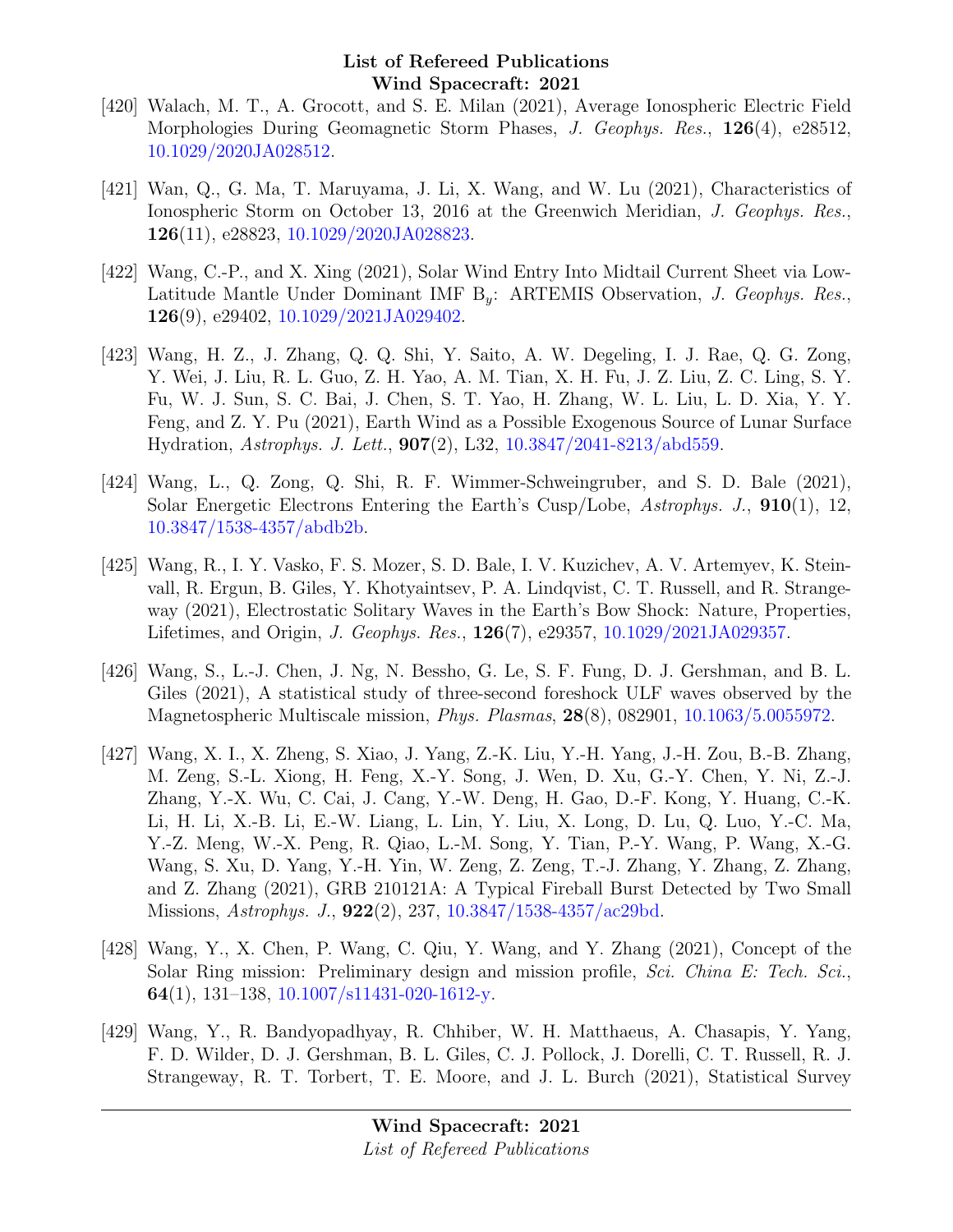of Collisionless Dissipation in the Terrestrial Magnetosheath, J. Geophys. Res.,  $126(6)$ , e29000, [10.1029/2020JA029000.](http://dx.doi.org/10.1029/2020JA029000)

- [430] Wang, Y., D. Lyu, B. Xiao, G. Qin, Y. Zhong, and L. Lian (2021), Statistical Survey of Reservoir Phenomenon in Energetic Proton Events Observed by Multiple Spacecraft, Astrophys. J., 909(2), 110, [10.3847/1538-4357/abda39.](http://dx.doi.org/10.3847/1538-4357/abda39)
- [431] Wang, Z., S. Zou, L. Liu, J. Ren, and E. Aa (2021), Hemispheric Asymmetries in the Mid latitude Ionosphere During the September 7-8, 2017 Storm: Multi instrument Observations, J. Geophys. Res., 126(4), e28829, [10.1029/2020JA028829.](http://dx.doi.org/10.1029/2020JA028829)
- [432] Waters, J. E., C. M. Jackman, L. Lamy, B. Cecconi, D. K. Whiter, X. Bonnin, K. Issautier, and A. R. Fogg (2021), Empirical Selection of Auroral Kilometric Radiation During a Multipoint Remote Observation With Wind and Cassini, J. Geophys. Res., 126(10), e29425, [10.1029/2021JA029425.](http://dx.doi.org/10.1029/2021JA029425)
- [433] Webster, L., D. Vainchtein, and A. Artemyev (2021), Solar Wind Discontinuity Interaction with the Bow Shock: Current Density Growth and Dawn-Dusk Asymmetry, Solar Phys., 296(6), 87, [10.1007/s11207-021-01824-2.](http://dx.doi.org/10.1007/s11207-021-01824-2)
- [434] Weiss, A. J., C. Möstl, E. E. Davies, T. Amerstorfer, M. Bauer, J. Hinterreiter, M. A. Reiss, R. L. Bailey, T. S. Horbury, H. O'Brien, V. Evans, V. Angelini, D. Heyner, I. Richter, H. U. Auster, W. Magnes, D. Fischer, and W. Baumjohann (2021), Multi-point analysis of coronal mass ejection flux ropes using combined data from Solar Orbiter, Bepi-Colombo, and Wind, Astron. & Astrophys., 656, A13, [10.1051/0004-6361/202140919.](http://dx.doi.org/10.1051/0004-6361/202140919)
- [435] Wexler, D. B., E. A. Jensen, and C. Heiles (2021), Middle Corona Magnetic Field Strength Determined by Spacecraft Radio Faraday Rotation, Research Notes of the American Astronomical Society, 5(7), 165, [10.3847/2515-5172/ac1521.](http://dx.doi.org/10.3847/2515-5172/ac1521)
- [436] Whitaker, M. D. C., S. Butera, G. Lioliou, A. B. Krysa, and A. M. Barnett (2021), A prototype AlInP electron spectrometer, Planet. Space Sci., 205, 105284, [10.1016/j.pss.2021.105284.](http://dx.doi.org/10.1016/j.pss.2021.105284)
- [437] Wilson, I., Lynn B., A. L. Brosius, N. Gopalswamy, T. Nieves-Chinchilla, A. Szabo, K. Hurley, T. Phan, J. C. Kasper, N. Lugaz, I. G. Richardson, C. H. K. Chen, D. Verscharen, R. T. Wicks, and J. M. TenBarge (2021), A Quarter Century of Wind Spacecraft Discoveries, Rev. Geophys., 59(2), e2020RG000,714, [10.1029/2020RG000714.](http://dx.doi.org/10.1029/2020RG000714)
- [438] Wilson, L. B., L.-J. Chen, and V. Roytershteyn (2021), The discrepancy between simulation and observation of electric fields in collisionless shocks, Front. Astron. Space Sci., 7, 97, [10.3389/fspas.2020.592634.](http://dx.doi.org/10.3389/fspas.2020.592634)
- [439] Wintoft, P., and M. Wik (2021), Exploring three recurrent neural network architectures for geomagnetic predictions, Front. Astron. Space Sci., 8, 72, [10.3389/fspas.2021.664483.](http://dx.doi.org/10.3389/fspas.2021.664483)
- [440] Wu, C., A. J. Ridley, A. D. DeJong, and L. J. Paxton (2021), FTA: A Feature Tracking Empirical Model of Auroral Precipitation, Space Weather, 19(5), e02629, [10.1029/2020SW002629.](http://dx.doi.org/10.1029/2020SW002629)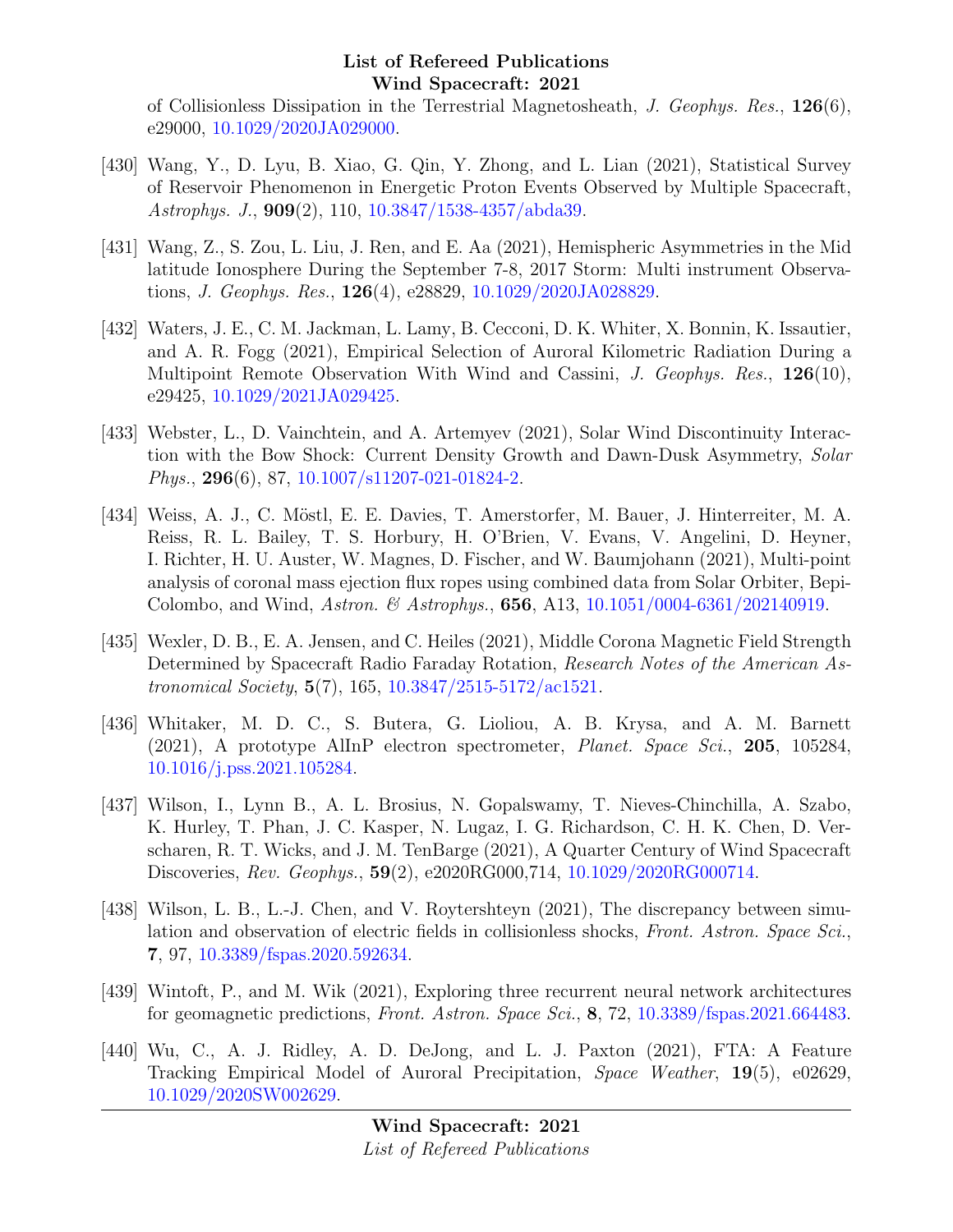- [441] Wu, C.-C., R. P. Lepping, and D. B. Berdichevsky (2021), Magnetic Field Intensity Modification to Force Free Model of Magnetic Clouds: Website of Wind Examples from Launch to July of 2015, Front. Phys., 9, 429, [10.3389/fphy.2021.712599.](http://dx.doi.org/10.3389/fphy.2021.712599)
- [442] Wu, H., C. Tu, X. Wang, and L. Yang (2021), Magnetic and Velocity Fluctuations in the Near-Sun Region from 0.1-0.3 au Observed by Parker Solar Probe, Astrophys. J., 922(2), 92, [10.3847/1538-4357/ac3331.](http://dx.doi.org/10.3847/1538-4357/ac3331)
- [443] Xia, F., Y. Su, W. Wang, L. Wang, A. Warmuth, W. Gan, and Y. Li (2021), Detection of Energy Cutoffs in Flare-accelerated Electrons, Astrophys. J., 908(1), 111, [10.3847/1538-](http://dx.doi.org/10.3847/1538-4357/abce5c) [4357/abce5c.](http://dx.doi.org/10.3847/1538-4357/abce5c)
- [444] Xiang, L., K. H. Lee, D. J. Wu, H. W. Yu, and L. C. Lee (2021), Linear and Nonlinear Effects of Proton Temperature Anisotropy on Proton-beam Instability in the Solar Wind, Astrophys. J.,  $916(1)$ , 30,  $10.3847/1538-4357/\text{ac02bc}$ .
- [445] Xiao, S., S. L. Xiong, S. N. Zhang, L. M. Song, F. J. Lu, Y. Huang, C. Cai, Q. B. Yi, X. Y. Song, W. Chen, M. Y. Ge, C. Z. Liu, X. B. Li, C. K. Li, and Y. Zhao (2021), Enhanced Localization of Transients Based on a Novel Cross-correlation Method, Astrophys. J., **920**(1), 43, [10.3847/1538-4357/ac1420.](http://dx.doi.org/10.3847/1538-4357/ac1420)
- [446] Xie, H., N. Gopalswamy, and S. Akiyama (2021), The Structural Connection between Coronal Mass Ejection Flux Ropes near the Sun and at 1 au, Astrophys. J.,  $922(1)$ , 64, [10.3847/1538-4357/ac23cc.](http://dx.doi.org/10.3847/1538-4357/ac23cc)
- [447] Xu, J., X. Xu, Y. Ye, Q. Chang, and Q. Xu (2021), The Nonrelaxation of Magnetic Field Lines in Solar Wind Magnetic Reconnection Exhausts, Astrophys. J., 921(2), 137, [10.3847/1538-4357/ac1f18.](http://dx.doi.org/10.3847/1538-4357/ac1f18)
- [448] Yagova, N., A. Kozlovsky, E. Fedorov, and O. Kozyreva (2021), Even moderate geomagnetic pulsations can cause fluctuations of formal frequency of the auroral ionosphere, Ann. Geophys., 39(3), 549–562, [10.5194/angeo-39-549-2021.](http://dx.doi.org/10.5194/angeo-39-549-2021)
- [449] Yahnin, A. G., T. A. Popova, A. G. Demekhov, A. A. Lubchich, A. Matsuoka, K. Asamura, Y. Miyoshi, S. Yokota, S. Kasahara, K. Keika, T. Hori, F. Tsuchiya, A. Kumamoto, Y. Kasahara, M. Shoji, Y. Kasaba, S. Nakamura, I. Shinohara, H. Kim, S. Noh, and T. Raita (2021), Evening Side EMIC Waves and Related Proton Precipitation Induced by a Substorm, J. Geophys. Res., 126(7), e29091, [10.1029/2020JA029091.](http://dx.doi.org/10.1029/2020JA029091)
- [450] Yang, L., H. Wang, X. Feng, M. Xiong, M. Zhang, B. Zhu, H. Li, Y. Zhou, F. Shen, X. Zhao, and X. Liu (2021), Numerical MHD Simulations of the 3D Morphology and Kinematics of the 2017 September 10 CME-driven Shock from the Sun to Earth, Astrophys. J.,  $918(1)$ ,  $31$ ,  $10.3847/1538-4357/\text{ac0ef7}$ .
- [451] Yang, Y.-H., B.-B. Zhang, L. Lin, B. Zhang, G.-Q. Zhang, Y.-S. Yang, Z.-L. Tu, J.-H. Zou, H.-Y. Ye, F.-Y. Wang, and Z.-G. Dai (2021), Bursts before Burst: A Comparative Study on FRB 200428-associated and FRB-absent X-Ray Bursts from SGR J1935+2154, Astrophys. J. Lett., 906(2), L12, [10.3847/2041-8213/abd02a.](http://dx.doi.org/10.3847/2041-8213/abd02a)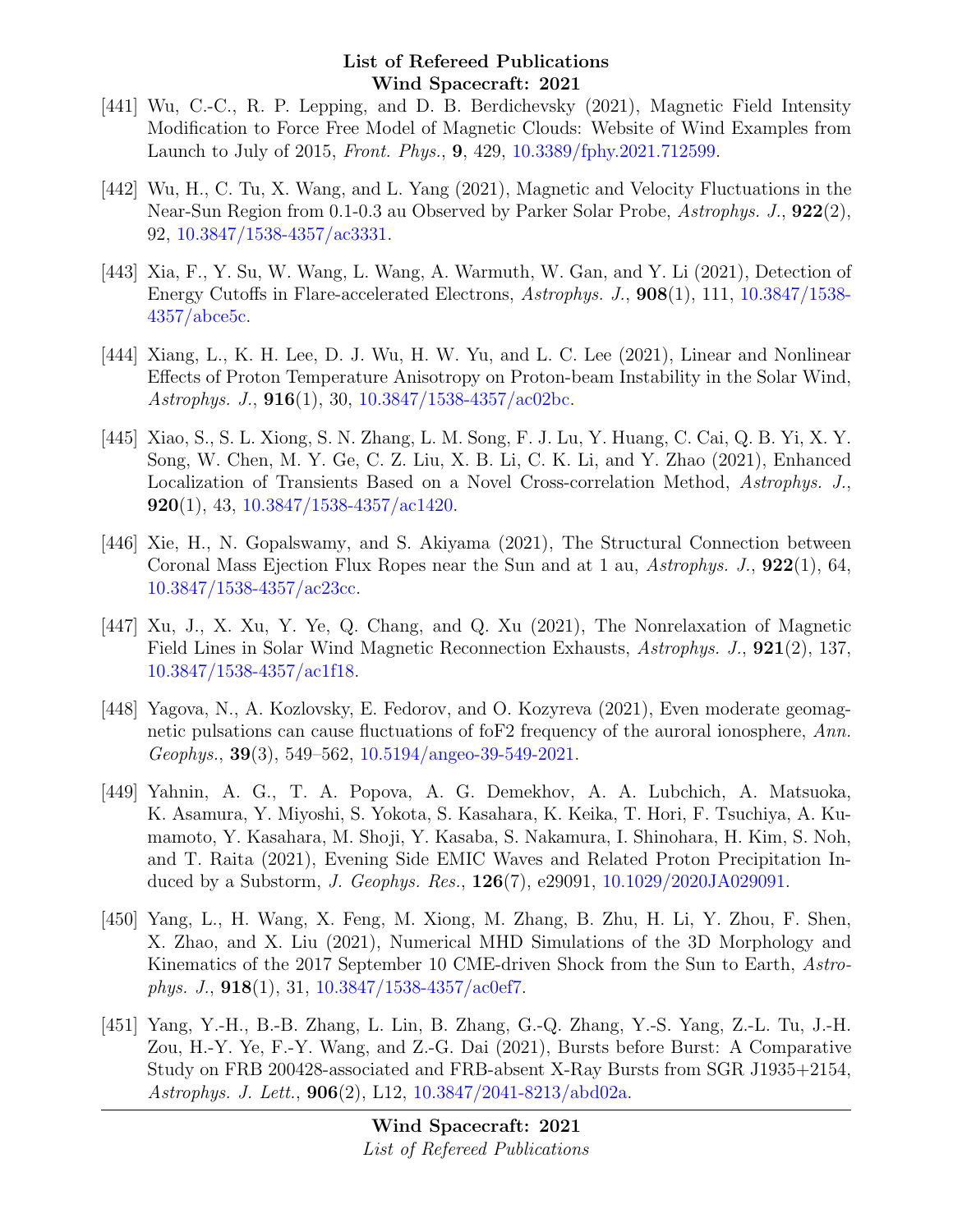- [452] Yogesh, D. Chakrabarty, and N. Srivastava (2021), Evidence for distinctive changes in the solar wind helium abundance in solar cycle 24, Mon. Not. Roy. Astron. Soc., 503(1), L17–L22, [10.1093/mnrasl/slab016.](http://dx.doi.org/10.1093/mnrasl/slab016)
- [453] Yokoyama, Y., S. Taguchi, and T. Iyemori (2021), Importance of the Northward IMF for the Quasistatic Mesoscale Field-Aligned Currents Embedded in the Diminished Region 1/2 Current System in the Dusk Sector, J. Geophys. Res., 126(8), e28774, [10.1029/2020JA028774.](http://dx.doi.org/10.1029/2020JA028774)
- [454] Yordanova, E., Z. Vörös, L. Sorriso-Valvo, A. P. Dimmock, and E. Kilpua (2021), A Possible Link between Turbulence and Plasma Heating, Astrophys. J., 921(1), 65, [10.3847/1538-4357/ac1942.](http://dx.doi.org/10.3847/1538-4357/ac1942)
- [455] Younes, G., M. G. Baring, C. Kouveliotou, Z. Arzoumanian, T. Enoto, J. Doty, K. C. Gendreau, E. Göğüş, S. Guillot, T. Güver, A. K. Harding, W. C. G. Ho, A. J. van der Horst, C. P. Hu, G. K. Jaisawal, Y. Kaneko, B. J. LaMarr, L. Lin, W. Majid, T. Okajima, J. Pope, P. S. Ray, O. J. Roberts, M. Saylor, J. F. Steiner, and Z. Wadiasingh (2021), Broadband X-ray burst spectroscopy of the fast-radio-burst-emitting Galactic magnetar, Nature Astron., 5, 408–413, [10.1038/s41550-020-01292-x.](http://dx.doi.org/10.1038/s41550-020-01292-x)
- [456] Zank, G. P., M. Nakanotani, L. L. Zhao, S. Du, L. Adhikari, H. Che, and J. A. le Roux (2021), Flux Ropes, Turbulence, and Collisionless Perpendicular Shock Waves: High Plasma Beta Case, Astrophys. J., 913(2), 127, [10.3847/1538-4357/abf7c8.](http://dx.doi.org/10.3847/1538-4357/abf7c8)
- [457] Zewdie, G. K., C. Valladares, M. B. Cohen, D. J. Lary, D. Ramani, and G. M. Tsidu (2021), Data-Driven Forecasting of Low-Latitude Ionospheric Total Electron Content Using the Random Forest and LSTM Machine Learning Methods, Space Weather,  $19(6)$ , e02639, [10.1029/2020SW002639.](http://dx.doi.org/10.1029/2020SW002639)
- [458] Zhai, C., X. Shi, W. Wang, M. D. Hartinger, Y. Yao, W. Peng, D. Lin, J. M. Ruohoniemi, and J. B. H. Baker (2021), Characterization of High-m ULF Wave Signatures in GPS TEC Data, Geophys. Res. Lett., 48(14), e94282, [10.1029/2021GL094282.](http://dx.doi.org/10.1029/2021GL094282)
- [459] Zhang, G. Q., Z.-L. Tu, and F. Y. Wang (2021), Possible Periodic Activity in the Short Bursts of SGR 1806-20: Connection to Fast Radio Bursts, Astrophys. J., 909(1), 83, [10.3847/1538-4357/abdd27.](http://dx.doi.org/10.3847/1538-4357/abdd27)
- [460] Zhang, H., J. Zhong, T. Zhang, L. Liu, J. Cao, S. Fu, Y. Wei, and Y. Chen (2021), A Meandering Lunar Wake Produced by the Pickup of Reflected Solar-Wind Ions, Geophys. Res. Lett., 48(24), e96039, [10.1029/2021GL096039.](http://dx.doi.org/10.1029/2021GL096039)
- [461] Zhang, L.-L., J. Ren, X.-L. Huang, Y.-F. Liang, D.-B. Lin, and E.-W. Liang (2021), Nearby SN-associated GRB 190829A: Environment, Jet Structure, and VHE Gamma-Ray Afterglows, Astrophys. J., 917(2), 95, [10.3847/1538-4357/ac0c7f.](http://dx.doi.org/10.3847/1538-4357/ac0c7f)
- [462] Zhang, P., W. Wang, Y. Su, L. M. Song, C. K. Li, D. K. Zhou, S. N. Zhang, H. Tian, S. M. Liu, H. S. Zhao, and S. Zhang (2021), Non-thermal Electron Energization During the Impulsive Phase of an X9.3 Flare Revealed by Insight-HXMT,  $A \text{strophys. J}$ ,  $918(2)$ , 42, [10.3847/1538-4357/ac0cfb.](http://dx.doi.org/10.3847/1538-4357/ac0cfb)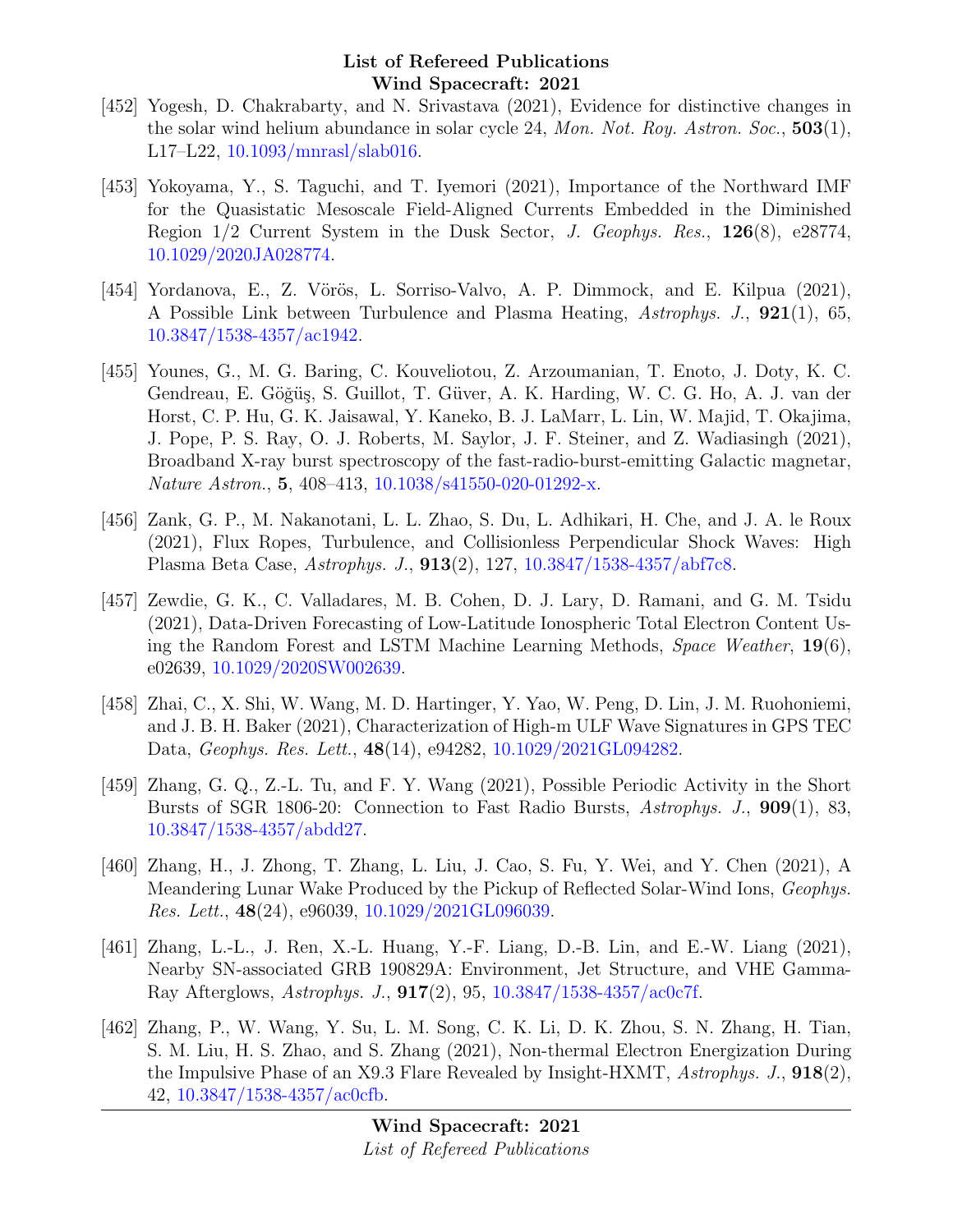- [463] Zhang, X. J., D. Mourenas, X. C. Shen, M. Qin, A. V. Artemyev, Q. Ma, W. Li, M. K. Hudson, and V. Angelopoulos (2021), Dependence of Relativistic Electron Precipitation in the Ionosphere on EMIC Wave Minimum Resonant Energy at the Conjugate Equator, J. Geophys. Res., 126(5), e29193, [10.1029/2021JA029193.](http://dx.doi.org/10.1029/2021JA029193)
- [464] Zhang, Z., Z. Xiang, Y. Wang, B. Ni, and X. Li (2021), Electron Acceleration by Magnetosonic Waves in the Deep Inner Belt  $(L = 1.5-2)$  Region During Geomagnetic Storm of August 2018, J. Geophys. Res., 126(12), e29797, [10.1029/2021JA029797.](http://dx.doi.org/10.1029/2021JA029797)
- [465] Zhao, G. Q., Y. Lin, X. Y. Wang, H. Q. Feng, D. J. Wu, H. B. Li, A. Zhao, and Q. Liu (2021), Magnetic Helicity Signature and Its Role in Regulating Magnetic Energy Spectra and Proton Temperatures in the Solar Wind, Astrophys. J., 906(2), 123, [10.3847/1538-](http://dx.doi.org/10.3847/1538-4357/abca3b) [4357/abca3b.](http://dx.doi.org/10.3847/1538-4357/abca3b)
- [466] Zhao, J., Q. Shi, A. Tian, X.-C. Shen, J. M. Weygand, H. Wang, S. Yao, X. Ma, A. W. Degeling, I. J. Rae, H. Zhang, X.-J. Zhang, S.-C. Bai, W. Shang, and J.-S. Park (2021), Vortex Generation and Auroral Response to a Solar Wind Dynamic Pressure Increase: Event Analyses, J. Geophys. Res., 126(3), e28753, [10.1029/2020JA028753.](http://dx.doi.org/10.1029/2020JA028753)
- [467] Zhao, S. Q., H. Zhang, T. Z. Liu, H. Yan, C. J. Xiao, M. Liu, Q. G. Zong, X. Wang, M. Shi, S. Teng, H. Wang, R. Rankin, C. Pollock, and G. Le (2021), Observations of an Electron-Cold Ion Component Reconnection at the Edge of an Ion-Scale Antiparallel Reconnection at the Dayside Magnetopause, J. Geophys. Res., 126(10), e29390, [10.1029/2021JA029390.](http://dx.doi.org/10.1029/2021JA029390)
- [468] Zhao, S. Q., C. J. Xiao, T. Z. Liu, H. Chen, H. Zhang, M. J. Shi, S. Teng, H. S. Zhang, X. G. Wang, Z. Y. Pu, and M. Z. Liu (2021), Observations of the Beam Driven Whistler Mode Waves in the Magnetic Reconnection Region at the Dayside Magnetopause, J. Geophys. Res., 126(2), e28525, [10.1029/2020JA028525.](http://dx.doi.org/10.1029/2020JA028525)
- [469] Zhao, X., G. Li, H. Xie, L. Hu, W. Sun, S. Yang, Y. Li, B. Ning, and H. Takahashi (2021), The Prediction of Day-to-Day Occurrence of Low Latitude Ionospheric Strong Scintillation Using Gradient Boosting Algorithm, Space Weather, 19(12), e02884, [10.1029/2021SW002884.](http://dx.doi.org/10.1029/2021SW002884)
- [470] Zharkova, V., and Q. Xia (2021), Pitch-angle distribution of accelerated electrons in 3D current sheets with magnetic islands, Astron. & Astrophys., **648**, A51, [10.1051/0004-](http://dx.doi.org/10.1051/0004-6361/202039220) [6361/202039220.](http://dx.doi.org/10.1051/0004-6361/202039220)
- [471] Zheng, T.-C., L. Li, L. Zou, and X.-G. Wang (2021), X-ray flares raising upon magnetar plateau as an implication of a surrounding disk of newborn magnetized neutron star, Res. Astron. Astrophys., 21(12), 300, [10.1088/1674-4527/21/12/300.](http://dx.doi.org/10.1088/1674-4527/21/12/300)
- [472] Zhong, Z., C. Shen, D. Mao, Y. Chi, M. Xu, J. Liu, and Y. Wang (2021), Three-Dimensional Parameters of the Earth-Impacting CMEs Based on the GCS Model, Uni*verse*,  $7(10)$ , 361, [10.3390/universe7100361.](http://dx.doi.org/10.3390/universe7100361)
- [473] Zhou, X., Y. Shen, J. Su, Z. Tang, C. Zhou, Y. Duan, and S. Tan (2021), CME-Driven and Flare-Ignited Fast Magnetosonic Waves Detected in a Solar Eruption, Solar Phys., 296(11), 169, [10.1007/s11207-021-01913-2.](http://dx.doi.org/10.1007/s11207-021-01913-2)